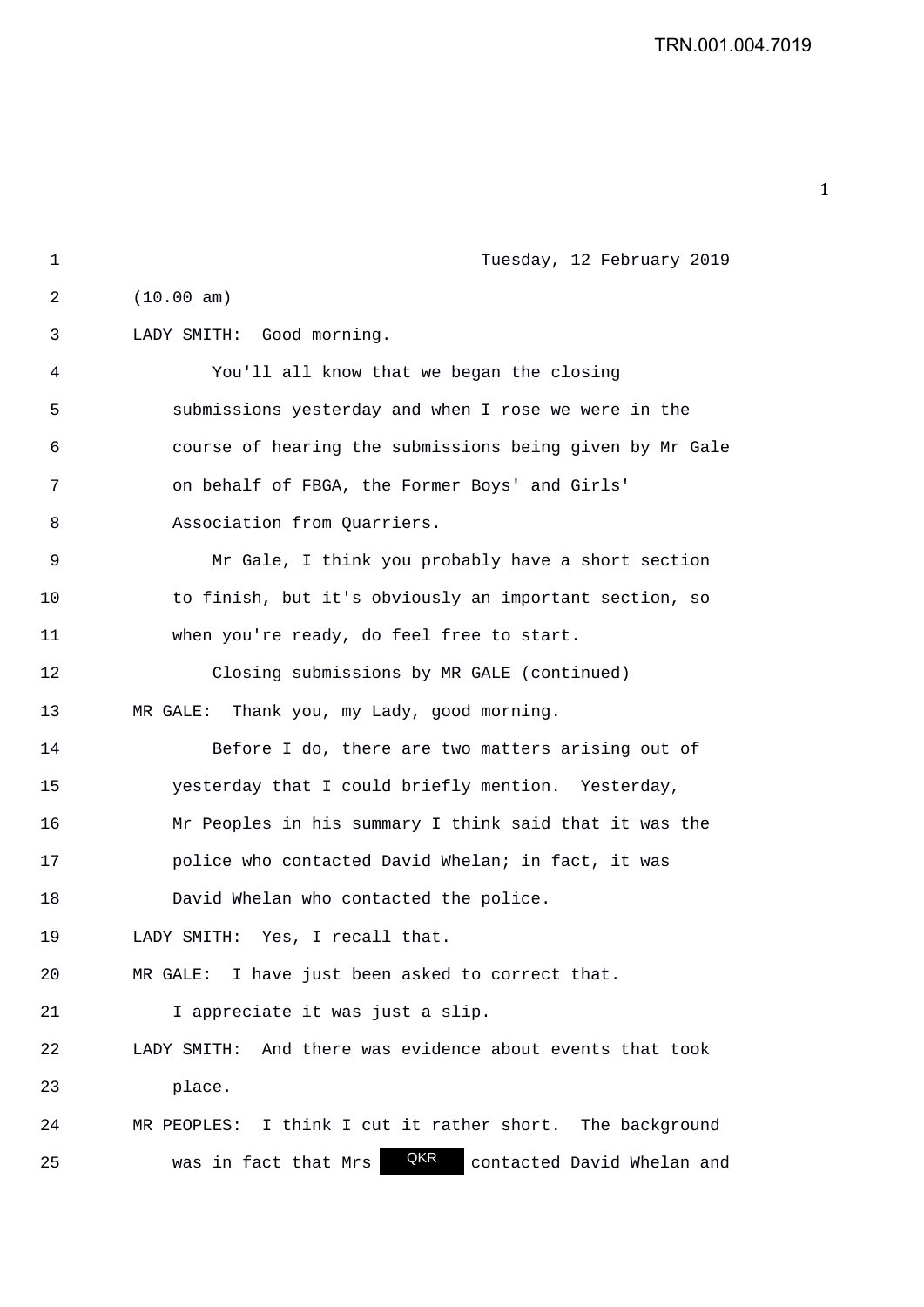2 

1 he then deliberated and, after that, he went to speak to 2 the police. I think that's the -- I fully accept -- 3 I didn't realise when I said it that I perhaps missed 4 out that important chapter or part of the evidence. 5 LADY SMITH: Thank you for picking that up, Mr Gale. 6 MR GALE: The second point is we ended yesterday with 7 a discussion regarding what we say should be the 8 conclusion or finding that my Lady might make regarding 9 Mr Dunbar and the punishment books. Can I just ask 10 my Lady in that connection, when she comes to look at 11 this issue, to look at the two witness statements which 12 are footnoted at number 23 in our submission, both 13 Mr Dunbar and his wife Helen Dunbar. Helen Dunbar did 14 not give evidence, nor was her statement read in, but 15 it is a document that is available to the inquiry.

16 So with those two observations, my Lady, could 17 I return to the text? This is a section in which we 18 address the suggested findings of abuse that my Lady may 19 wish to make.

20 The evidence led in this case study has disclosed 21 a substantial body of consistent and compelling evidence 22 that abuse as defined has occurred in Quarriers Homes 23 within the period under consideration. Certain forms of 24 abuse have been highlighted in previous case studies and 25 it would appear that these have been replicated in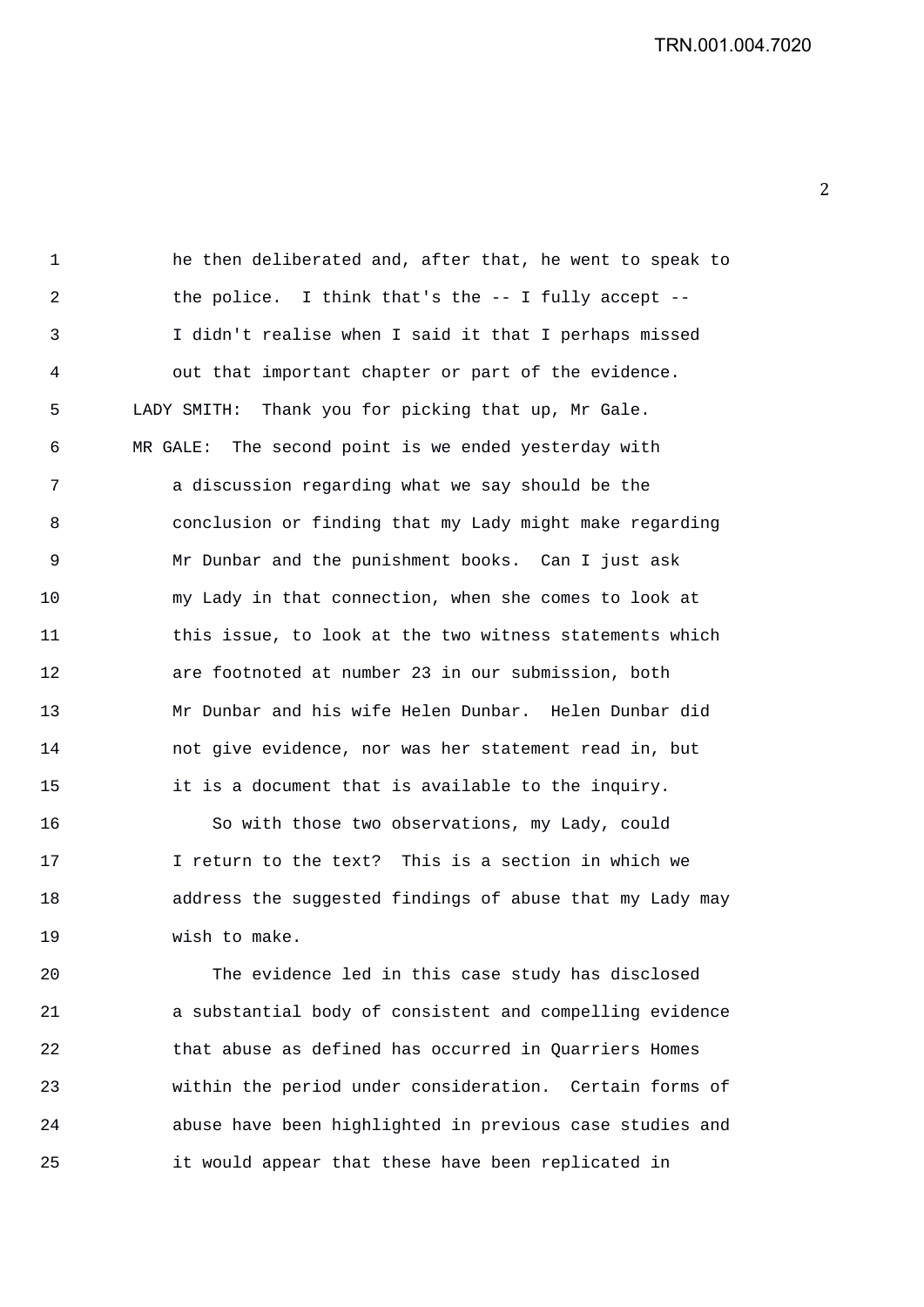1 Quarriers.

2 We've indicated that those individuals convicted of 3 abuse provide an undeniable datum, but the scale of 4 abuse is, as we have already pointed out, disturbingly 5 high. We identify the following forms of abuse. And 6 I should point out, my Lady, that we don't suggest that 7 these are necessarily exhaustive, but we just highlight 8 these.

9 First of all, physical abuse and inappropriate 10 levels of punishment. Mary Drummond, Effie Climie and 11 Ruth Wallace were convicted of offences involving 12 physical abuse. I think also, my Lady, that 13 Alexander Wilson, among his convictions, there were 14 convictions for assault, not merely of sexual assault -- 15 I should not have said not merely, but as well as sexual 16 assault. Exactly what those convictions for assault 17 were, I'm afraid we simply don't know, but it may well 18 be that he was also convicted of matters of physical 19 abuse and assault.

20 Many witnesses have spoken of acts of what may be 21 regarded as simply indiscriminate and gratuitous acts of 22 violence, albeit that the individual administering it 23 justified it as an act of punishment for some perceived 24 infraction of rules. House parents used implements such 25 as belts, tawses, sticks, canes, slippers, wooden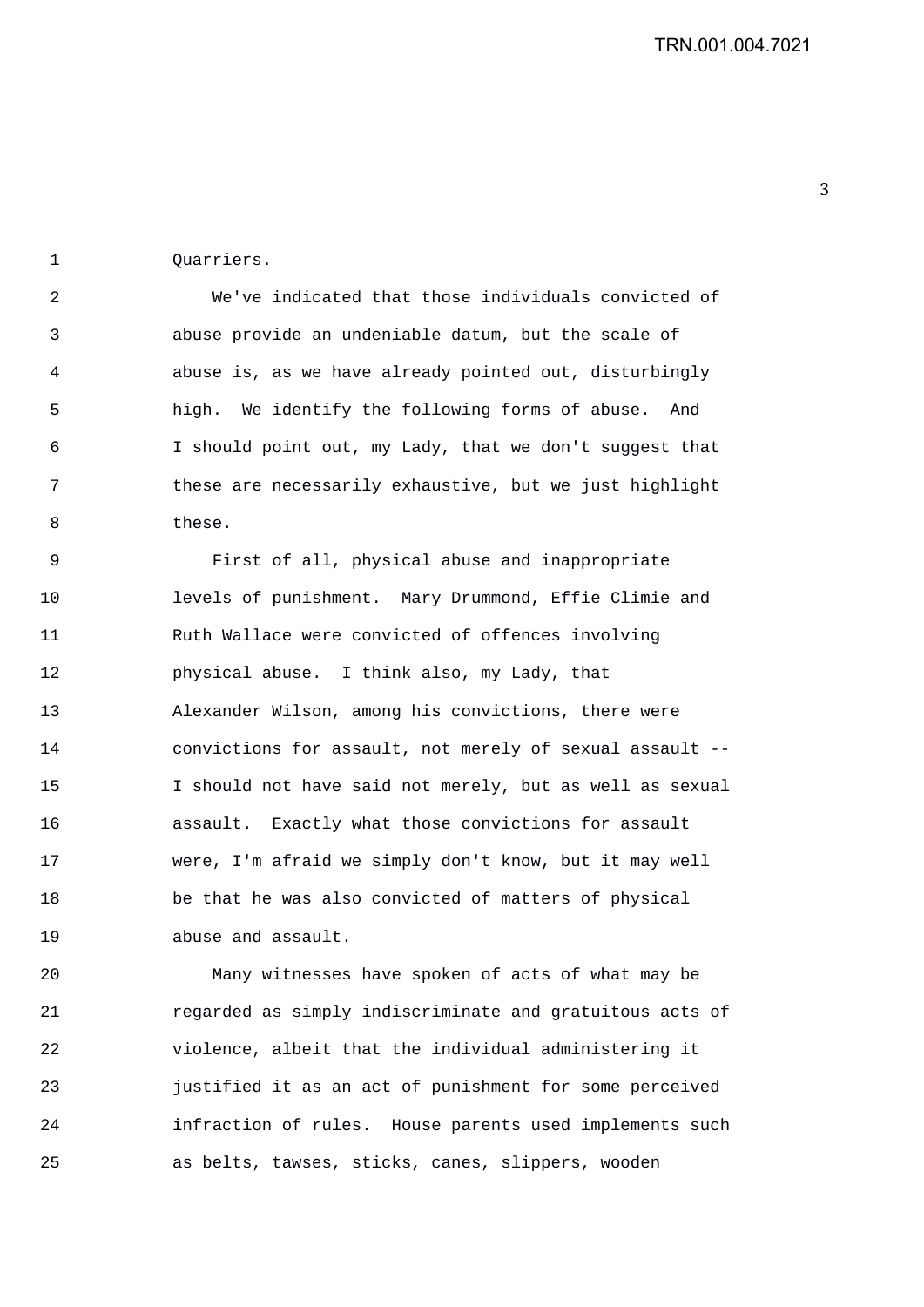1 spoons, hairbrushes as implements of abuse. They also 2 used their hands and fists to deliver punches and slaps. 3 The victim could be of either sex, and age did not seem 4 to be a barrier to such abuse.

5 Almost all of these acts were designed to inflict 6 pain and regularly did. On occasions, children had 7 marks on their bodies, but often in areas that were not 8 immediately visible. The absence of punishment books 9 denies one the opportunity to consider whether acts of 10 punishment were commensurate with the level of 11 punishment provided for in standing order 7. The 12 evidence of witnesses would clearly suggest that the 13 episodes of indiscriminate violence would be most 14 unlikely to have been recorded.

15 Importantly, we say, my Lady, that the use of 16 physical violence was one of the aspects of abusive 17 practices that gave rise to what several witnesses 18 described as a sense of fear which pervaded individual 19 cottages. I appreciate there were other aspects as well 20 as just physical violence, but it was a significant 21 feature.

22 The second area we look at is bed-wetting, and this 23 is something, obviously, that has been dealt with by 24 Mr Peoples in some detail. There's not very much one 25 can add. Those who were bed-wetters were described as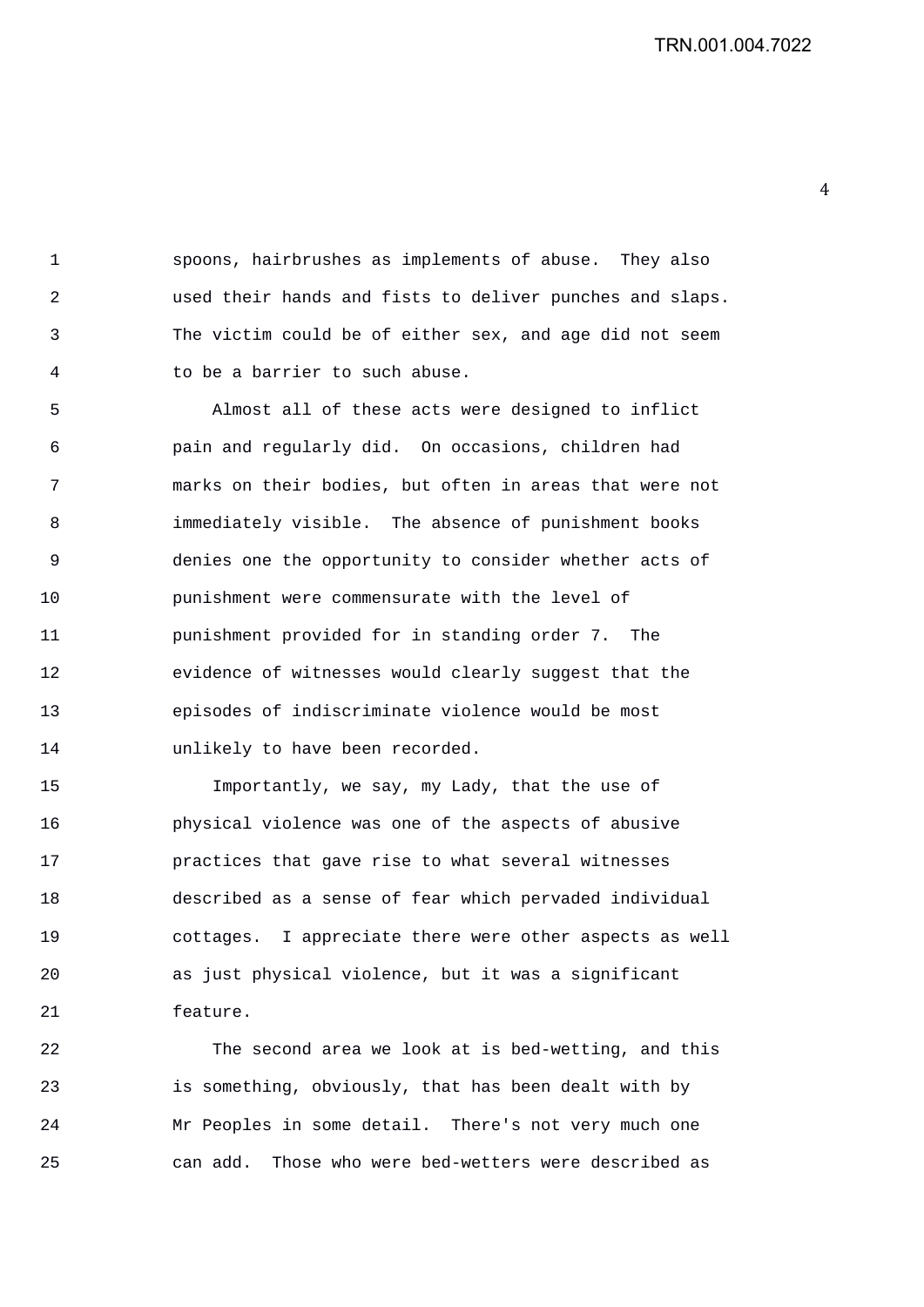5 

1 having "an objectionable habit", and that the sympathy 2 lay not with the child but with the house mother who had 3 to deal with the consequences. That's obviously from 4 the standing orders. It is noted that such 5 a description is deemed relevant throughout the period.

6 Again, there is a compelling body of evidence that 7 the response to bed-wetting was entirely inappropriate. 8 On occasions, physical punishments were meted out, but 9 more frequently those who wet the bed were publicly 10 humiliated by having to wash their sheets or wear them 11 on their heads and carry them so that what had happened 12 would be apparent to all. It was particularly apparent 13 that those who knew that wetting the bed was 14 a possibility lived in dread of doing so.

15 Two witnesses spoke of still bearing the scars from 16 the pad and bell that was used. The second of those, 17 my Lady, is the witness William whose statement was read 18 in and there was an element of his statement, I think, 19 that Ms Rattray added to because he had contacted the 20 inquiry to say he still bore the scars of the pad and 21 bell. So that's the second of the witnesses from the 22 witnesses who gave direct evidence.

23 For those who lived in cottages where bed-wetters 24 were punished, the fact that in others the problem was 25 treated with sympathy and compassion must have increased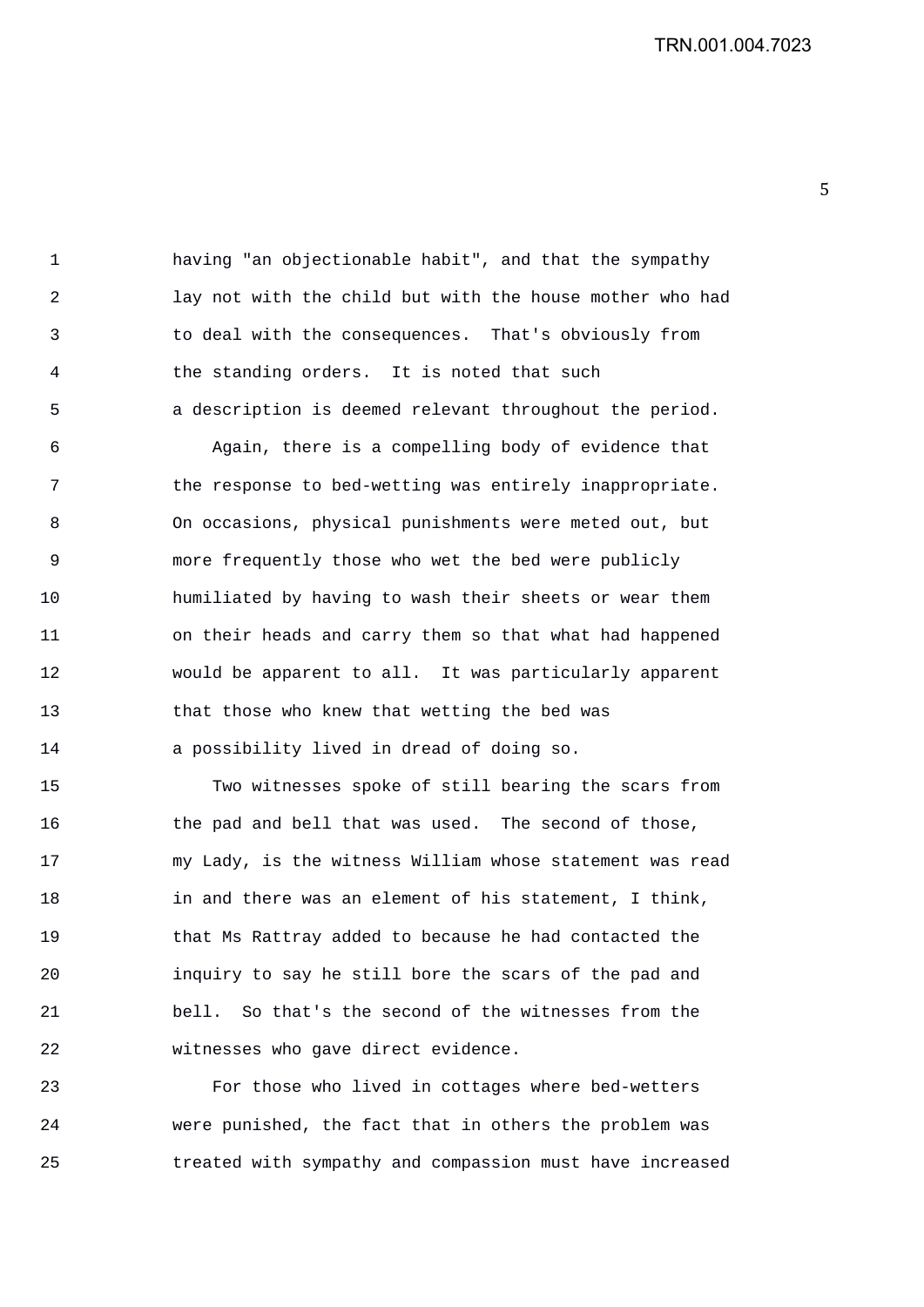1 their feelings of isolation and probably of desperation. 2 Then I turn to force-feeding. This was 3 a distressing -- 4 LADY SMITH: Just before you leave the matter of 5 bed-wetting, and in particular the use of the pad and 6 bell system, what are you actually saying about the use

7 of that system? 8 MR GALE: I think, my Lady, the fact that at least one 9 instance at the time was known to have caused injury 10 should have alerted those who were responsible for using 11 it to just that possibility, and that it should have 12 ceased at that stage. 13 LADY SMITH: Well, I'm not determining whether -- I can't 14 determine whether negligence occurred. 15 MR GALE: No. 16 LADY SMITH: The legislation prevents me doing that. I'm 17 just a little puzzled as to whether I'm being invited to 18 conclude that it was abusive to use it or whether it's 19 just part of a context that surrounds this treatment of 20 the bed-wetting problem. 21 MR GALE: I think we are asking my Lady to conclude that it 22 was abusive in that there was evidence of physical 23 injury occurring as a result of it, and to continue to 24 use that device in that knowledge was, we submit, 25 abusive.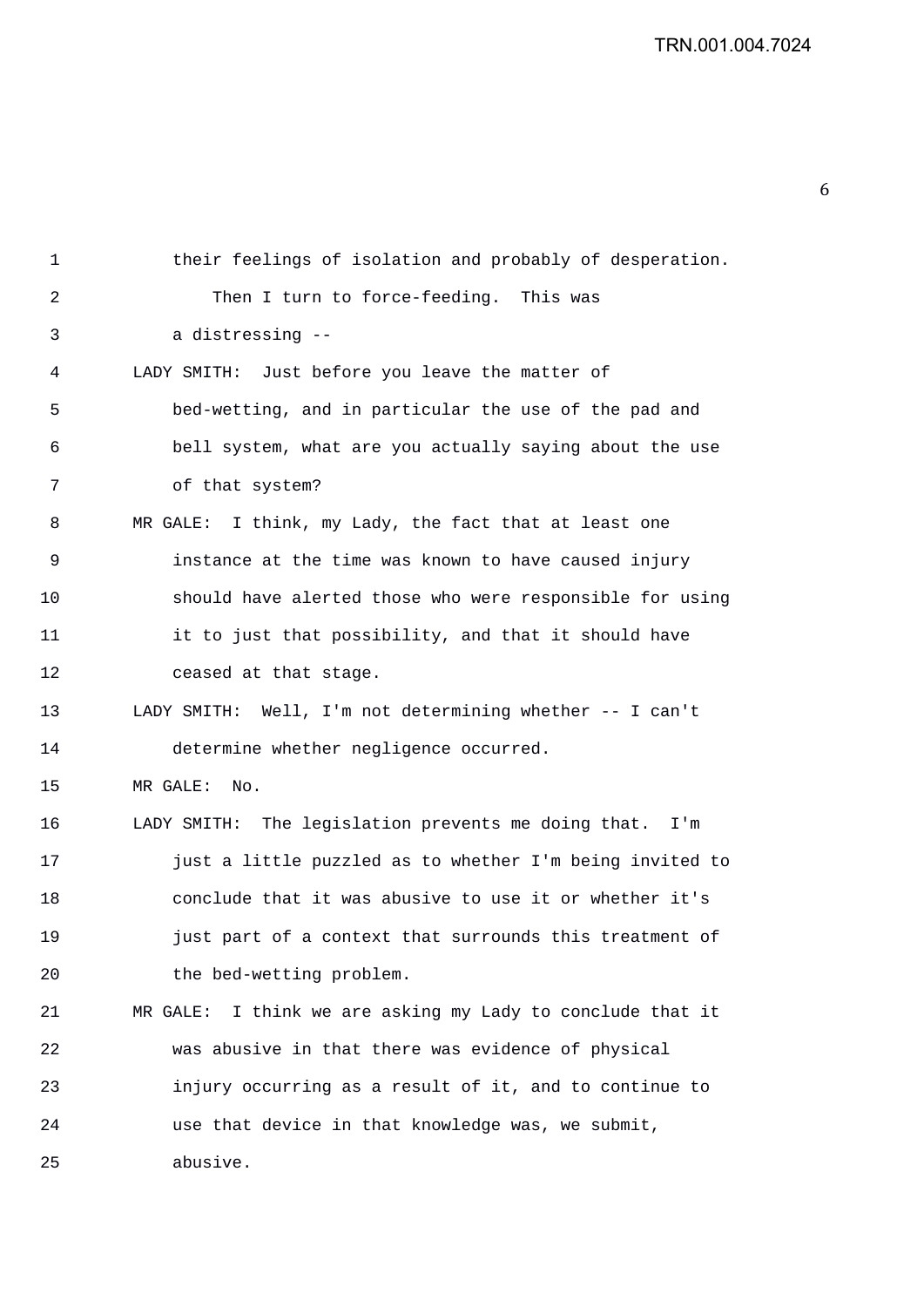1 LADY SMITH: Thank you. 2 MR GALE: My Lady, turning to force-feeding, this, as 3 I said, is a distressing -- distressing accounts have 4 been heard where children were physically held while 5 food was forced into their mouths. 6 My Lady will recall at least one witness indicating

7 that a house parent engaged the assistance of others, 8 I think the house aunties, to assist with that, where 9 those house aunties were perhaps reluctant participants 10 in what was being done, but that was part of the 11 evidence.

12 Some were forced to eat food that they simply could 13 not digest: the fish bones and gristle comes to mind. 14 On occasions they were forced to eat vomit that they had 15 thrown up on to their plates. These practices appear to 16 have been justified by staff who regarded a child's 17 inability to eat as indicative of ingratitude.

18 Some children devised mechanisms to avoid eating 19 food that they found inedible. They would pass it on 20 others who perhaps could stomach it. There are 21 certainly instances of pockets that were full of food 22 that they wanted to avoid.

23 Again, the fact that in certain cottages food was 24 good and such practices did not take place is a further 25 example of the lottery which a child's life was.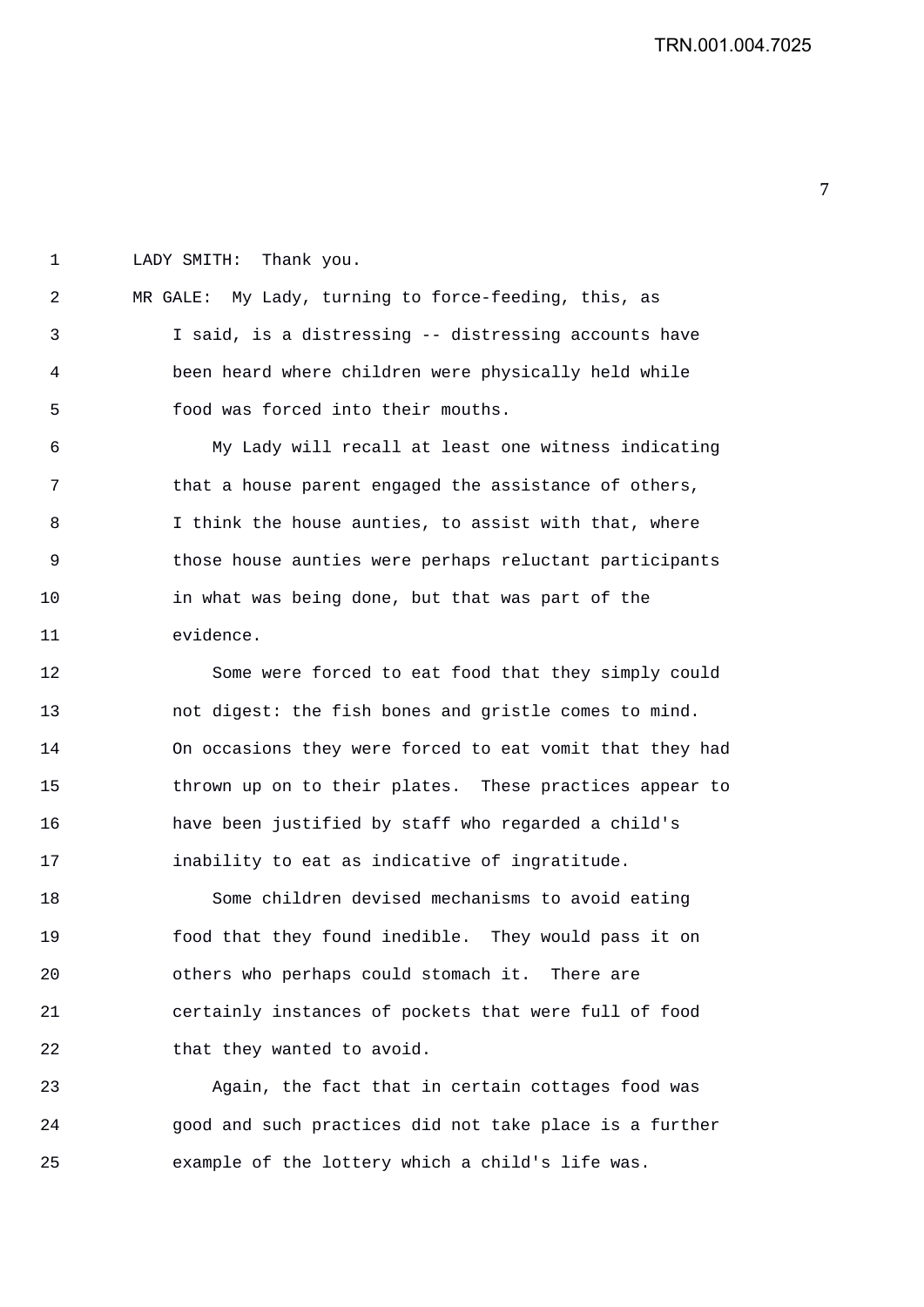1 We turn now to separation from siblings and other 2 feelings of isolation. Again, this is going over 3 perhaps old ground. Cottages appeared to be separate, 4 self-contained units, and witnesses frequently spoke of 5 interaction with children in other cottages was 6 restricted to formal occasions such as attendance at 7 school or church.

8 Where house parents had reasons to protect 9 themselves from investigation as to their abusive 10 practices, they actively discouraged children from 11 communicating with others, sometimes through the threat 12 of violence.

13 There were instances, my Lady, where there was 14 interaction with other people from the outside world. 15 The children were presented in their Sunday best, but it 16 was made clear to them that they were not to communicate 17 anything, particularly anything negative about their 18 experience.

19 While separation of siblings of different ages and 20 sexes may have been explained by the provision of 21 separate sex cottages and age-appropriate companions, 22 what was of concern was the evidence that house parents 23 did not allow or encourage interaction between siblings. 24 There was evidence that some children were not aware of 25 the identities or even of the existence of their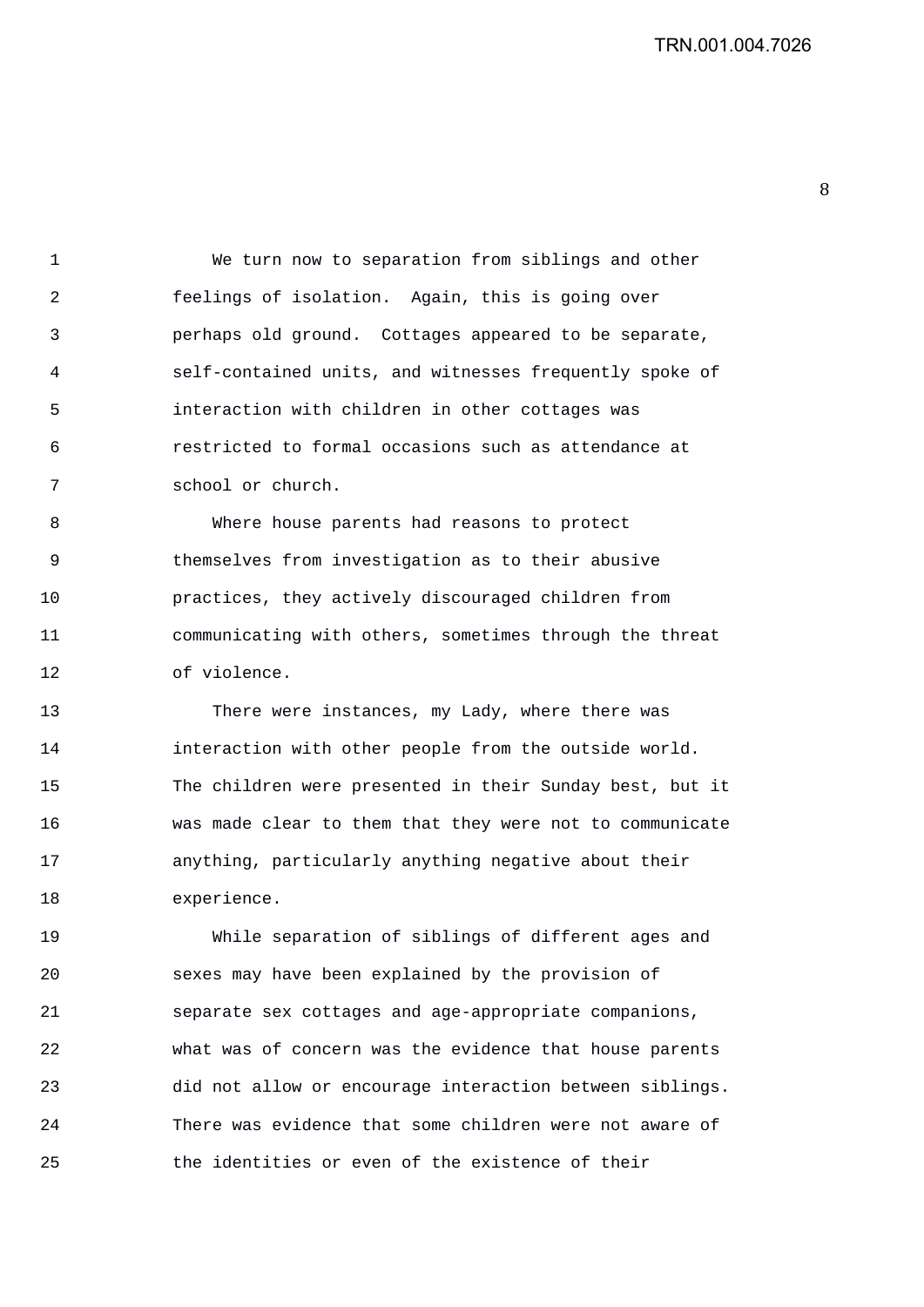1 siblings, even where those siblings were in another 2 cottage.

3 There was evidence that the parents of certain 4 children were denied reasonable contact with the 5 children by those in authority. It is particularly 6 reprehensible, we say, that in certain circumstances 7 those in authority perpetuated the misleading impression 8 that the parents were not known or were not interested 9 in their own children.

10 One particular example of this struck us, and this 11 again is William, the statement that was read in. He 12 believed that his mother had abandoned him and that 13 impression was perpetuated by those in charge. Indeed, 14 it's my understanding that he believed his mother was 15 dead.

16 Now, William is a gentleman I have spoken to on 17 a number of occasions in the room adjacent to here. It 18 was only when he gained access to his records that he 19 found out that that was not the case. Letters showed 20 that she had tried to contact him and it was 21 particularly gratifying to learn through talking to him 22 recently that he's now been able to see a photograph of 23 his mother, and in that his pleasure was obvious and 24 manifest.

25 There was also isolation in the shed at the rear of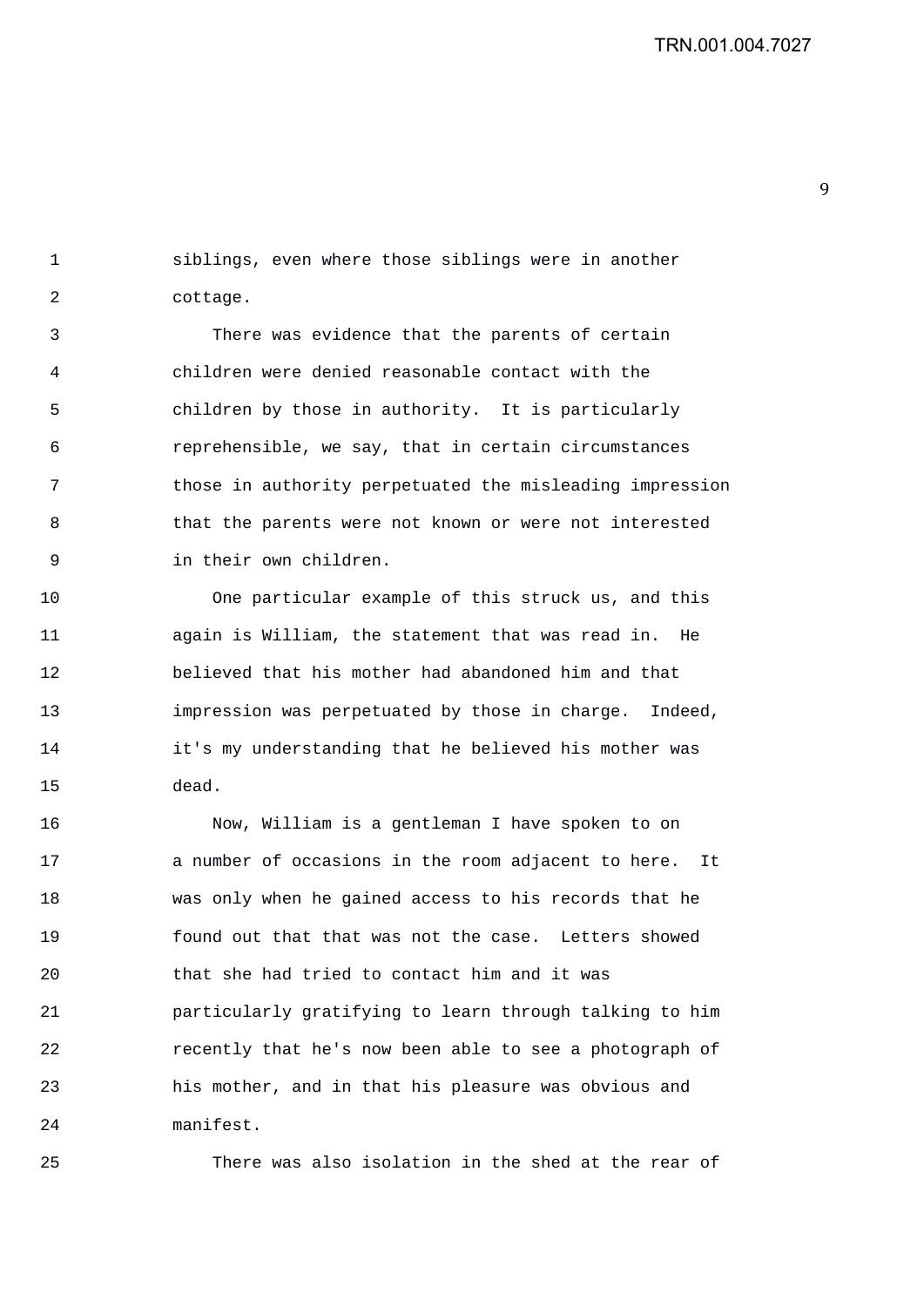1 some of the cottages, and that was used as a form of 2 punishment. On occasion, that was accentuated by 3 children being locked in cold and dark conditions.

4 My Lady, I turn to the matter of sexual abuse. 5 John Porteous, Samuel McBrearty, Alexander Wilson and 6 William Gilmore and Joseph Nicholson were convicted of 7 serious sexual offences. The evidence of the horror of 8 sexual abuse committed on vulnerable children was one of 9 the most distressing parts of this case study. Few who 10 sat as David Whelan or Elizabeth or Troy gave evidence 11 will easily forget that experience, but that is as 12 nothing compared to what those witnesses went through.

13 Again, my Lady, I wonder if I could just extemporise 14 slightly on that. David Whelan is obviously somebody 15 with whom I have conversed a great deal with over the 16 last two and a half years.

17 It was through listening to him giving his evidence 18 that I learned certain details that David had never felt 19 able to talk to me about in his conversations with me. 20 Again, that is a feature of many witnesses, that even 21 with somebody with whom they've established, in our 22 case, a professional relationship with, they find it 23 difficult to go into the detail of what actually 24 happened to them.

25 Elizabeth, my Lady will recall and I have already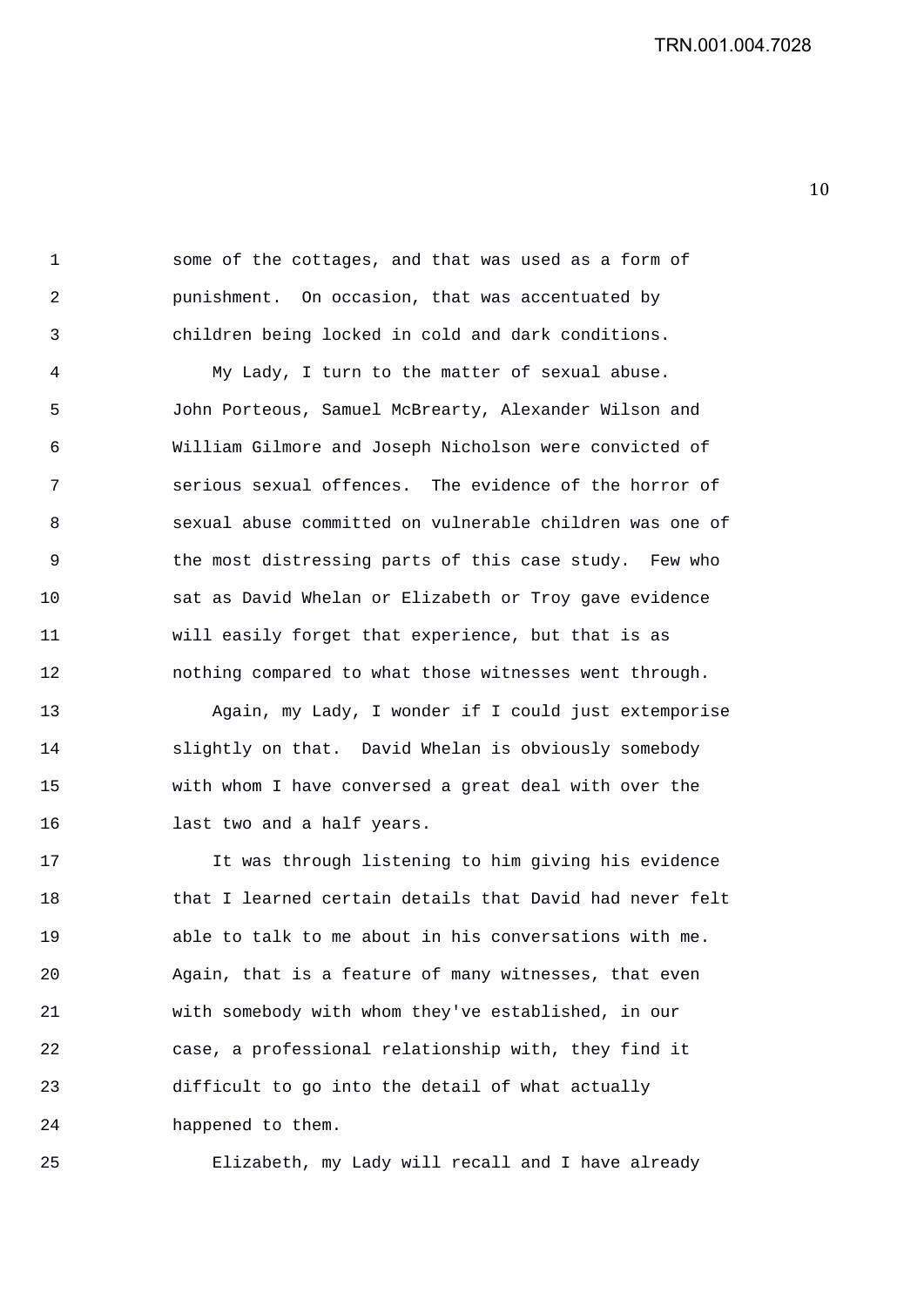1 mentioned, was the lady who, my Lady's encouragement 2 allowed her to come -- I think she said, "Come out of 3 her box", and express her evidence. She was a lady who 4 was perversely abused by the person she described as 5 "the dirty shoe man".

6 And finally Troy. He was the witness who gave 7 evidence of having been sexually abused. Again, it was 8 difficult to listen to, but my Lady will recall that he, 9 in giving his evidence, I think for the first time 10 explained the number of times that he had been abused 11 and he did that by holding up his hand and showing his 12 fingers. That again was a difficult part of the 13 evidence to listen to.

14 With that, my Lady, we turn to emotional abuse and 15 this covers, obviously, a lot of separate material. We 16 begin by saying that humiliation and ridicule are, we 17 say, particularly repellent forms of abuse and in this 18 case study there has been evidence of such abuse in 19 abundance. We have already referred to the public 20 humiliation of those who wet the bed and witnesses 21 frequently spoke to the general absence through to the 22 deliberate withholding of love and affection.

23 We appreciate that there required to be boundaries 24 so as to avoid inappropriate or disproportionate care so 25 as to avoid children being regarded as favourites, but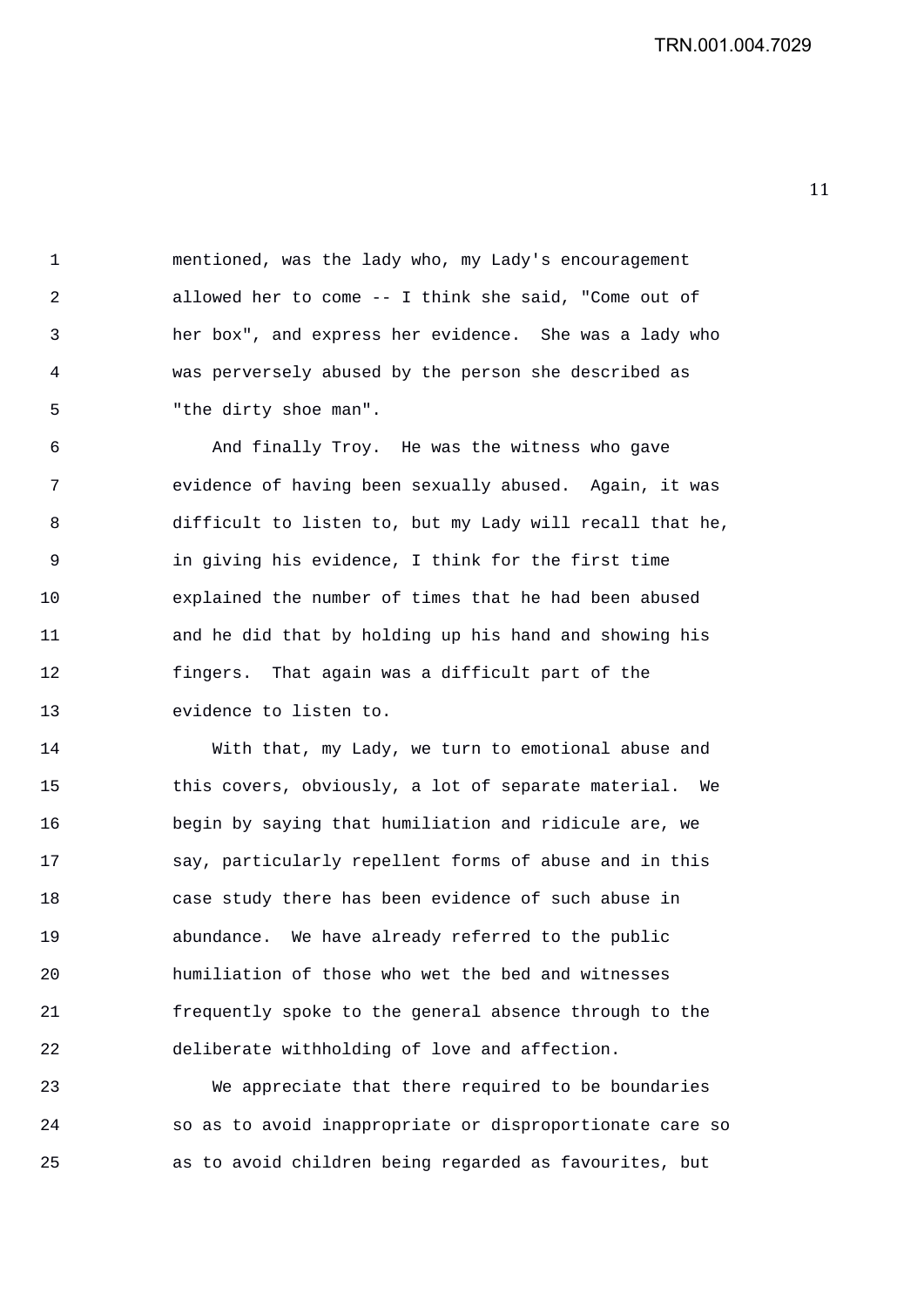1 a level of human kindness towards children whose lives 2 may have been devoid of such consideration was, we say, 3 a basic entitlement.

4 Denigrating children directly and in the presence of 5 others for the perceived sins of their parents was 6 utterly disgraceful. My Lady will recall one witness 7 who indicated that clearly a house father, I think, knew 8 of him because of his own father's criminal past and 9 that was particularly repellent.

10 There were very clear examples of sectarian and 11 racial abuse, and the appalling racial and religious 12 abuse of Esmerelda was difficult to listen to and her 13 quiet dignity was humbling.

14 There was evidence that gifts intended for children 15 were either delivered but then removed or perhaps simply 16 not passed. The ways in which Christmas and children's 17 birthdays were celebrated unfortunately depended again 18 on the lottery of which cottage the child was resident 19 in.

20 My Lady, I have not mentioned the question of 21 instances where children were verbally abuse, but 22 obviously that is something that occurred very 23 frequently. I have also not mentioned specifically the 24 requirement to call cottage parents "mummy", but 25 I alluded to it in the earlier evidence in relation to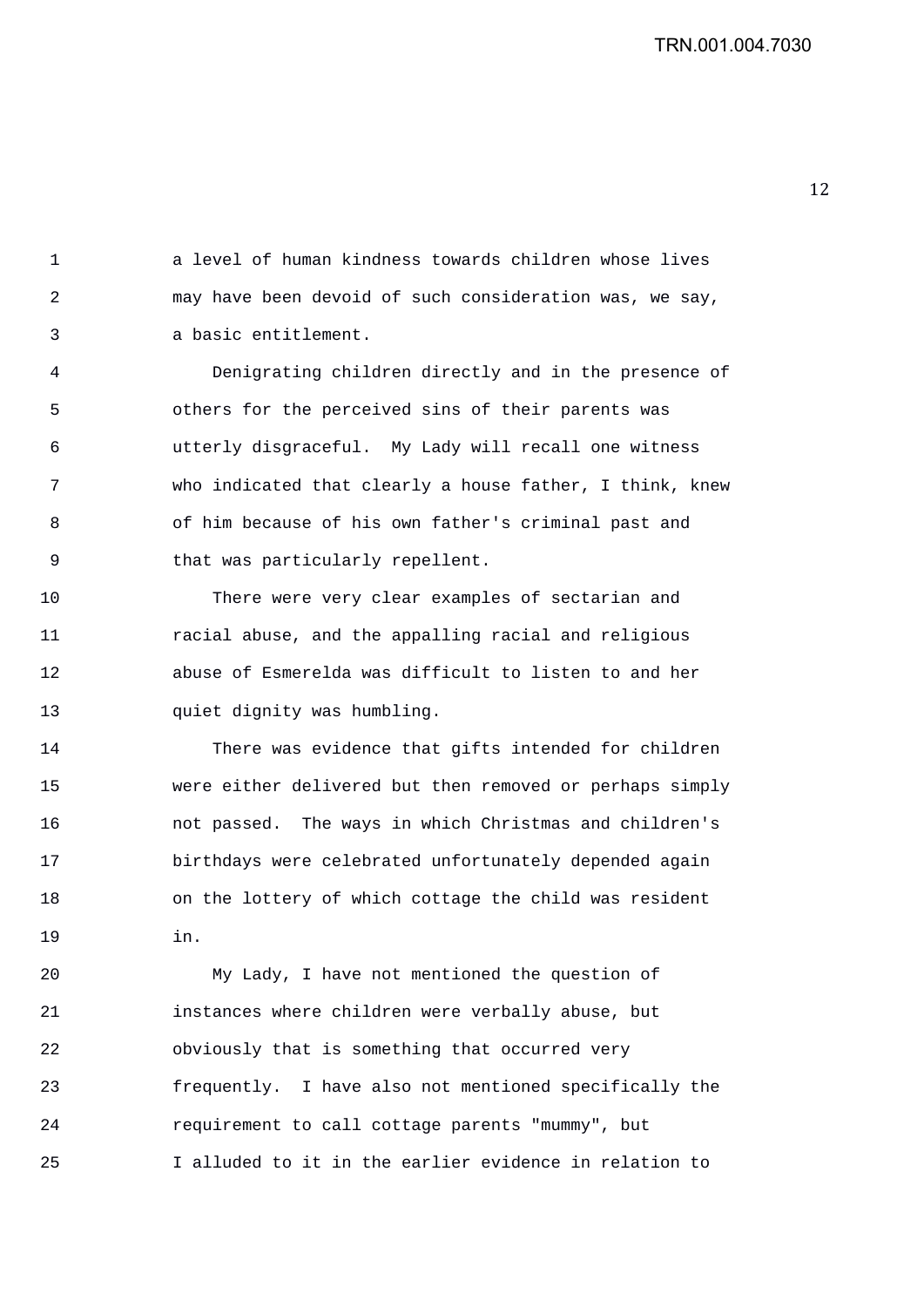1 Anne.

2 My Lady, concluding, a final word if I may on the 3 apology. The apology given by Ms Harper in this inquiry 4 has been delivered on behalf of the organisation after 5 she and the organisation's representatives have had the 6 benefit of hearing the detail of the abuse endured by 7 the survivors and the effects that abuse has had upon 8 them. Given what has happened in the past and 9 organisations such as FBGA and the survivors has and 10 have every entitlement to be sceptical and cynical. 11 However, we salute what Ms Harper has done, but it 12 remains a matter of great regret that earlier 13 opportunities were not taken to deliver this to all 14 survivors while still in life.

15 As is apparent from the evidence of both Mr Robinson 16 and Ms Harper, that failure to offer an unqualified and 17 sincere apology was delayed on instructions. As 18 Mr Robinson made clear, he was uncomfortable with the 19 position he was in, that he, the CEO of Quarriers at the 20 time, "firmly believed" the disclosures of abuse. 21 Notwithstanding that, the insurers took the position 22 that even in civil cases where abuse had been proved to 23 a higher standard in the criminal courts, the 24 organisation would be instructed to continue to deny 25 that abuse had ever taken place. That approach has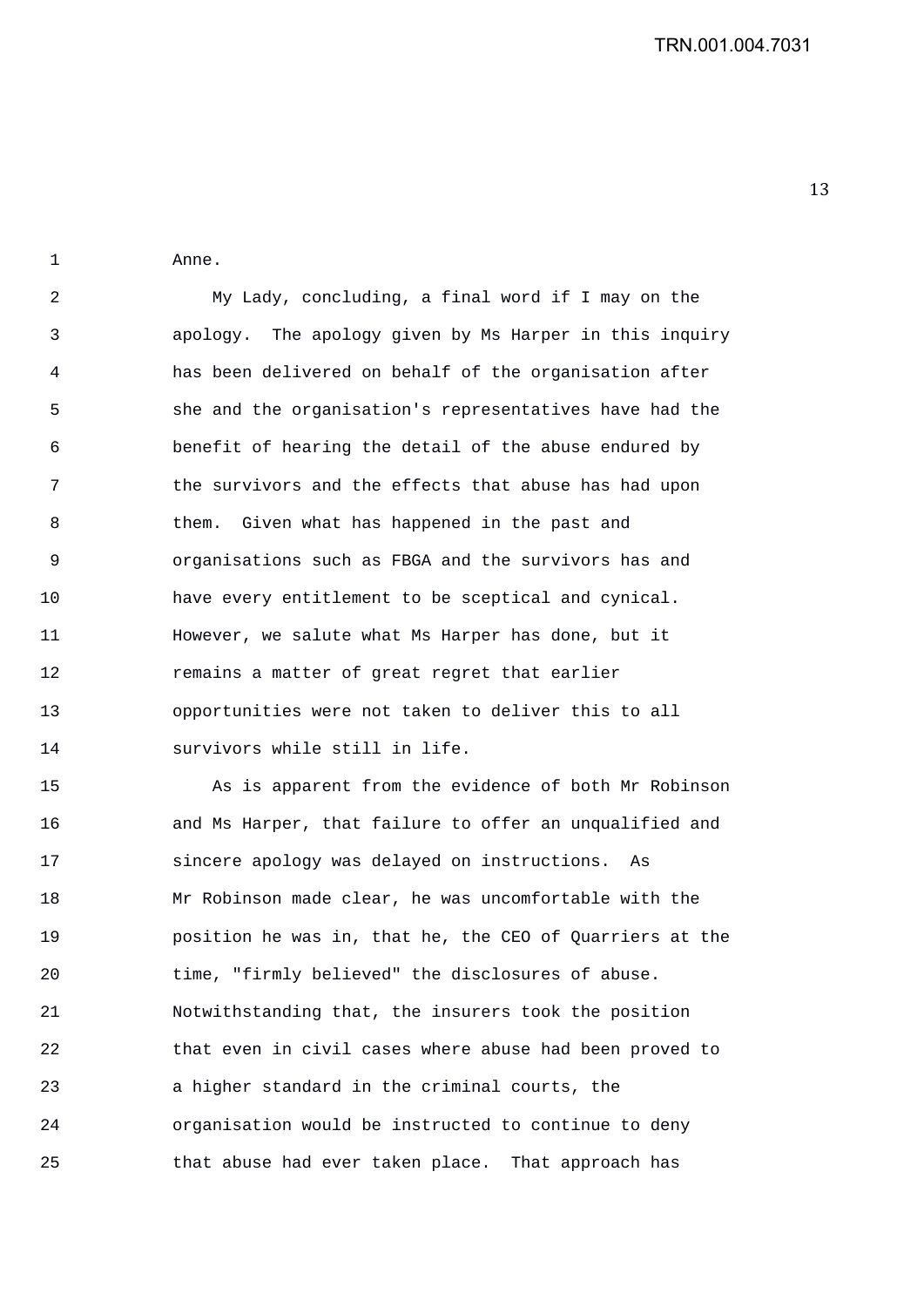1 caused untold hurt and damage to survivors. 2 My Lady, before I conclude, obviously I've had the 3 opportunity to read the other submissions. Mr Scott's 4 submission in particular, so far as it contains general 5 observations and those relating specifically to 6 Quarriers, is a submission that I would respectfully 7 endorse. 8 Can I also add that Mr Scott makes a similar point 9 to that made in the final paragraph of my submission and 10 that's at page 6 of his submission. On its website, 11 IICSA indicates that it is conducting an inquiry into 12 the extent to which existing support services and 13 available legal processes effectively deliver reparation 14 to victims and survivors of child sexual abuse and 15 exploitation, obviously. They are not just restricted 16 to sexual abuse. That is in response to inter alia, 17 "multiple reports of obstructive insurance companies". 18 We would suggest, my Lady, that this inquiry should in 19 future case studies consider investigating that matter. 20 My Lady, with that --

21 LADY SMITH: Sorry, can I just be clear what it is you're 22 suggesting there by way of investigation? You mentioned 23 current support systems, but then also obstructive 24 insurers. It sounds as though there's a mismatch there. 25 Tell me a little bit more about that.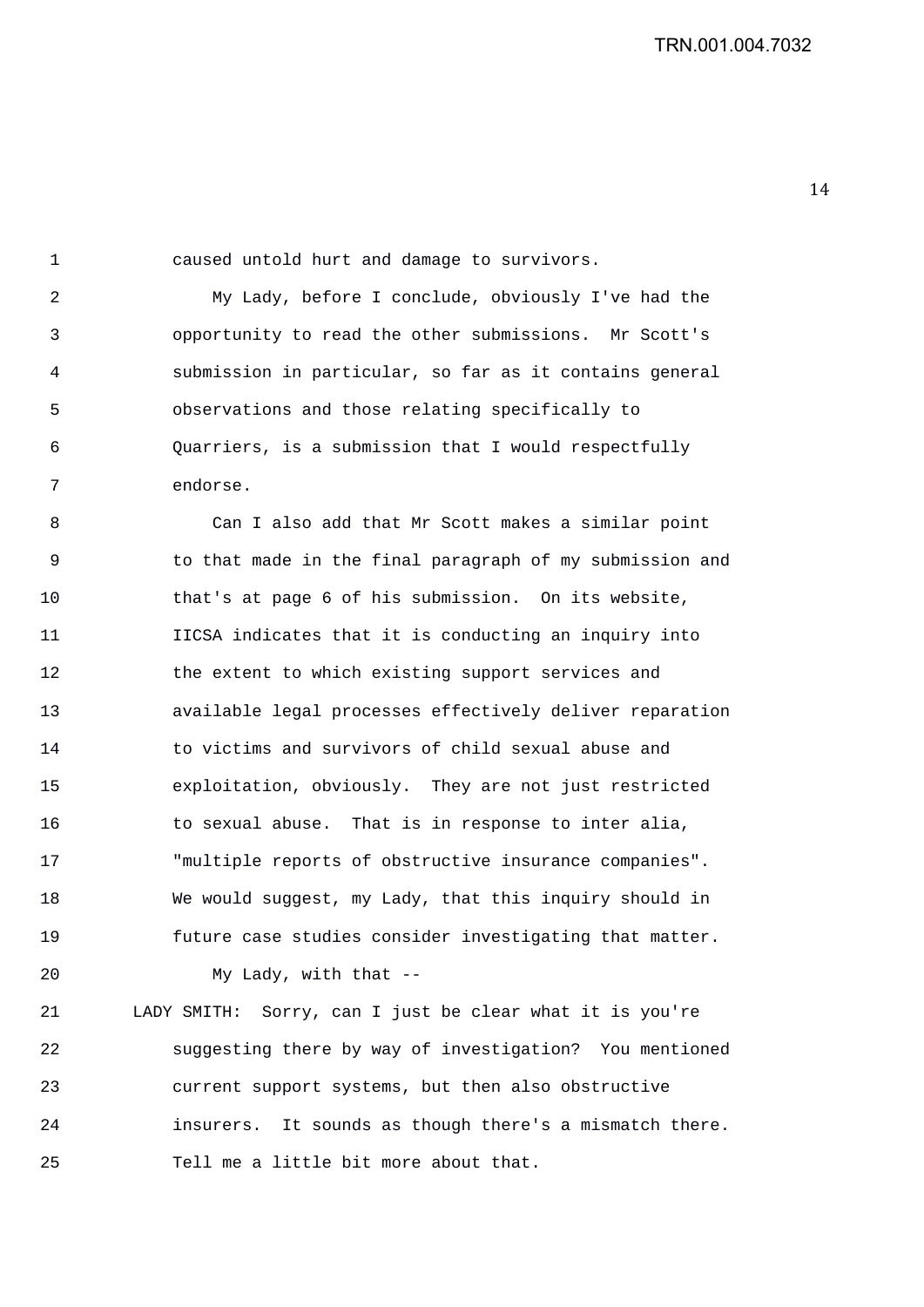| 1  | That's how IICSA described it on their website.<br>MR GALE:    |
|----|----------------------------------------------------------------|
| 2  | I accept there is something of a mismatch, but that's          |
| 3  | how it's described.                                            |
| 4  | Insurers would be involved with decisions as to<br>LADY SMITH: |
| 5  | how to respond to litigation.                                  |
| 6  | MR GALE: Yes.                                                  |
| 7  | LADY SMITH: I get that. The provision by public services       |
| 8  | of appropriate support to survivors would be something         |
| 9  | different.                                                     |
| 10 | MR GALE: I entirely appreciate that, but they are drawn        |
| 11 | together in the inquiry that's currently taking place.         |
| 12 | LADY SMITH: So you're really asking me to find out a little    |
| 13 | bit more about that and decide whether it assists us to        |
| 14 | understand what they're doing? It may be that what it's        |
| 15 | getting at is covered by our terms of reference already,       |
| 16 | but I can certainly check that.                                |
| 17 | MR GALE: It may be, my Lady. It is something we did raise      |
| 18 | a little while ago with the inquiry team, so it is             |
| 19 | something that we have highlighted.                            |
| 20 | LADY SMITH: Thank you.                                         |
| 21 | MR GALE: With those submissions, I am grateful to my Lady      |
| 22 | and unless there's anything I can assist my Lady further       |
| 23 | with, those are our submissions.                               |
| 24 | Thank you very much for the time and trouble<br>LADY SMITH:    |
| 25 | you have taken over that, Mr Gale.                             |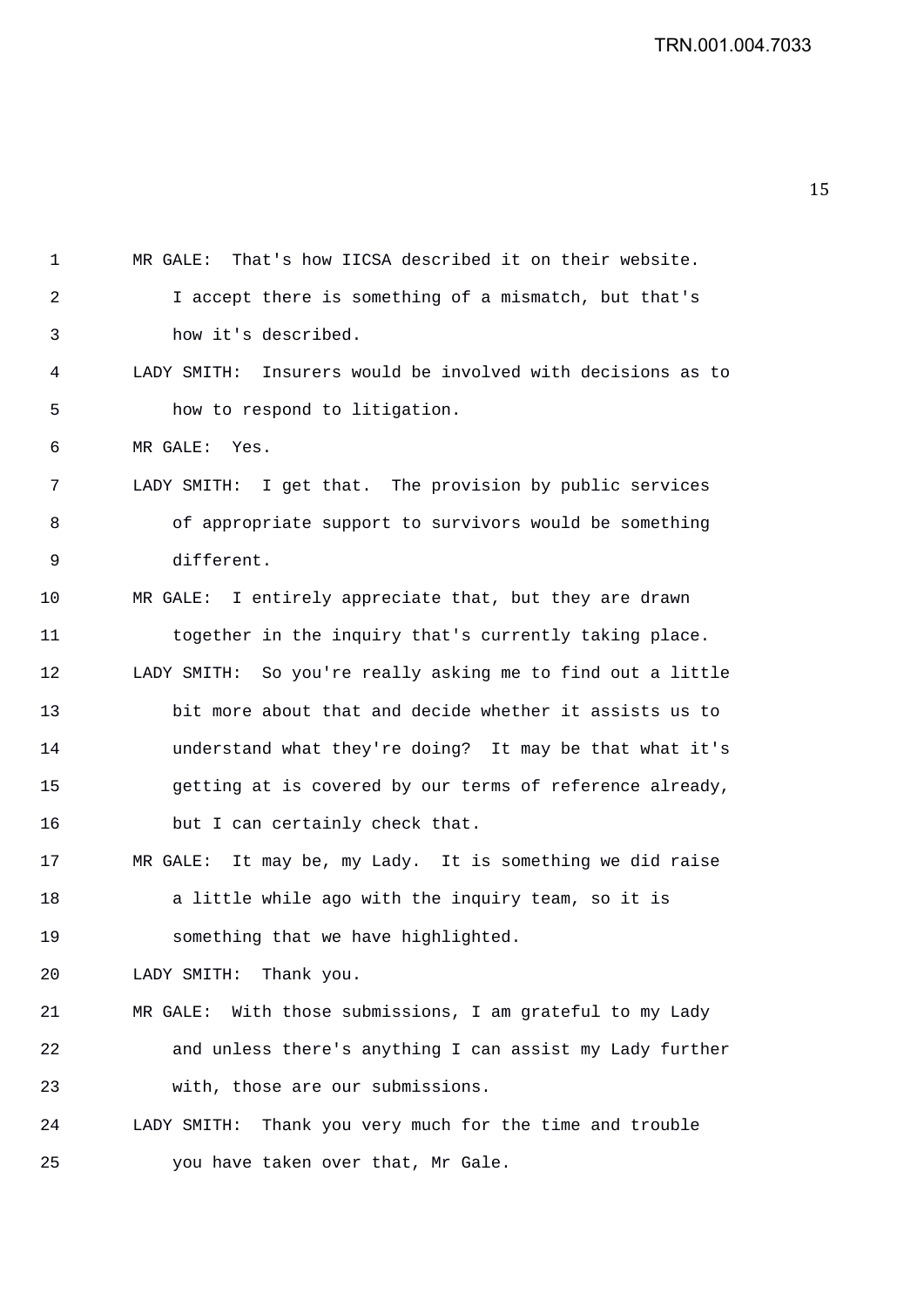1 I am now going to turn to Mr Scott, who is here to 2 present the closing submission on behalf of INCAS. When 3 you are ready, Mr Scott, I am ready to hear you.

4 Closing submissions by MR SCOTT 5 MR SCOTT: Thank you, my Lady.

6 Before making submissions on behalf of INCAS on 7 specific findings in fact which her Ladyship may feel 8 able to make, I wish to start with some general 9 observations.

10 On 23 October of last year, the same day as opening 11 statements were heard in this case study, the Deputy 12 First Minister made a statement to the Scottish 13 Parliament in which he committed to establishing 14 a financial redress scheme for survivors of abuse in 15 care.

16 He also offered an unreserved apology on behalf of 17 the Scottish Government to all those who were abused as 18 children while in care. He was responding to 19 recommendations from the review group which had 20 consulted and engaged widely on the matter of redress. 21 That group recommended that a redress scheme be set up 22 by legislation before the end of this parliamentary 23 term, which is in March of 2021. It also recommended 24 that advance payments be made as soon as possible to 25 some survivors based on ill-health or age.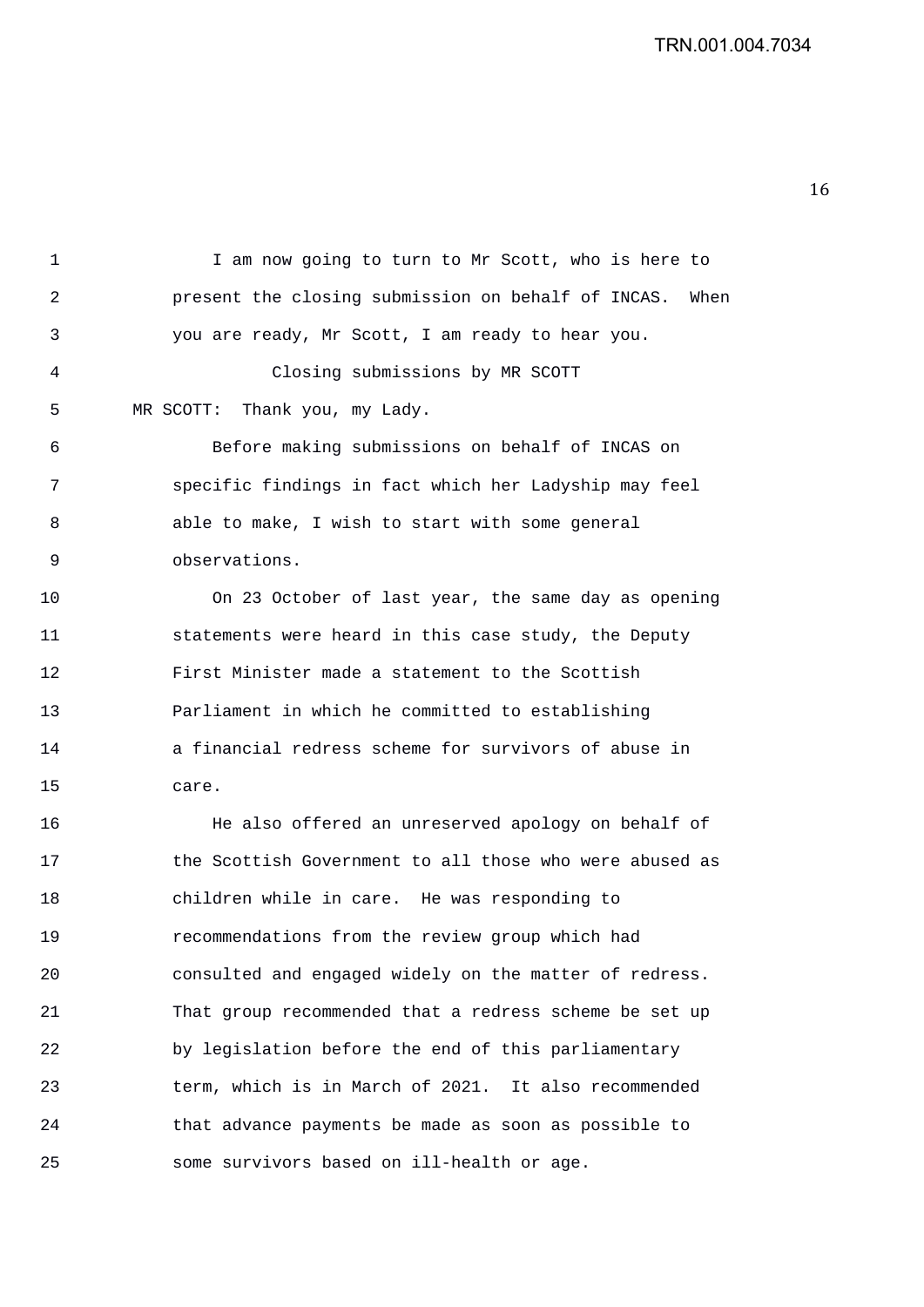1 All of this is welcomed by INCAS and its members, 2 who will continue to press to ensure that everything 3 announced happens just as quickly as possible. 4 I note that there was an update from the Deputy 5 First Minister on 1 February confirming advance payments 6 to survivors who may not live long enough to apply to 7 the proposed statutory scheme, which scheme is to be the

9 He advised that the budget bill has now passed 10 stage 1 and has parliamentary agreement to pass at 11 stage 3, meaning that the £10 million set aside for the 12 advance payment scheme will be available from April of 13 this year.

8 subject of public consultation later this year.

14 He said that the budget will in effect be demand-led 15 and the provisional allocation of £10 million may be 16 higher or lower depending on the number of applications 17 received. Although outwith the terms of reference for 18 this inquiry, for survivors this is important parallel 19 work.

20 In relation to the Sisters of Nazareth case study, 21 INCAS notes that your Ladyship's findings are in hand 22 and will be published as soon as possible. The findings 23 are keenly awaited and INCAS again wishes to thank 24 your Ladyship for proceeding by way of interim findings 25 to allow some public recognition at as early a stage as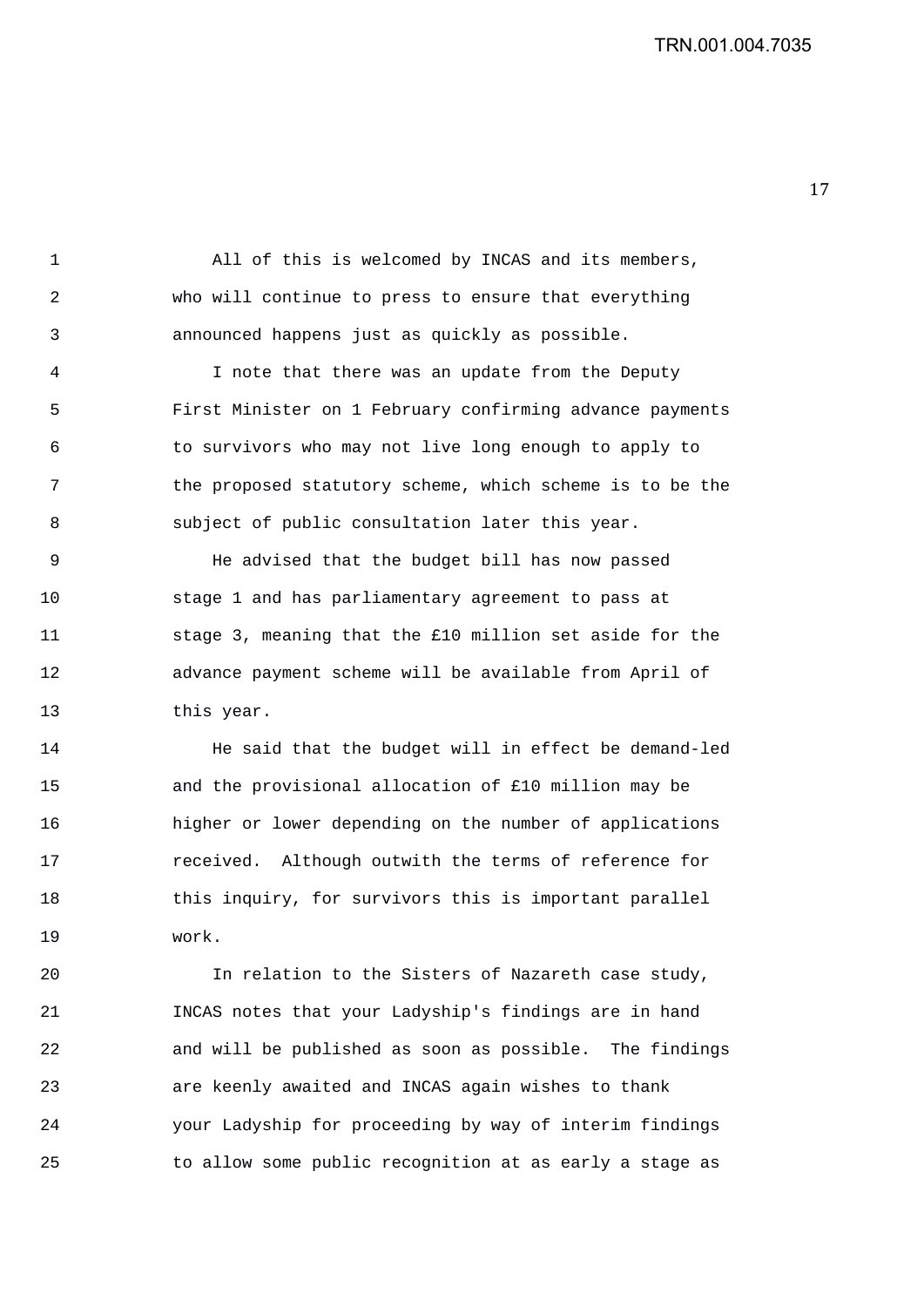18 

1 possible for many of those whose evidence has been heard 2 or read to date.

3 Turning then to this case study, looking at 4 Quarriers, Aberlour and Barnardo's. It offered its own 5 distinctive features, especially the fact of several 6 criminal convictions involving extremely serious sexual 7 and other abuse. The fact of those convictions has 8 informed the way we as a legal team for INCAS have 9 engaged with the inquiry. We took the view that there 10 was not the same scope as in the previous case studies 11 for any challenge or querying of the fact and extent of 12 abuse.

13 The main themes of my closing statement on behalf of 14 INCAS are reputation and responses. This case study, 15 my Lady, has offered an insight into the care offered on 16 behalf of the state by three secular organisations. 17 Although sadly, much of what we have heard, shocking 18 though it is, comes as no great surprise, it is 19 nonetheless worth commenting on the similarities of the 20 abuse suffered by children over many years at 21 establishments run by these three organisations and the 22 similarity to that suffered by children in homes run by 23 religious orders.

24 The similarities are such as to defy coincidence. 25 Even if there is little or no overlap in personnel as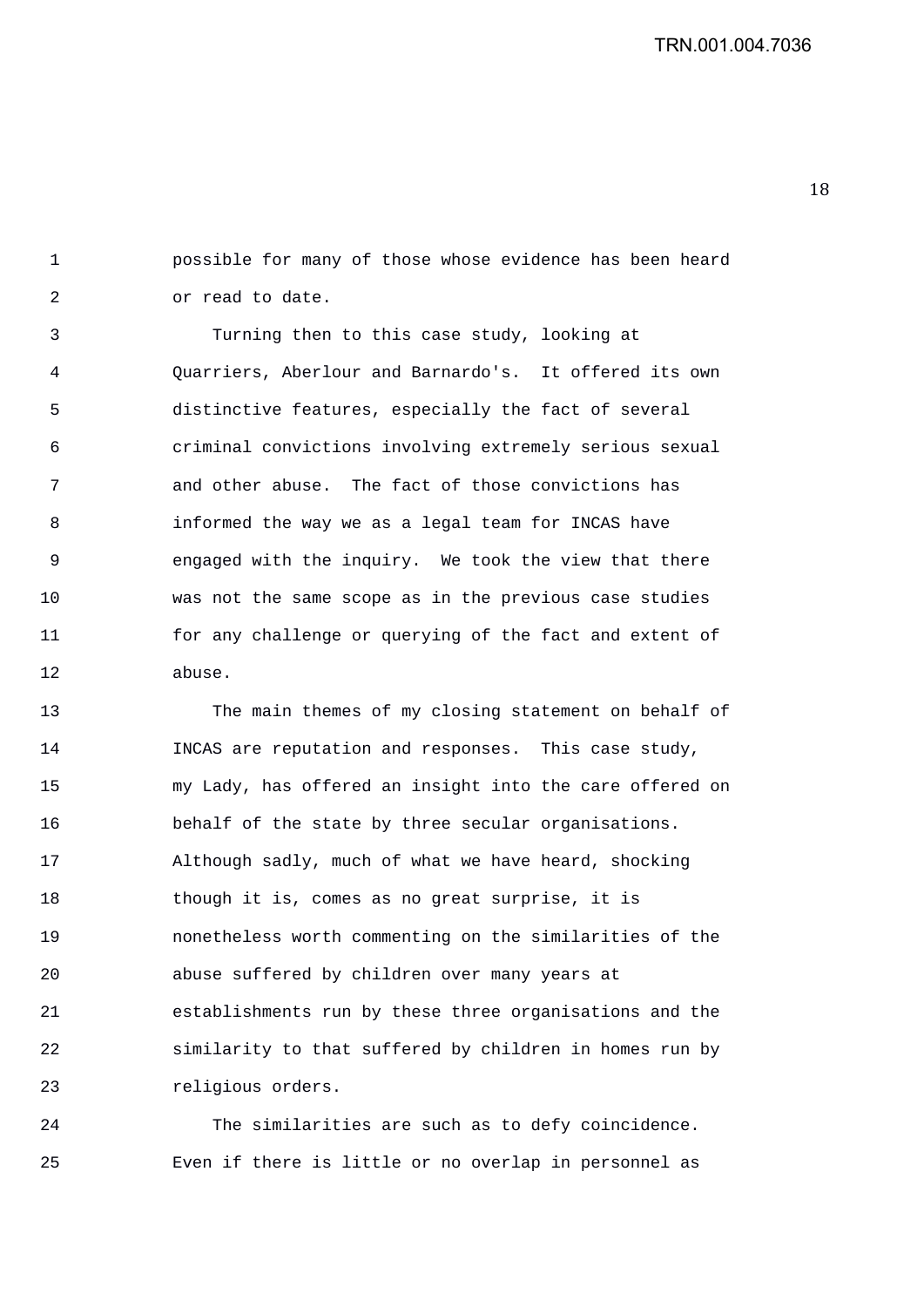1 between care provided by these organisations by 2 comparison to the religious orders. It does seem 3 remarkable enough to find evidence of such abuse as 4 we have already seen crossing establishments and 5 borders, but perhaps more understandable in the context 6 of religious orders, especially when we heard evidence 7 of a transfer of staff, for example from 8 Northern Ireland coming over to Scotland.

9 But here, we have heard evidence of the same or very 10 similar abuse crossing organisations and borders which 11 have no such apparent connection. Different children, 12 different abusers, different organisations, different 13 decades, but very similar abuse. I confess, my Lady, 14 it is not clear to me that any evidence-based 15 conclusions are possible on these remarkable features or 16 coincidences, certainly not at this stage. If any 17 conclusions are possible, it would no doubt be only at a 18 much more advanced stage of the work of the inquiry.

19 As I said in my opening statement in this case 20 study, there are considerations which have not featured 21 so far. That is particularly so because these 22 organisations continue to be trusted to provide care and 23 services for children and young people. It will be all 24 the more important therefore for the representatives to 25 demonstrate that they have changed from the time within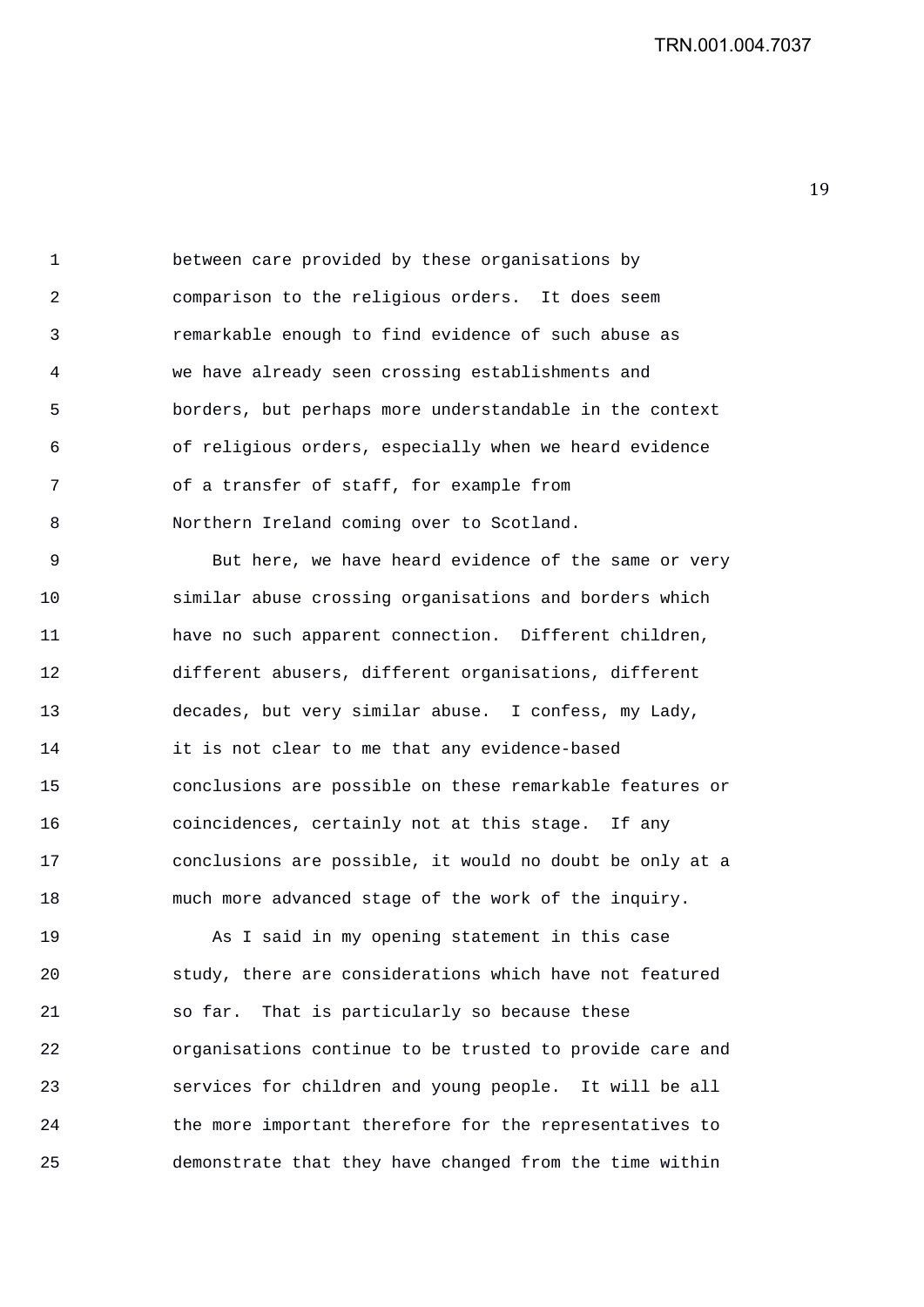1 living memory when some of their predecessors in the 2 same organisations allowed abuse to happen, whether 3 negligently or knowingly, and even carried out abuse. 4 Hard-earned trust may have to be earned again.

5 In part, my opening statement anticipated the 6 reputational issues for each of these three 7 organisations of significant evidence of extensive abuse 8 even if involving staff and others now dead, certainly 9 no longer involved in the care of or services for 10 children which they provide.

11 INCAS welcome the active participation of each of 12 the three organisations in the case study and their 13 stated commitment to understand what happened and vouch 14 that everything possible will be done to avoid the 15 chance of it happening again.

16 Full and committed engagement by the three 17 organisations with the work of this inquiry in their 18 written evidence, in the case study, in attending the 19 hearings and after today in their response to the 20 eventual findings from this case study may offer some 21 reassurance that the grave wrongs of the past will not 22 be repeated.

23 Reputations are important. Another aspect of that 24 for survivors is the extent to which their reputations 25 have been called into question over the years. Active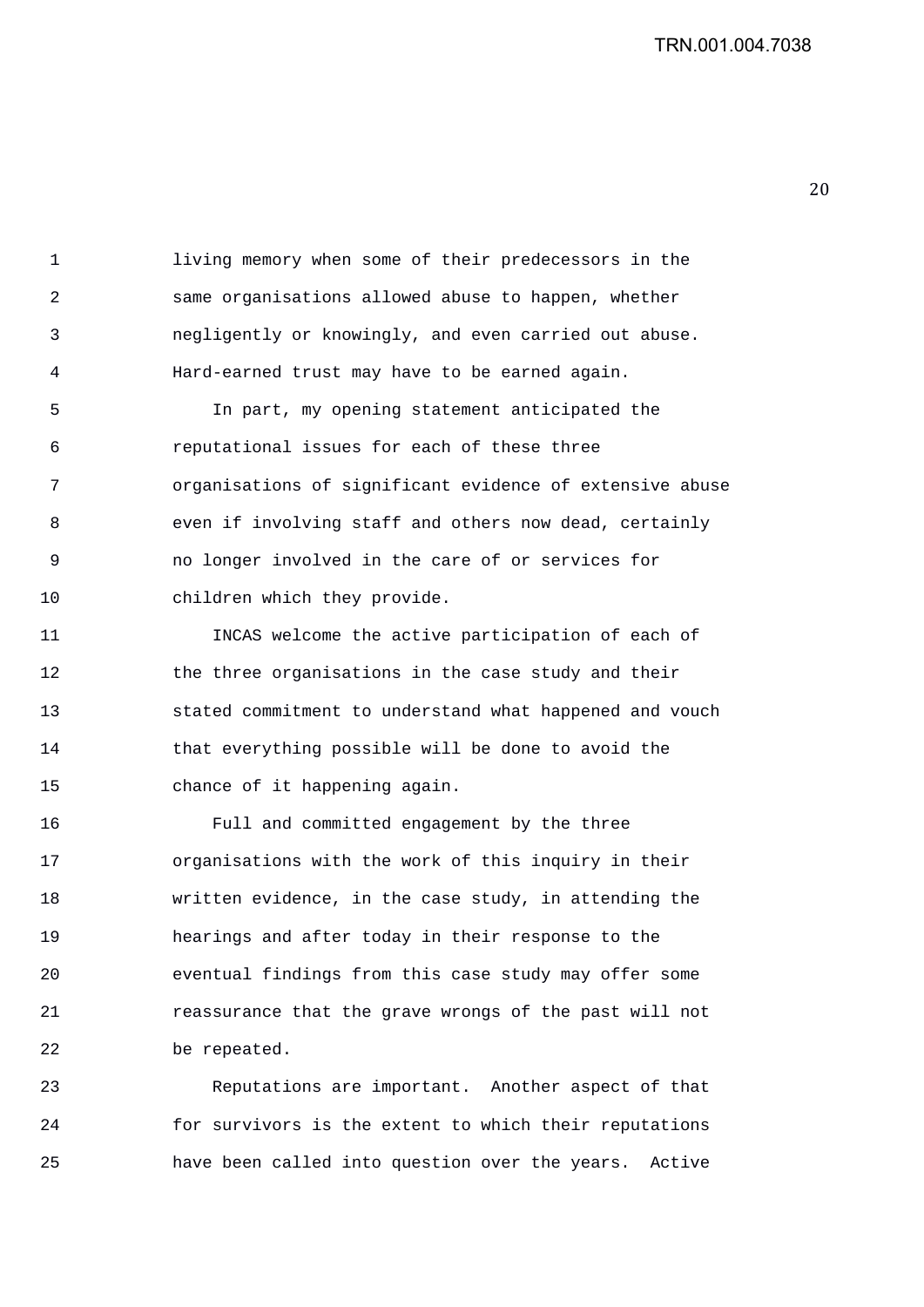1 participation by those whose organisations bear at least 2 some responsibility for the abuse perpetrated in their 3 establishments may offer additional insight for those 4 involved in the care of children, indeed for us all, 5 into the reputational issues for survivors, who are all 6 too used to being disbelieved, doubted and denigrated 7 for things which happened to them as children and for 8 which they bore no responsibility. This ties into the 9 myth of deserved abuse with troubled and challenging 10 behaviour treated not as communication to be understood 11 but as wickedness to be punished.

12 Before turning to the three organisations, it is 13 worth restating the need for all involved to avoid 14 answers and language which might be thought to deny, 15 minimise or excuse abuse. Phrases such as "excessive 16 corporal punishment", "overuse of corporal punishment", 17 or "improper use of corporal punishment" are often no 18 better than a euphemism for abuse. They should distract 19 no one from what happened but may suggest an attempt to 20 excuse that these were legitimate punishments taken 21 slightly too far rather than recognising them as the 22 abuse they were.

23 Phrases like that can help to perpetuate the myth of 24 deserved abuse. Survivors have attended these hearings 25 and other survivors away from this hearing are following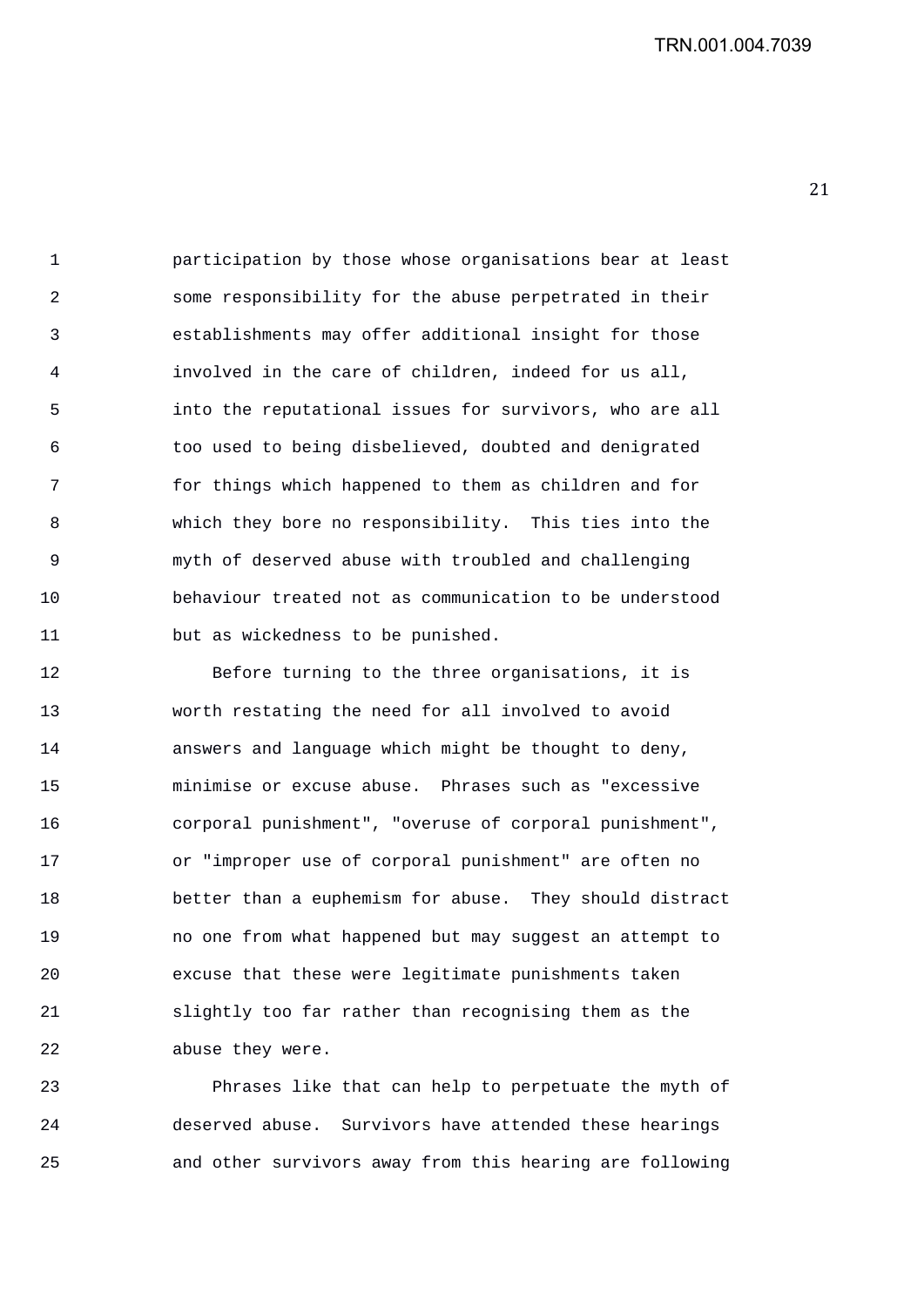1 the work of the inquiry in various ways. All are 2 listening and none are fooled by exculpatory language 3 which serves rather to cause further damage.

4 Turning then to each of the organisations, I will 5 say only a little before making submissions on suggested 6 findings.

7 In relation to Quarriers, my Lady, in my opening 8 statement I said, as before in the next few months, 9 survivors are listening keenly to ensure that 10 acceptance, acknowledgement and apology are not 11 restricted to what has been proved beyond a reasonable 12 doubt in the criminal courts. We know that convictions 13 will stand as facts for the purposes of the inquiry and 14 not as opportunities for reheating rejected claims of 15 innocence and thereby causing further damage to 16 survivors.

17 Survivors were struck by the unqualified acceptance 18 on behalf of Quarriers of the fact and extent of abuse. 19 It was of particular note that their CEO stated that 20 even if an abused person was acquitted, that would not 21 mean that the abuse did not happen. That is precisely 22 the sort of approach I had in mind in my opening 23 statement, one that was not fenced by legal niceties or 24 grudging acceptance. Such an approach does help at 25 least some survivors and is greatly welcomed.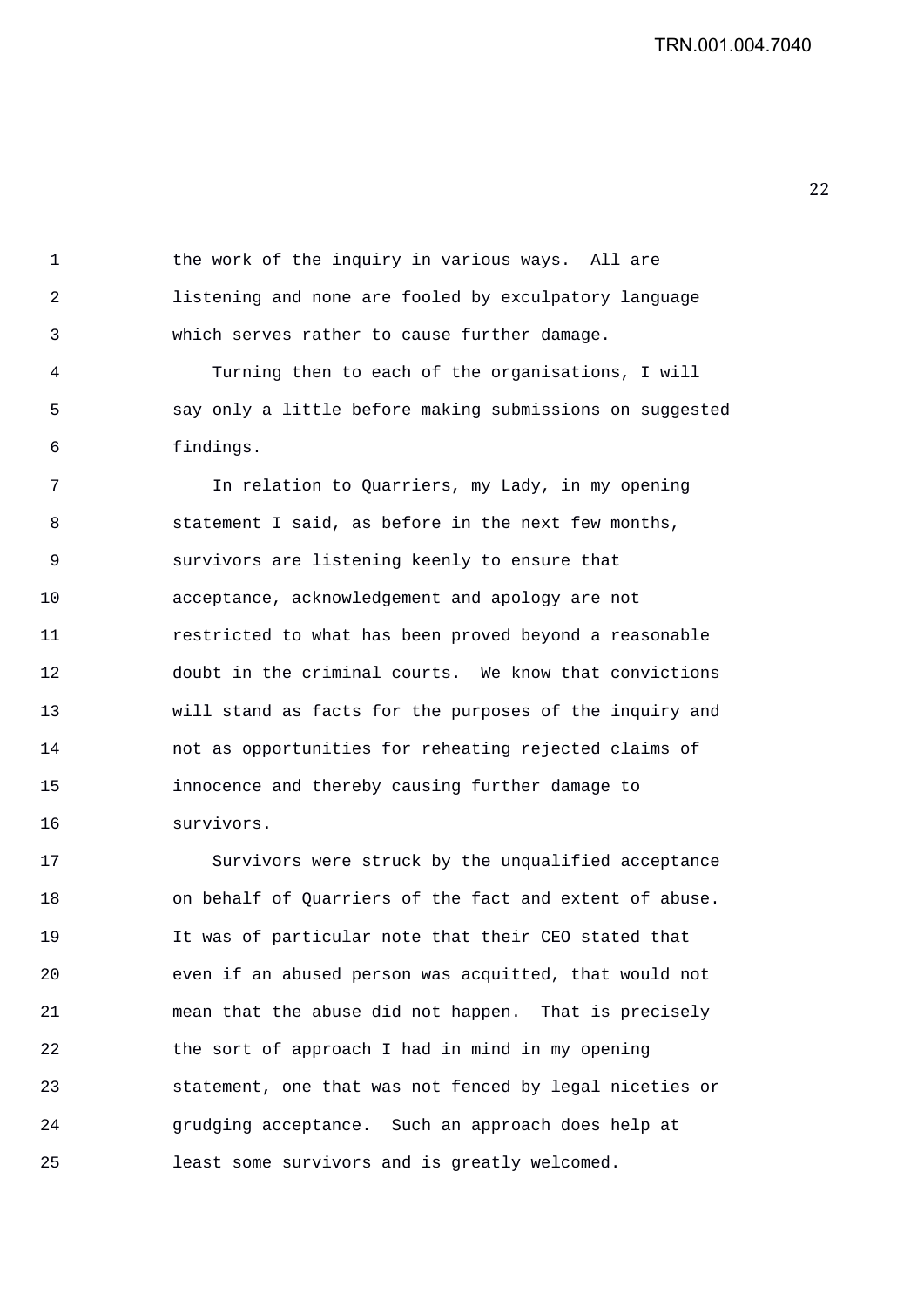1 Turning to Aberlour briefly, this chapter provided 2 examples of the continuing need for great care when 3 putting in written evidence and also for framing 4 questions and it's really examples for us all -- 5 LADY SMITH: And you're talking about requests for questions 6 going to counsel to the inquiry here, I think, aren't 7 you? 8 MR SCOTT: I am, my Lady. 9 On 17 December 2018, and it's on page 151 of the 10 transcript, the following question was asked -- and it 11 was stated that this was at the request of Aberlour: 12 "I have been asked to put the following description 13 of Michael to you by Aberlour, that he could be 14 described as an aggressive bully, who had a history of 15 physical assault, sexual assault, theft, truancy and 16 verbal and physical abuse. Does that fit with the 17 Michael you knew?" 18 In fact, my recollection is, my Lady, that the

19 witness didn't accept the premise of the question, so it 20 could go no further and that may in part explain why 21 things were left hanging as they were.

22 When asked about that question, at our request by 23 Mr Peoples in her subsequent evidence on Day 119, the 24 chief executive officer said that she welcomed the 25 opportunity to clarify the purpose of the intended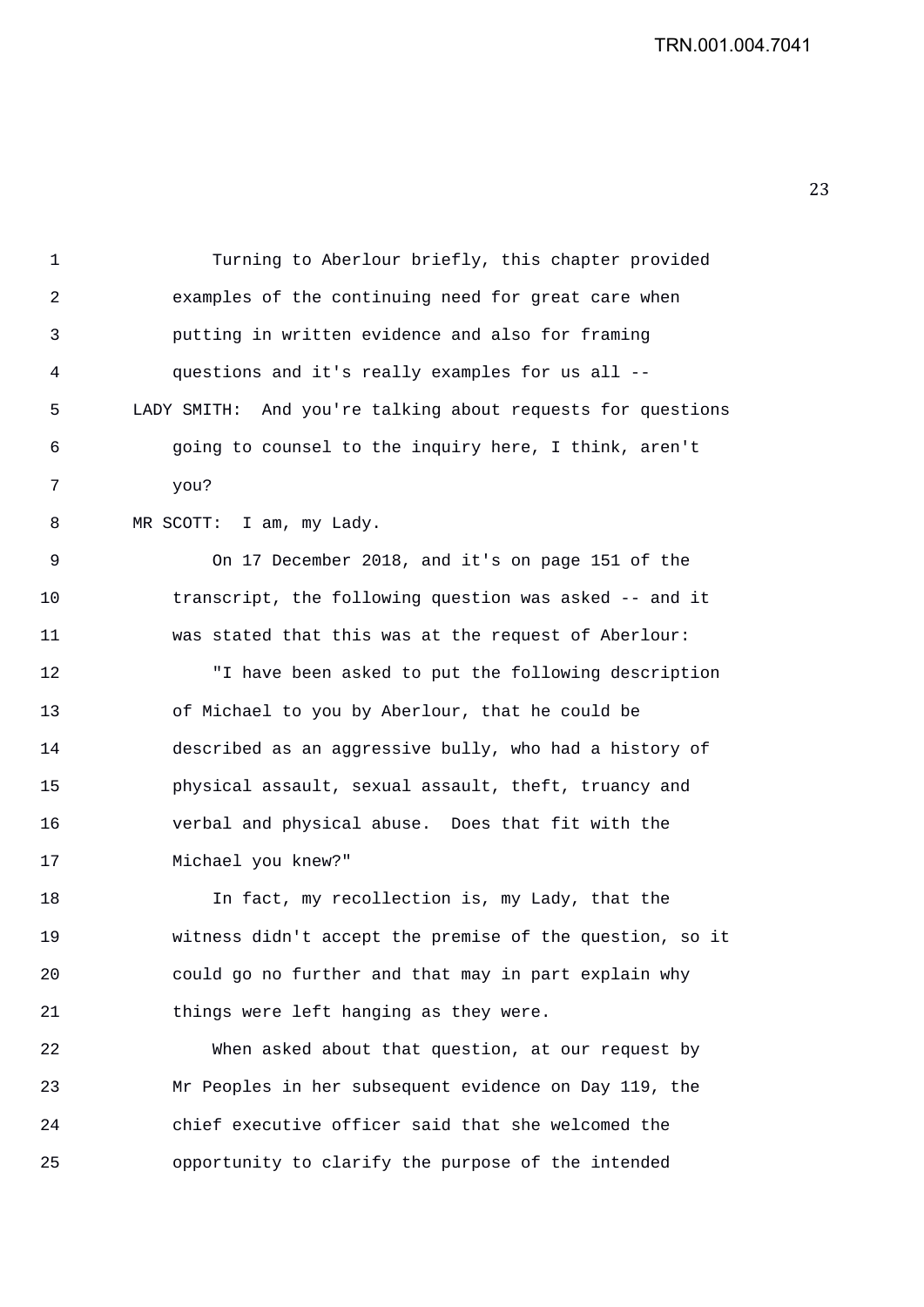1 questioning. The intention was not, as she accepted may 2 have been the impression, to try to excuse or justify 3 abuse of the boy because of his behaviour, rather it was 4 to try to put into context a number of issues around his 5 progress and how he interacted with other children and 6 staff. Quite how the question came to be asked in the 7 way it was remains unclear or if it was the witness's 8 response that in effect left it the way it was. But it 9 emphasises, my Lady, I suggest, the need for continuing 10 care in all language used by us all in the presentation 11 of questions or other submissions to the inquiry.

12 Your Ladyship has been careful at all times to 13 ensure that all witnesses in the inquiry are treated 14 appropriately and sensitively and has taken great care 15 in the language she has used. This example is perhaps 16 a useful reminder to us all of the need for constant 17 care with our choice of words so far as those who are 18 listening here or elsewhere is concerned.

19 INCAS has always sought to recognise that the 20 history of child abuse being recorded in this inquiry is 21 not the whole story. And what is in the hearings is 22 clearly not the whole story either. There is abuse 23 which falls outwith the terms of reference, just as 24 there are also inspiring stories of excellent care from 25 committed individuals and of the triumph of humanity in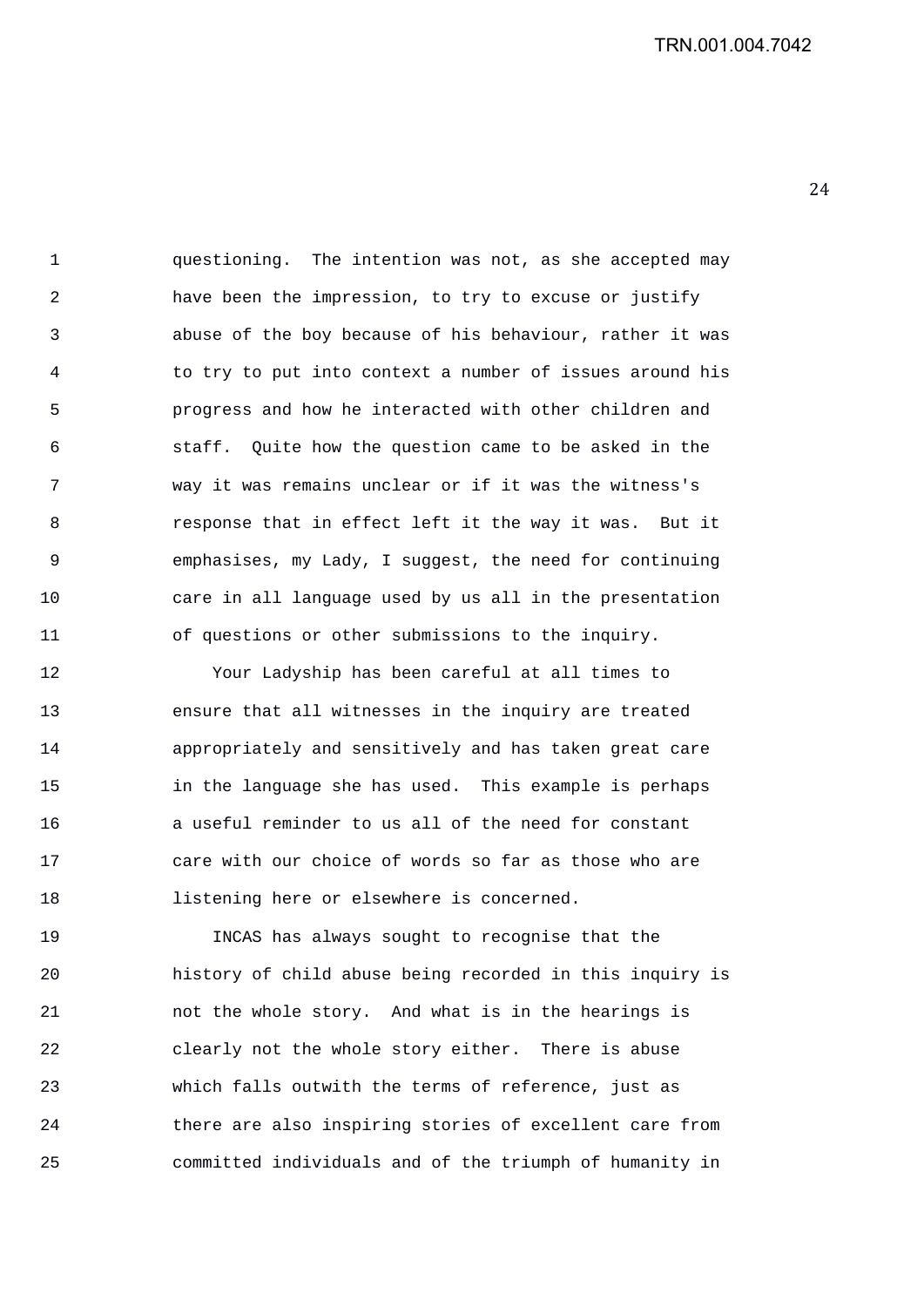1 those who have experienced care.

2 Attempts to put an unjustified gloss on the past 3 will, however, be recognised and called out. The fact 4 of good care and the best of intentions on the part of 5 many, perhaps most, should not be seen as an opportunity 6 to try to spin good PR from sheer happenstance.

7 Some of the evidence from Aberlour suggested 8 a certain lack of care or perhaps overly favourable 9 interpretation in the preparation of statements and 10 evidence.

11 For example, what was claimed as a highly 12 significant example of children's voices being heard 13 turned out to be the result of the complete accident of 14 an overheard conversation between children. As was 15 pointed out at the time -- this was also on Day 119 -- 16 by my Lady, and by Mr Peoples, there is quite a distance 17 between that claim and the supposed justification for 18 that claim.

19 To an extent the same might be said for Barnardo's 20 claim to be pioneers of training for residential staff. 21 While no doubt true or true as far as it goes or true to 22 some extent, to have to then concede that the training 23 was accurately described as patchy perhaps puts it in a 24 fuller context and it may be that by comparison to other 25 organisations, there was training where otherwise there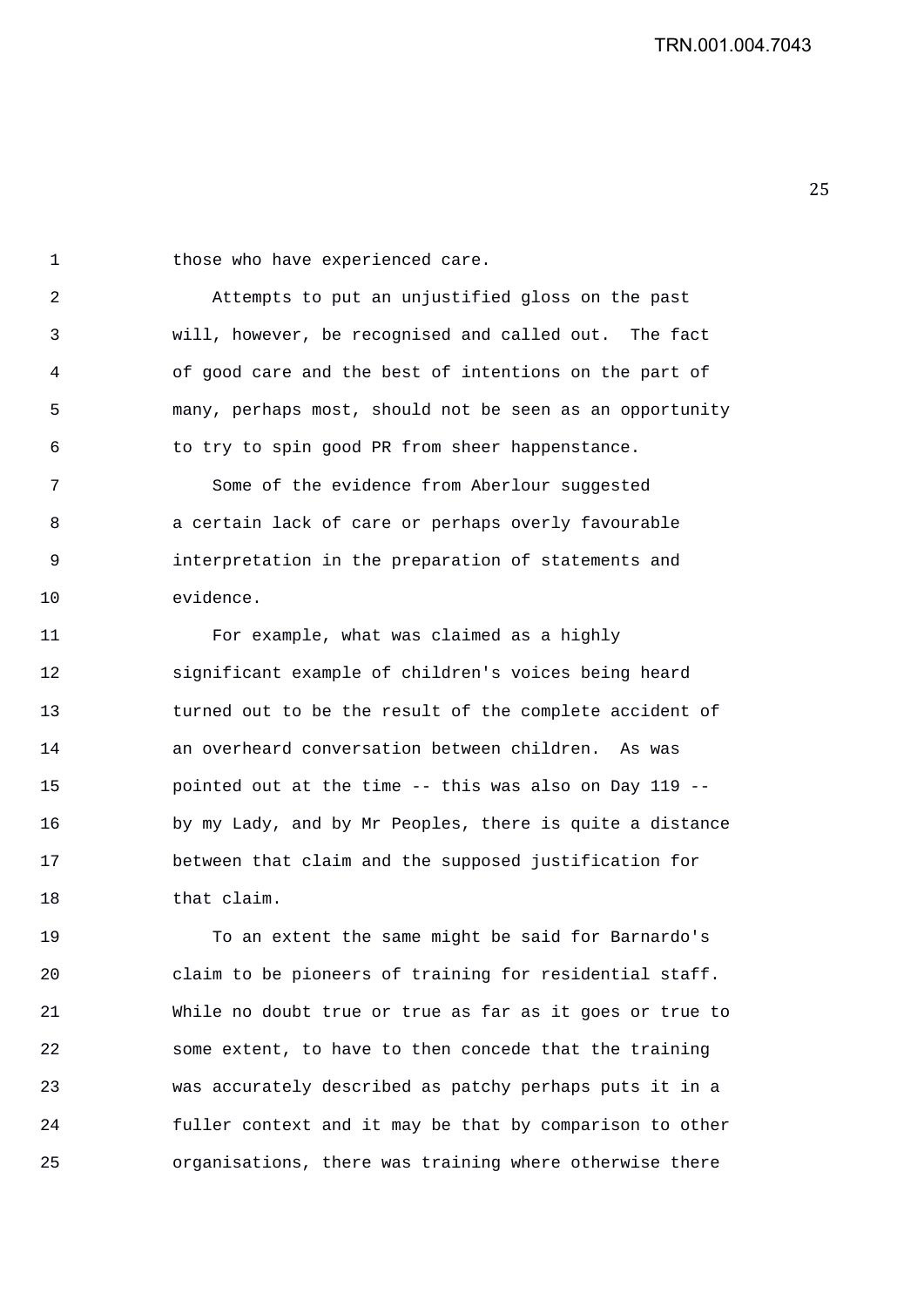1 was none. But again, perhaps just an example of the 2 need to be careful. 3 There is very little to say about Barnardo's, 4 my Lady. It says on the website, on their website, in 5 the section "Who we are", that: 6 "We listen to them. We believe in them no matter 7 who they are, what they have done or what they have been 8 through." 9 That is consistent with what I have seen in the 10 closing statement for Barnardo's, which is now 11 available. It goes further, in fact, by saying that, 12 "We believe them", not just, "We believe in them", and 13 that is welcome. 14 That approach is a useful starting point for all of 15 those involved in the care of children, perhaps 16 especially where it is care for which the state is 17 ultimately responsible. 18 My Lady, the other theme for my closing statement is 19 responses. This brings us into some of the territory 20 well covered by Mr Gale. The fact of abuse in 21 establishments run by the three organisations is clear 22 and undisputed, even if the extent of it has been 23 sometimes, perhaps in the past, questioned.

24 For survivors, given that the clock cannot be turned 25 back, how they have been and continued to be affected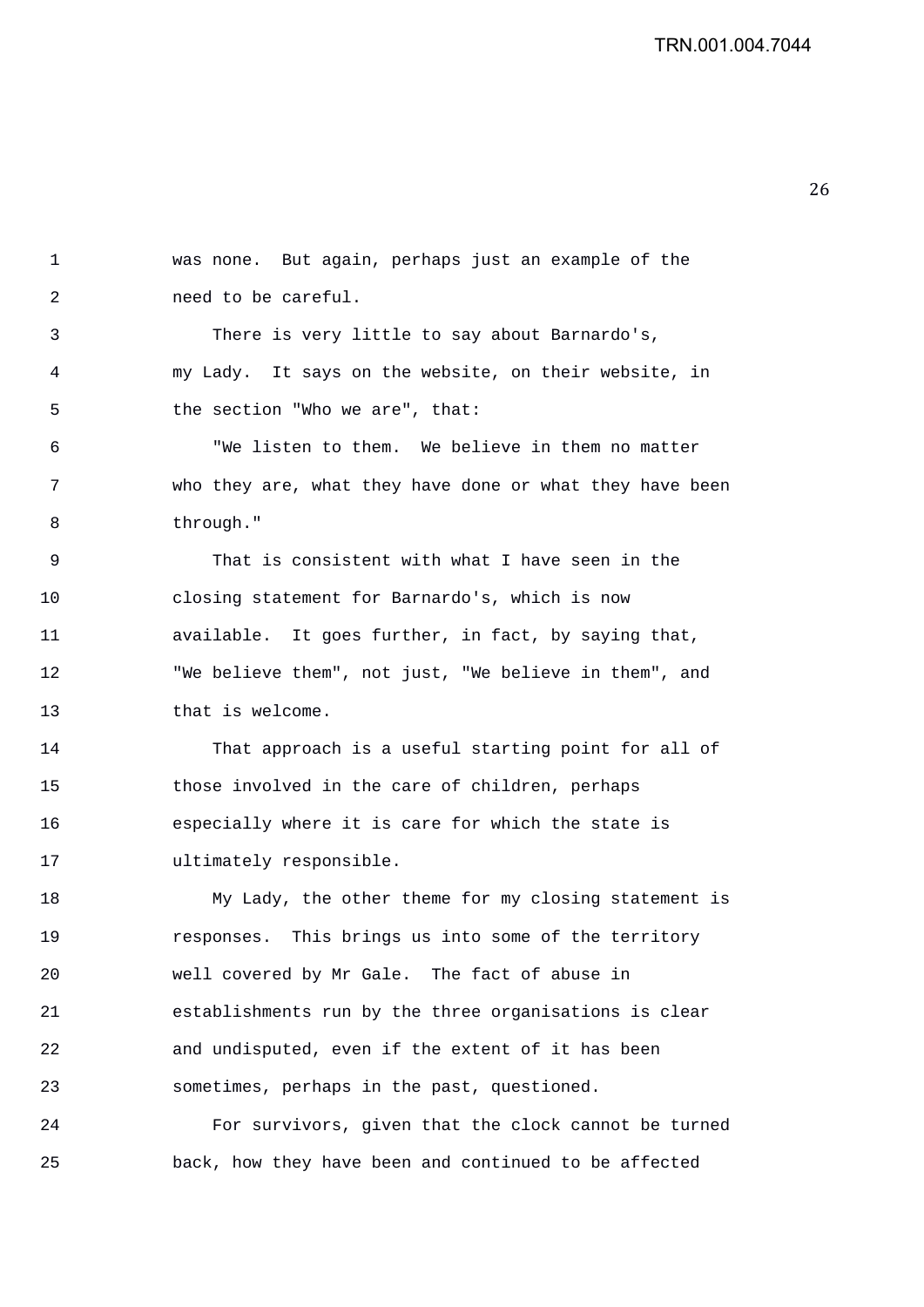1 relates in large part to the response or the responses 2 they have received when speaking of the abuse they have 3 suffered. Of course, for some they were simply 4 prevented from doing so, whether because of an absence 5 of suitable procedures independent of abusers or because 6 of intimidation, whether explicit or merely implicit and 7 understood.

8 That some survivors have never shared their 9 experience until this inquiry can be explained at least 10 in part by knowledge of the responses to some of those 11 who tried to report their abuse. Often the first 12 response was that of the abuser or the abuser's 13 organisation. The reporting of abuse sometimes prompted 14 punishment and even victims being forced to apologise to 15 their abusers. Thereafter, and even recently, responses 16 have involved insurers and professional advisers, like 17 lawyers and, as I understand matters, in some cases, 18 even public relations experts. Here too survivors have 19 experienced further damaging behaviour.

20 Far from accepting the fact of abuse, even it seems 21 where that was the position of the Criminal Courts, and 22 even the insured organisation itself or at least a 23 senior office bearer in the organisation, it seems that 24 some insurers decided instead to maintain a position of 25 denial and, further, an attitude of accusation.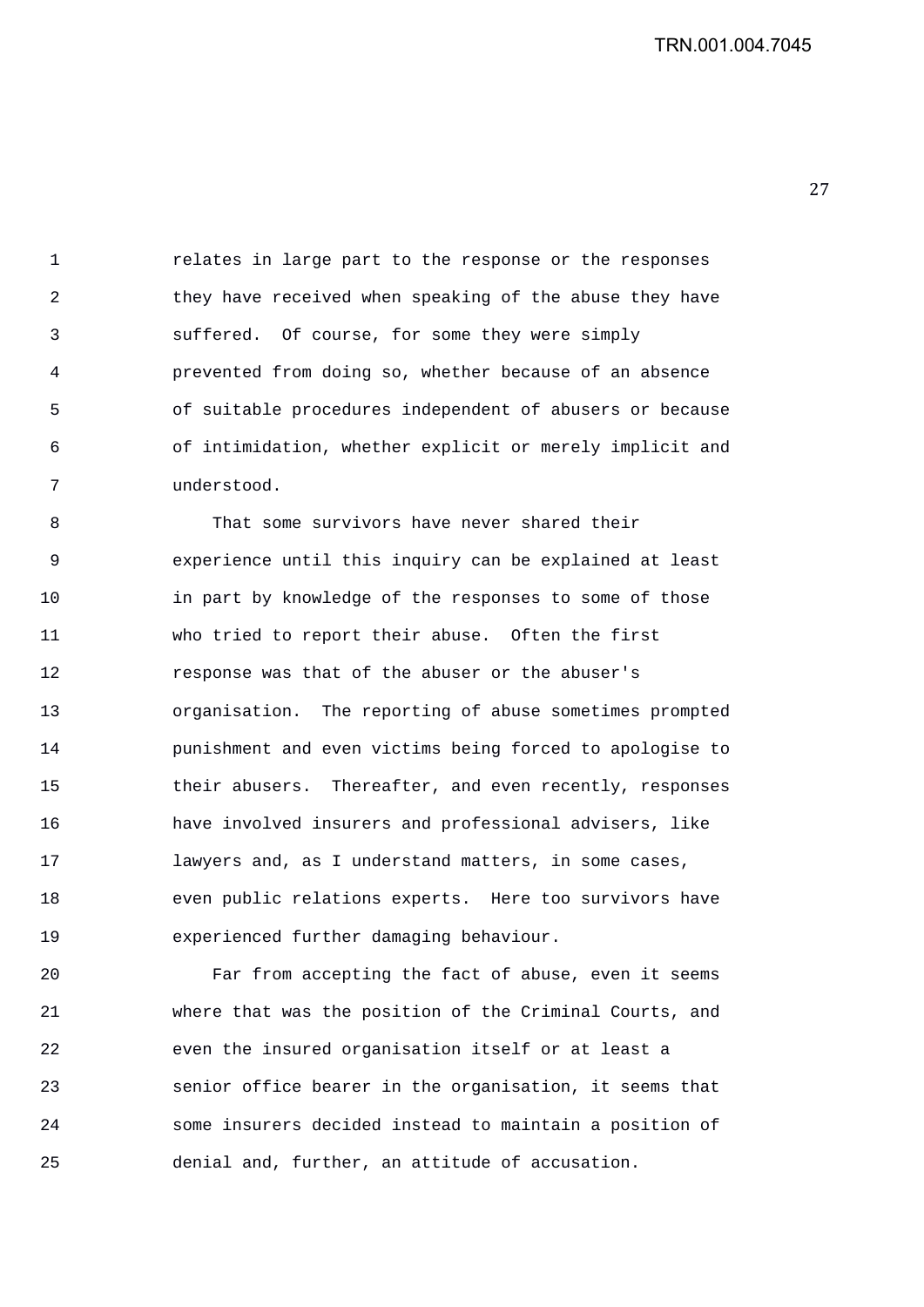1 Claims rejected as unfounded. Contrary evidence 2 suppressed or simply not sought. Baseless allegations 3 of recovered memory or false memory syndrome. Hints of 4 purely financial motivation on the part of survivors. 5 In this respect, the evidence of chief executive officer 6 Philip Robinson from Quarriers, the former 7 chief executive officer, on Day 90, was extremely 8 troubling.

9 Even after the criminal conviction of Porteous, the 10 response of the Quarriers board, the insurers 11 Norwich Union, and the relevant lawyers was to deny 12 liability by denying that there had been abuse and then 13 contrive some sort of artificial defence involving 14 recovered memory and ensure that the apology offered was 15 wholly restricted and conditional, and I think your 16 Ladyship highlighted that at the time.

17 LADY SMITH: You should in passing, Mr Scott, perhaps 18 acknowledge that whilst Mr Robinson was the vehicle for 19 that information, as chief executive he was not a member 20 of that board. He was telling us about what other 21 people were doing and saying, not himself. 22 MR SCOTT: Indeed, and that's an important matter to be 23 recognised and indeed it was apparent that he felt 24 deeply uncomfortable about the approach taken and may 25 himself have made representations that a different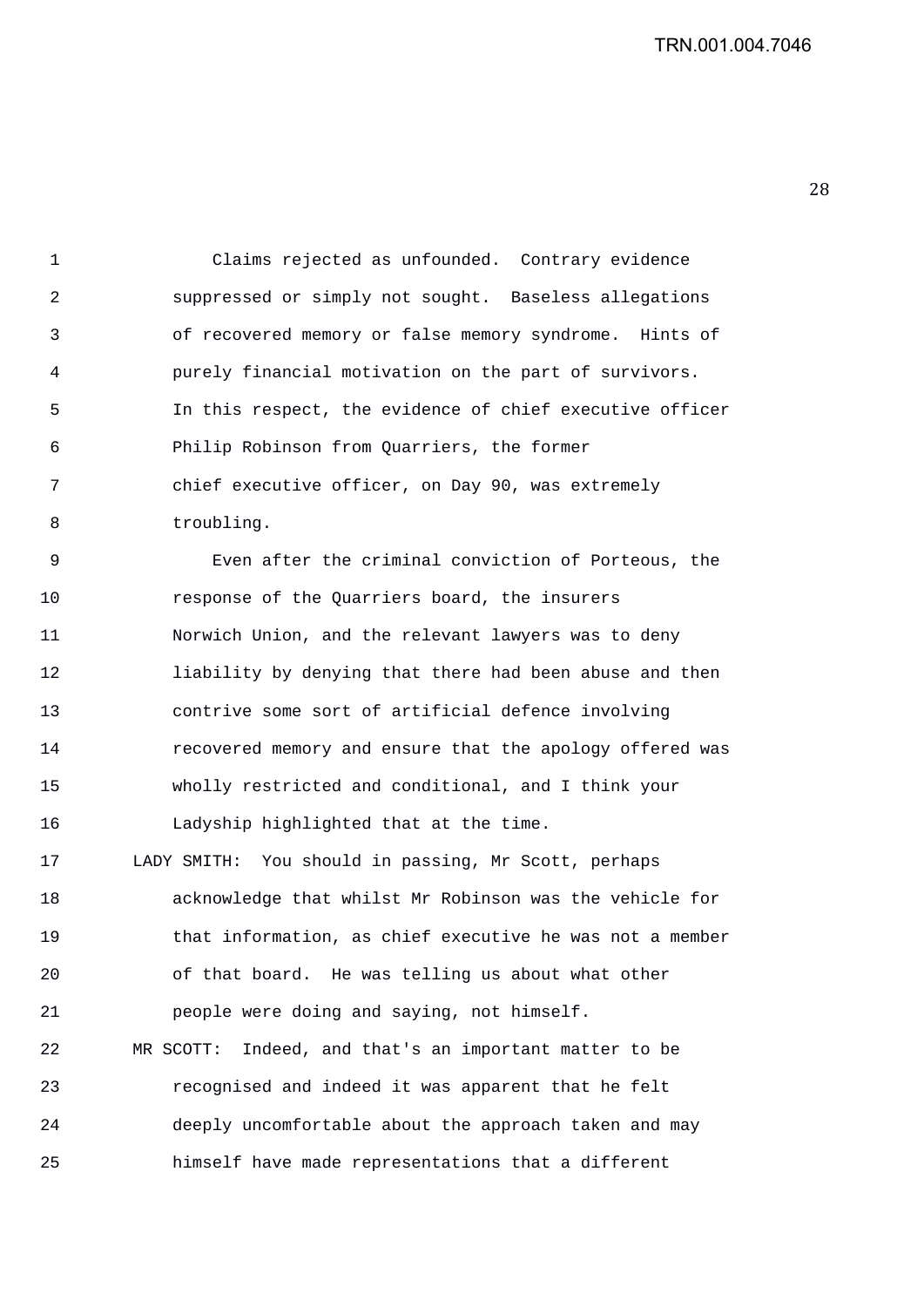| $\mathbf 1$ | approach should have been taken.                          |
|-------------|-----------------------------------------------------------|
| 2           | LADY SMITH: Yes.                                          |
| 3           | MR SCOTT: When the inquiry comes to consider the response |
| 4           | of government and others in due course, it is to be       |
| 5           | hoped that such wholly inappropriate and damaging         |
| 6           | responses will not be overlooked, contributing as they    |
| 7           | have to further damage to survivors.                      |
| 8           | In passing, Mr Robinson's evidence on Day 90 raised       |
| 9           | a question not yet, I think, fully answered about the     |
| 10          | report by the Scottish Institute for Residential          |
| 11          | Childcare, the forerunner to CELCIS. Mr Robinson seemed   |
| 12          | to think that concerns around publicity affected what     |
| 13          | was done or not done with that report, which had been     |
| 14          | commissioned by Quarriers to provide a full independent   |
| 15          | review of existing child protection arrangements.         |
| 16          | I don't think we on the evidence fully understand         |
| 17          | what happened with that report, but it may be that it     |
| 18          | was another example of an inappropriate response and no   |
| 19          | doubt further enquiry can be made in that regard.         |
| 20          | Before turning to possible findings, there are two        |
| 21          | final matters that I would wish to address, my Lady.      |
| 22          | There is a general issue which persists relating to the   |
| 23          | timing of disclosure to the INCAS legal team of evidence  |
| 24          | relevant to each case study, especially where that        |
| 25          | happens close to or even after the start of hearings.     |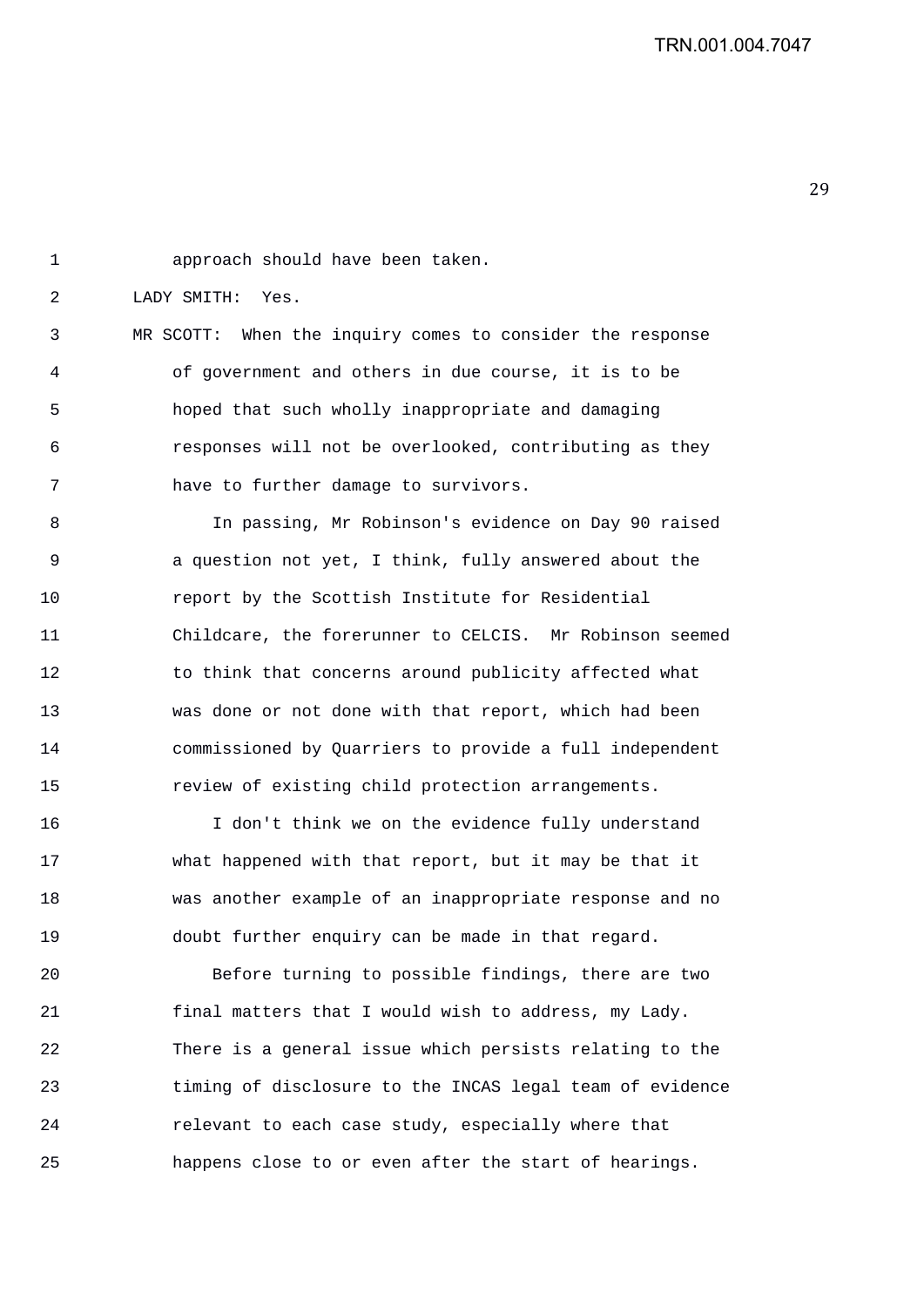1 The complications have been discussed before, primarily 2 in informal discussions between the inquiry team and my 3 instructing solicitor, Mr Collins, as well as 4 discussions with INCAS committee members. I do not want 5 to take up time on the issue today, important though 6 it is. Perhaps it would be more useful to say that 7 I will endeavour to assist in further discussions to see 8 if some of the technical issues can be addressed, which 9 might address continuing concerns.

10 We recognise the inquiry will no doubt continue to 11 receive evidence throughout its full term and during and 12 beyond specific case studies, posing challenges for the 13 inquiry. Those challenges for the inquiry team have 14 knock-on challenges for others who are seeking to work 15 with the inquiry. It may be that further discussions 16 could produce specific proposals to recognise the timing 17 of the loading of work related exclusively to disclosure 18 and any such proposals could then be submitted to 19 your Ladyship for consideration.

20 Another matter of some delicacy has also been raised 21 by INCAS members who have attended the hearings in this 22 case study. While survivors recognise that the hearing 23 room and certain other parts of this building are public 24 spaces which afford them no guarantees of separation 25 from those with different interests or involvement, it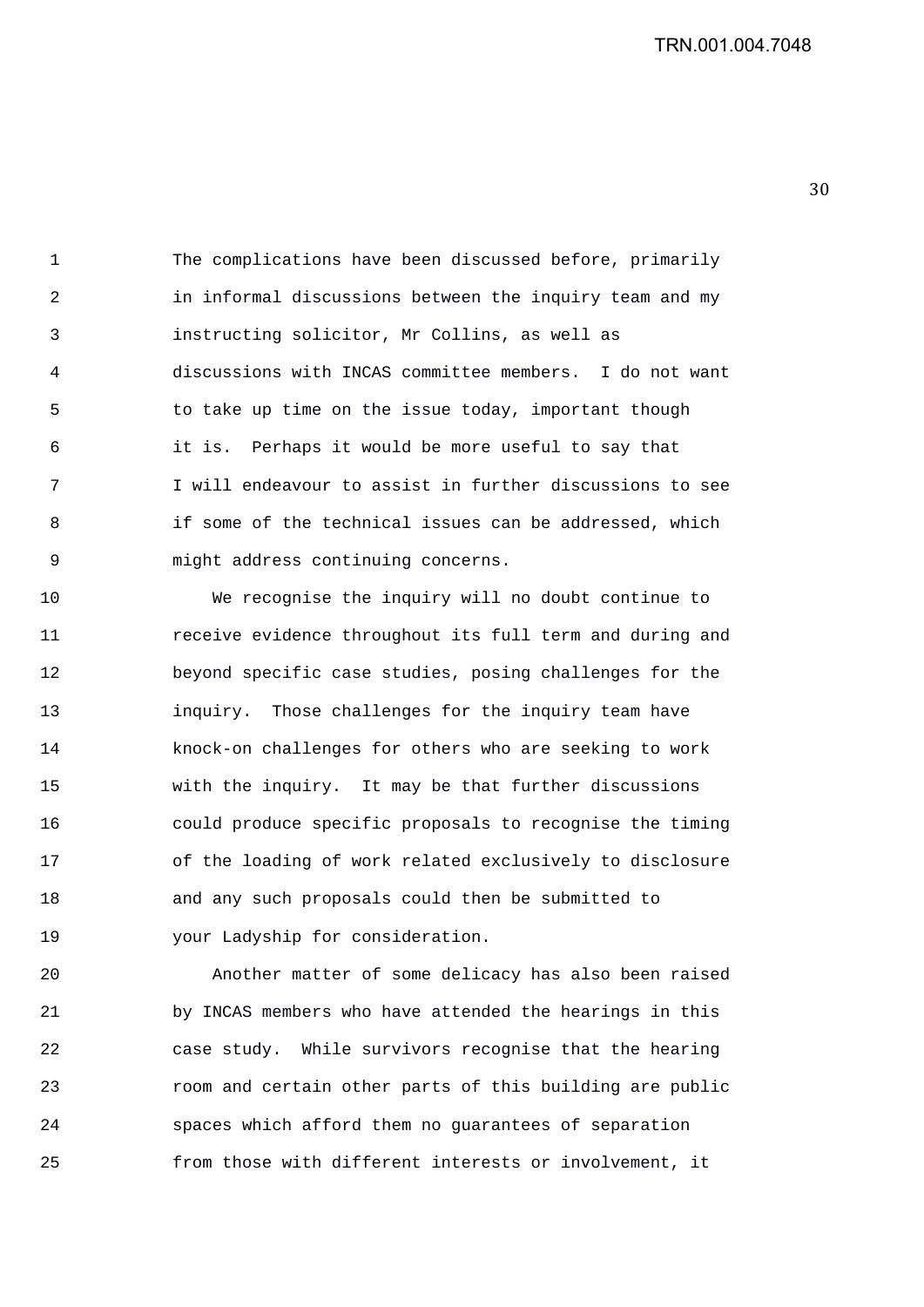1 appears that some survivors have been concerned about 2 certain behaviour and conversations by others with 3 a different interest. As the public phase of this case 4 study is about to be complete, this is more of a request 5 perhaps for greater consideration from those involved in 6 future hearings. As we have said before, it is hoped 7 that those involved in future case studies will study 8 what has happened in the case studies to date because 9 in that they may well benefit considerably from an 10 understanding of the work of the inquiry and what might 11 be considered an appropriate approach.

12 I will mention only briefly the reported behaviour 13 which caused the problems. It appears that some who 14 have attended have been unable to contain their views of 15 certain evidence with expressions of satisfaction when 16 it has been judged favourable and rather obvious 17 disapproval when it has not.

18 Insensitive remarks have also been heard which, 19 although no doubt not intended for survivors' ears, 20 display a lack of appropriate care and respect. This 21 whole process is undoubtedly challenging for everyone 22 involved in their own different ways, but that is 23 especially so, I suggest, for survivors who consider 24 that some of this behaviour and conversation has been at 25 times careless and insensitive, and it is to be hoped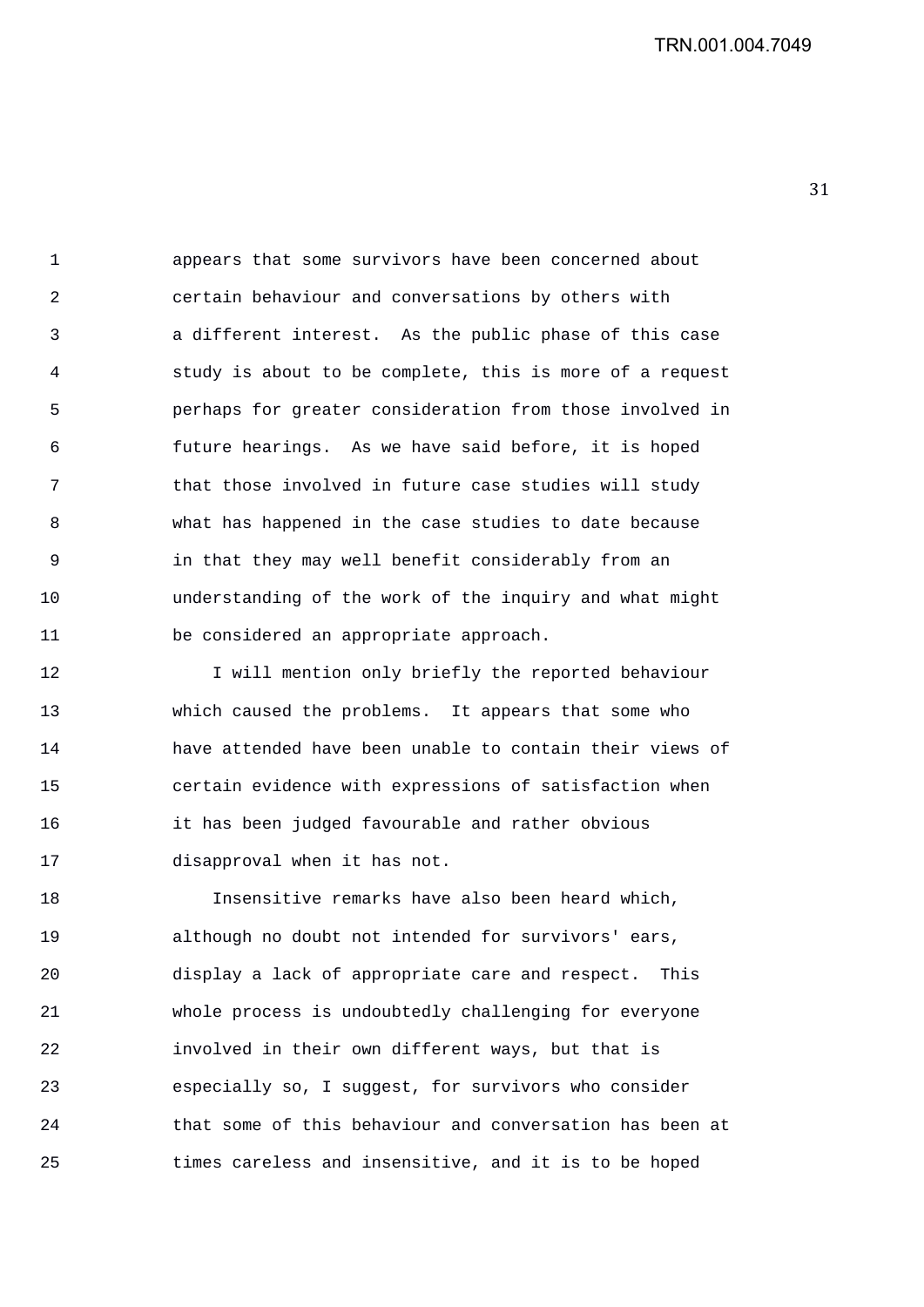1 that no such behaviour will be repeated and that greater 2 care will be taken by individuals when they are in and 3 around the building, not simply when they are being 4 recorded.

5 The last matter, my Lady, is in relation to 6 publication of evidence; I mention this only briefly. 7 In addition to some survivors -- and this has been 8 mentioned before -- the Scottish Human Rights Commission 9 and Rape Crisis have now added to the expression of 10 concerns about the publication of some of the detail of 11 sexual abuse and have suggested that redaction of 12 transcripts be considered again.

13 I appreciate that this is an extremely complicated 14 area and that the work of the inquiry and one of the 15 aims of the inquiry relates to making sure that everyone 16 understands what has happened, but I mention that 17 because it is something that continues to come up in 18 discussions with INCAS members.

19 So far as findings in fact are concerned then, 20 I turn now to the questions that your Ladyship should or 21 might find established on the evidence heard. In 22 approaching the making of findings in fact, a number of 23 factors may be relevant, are relevant. First and 24 foremost, perhaps is the fact of several criminal 25 convictions. While not determinative of all or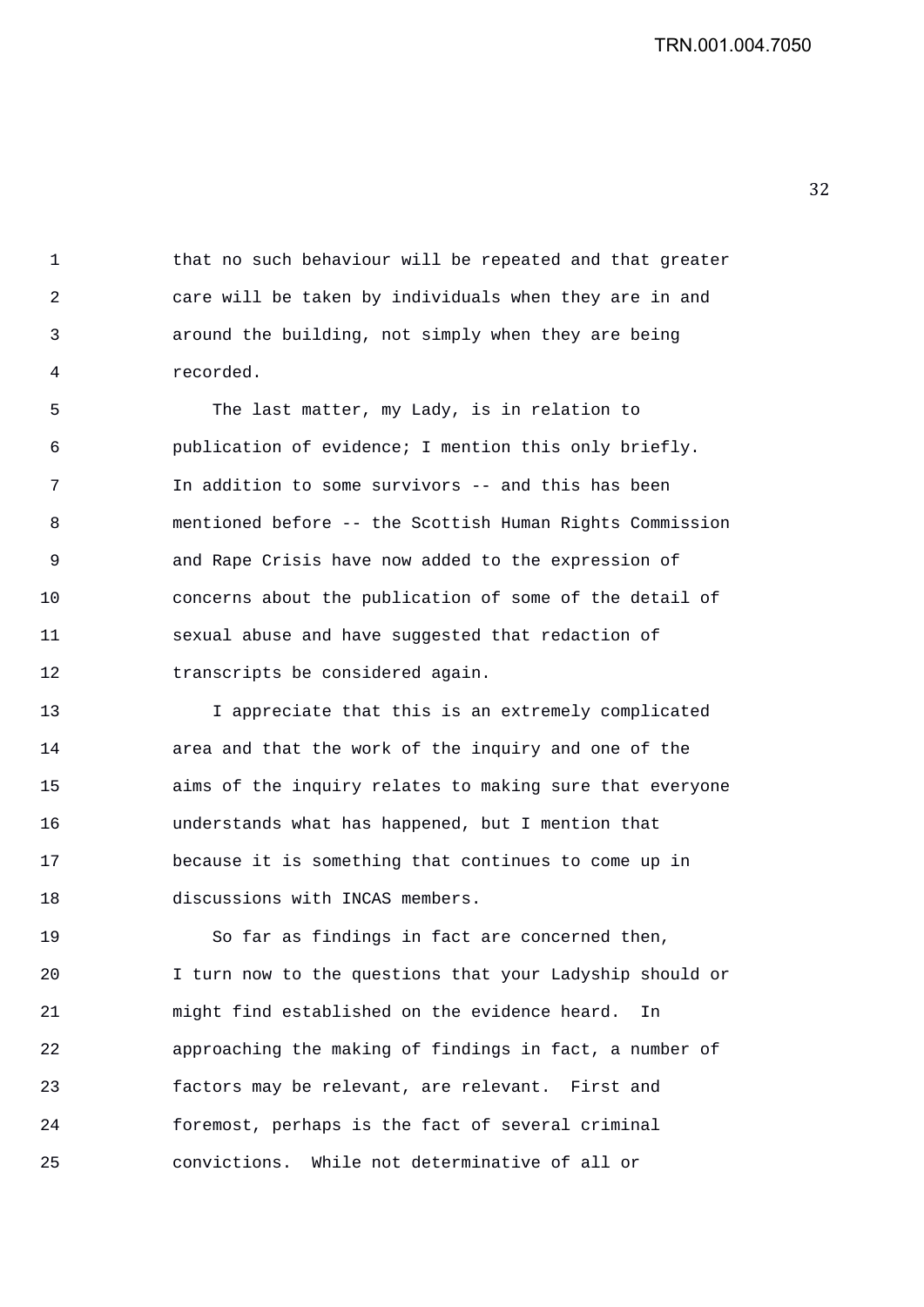1 exhaustive of all relevant questions, these offer 2 a sound basis or support for certain findings.

3 Beyond evidence of convictions, the inquiry has 4 heard of patterns of abuse described by individuals of 5 different backgrounds and ages, resident in the various 6 establishments and entirely different decades and who 7 were and are strangers to each other.

8 As with previous case studies, what happened did not 9 involve only one or two abusers, it did not last for 10 just a short time, it involved many abusers and took 11 place over considerable decades.

12 The inquiry has continued to experience the 13 challenges of the passage the time, the destruction or 14 lack of records, and the fact that some witnesses were 15 very young children at the time of the abuse they are 16 telling us about. Despite this, there is clear evidence 17 of abuse, much of which is wholly uncontradicted.

18 My submissions are again in general terms and relate 19 to the body of evidence of practices which go beyond 20 individual witnesses. We have heard of similar or even 21 identical practices persisting over decades, despite the 22 inevitable changes of staff and children and it is this 23 evidence and these practices which form the basis of 24 most of my submissions.

25 Regrettably, many of these are similar to findings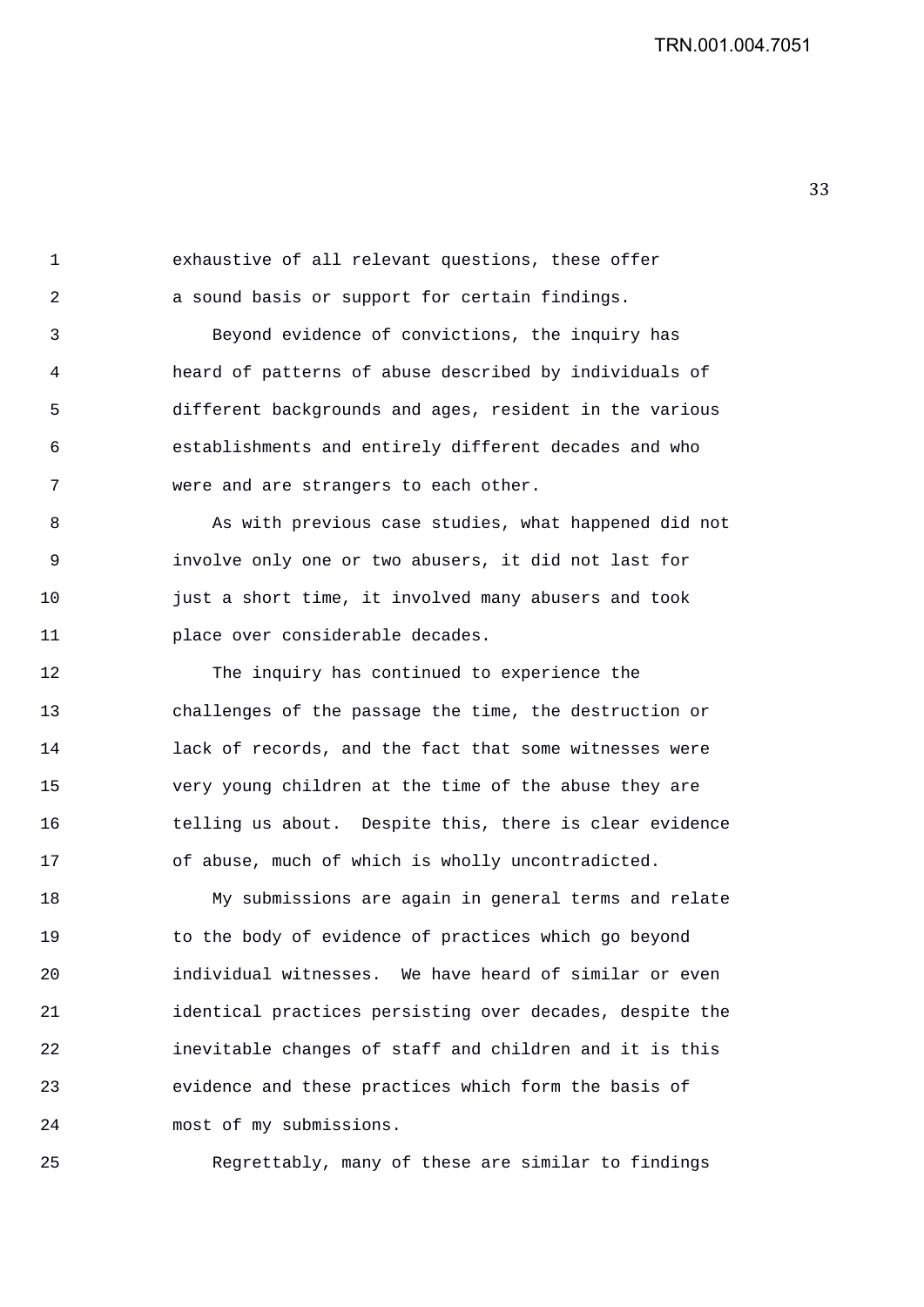1 suggested for previous case studies.

2 The first heading relates to sexual abuse. The 3 criminal convictions are of particular relevance here. 4 While more children were victims of other sorts of 5 physical, mental and emotional abuse, sexual abuse was 6 a significant and troubling feature of this cases study. 7 Boys and girls were subjected to sexual abuse, which 8 included indecent touching and significantly more 9 serious sexual activity, including rape.

10 On the question of training or the lack of training, 11 vetting and supervision, many staff had no 12 qualifications or experience for working with children. 13 Some, as in previous case studies, were very young with 14 no relevant practical experience.

15 This changed to an extent over time when greater 16 numbers of staff started to obtain relevant 17 qualifications and training was introduced at different 18 stages in different places. Even then it was not 19 a requirement. The training of residential staff was 20 patchy with the focus apparently on carers who were 21 fieldworkers rather than residential.

22 There was no consistency in the vetting of staff. 23 In the smaller cottage houses, there was no formal 24 supervision of staff, each cottage operating with 25 significant autonomy, allowing different and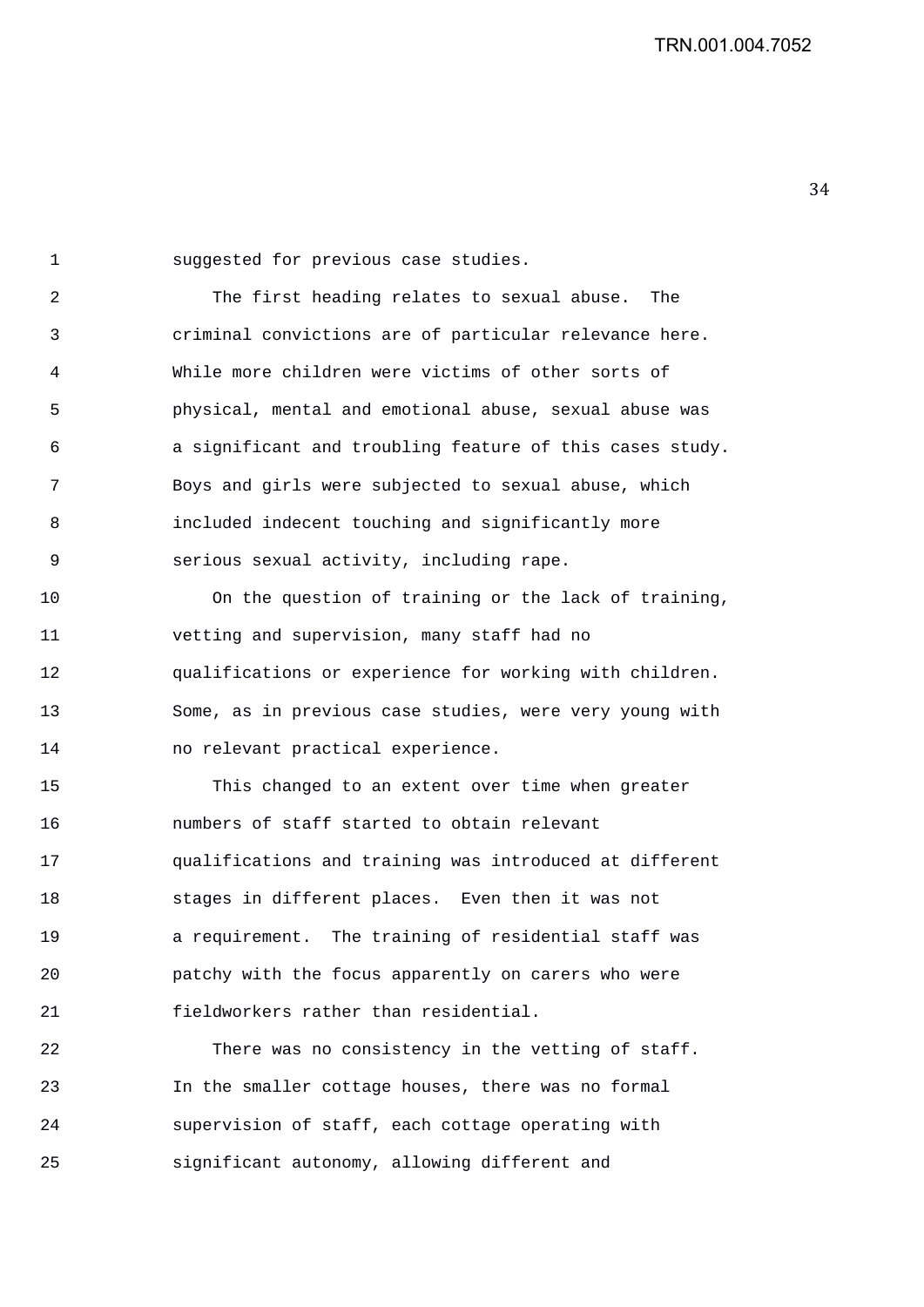1 inconsistent practices to develop in different parts of 2 the establishment so that we have a situation where 3 there were good cottages and bad cottages.

4 Awareness of abuse. Children made complaints of 5 abuse to staff members and others. Such children were 6 accused of lying, sometimes forced to apologise to their 7 abusers. Their complaints were commonly not pursued by 8 those who whom they were made, and indeed such 9 complaints often prompted punishment and further abuse 10 and acted as a disincentive to complaints being made.

11 In relation to control, discipline and punishment, 12 children of all ages were assaulted. This involved 13 beating of all sorts, with and without implements. It 14 was done, it seems, as a means of control, discipline 15 and punishment. It was used to punish bed-wetting, not 16 finishing meals and any other incident of perceived or 17 actual disobedience or misbehaviour.

18 In relation to verbal abuse, children were subjected 19 to horrific verbal abuse, some of which related to the 20 family or other circumstances which led to them being 21 received into care. As suggested by Mr Gale, this is 22 a particularly insidious form of abuse.

23 Bed-wetting humiliation perhaps being the most 24 common aspect of treatment. Again, children who wet the 25 bed being forced to stand beside the bed or to be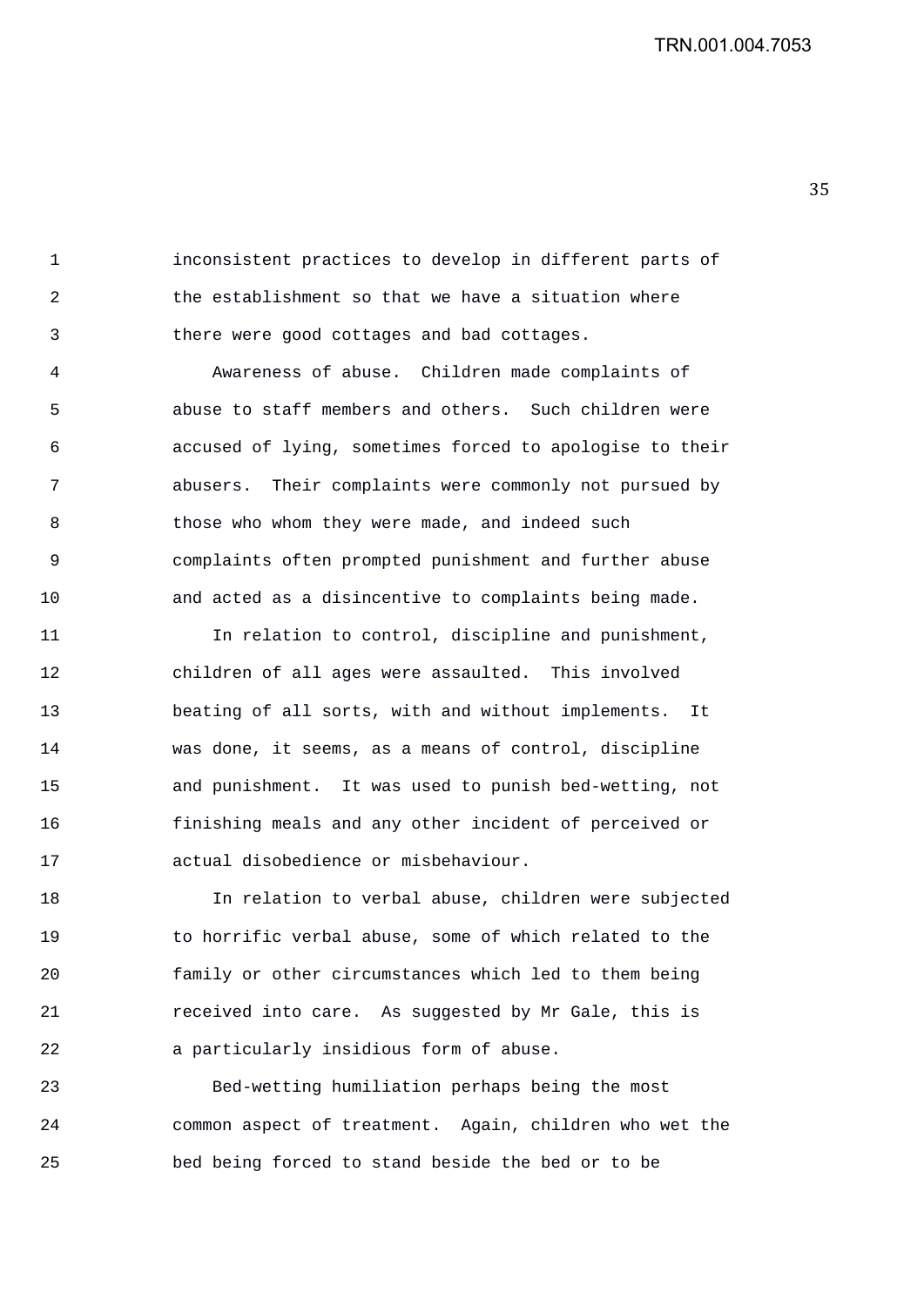1 covered with their urine-soaked sheets in some way, 2 sometimes being beaten or given cold baths or showers. 3 This was done, it seems, as punishment and humiliation 4 for bed-wetting. Members of staff humiliated and 5 encouraged the humiliation of such children by others, 6 and there is the one instance referred to where members 7 of staff applied the pad and bell system, even where it 8 was shown to have caused injuries to the child.

9 Lack of human affection. This was a particularly 10 striking aspect of your Ladyship's findings in relation 11 to the first case study. As in previous case studies, 12 many children experienced no praise, no human warmth, no 13 love and no affection. There was, for many, no 14 atmosphere of nurture at all. Whether they did depended 15 to some extent on the attitude of individual members of 16 staff because there were some who did receive such human 17 affection.

18 So far, my Lady, as separation as families is 19 concerned, there was enforced, deliberate, unnecessary, 20 and therefore cruel, separation of siblings. Children 21 were allocated to different places according to age and 22 sex with no regard for family relationships and no 23 efforts made to maintain those relationships.

24 While the initial separations might have been 25 indicated for particular reasons, there was no reason to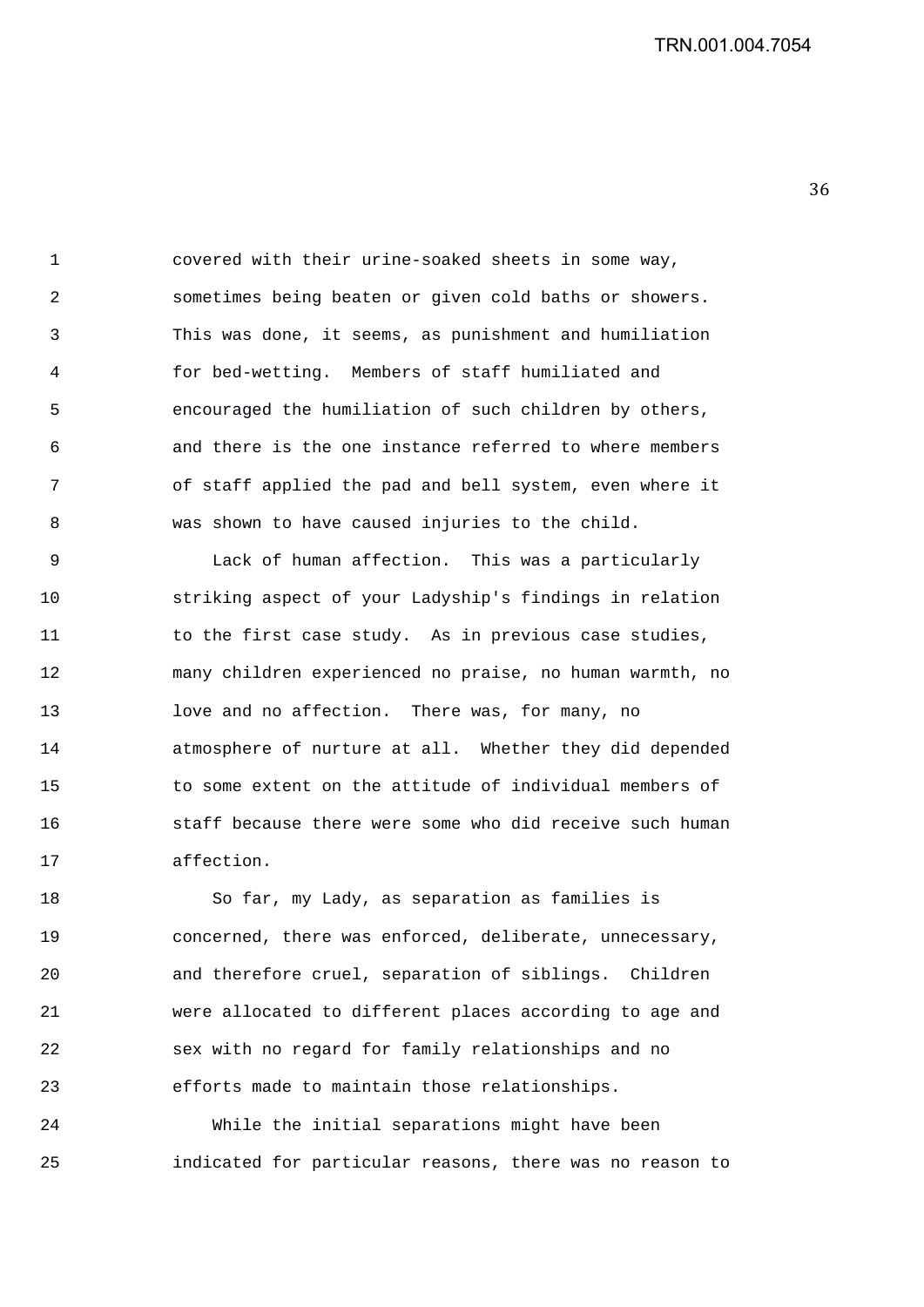1 prevent contact to continue.

2 We have heard of witnesses only discovering in adult 3 life that they had brothers or sisters and evidence of 4 the separation of siblings at Aberlour Orphanage, 5 Barnardo's house at Glasclune, South Oswald Road and 6 Balcary and various Quarriers cottages. It is spread 7 across so many houses and over such a wide range of 8 years that the evidence suggests this was or can now be 9 seen as an accepted institutional policy. Whether 10 a written policy or not; it worked in effect as 11 a policy.

12 I say nothing about forced migration, although there 13 was a little evidence heard about that. It is for 14 another case study at another time.

15 Records are always something worth mentioning 16 because the full extent of record-keeping throughout the 17 relevant period is contradictory and unclear. Many 18 relevant records no longer exist and the reasons for 19 that we don't know.

20 In relation to gifts we heard that in 21 Quarriers Homes gifts and presents were handed in which 22 were then removed from the children or destroyed. 23 Several cottages had this as a practice, which again 24 appears to be more than mere coincidence. It might be 25 seen as accepted institutional policy in practice, if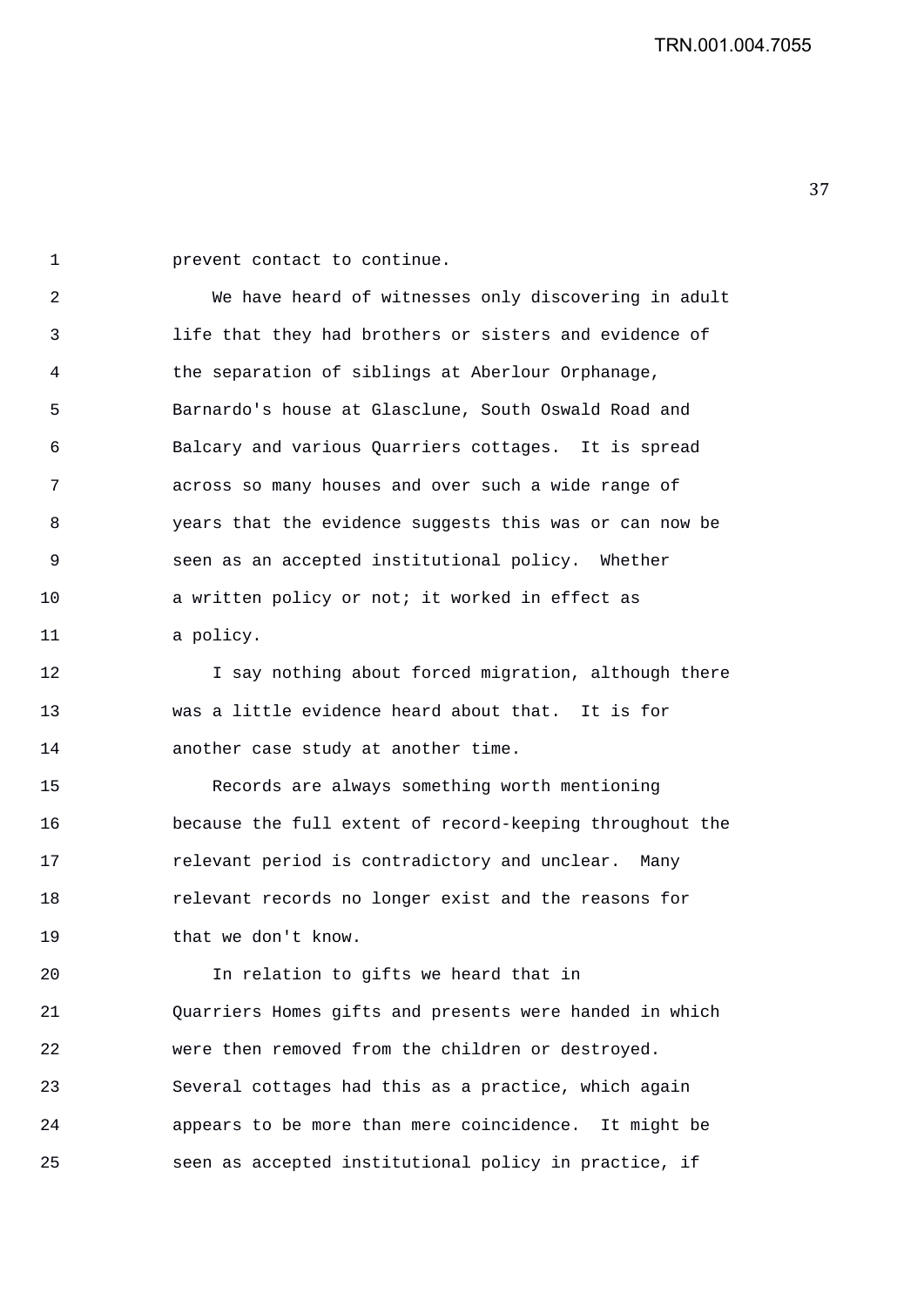1 not in writing.

2 Washing. This is a heading that's not relevant to 3 Aberlour. Washing often involved numerous children 4 sharing the same bath, becoming increasingly cold and 5 filthy, obviously, with even passing child. There was 6 evidence of this at various Quarriers cottages, and at 7 the Barnardo's houses at Glasclune and Thorntoun, again 8 suggesting this was an established part of the regimes.

9 Finally, then in relation to food. The quality of 10 food varied with many witnesses accepting that their 11 food was good, but for some there was an issue where 12 they perhaps could not or did not wish to eat particular 13 food. Children were told to eat everything and 14 sometimes force-fed if they did not do so, and then 15 sometimes forced to eat their own regurgitated food or 16 to have their uneaten meals re-presented at the next 17 mealtime. We heard evidence of this practice in ten 18 Quarriers houses as well as in Aberlour Orphanage.

19 Those, my Lady, are what I submit could be 20 considered key findings, although again, as with 21 Mr Gale, not exhaustive.

22 Finally, my Lady, I wish to record my thanks to 23 Mr Peoples and Ms Rattray for continuing with the 24 excellent lines of communication previously established 25 which greatly assist in the smooth running of the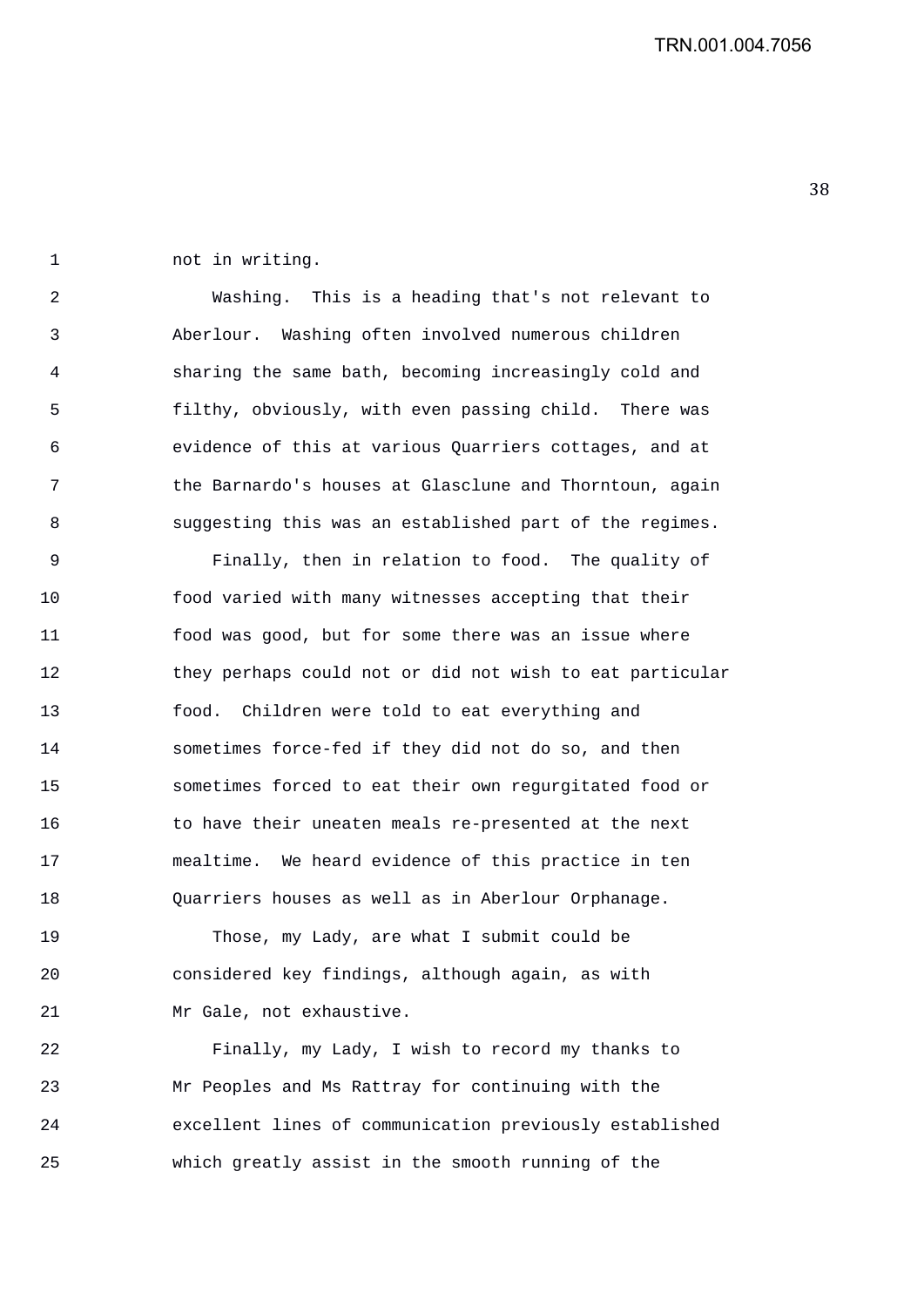1 hearings and are of great assistance to us in 2 understanding how matters might progress. Mr Peoples 3 has also taken due account of our suggestions for 4 questions, for which I am grateful.

5 INCAS remain committed to the work of the inquiry, 6 my Lady. Its members and legal team will continue to do 7 whatever we can to assist in particular by way of 8 submissions and continuing communication.

9 It remains for me only to thank you, my Lady, for 10 the considerate and sensitive way in which you continue 11 to chair the inquiry. Very difficult, traumatic days 12 for survivors have been made a little easier because of 13 your obvious humanity as well as the other qualities 14 required of someone chairing such a demanding inquiry. 15 LADY SMITH: Thank you.

16 MR SCOTT: Thank you, my Lady.

17 LADY SMITH: Thank you very much, Mr Scott. I just want to 18 pick up on a couple of things you mentioned. Firstly, 19 the timing of disclosure and this is to do with release 20 of documentary evidence to these with leave to appear.

21 I'm pleased to note that you appreciate that the 22 continuing influx of documentary evidence does create 23 real challenges for the inquiry team and I would like to 24 take this opportunity to assure everyone that disclosure 25 does take place as soon as we can do so.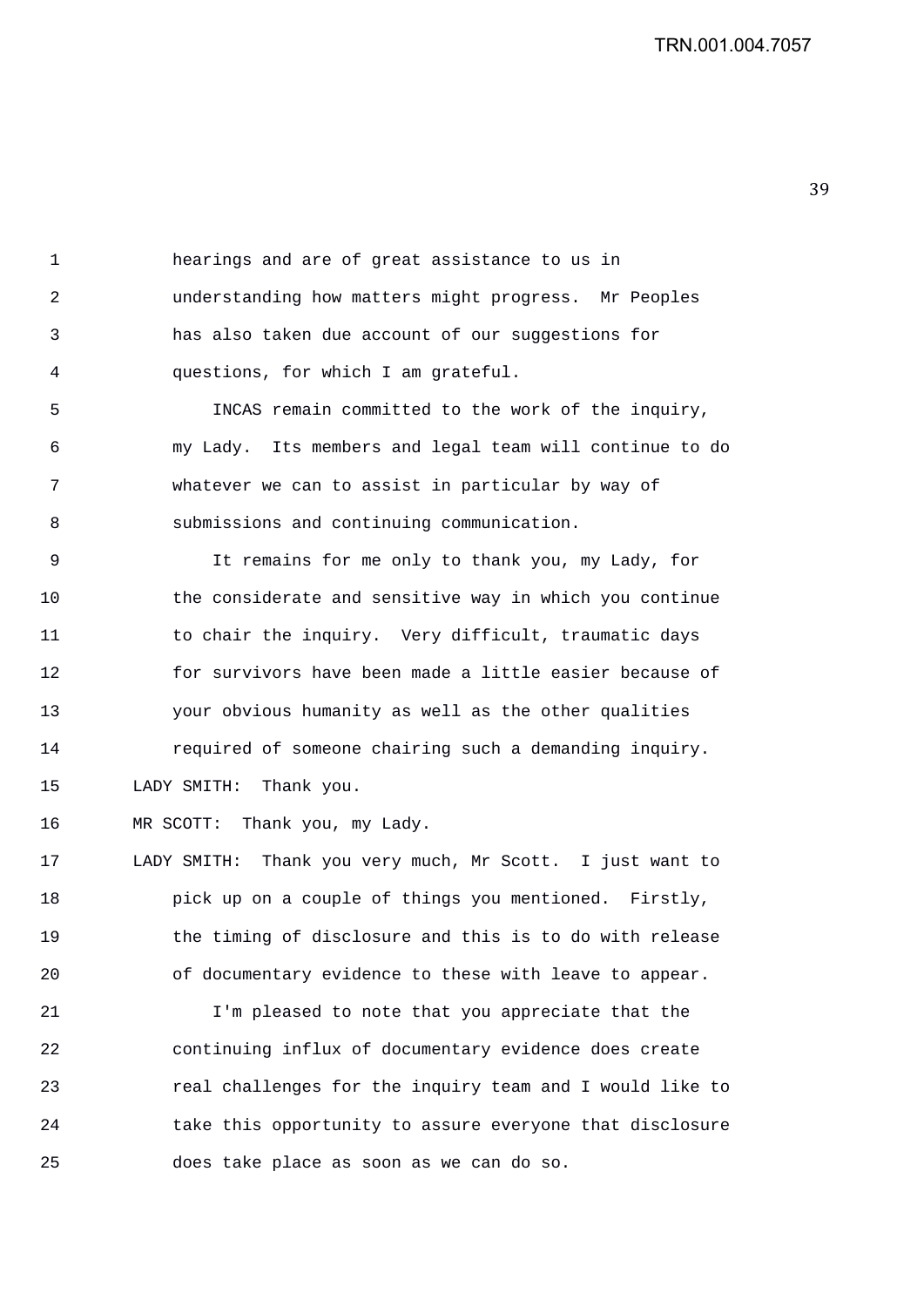1 So far as the case study that's just drawing to 2 a close is concerned, Quarriers, Aberlour and 3 Barnardo's, I have been in close touch with the timing 4 of disclosures and I'm satisfied that they couldn't have 5 been made reasonably on any dates earlier than in fact 6 they took place. I know that people found that they 7 were sometimes under pressure because of that, but it 8 wasn't because of failures that could have been 9 rectified at this end.

10 Let me turn then to the mention that you made of the 11 inquiry's publication of details of sexual abuse in 12 transcripts that become available on the website. The 13 inquiry takes very seriously the full extent of its 14 duties to the public and it is important that everyone 15 understands that those duties include the following.

16 We are required to investigate the nature and extent 17 of abuse, and that means not just whether particular 18 types of abuse occurred, but what were the details of 19 that abuse.

20 We are required to create a national public record 21 and commentary on abuse, and that means there is an 22 obligation on us to put the details of the abuse that we 23 collect evidence about on record.

24 These are important aspects of that part of the 25 function of a public inquiry, which is about learning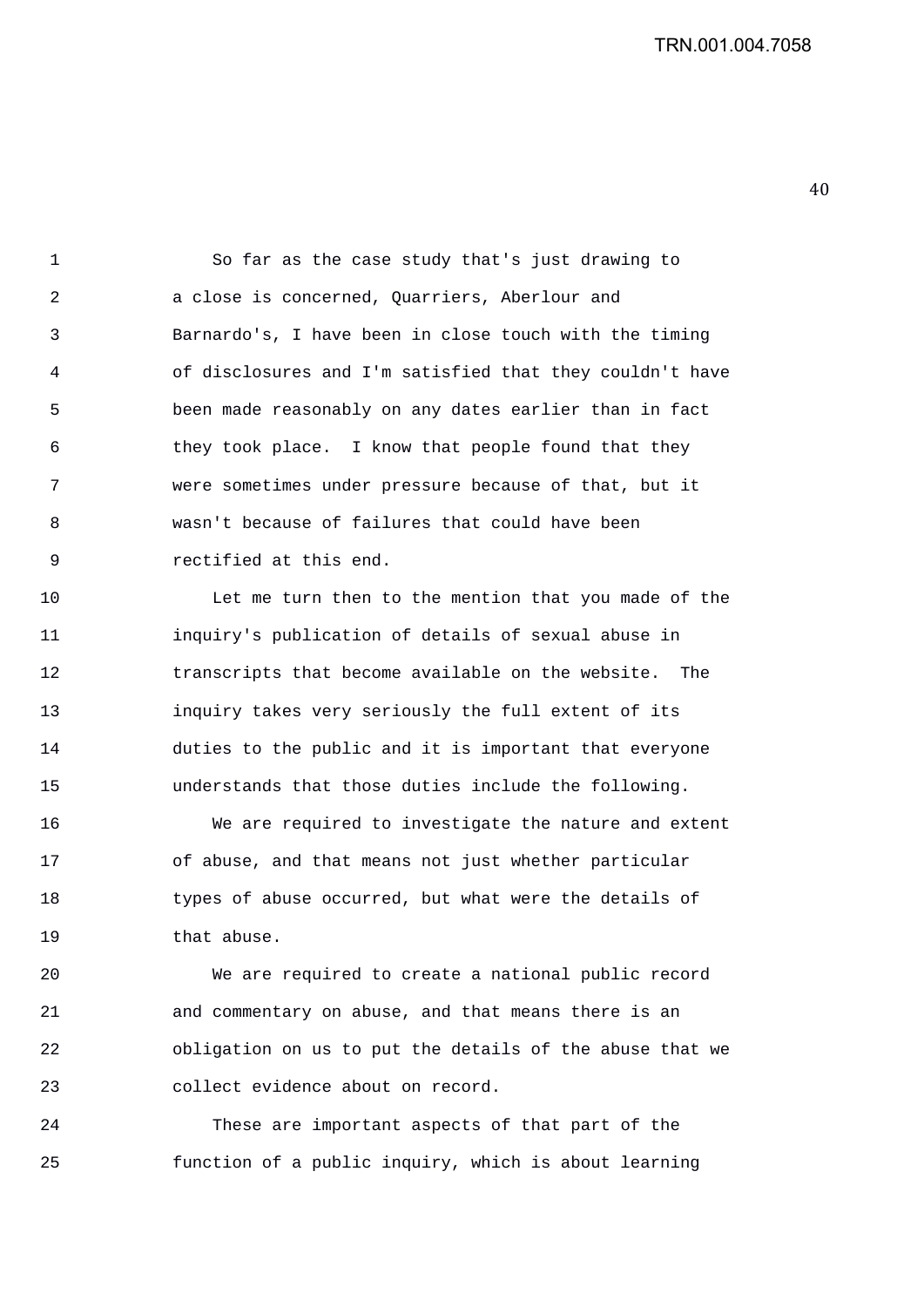1 lessons from exactly what went wrong in the past and 2 making recommendations about future protection and 3 prevention and, in the case of this inquiry, it 4 concerns, in addition, the fundamentally important 5 matter of the effective protection of vulnerable 6 children now and in the future.

7 The Inquiries Act 2005 requires me to secure that 8 members of staff are not only able to attend public 9 hearings but are also able to see a record of all the 10 evidence that is presented. We do that by publishing 11 the transcripts of the evidence. They reflect, 12 of course, what's already been put in the public domain 13 by the witnesses who have given oral evidence or have 14 provided statements which are read in at hearings. 15 Where redactions are made, they are done only insofar as 16 is necessary to protect the identities of those who are 17 entitled to anonymity.

18 This all means that we have not only a legitimate 19 interest in publishing the transcripts of evidence in 20 all the detail that we can do, we have a primary 21 statutory duty to do so. I hope it helps people to have 22 heard that and understand that it is not just a matter 23 of choice here and there; there are very important rules 24 that I have to follow when I decide what gets published. 25 Let me turn now to the next set of closing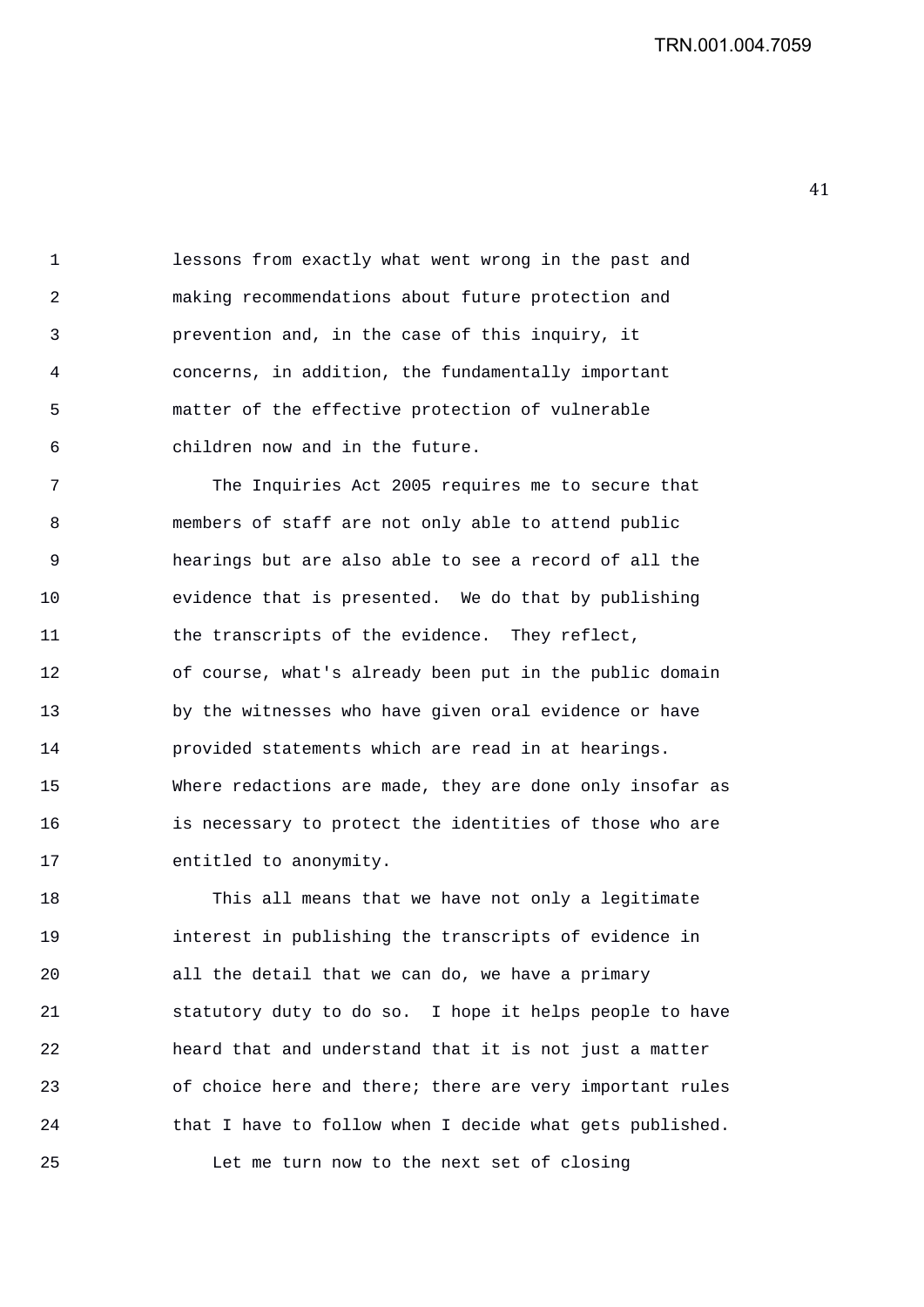1 submissions. That takes me, I think, to inviting the 2 Lord Advocate -- Ms Lawrie, you are here for the Lord 3 Advocate; is that correct? 4 Closing submissions by MS LAWRIE 5 MS LAWRIE: That's correct, my Lady. 6 Thank you, my Lady, for this opportunity to make 7 a closing submission to the inquiry on behalf of the 8 Lord Advocate. The focus of the present case study has 9 been on the residential childcare establishments run by 10 Quarriers, the Aberlour Child Care Trust and Barnardo's. 11 During this case study, the inquiry has heard 12 evidence about the abuse of children who were resident 13 to those establishments. The inquiry has also heard 14 that some of this abuse was both reported to and 15 therefore investigated and prosecuted by the Crown 16 Office and Procurator Fiscal Service, generally 17 shortened to the acronym COPFS. In particular, on 18 16 November last year, the inquiry heard evidence from 19 two COPFS officials, namely Kenneth Donnelly, procurator 20 fiscal, High Court, and Catherine White, Principal

21 Procurator Fiscal Depute.

22 Their evidence concerned the action taken by COPFS 23 in response to the police inquiry known as 24 Operation Orbona, which related to Quarrier's Village, 25 Bridge of Weir, Renfrewshire, and the outcomes of the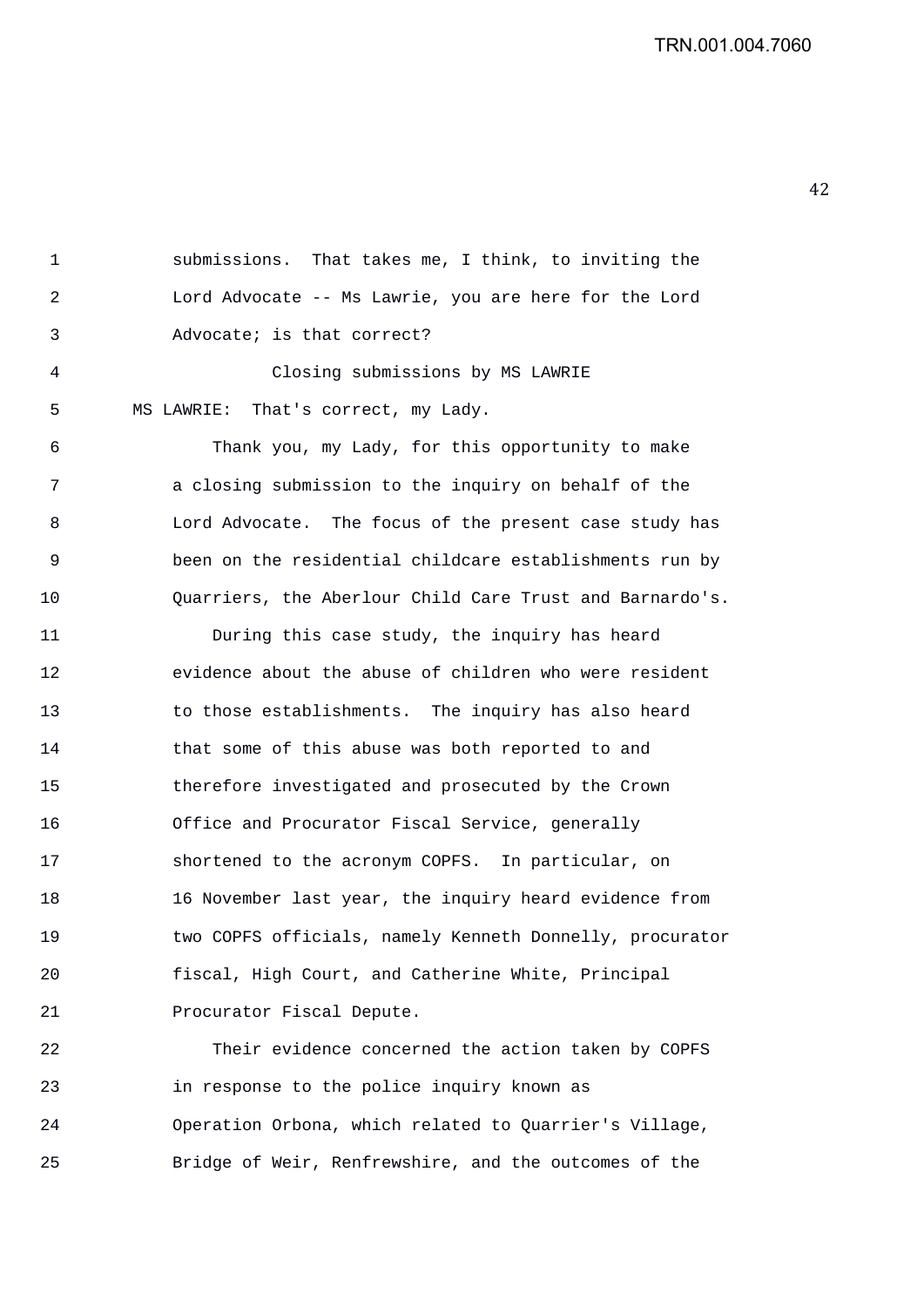1 cases reported to COPFS. 2 In addition to this oral evidence, COPFS also 3 provided the inquiry with both a written report and 4 a supplementary report responding to questions posed by 5 the inquiry, again relating to the individuals reported 6 to COPFS for consideration of prosecution and the 7 outcomes of those reports. 8 A final report containing additional information 9 requested by the inquiry and some amendments was 10 provided to the inquiry on 22 January this year. This 11 evidence has informed the inquiry specifically about the 12 investigation and prosecution of cases relating to

13 Quarrier's Village at Bridge of Weir in the early 2000s. 14 It may also help to inform the inquiry more generally 15 about the legal background to and the practical 16 challenges involved in the investigation and prosecution 17 of the abuse of children in a residential care setting 18 and some of the ways in which the position has changed 19 over time.

20 Based on this evidence, I submit on behalf of the 21 Lord Advocate that the inquiry would be entitled to make 22 the following findings in respect of the investigation 23 and prosecution by the Crown.

24 First, as is detailed in the final report, that of 25 the 26 individuals reported to COPFS by the police, 16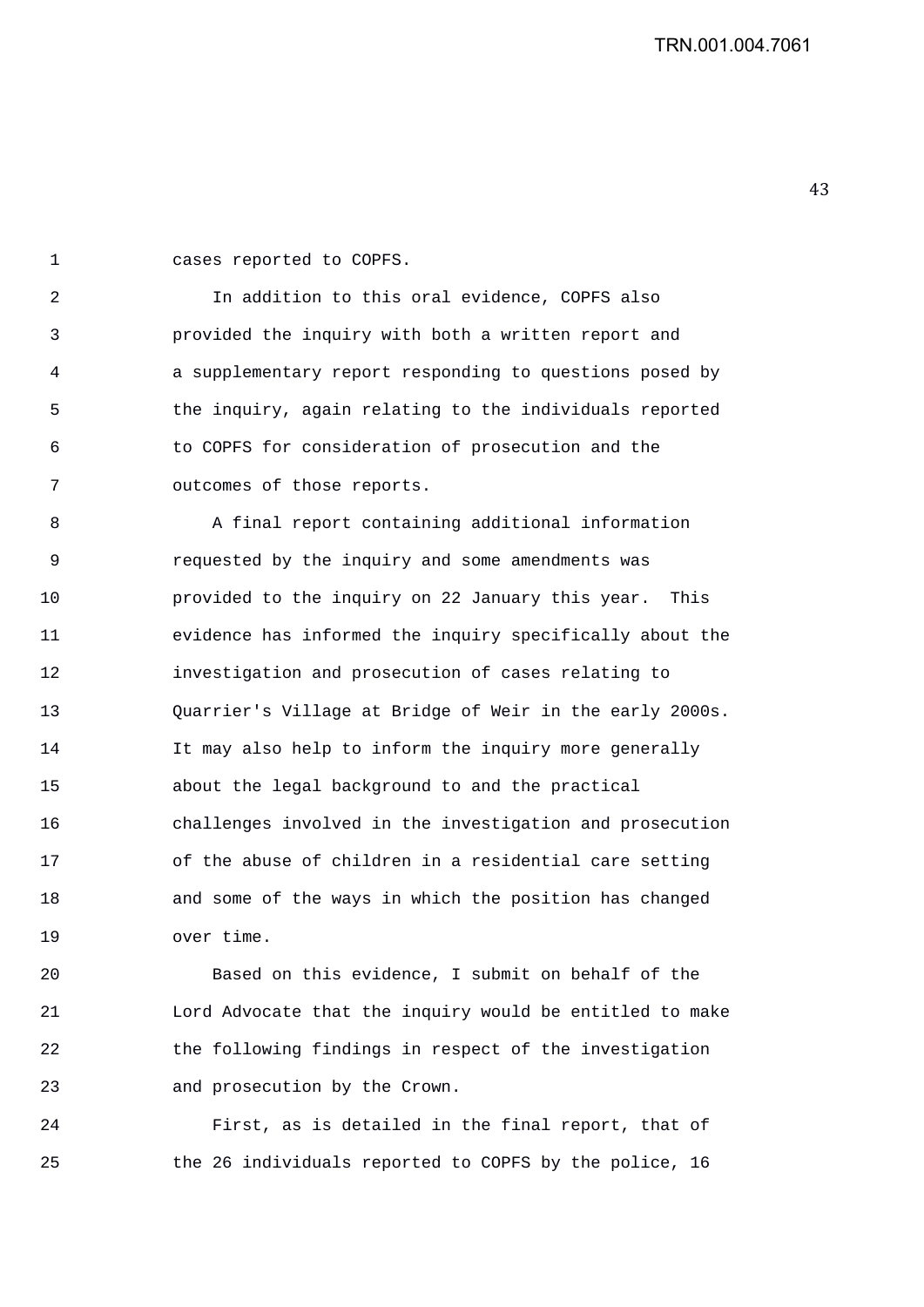1 were prosecuted and ten were convicted, of (inaudible) 2 one charge, although one of the ten prosecuted was 3 acquitted on appeal. I should also add that the figure 4 of ten includes Mr Brian McMenemy, who at the time of 5 his conviction was employed at a project run by 6 Quarriers, but none of the offences for which he was 7 convicted took place within an establishment run by 8 Quarriers. This information is provided at page 14 of 9 our final report.

10 The second finding is that, based in particular of 11 the evidence of Catherine White, that the Crown 12 investigation and prosecution of individuals reported to 13 COPFS as a result of the police inquiry was conducted in 14 a professional and thorough manner. Those involved took 15 account of the diverse needs of the survivors involved.

16 In conclusion, may I take this opportunity to 17 reiterate the Lord Advocate's continuing commitment to 18 supporting the work of the inquiry and to contributing 19 positively and constructively to its ongoing work.

20 Those are my submissions, my Lady. 21 LADY SMITH: Thank you, Miss Lawrie.

22 I would like now to turn if I may to 23 Police Scotland. Ms van der Westhuizen is here for the 24 police. When you're ready, I'm ready to hear you.

25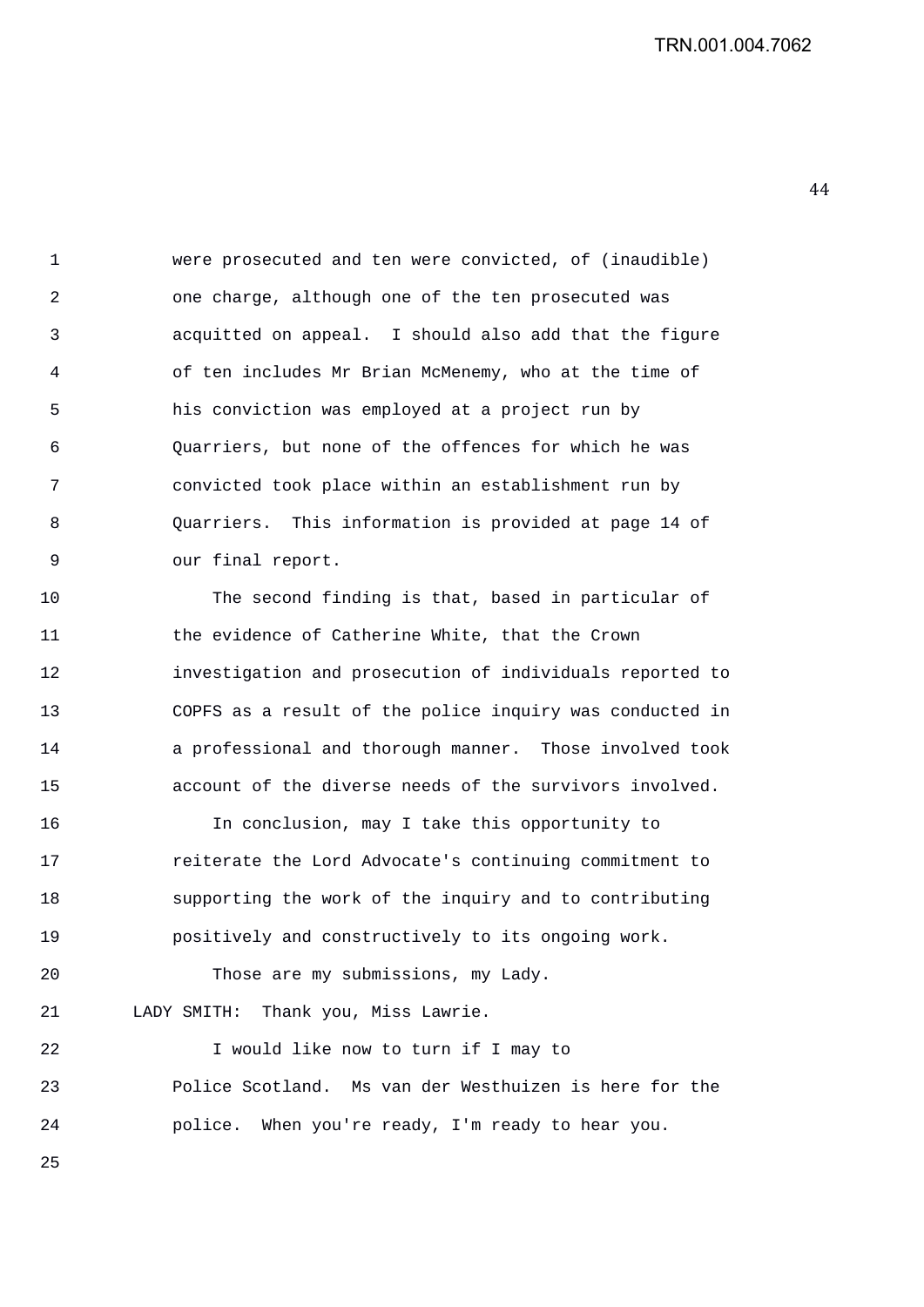1 Closing submissions by MS van der WESTHUIZEN 2 MS VAN DER WESTHUIZEN: Thank you, my Lady. 3 My Lady, Police Scotland is grateful for the 4 opportunity to make this closing statement and continues 5 to be fully submitted to supporting the work of the 6 inquiry. During this phase of the inquiry we heard 7 testimonies from survivors who have been the subject of 8 abuse within Quarriers, Aberlour and Barnardo's 9 institutions. Police Scotland would like to acknowledge 10 the extent and impact of the abuse experienced by those 11 survivors and indeed all survivors of childhood abuse 12 across Scotland.

13 Police Scotland has provided and will continue to 14 provide the inquiry with information and evidence around 15 its own practices and policies and those of the eight 16 legacy police forces in relation to responding to 17 reports of child abuse in care establishments and how 18 this has evolved over time.

19 During this phase, Police Scotland assisted the 20 inquiry by providing a detailed report relating to 21 police investigations into the abuse of children within 22 establishments operated by Quarriers. A police witness 23 also attended and provided evidence to the inquiry 24 outlining the findings contained in that report. 25 Police Scotland would like to reassure the inquiry and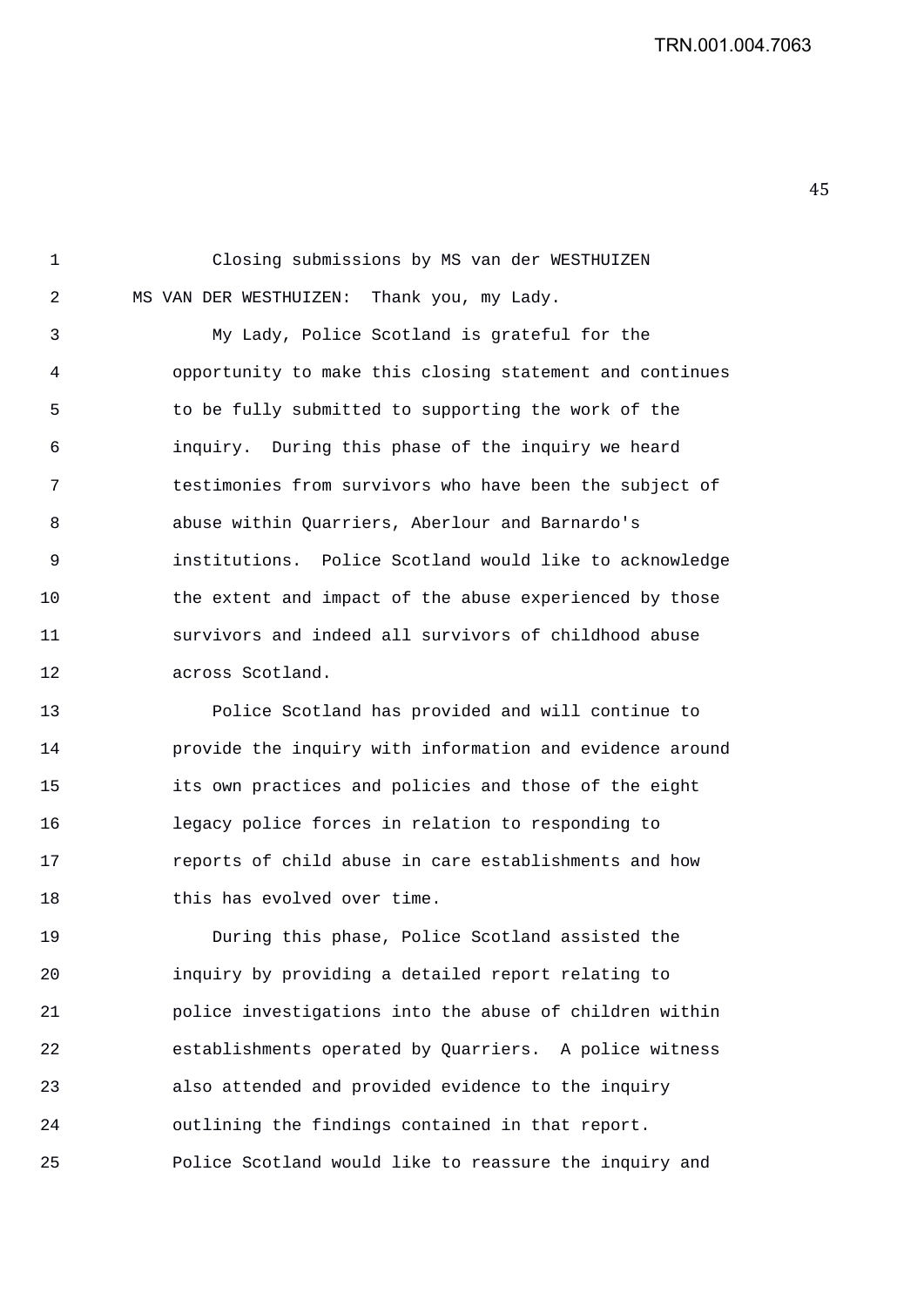1 communities across Scotland that evidence heard will be 2 considered when refreshing current police policy and 3 practice in relation to the investigation of child abuse 4 and neglect. This will provide further opportunity to 5 enhance the skills and knowledge of its staff and 6 ultimately improve outcomes for survivors.

7 Police Scotland remains committed to investigating 8 all forms of child abuse. Such investigations can be 9 complex and challenging, but Police Scotland will 10 continue to investigate thoroughly all reported or 11 suspected child abuse in Scotland irrespective of when 12 that abuse occurred.

13 Re-investigations by Police Scotland's National 14 Child Abuse Investigation Unit into the non-recent abuse 15 of children within establishments operated by Quarriers, 16 Aberlour and Barnardo's continue alongside its joint 17 investigations with social work partners into recent 18 child abuse and neglect.

19 My Lady, Police Scotland will use any opportunities 20 presented during the course of this inquiry to enhance 21 and improve its understanding of child abuse and neglect 22 and to protect children at risk of harm.

23 Unless I can be of further assistance, that is the 24 closing statement on behalf of Police Scotland. 25 LADY SMITH: Thank you very much.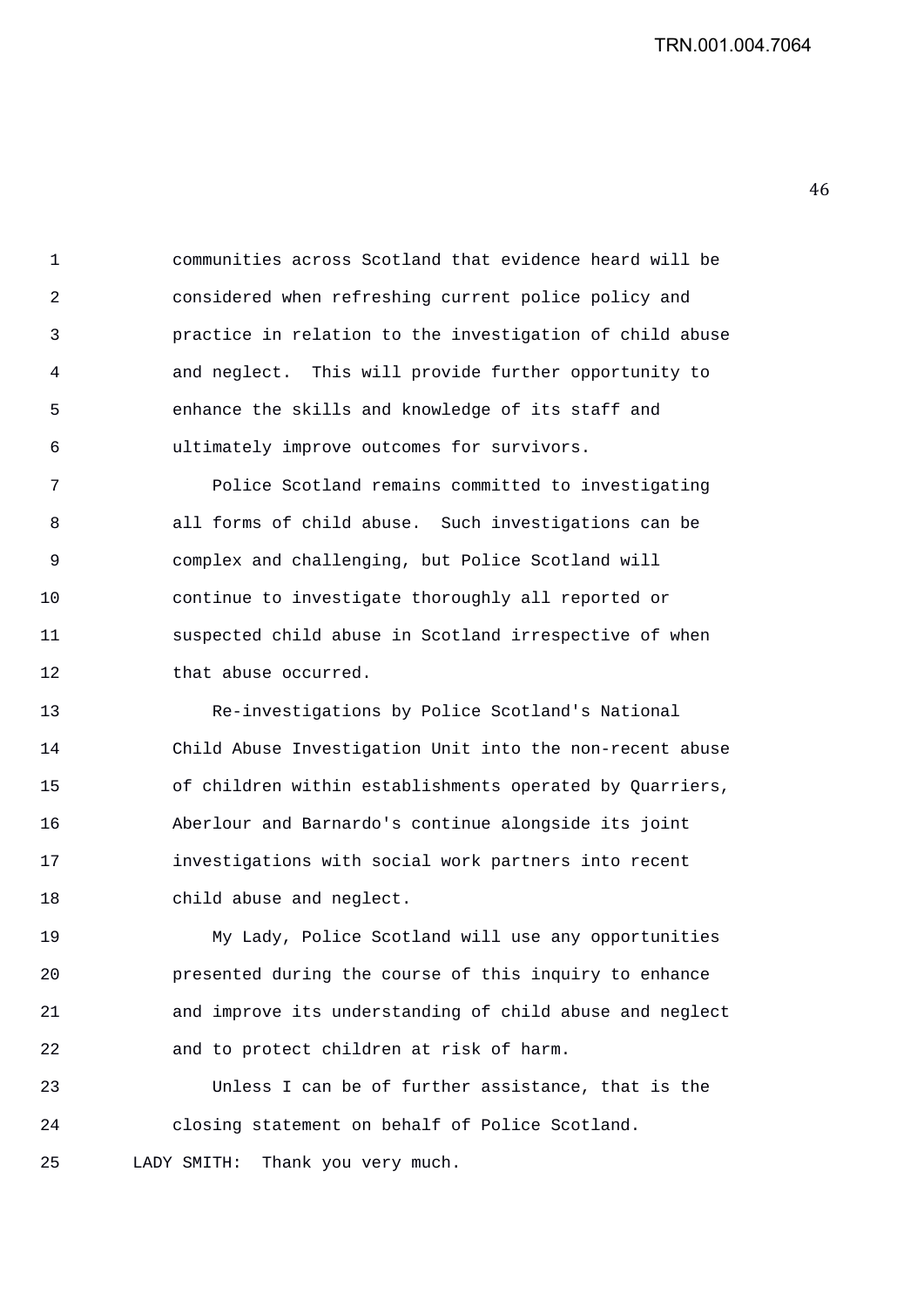47 

| If I could now turn to the representation for           |
|---------------------------------------------------------|
| Scottish ministers, and I see Miss O'Neill you are here |
| this morning for the Scottish Ministers.                |

4 Closing submissions by MS O'NEILL 5 MS O'NEILL: Thank you, my Lady.

6 The inquiry and the other representatives here today 7 have the written submission from the Scottish Ministers. 8 I would formally adopt that but I don't intend to read 9 it out verbatim.

10 The first part of that written submission accords 11 with Scottish Ministers' continuing interest in all 12 aspects of this inquiry and its work and notes that the 13 ministers have been represented throughout the phrase 3 14 hearings. That part of the submission also records the 15 role of the Scottish Government's Response Unit in 16 continuing to coordinate the provision of information by 17 Scottish Government to the inquiry.

18 And as with earlier phases of the inquiry, the 19 Response Unit has provided information to the inquiry 20 following the receipt of notices issued by the inquiry 21 under Section 21 of the 2005 Act.

22 My Lady, in relation to findings as to experiences 23 of abuse, although the ministers have been represented 24 throughout the phase 3 case studies, those representing 25 the ministers have not been actively involved in the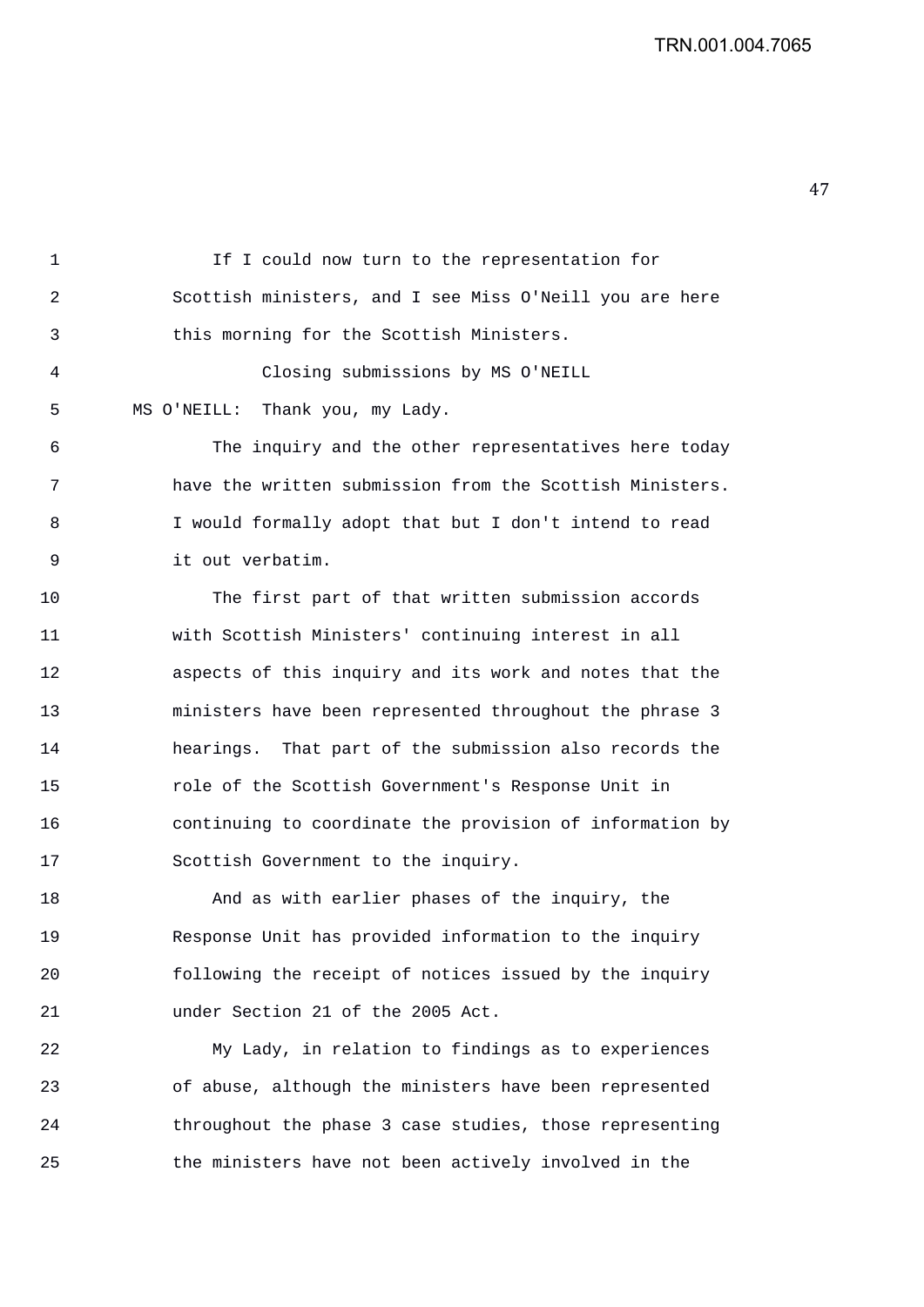1 taking of evidence from witnesses who have given 2 evidence during the case study about their experiences 3 of abuse and, of course, are not here as representatives 4 of any of the applicants or the specific organisations 5 who are the subject of these case studies. As with 6 earlier phases of the inquiry, therefore, ministers did 7 not consider it would have been appropriate for them to 8 apply to the inquiry for permission to question those 9 witnesses and do not consider they had any basis on 10 which to test any evidence given by applicants during 11 the case study.

12 In those circumstances, my Lady, the Scottish 13 Ministers do not make detailed submissions on the 14 evidence heard by the inquiry or propose that the 15 inquiry should make specific findings in respect of the 16 accounts given by applicants as to events at 17 establishments operated by Quarriers, Aberlour or 18 Barnardo's.

19 My Lady, I make that point by reference to the 20 specific role of ministers in this inquiry and in 21 adopting that approach, the ministers do nevertheless 22 wish to acknowledge the very substantial evidence that 23 has been given by applicants of physical, sexual and 24 emotional abuse and neglect suffered by them as children 25 in care.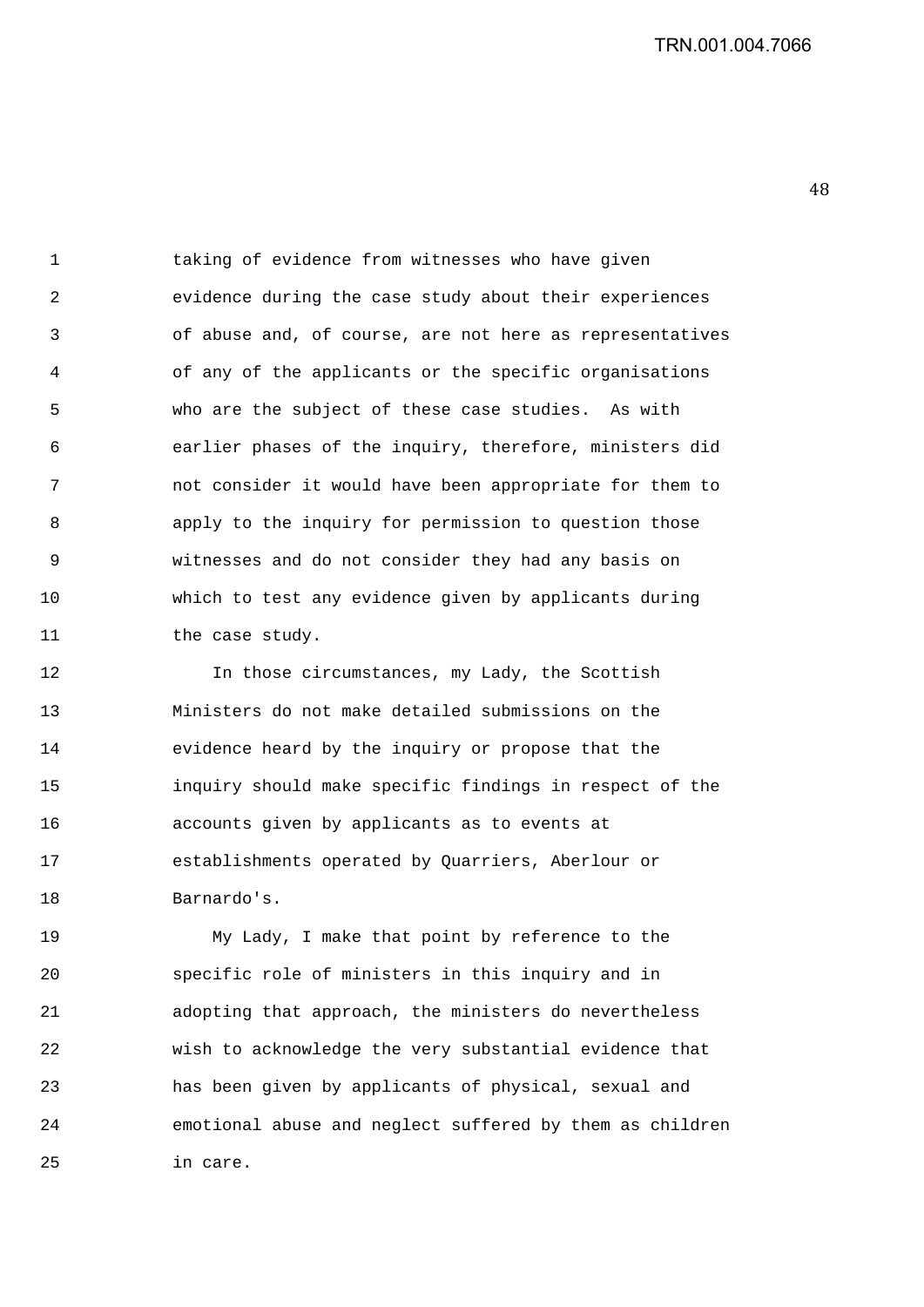1 The next part of the submission concerns the 2 question of inspection. The ministers are conscious 3 that the nature and extent of inspections carried out at 4 Quarriers, Aberlour and Barnardo's has been the subject 5 of evidence during the phase 3 case studies. Individual 6 applicants gave evidence about the fact, extent and 7 impact of external inspections, as did former employees. 8 My Lady, there are footnoted references to just two 9 examples of this, but it's acknowledged that that was 10 referred to in the evidence of a number of witnesses. 11 In addition, some inspection material was put to 12 individual witnesses and the examples given are the 13 questions put to Ian Brodie on 15 November 2018 14 in relation to a Scottish Home Department inspection of

15 Quarriers carried out in 1965, which inspection report 16 appears not to have been shared in its entirety with 17 Ouarriers at that time.

18 LADY SMITH: Can I take it from the way you have put that 19 that the Scottish Ministers are not able to dispute the 20 position as put by Quarriers, which is simply the report 21 was withheld from them?

22 MS O'NEILL: My Lady, this has been the subject of 23 correspondence with the inquiry team and the Response 24 Unit, the Scottish Government's Response Unit. It has 25 no more information than that which has been given to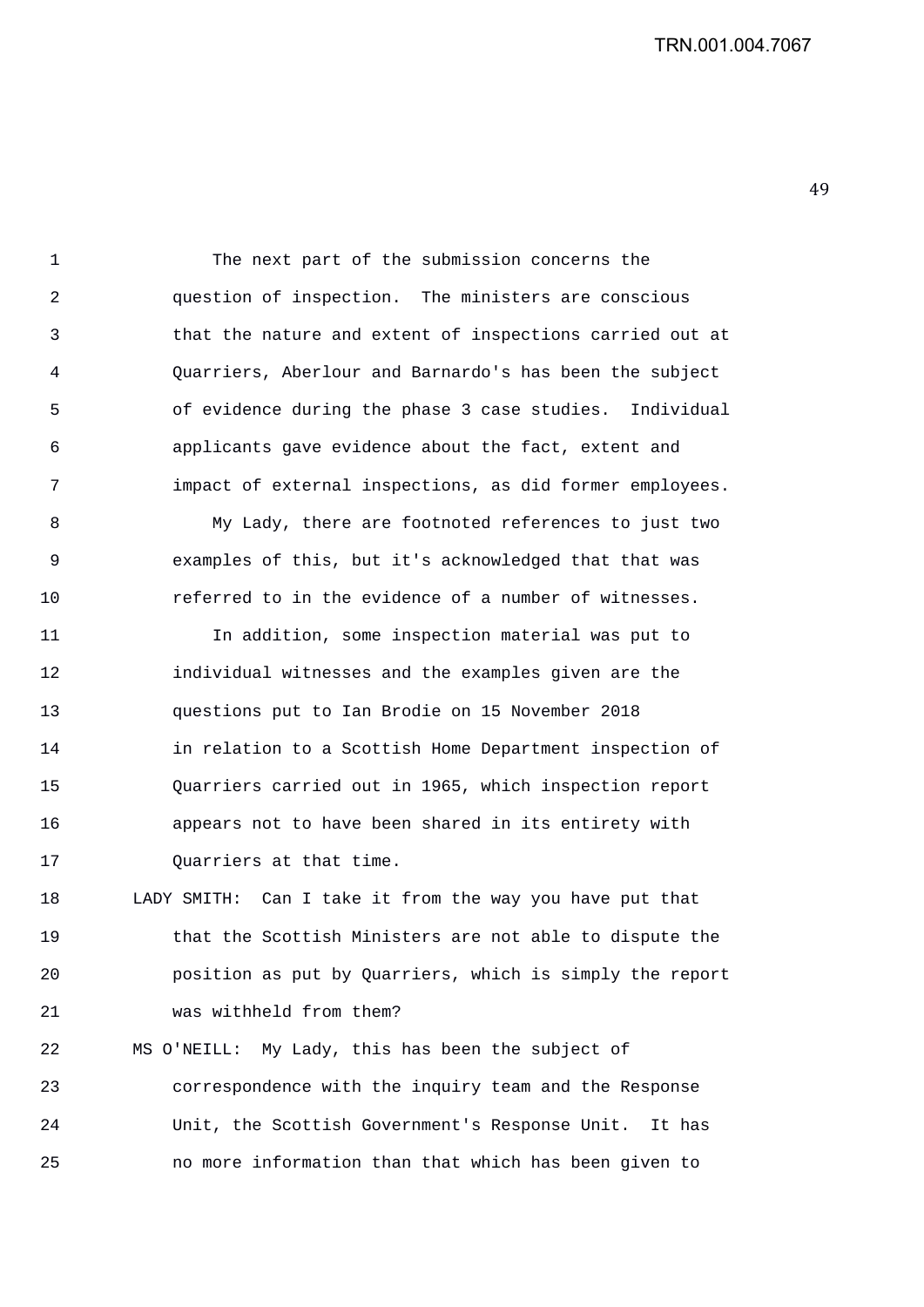1 the inquiry itself, but certainly from the records that 2 have been found within Scottish Government, 3 repositories, it appears that that report was not 4 provided at the time. What was provided was a summary 5 of recommendations at the time. 6 LADY SMITH: That was spoken to in evidence. 7 MS O'NEILL: Yes, my Lady, and I understand there would have 8 been historic reasons why that would have been thought 9 appropriate at the time and I don't intend to make 10 submissions about that, but certainly the 11 Scottish Ministers' records indicate that it was not 12 provided to Quarriers at the time. 13 LADY SMITH: Thank you. 14 MS O'NEILL: My Lady, separately, Professor Abrams' reports 15 on each organisation contained material relating to 16 inspection. In relation to such findings as 17 your Ladyship may make in relation to these case 18 studies, the ministers are conscious that the already 19 published findings concerning the Daughters of Charity 20 do not contained detailed findings in relation to 21 questions of inspection. It is, of course, absolutely 22 a matter for your Ladyship but the ministers 23 respectfully submit that it would not be appropriate to 24 make findings concerned specifically with inspections at 25 this stage given the further evidence that's anticipated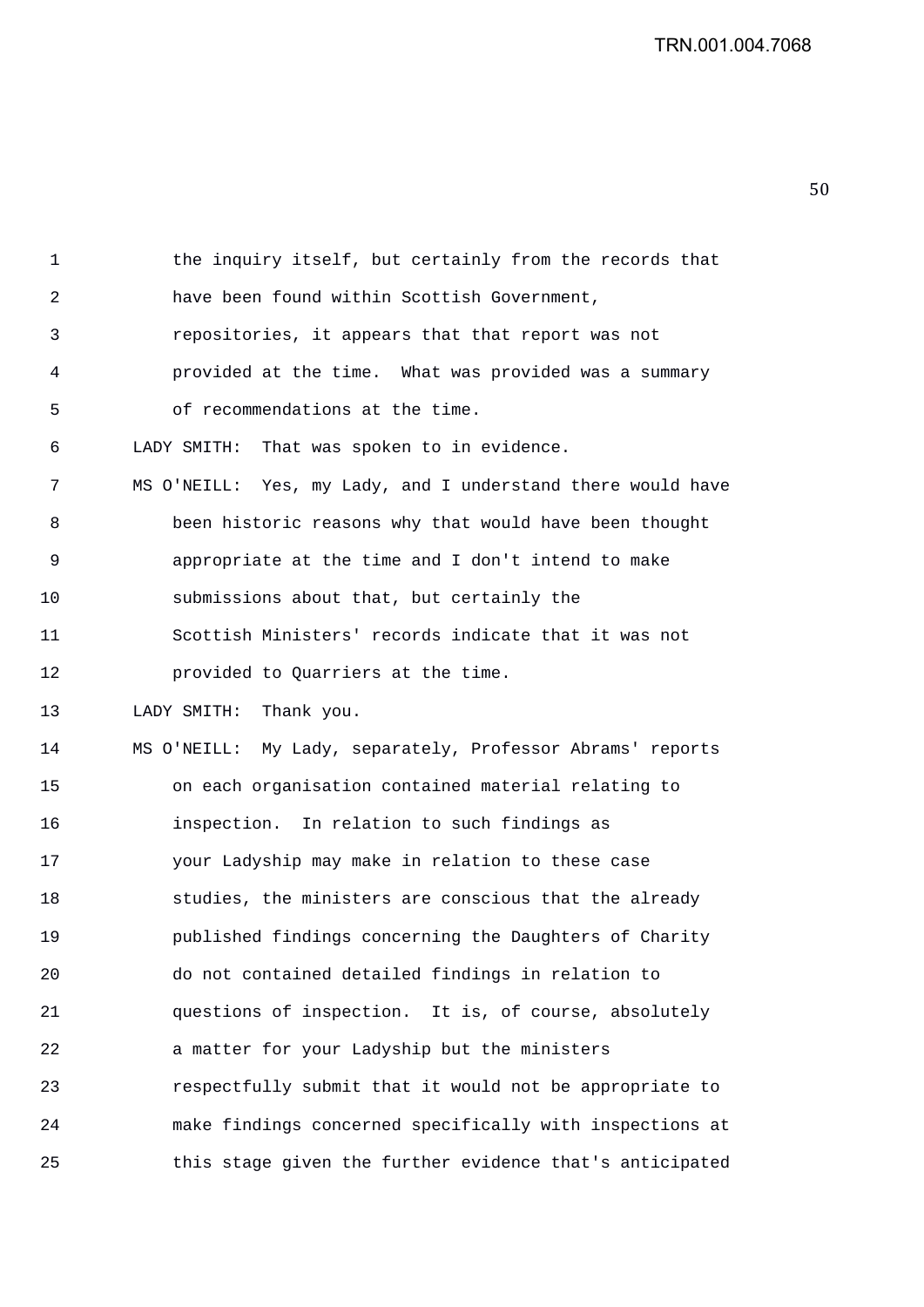1 to be given in due course by Professor Levitt on 2 inspection generally and also given that 3 Professor Abrams' final report is to be disclosed at 4 a later date and the ministers may in due course make 5 observations on those reports. 6 LADY SMITH: Of course, as I think everyone will be aware, 7 inspection sits apart as a separate topic that touches 8 on every institution, every case study. It's not 9 peculiar to one particular institution, so it is being 10 looked at separately by the inquiry. 11 MS O'NEILL: Indeed so, my Lady, and for the ministers' 12 part, if there is an opportunity to make comprehensive 13 submissions on the issue of inspection, that would be 14 welcomed. 15 LADY SMITH: I can see that and I can see there's logic in, 16 at the very least, waiting until we have heard the 17 totality of Professor Levitt's evidence. He has given 18 very good helpful evidence already, but chronologically 19 it's not yet complete, which it will be in the not too 20 distant future. But there's time for that later on. 21 MS O'NEILL: My Lady, the last part of the written 22 submission deals with the issue of recommendations for 23 reform and improvement. 24 The Scottish Ministers listened carefully to all the

25 evidence given during this case study, but particularly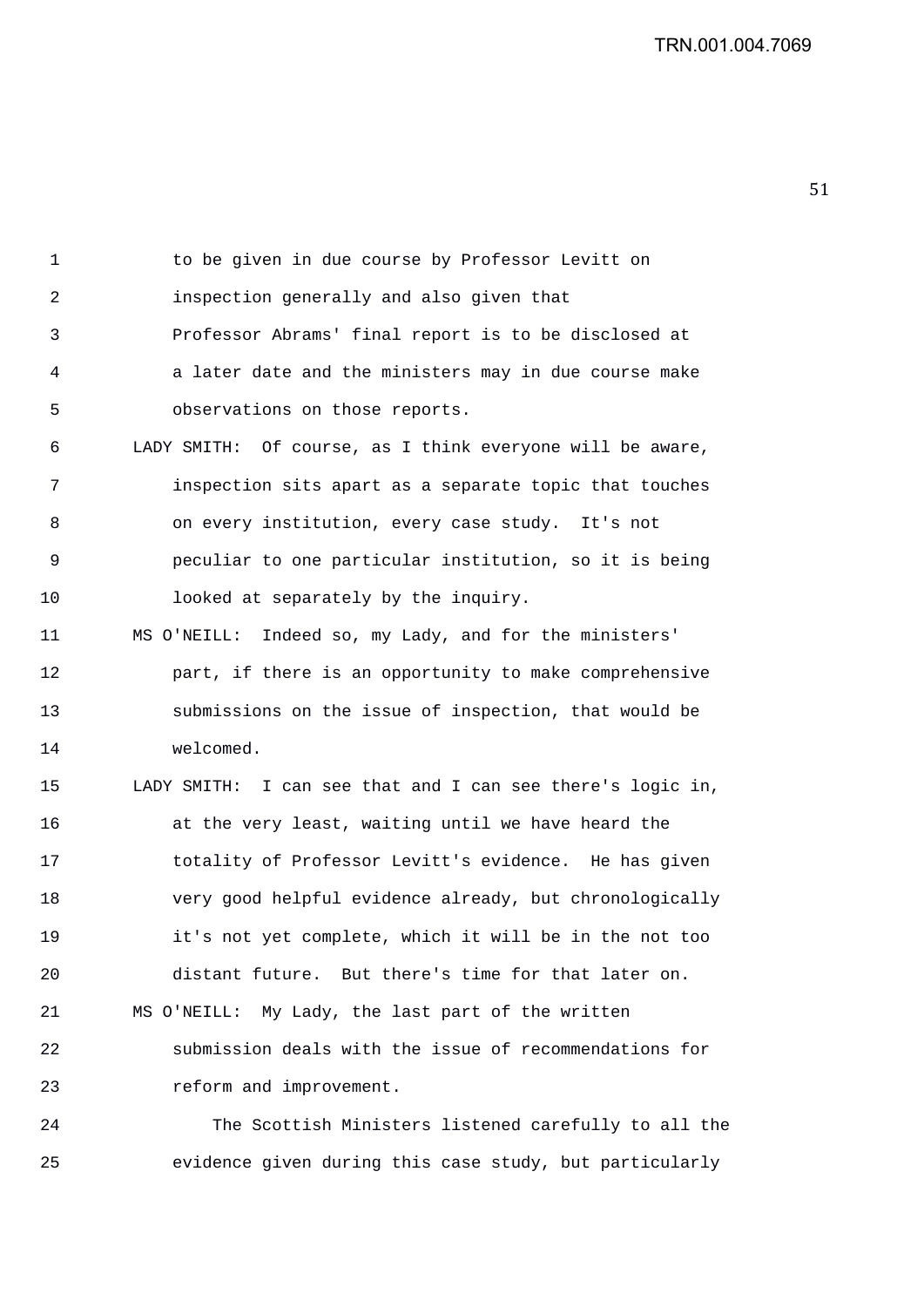1 to the evidence given during the panel session on 2 30 January this year involving SallyAnn Kelly of 3 Aberlour, Charles Coggrave of Quarriers and David Beard 4 of Barnardo's. Their discussion was wide-ranging and 5 rich in content, touching on topics that included: the 6 Health and Care Staffing (Scotland) Bill currently 7 before the Scottish Parliament; the work of public 8 bodies such as the Care Inspectorate and 9 Disclosure Scotland; the regime for registration and 10 regulation of care workers by the Scottish Social 11 Services Council; recruitment and retention of staff; 12 procurement of care services by the public sector 13 including local authorities; advocacy and mentoring 14 services; whistle-blowing; protocols concerning children 15 who go missing from a care setting; the independent Care 16 Review; and the National Child Protection Leadership 17 group.

18 That evidence will no doubt contribute to the 19 fulfilment of the inquiry's sixth and seventh terms of 20 reference, which, put shortly, are to consider whether 21 issues of abuse have been addressed to date by changes 22 to practice, policy or legislation or whether further 23 changes to practice, policy or legislation are needed.

24 Again, it is a matter entirely for the chair, but 25 Scottish Ministers anticipate that formal findings and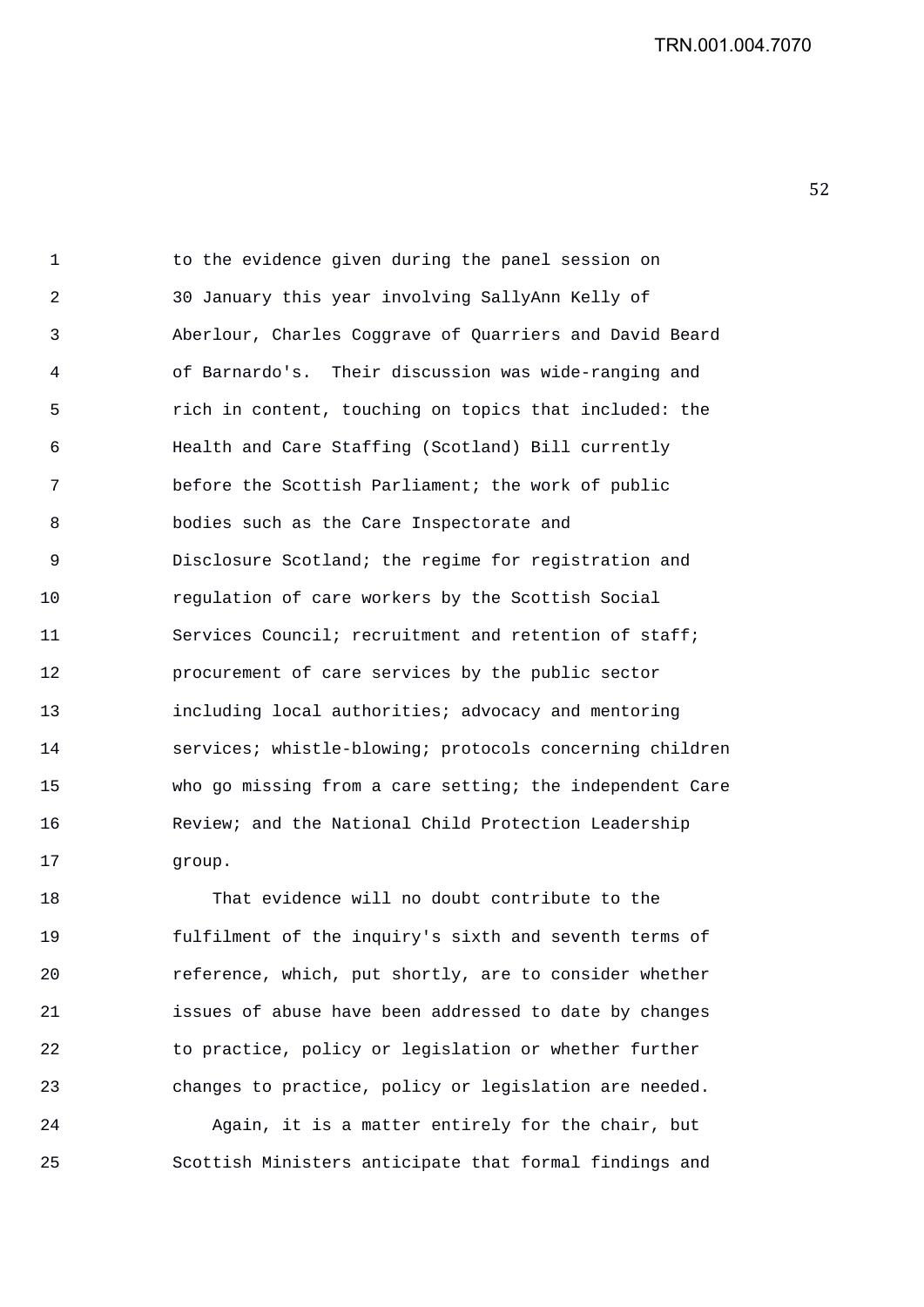1 recommendations in respect of these aspects of the terms 2 of reference will not be made in the context of 3 individual case studies and are likely to be dealt with 4 at a much later stage in the inquiry's work. 5 LADY SMITH: I can say the Scottish Ministers anticipate 6 correctly in that regard.

7 MS O'NEILL: And in that respect, my Lady, all that the 8 ministers would wish to do at this stage is record their 9 willingness and desire to provide the inquiry in due 10 course with evidence and submissions on all of the 11 matters mentioned previously and of course the content 12 of that evidence and any submissions will depend to 13 a degree on the timing and on events between now and the 14 time when the inquiry finally reports.

15 I am conscious that there was discussion of the 16 Health and Care Staffing (Scotland) Bill. That bill has 17 no now completed stage 2 in its passage through the 18 Scottish Parliament and has been the subject of 19 amendment by the Health and Sport Committee. Should the 20 bill be passed and receive royal assent it is expected 21 to provide for the issuing of ministerial guidance on 22 staffing and the development of staffing methods, 23 including the use of what are called staffing level 24 tools in the NHS and in care services. The bill does 25 not have a specific focus on childcare services but the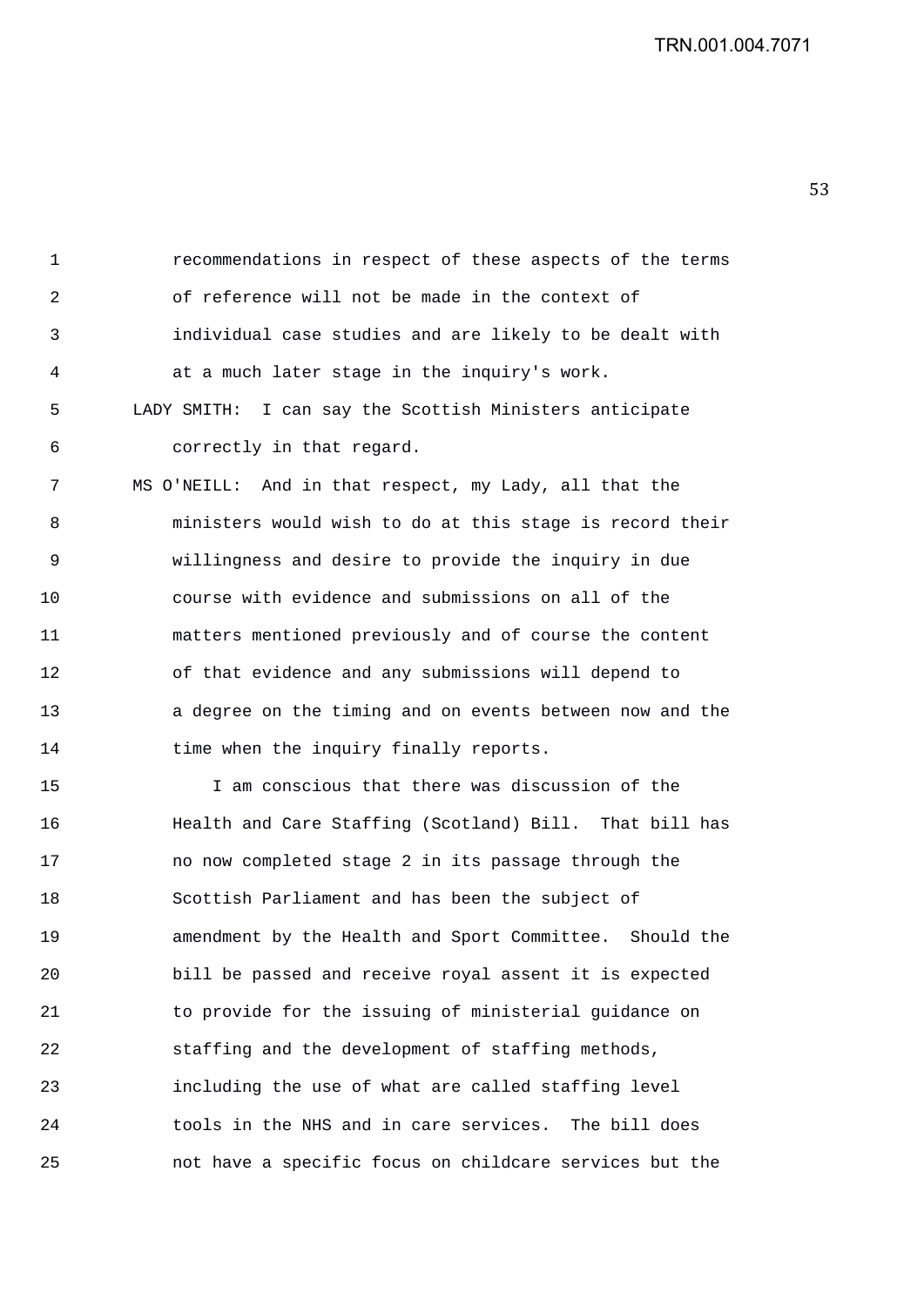1 inquiry may wish to hear evidence about the operation of 2 the bill in practice if it is passed and brought into 3 force before the end of the inquiry's work.

4 The Scottish Ministers are more directly responsible 5 for some of the other matters about which evidence was 6 given, for example Disclosure Scotland is an executive 7 agency of the Scottish Government and has no legal 8 personality separate from that of the government, and 9 the National Child Protection Leadership Group is 10 a non-statutory group convened by the 11 Scottish Ministers, whose aim is to identify means by 12 which more effective consistent protection and support 13 for children and families can be delivered and to reduce 14 duplication of effort. SallyAnn Kelly gave evidence 15 that she is a member of that group, my Lady. The group 16 also provides scrutiny and advice to Scottish Government 17 on proposed policy changes.

18 While not directly responsible for independent 19 statutory agencies such as the Care Inspectorate and the 20 Social Services Council, the ministers obviously have 21 a clear interest in their work and a key role in 22 ensuring that the legislative framework within which 23 they operate is fit for purpose. The government 24 Response Unit would welcome the opportunity to discuss 25 with the inquiry team how it might best contribute to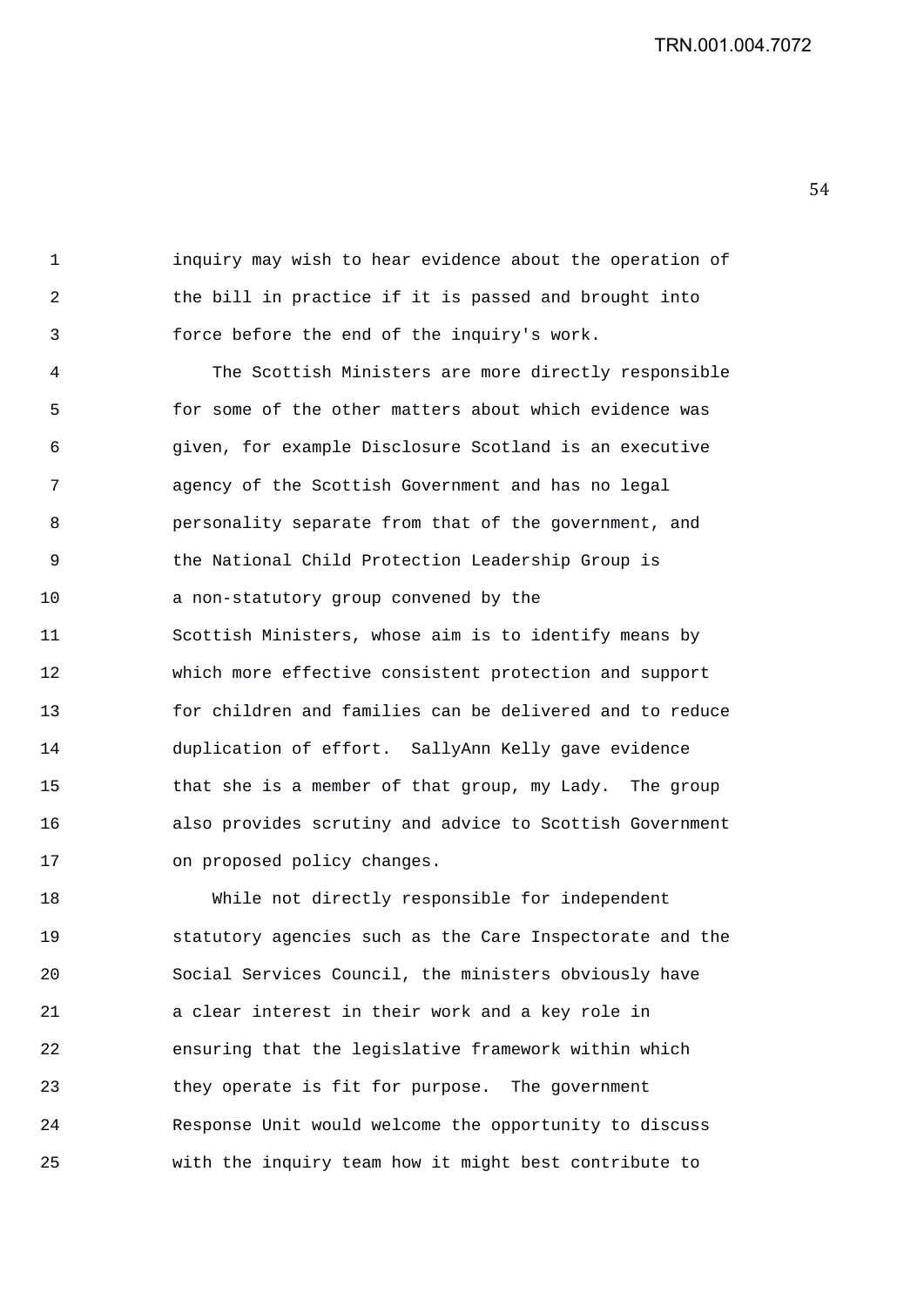| 1  | the inquiry's work in these areas.                       |
|----|----------------------------------------------------------|
| 2  | LADY SMITH: Thank you very much.                         |
| 3  | I think we'll take the morning break at this stage,      |
| 4  | so I will rise for a quarter of an hour or so just now   |
| 5  | and then sit again for the remainder of the submissions. |
| 6  | (11.22 am)                                               |
| 7  | (A short break)                                          |
| 8  | $(11.44 \text{ am})$                                     |
| 9  | LADY SMITH: I'm now going to turn to the closing         |
| 10 | submissions that are to be presented on behalf of        |
| 11 | Quarriers. So Ms Dowdalls, when you're ready, I'm ready  |
| 12 | to hear from you.                                        |
| 13 | Closing submissions by MS DOWDALLS                       |
| 14 | MS DOWDALLS: Thank you, my Lady.                         |
| 15 | Quarriers has already provided a rather lengthy and      |
| 16 | detailed written closing submission to the inquiry.      |
| 17 | I don't intend, my Lady, to read that submission in its  |
| 18 | entirety. If I may, however, what I intend to do is to   |
| 19 | summarise the content of that submission, which is       |
| 20 | of course adopted by me in any event on behalf of        |
| 21 | Quarriers. I also intend to take the opportunity to      |
| 22 | respond briefly to some of the issues that were raised   |
| 23 | this morning and yesterday in the submissions of others. |
| 24 | Before I do, however, my Lady, may I express on          |
| 25 | behalf of Quarriers sincere thanks to yourself, my Lady, |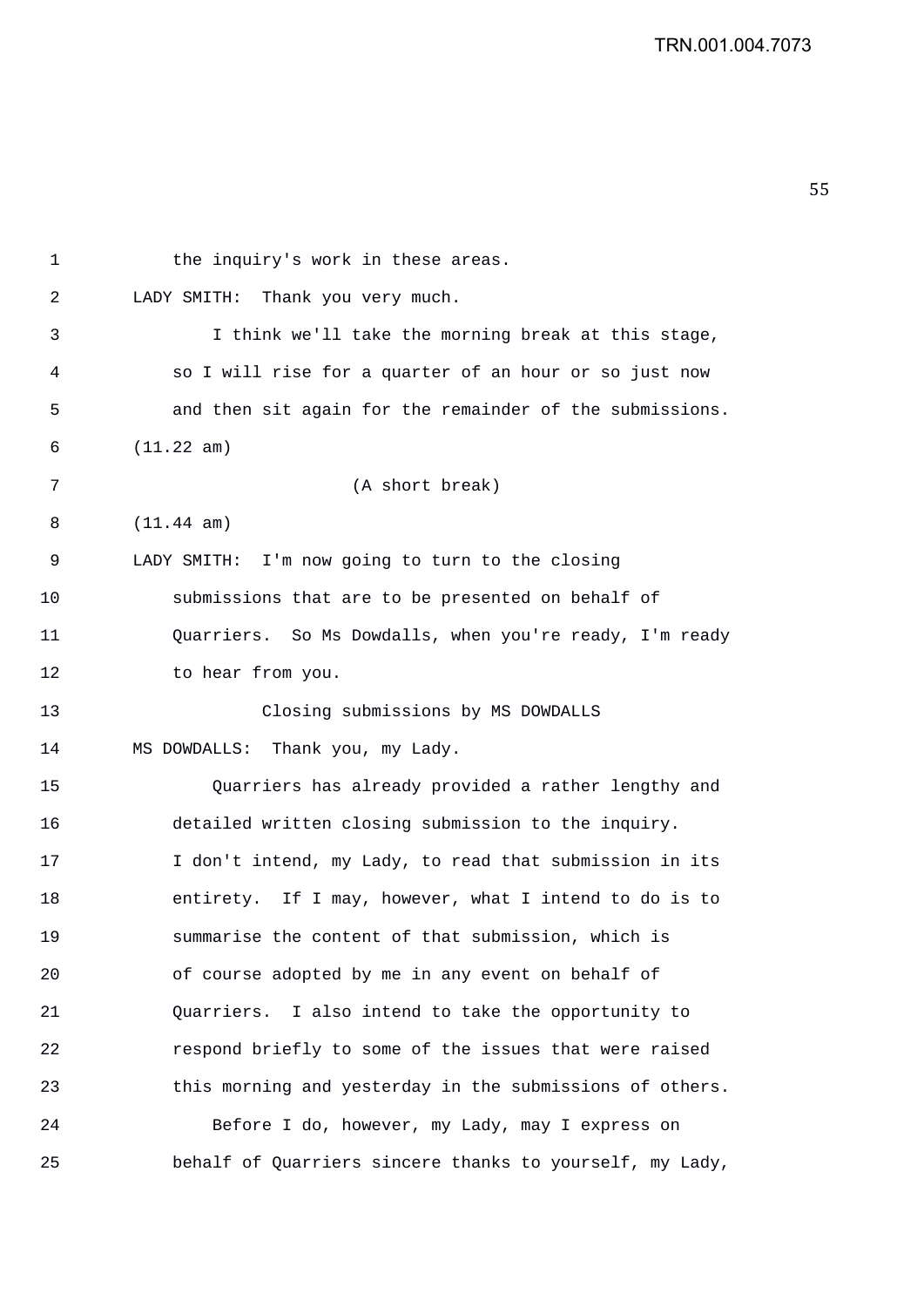1 and the inquiry team for the approach that has been 2 taken to this case study. Your Ladyship's sensitive and 3 respectful approach to survivors and former employees 4 who have come and given evidence has allowed the 5 witnesses to speak freely about difficult and often 6 upsetting issues. The willingness of the inquiry team 7 to incorporate questions put by Quarriers into the 8 examination of witnesses has assisted the flow of the 9 evidence and minimised distress to those witnesses.

10 The Witness Support team has facilitated 11 communication between Quarriers management and the 12 witnesses following the witnesses having given their 13 evidence and Quarriers management is particularly 14 Grateful to them for that.

15 I am grateful also to yourself, my Lady, for 16 allowing me to raise issues with some of the witnesses 17 when the need arose at the conclusion of their evidence.

18 The current management of Quarriers apologised to 19 those who suffered abuse while in the care of the 20 organisation during phase 1 of this inquiry in 21 June 2017, and again apologised in opening statements 22 made at the outset of this case study before any 23 evidence had been heard.

24 More recently, the CEO, Mrs Harper, apologised 25 personally and on behalf of the organisation to any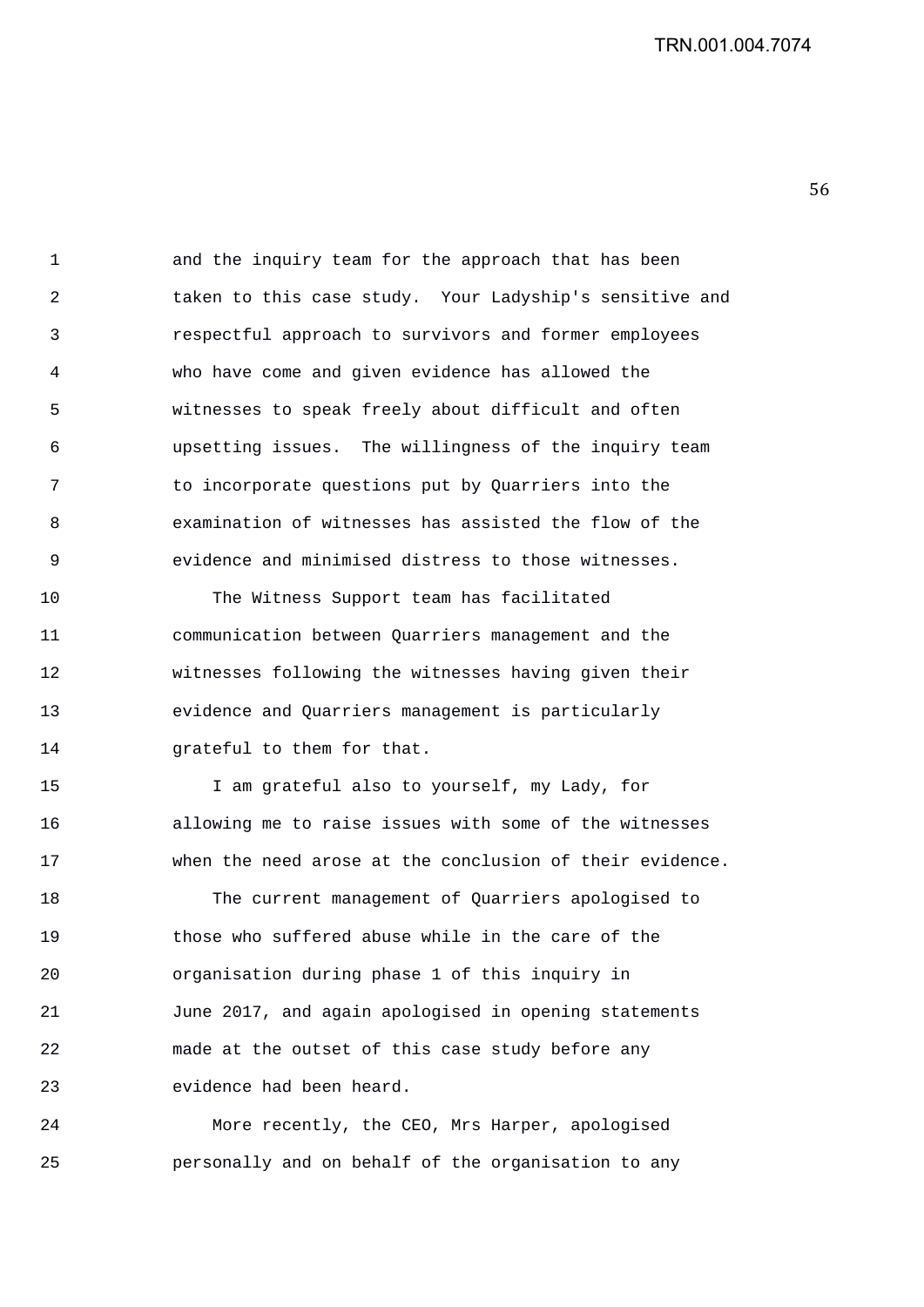1 person who had been abused while in Quarriers' care. In 2 making these closing submissions, Quarriers again 3 reiterates that acknowledge and that apology.

4 As an organisation, Quarriers has acknowledged that 5 there was widespread abuse of children at 6 Quarrier's Village and that abuse occurred at other 7 establishments that were run by the organisation. Seven 8 former employees and the son of former house parents 9 have been convicted of abusing children in the care of 10 Quarriers during the 1950s to the 1980s. Others have 11 been tried and acquitted or have successfully appealed 12 conviction. Quarriers acknowledge that the absence of 13 a conviction does not mean that no abuse occurred.

14 The accounts given to the inquiry, information from 15 the criminal cases, disclosures made to Quarriers' 16 safeguarding and aftercare department, evidence through 17 **the Time To Be Heard pilot scheme and other sources** 18 provide a compelling body of evidence that widespread 19 abuse occurred at Quarrier's Village.

20 Certain themes have emerged during the evidence. 21 Some of these themes relate to what can only be 22 described as abuse. Others relate to practices and 23 responses to behaviour including responses that were 24 inappropriate and amount to abuse. Some witnesses 25 recounted positive experiences of their time in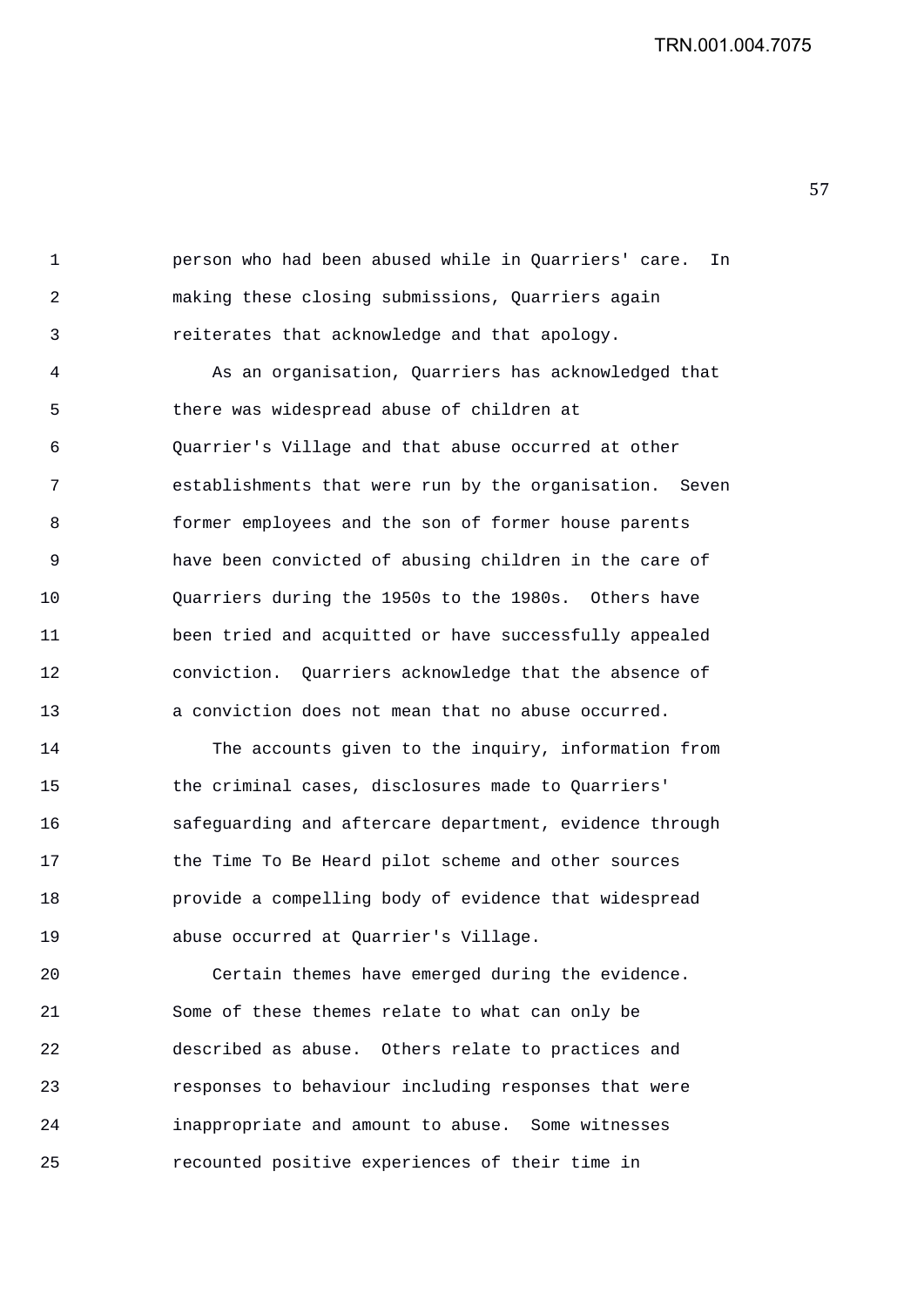1 Quarriers' care and it is apparent from the evidence 2 that experiences were mixed.

3 That any child suffered abuse in Quarriers' care is, 4 however, unacceptable. It's important for this inquiry 5 to highlight the abuses suffered by children and the 6 efforts that have been made since and continue to be 7 made to protect vulnerable children from abuse in the 8 future.

9 I will discuss now, if I may, the themes that I have 10 just mentioned by reference to the practices and 11 circumstances that were described by the witnesses in 12 their evidence.

13 The first of those themes is physical abuse. There 14 is ample evidence that children were physically abused 15 at Quarrier's Village. There is documentary evidence 16 that physical abuse in the form of disproportionate 17 physical punishment and assaults took place as long ago 18 as 1937.

19 Acceptable standards of corporal punishment have 20 evolved over the years since the 1930s. It was once 21 unremarkable for corporal punishment to be used in 22 schools and in the home. However, excessive or 23 disproportionate physical chastisement of children has 24 never been acceptable. It's clear that there are 25 instances of house parents and others using physical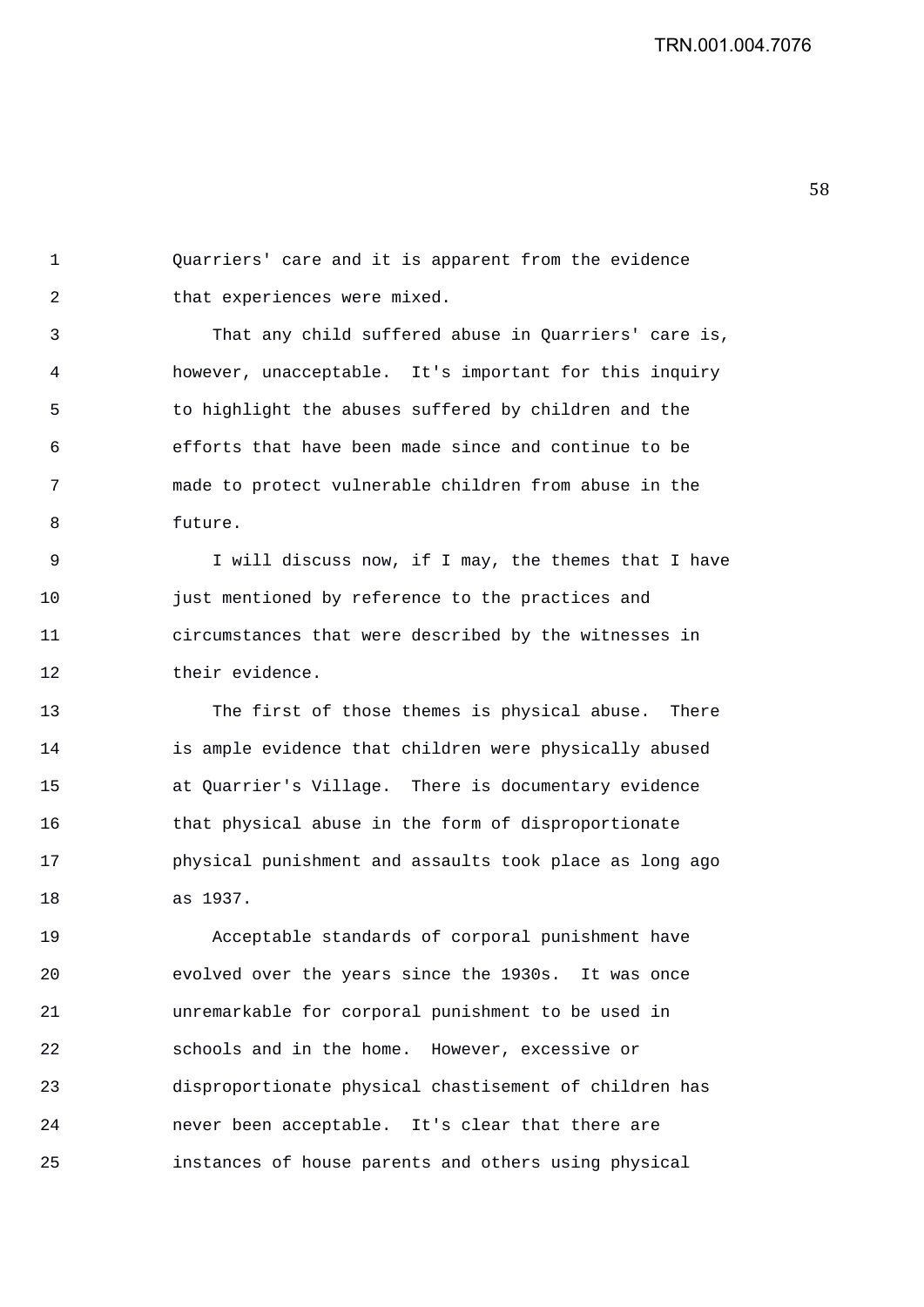1 chastisement which went well beyond what was considered 2 acceptable at the time.

3 Some of the physical abuse perpetrated by 4 house parents can only be described as cruel and 5 sadistic. There was evidence of children being 6 strapped, including from some who described being lined 7 up and strapped using a tawse on the return from days 8 off of certain house parents. Some survivors described 9 being hit, as they put it, often and hard and being 10 struck with sticks.

11 There was evidence of wet or soiled underwear and 12 bed linen being rubbed in children's faces, children 13 being forced to sit on a stool for hours, holding their 14 hands above their heads for lengthy periods or holding 15 out piles of books. One witness described seeing boys 16 standing for long periods facing a wall. Accounts were 17 given of physical punishment for running away and also 18 for bed-wetting.

19 The tawses were ordered to be withdrawn from the 20 cottages when Roy Holman was appointed superintendent in 21 1964. However, in a 1965 report, which I will discuss 22 later, it was indicated that not all cottages had by 23 that time returned them to the head office.

24 The use of corporal punishment was banned by 25 Quarriers' management in the mid-1970s. There's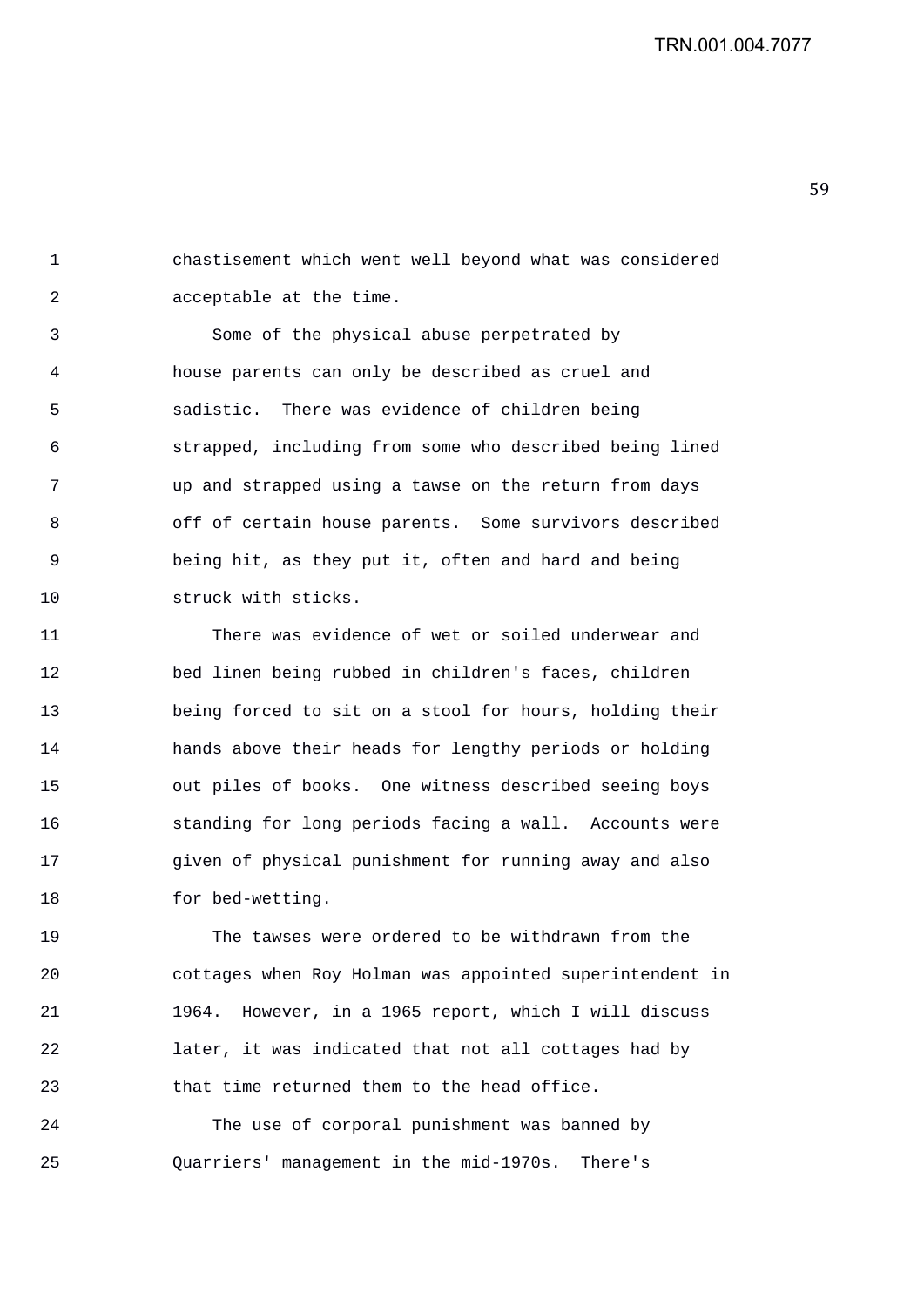1 evidence, however, that in 1977, Dr Minto, who was then 2 the general director discussed the possibility of the 3 reintroduction of what was described as a mild form of 4 corporal punishment for young children and he discussed 5 that with the Social Work Services Group. He was 6 discouraged from the reintroduction of that policy.

7 It's not clear what the policy at that time actually 8 was. However, according to the evidence of Bill Dunbar 9 on Day 89, corporal punishment was banned in the 1980s 10 in Quarrier's Village.

11 LADY SMITH: But that timing, of course, would fit with the 12 change in the law after the cases had gone to the 13 European Court of Human Rights in Strasbourg.

14 MS DOWDALLS: Indeed, my Lady.

15 Some witnesses described alternative punishments 16 such as being sent to your room, which one described as 17 a "calmer" approach than he had experienced in 18 a different cottage. That was the evidence on Day 82.

19 The next theme that I will mention only briefly is 20 the theme of sexual abuse. Four former employees of 21 Quarriers were convicted of sexual offences. One child 22 of former house parents was also convicted of sexual 23 offences which he committed when he was under 16 and 24 living with his parents at Overbridge. Others have been 25 accused of sexual abuse. Quarriers makes no comment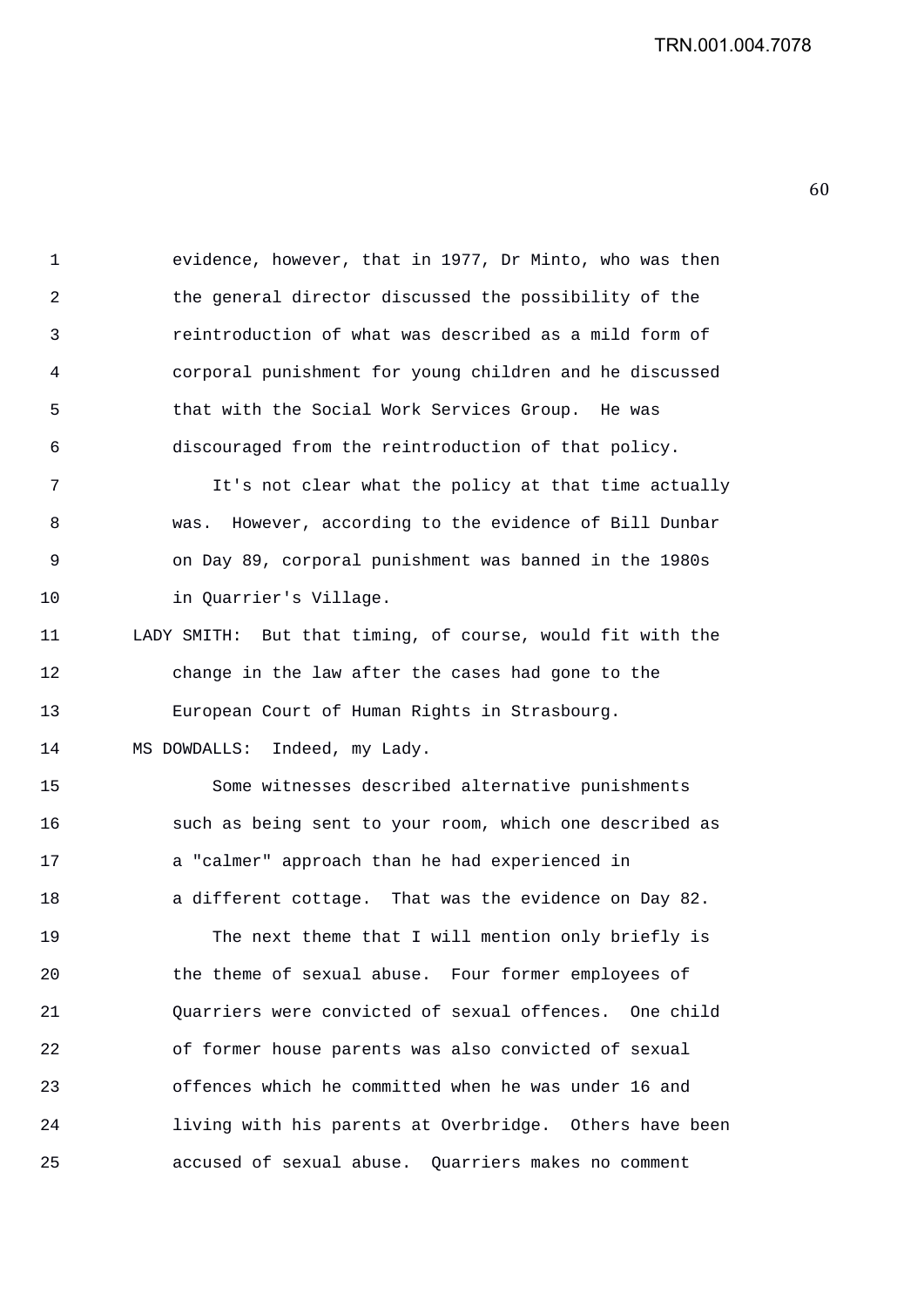1 in relation to those accusations, save to observe once 2 again that the absence of a conviction does not 3 necessarily denote the absence of a crime.

4 The next theme I will discuss briefly, my Lady, is 5 bed-wetting. There was a large body of evidence from 6 survivors and former employees regarding the issue of 7 bed-wetting and how children who wet the bed were 8 treated. Although some children reported being treated 9 with kindness and consideration, there can be no doubt 10 that many were humiliated and punished for wetting the 11 bed.

12 Punishments including being made to take wet sheets 13 to the laundry, albeit that was a practice that ceased 14 when it came to the attention of Mr Munro in 1960 15 according to the evidence of Mr Dunbar. Some children 16 were placed in cold baths and there was some suggestion 17 in the evidence that that may have been intended to get 18 rid of the smell of urine, but it was certainly regarded 19 by those who experienced it and gave evidence about it 20 as a punishment. Some former residents reported being 21 shouted at, humiliated and physically struck, responses 22 which were plainly inappropriate and reprehensible.

23 There was evidence of the use of the pad and bell 24 already discussed in submissions heard earlier today and 25 yesterday. That was a mechanism that was used as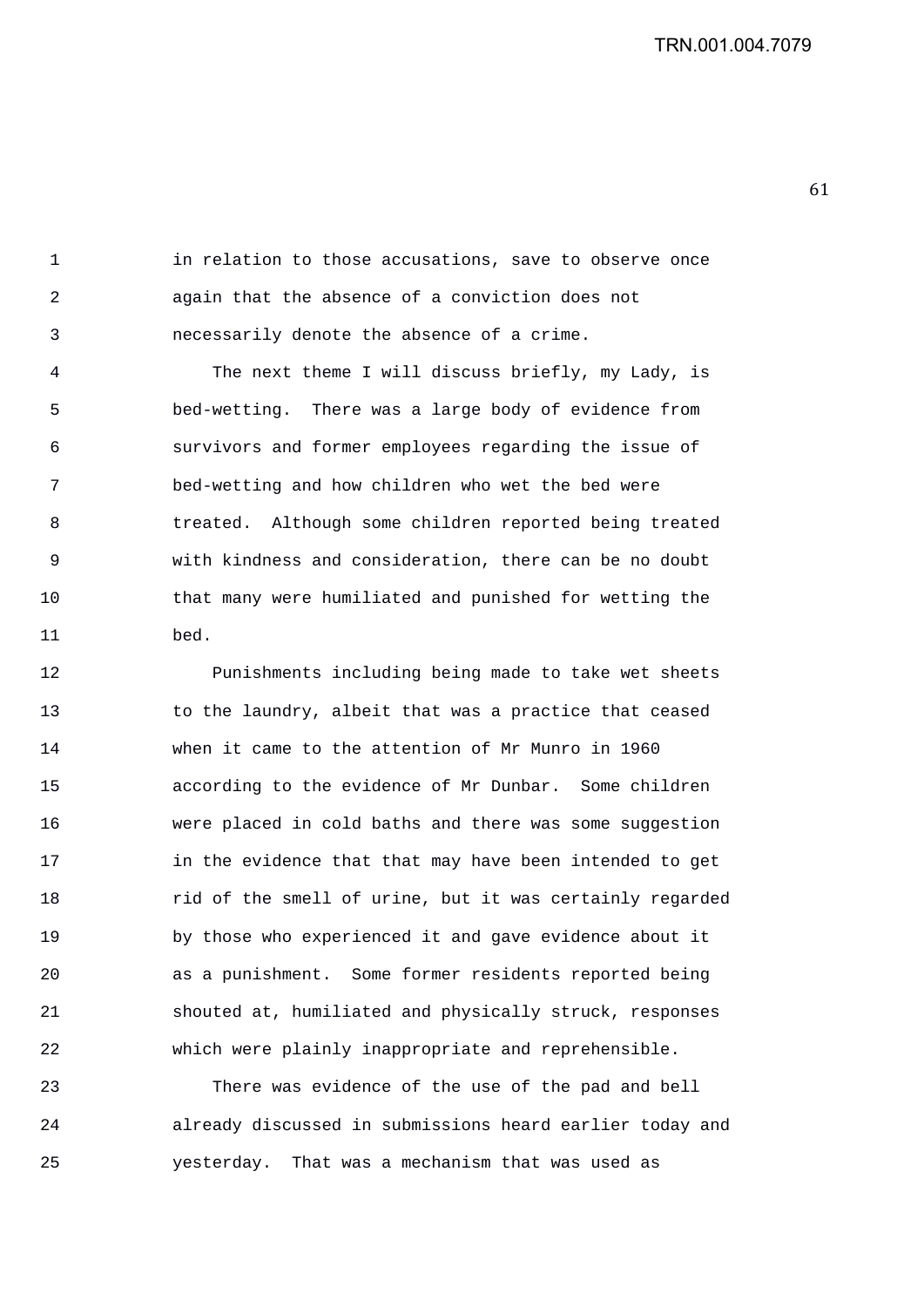1 a means to prevent or cure enuresis. Although 2 criticised by former residents, two of whom describe 3 being injured as a result of its use -- and I pause to 4 note here, my Lady, that in the lengthier written 5 submission reference had been made to one witness. On a 6 review of the evidence following the submissions by 7 Mr Gale yesterday, I confirm that the number is indeed 8 two witnesses: Matt and William.

9 The use of the pad and bell was a medically 10 recognised and prescribed response to chronic 11 bed-wetting. It's understood, and I am told, that 12 enuresis alarms more generally remain a medically 13 recognised and prescribed response to chronic 14 bed-wetting.

15 There has been reference made in submissions, 16 my Lady, to injury caused by the use of the pad and bell 17 and a question was raised whether its very use ought to 18 be characterised as abuse. As I understood the 19 evidence, my Lady, there was very limited medical 20 evidence that the cause of the injury to Matt may have 21 been the use of the pad and bell, and that medical 22 evidence, such as it was, indicated that Matt would be 23 taken off, I think the expression was, the pad and bell 24 as a consequence of that.

25 In my submission, my Lady, it is difficult to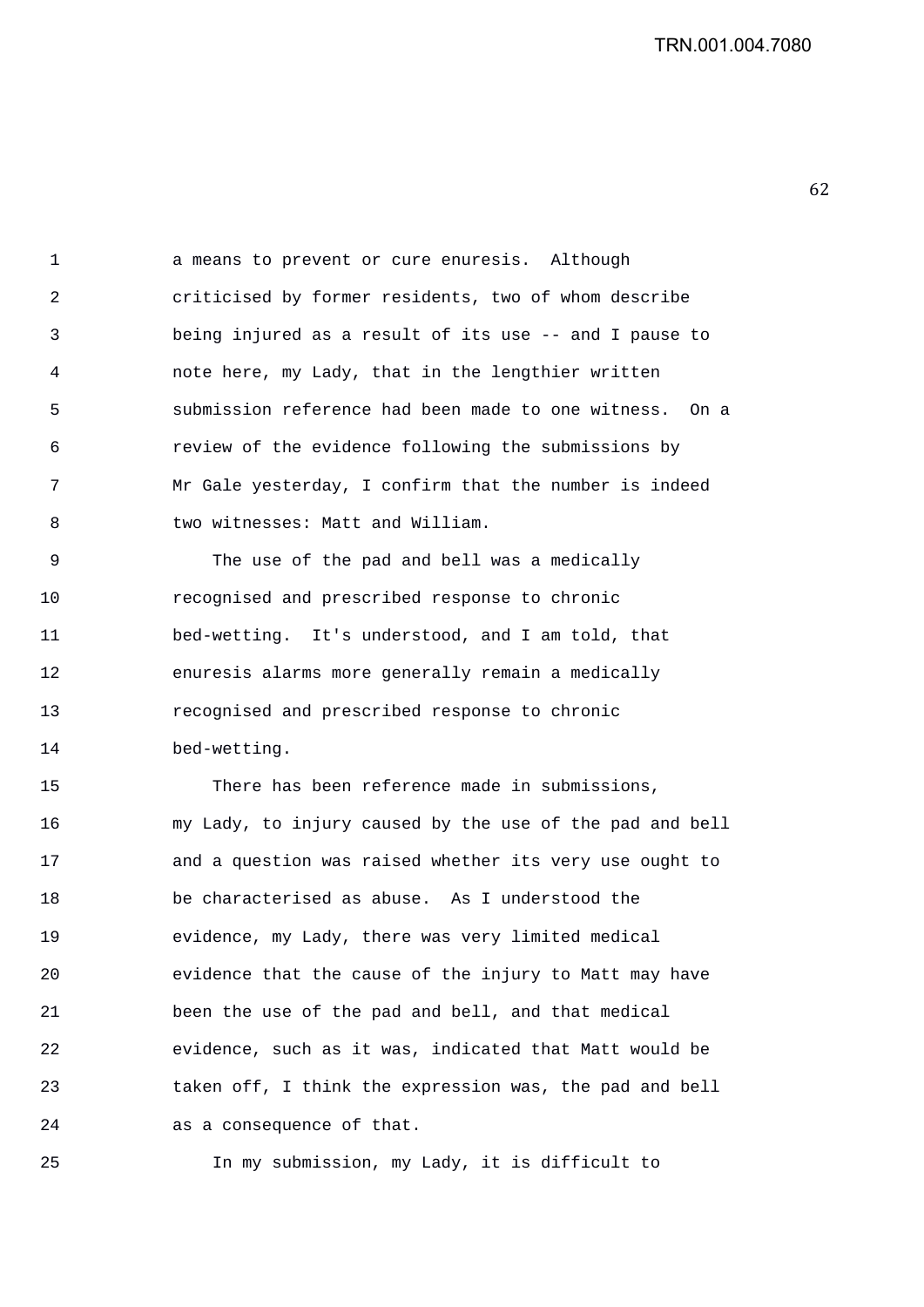1 describe its use, standing that it was a medically 2 recognised treatment, if I can put it so, for 3 bed-wetting as abuse. Perhaps the abuse lies more 4 in the effect emotionally upon the children of being 5 singled out and the use of the pad and bell as a means 6 by which to humiliate children from time to time.

7 Moving on, my Lady, several former residents 8 described incidences of force-feeding at Quarriers, 9 including being physically held and force-fed food into 10 which they had vomited. Some also described being 11 deprived of food as a punishment. Those practices were 12 plainly unacceptable.

13 Former residents also gave evidence about being 14 isolated, some described having been put in a cupboard 15 or having been put into the shed annexed to the house as 16 a punishment, some of those for long periods. The 17 practice of sending a child to the shed for a lengthy 18 period or in inadequate clothing was plainly 19 unacceptable.

20 Some former residents described being given 21 responsibility for chores. The expectation that 22 children would help around the cottage and take 23 responsibility in an age-appropriate way for some 24 household tasks is, of course, not unreasonable -- 25 LADY SMITH: I don't think anyone is suggesting the very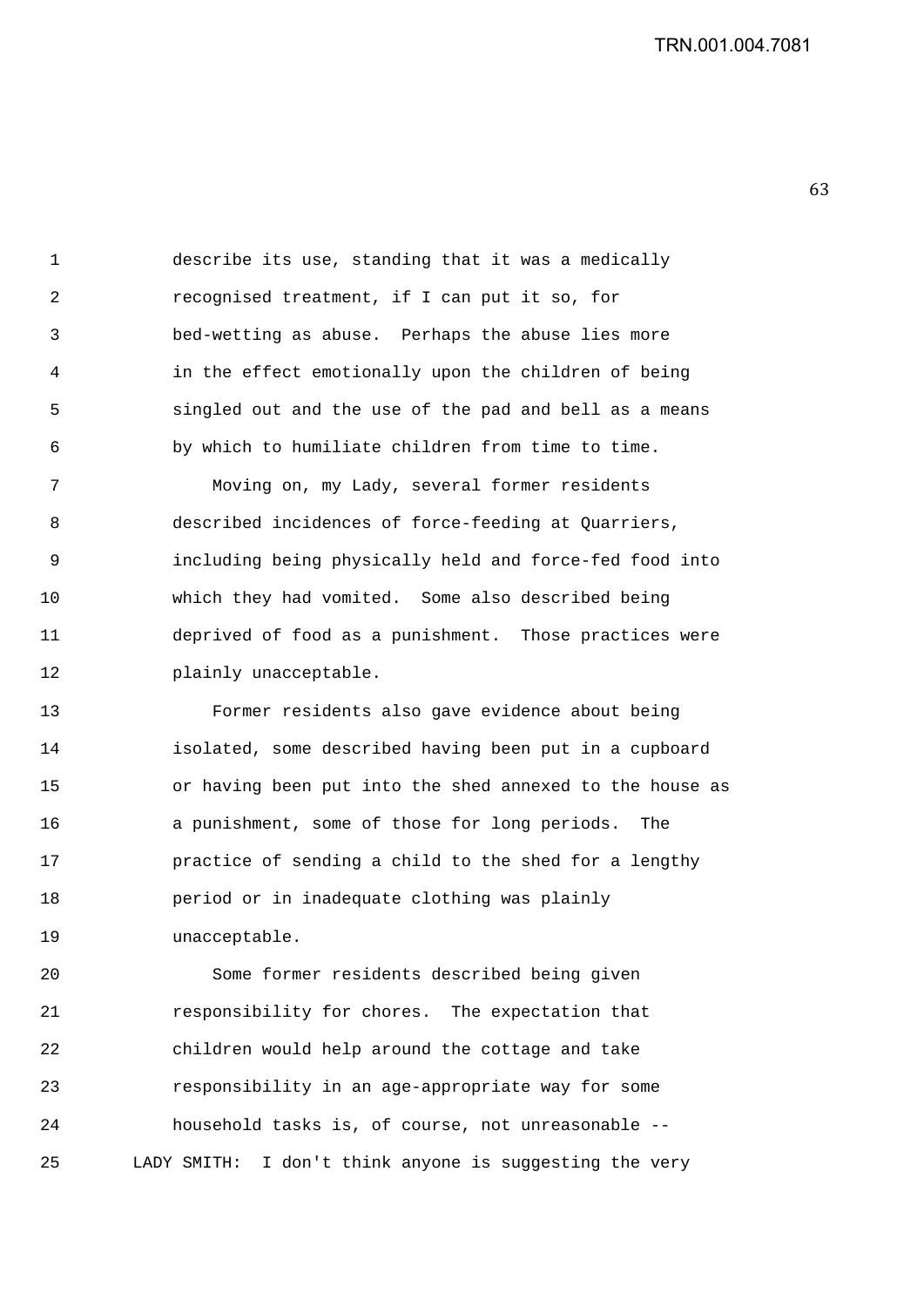1 fact of engaging children in carrying out chores is 2 abusive. Indeed, you need to teach children how to play 3 their part in looking after a household. It's when it 4 becomes too much for the child and taking account of 5 their age and ability that it can be used abusively. 6 MS DOWDALLS: Indeed, my Lady, and it's acknowledged by 7 Quarriers that some children were expected or required 8 to do far more than was reasonable given their age and 9 stage at the time. 10 LADY SMITH: I think the context of some of that was very 11 limited or in some cottages the absence of domestic 12 assistants for the house mother; would that be right, 13 according to some of the evidence? 14 MS DOWDALLS: The evidence suggested, my Lady, that as 15 domestic assistance in the cottages improved and were 16 increased, there was a reduction in the expectation that 17 children would be expected to carry out tasks, and 18 certainly I think the evidence of Carol McBay, a former 19 house parent, was that when she came in as 20 a house parent, she recognised that what the children 21 expected to do was far beyond what she expected them to 22 have to do and she changed the regime at that time. So 23 there certainly appears to have been a change in 24 attitude and approach as time progressed.

25 I will discuss, if I may, at some length the issue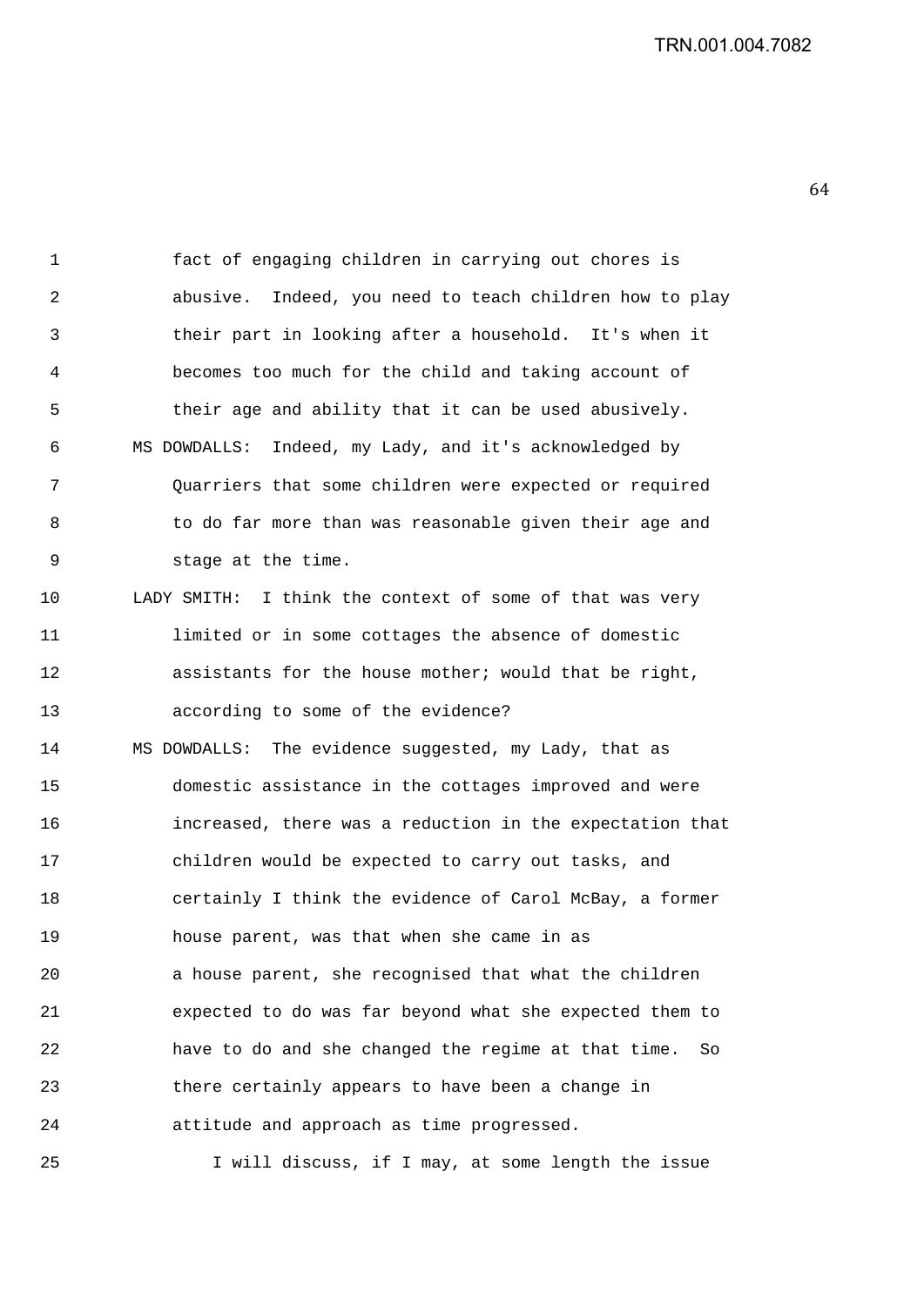1 of emotional abuse. That expression may be taken to 2 include a number of practices or behaviours, not all of 3 which were intended to hurt or distress children. 4 However, well-intentioned some of the practices might 5 have been, they clearly had a significant impact on the 6 young people towards whom they were directed, and for 7 that Quarriers apologises.

8 Examples of emotional abuse, about which there has 9 been evidence during this inquiry, include such things 10 as calling the house parents mummy and daddy. The 11 practice of encouraging children to call house parents 12 mummy and daddy was described by many witnesses. Some 13 said that they were compelled against their will to do 14 so and some gave evidence that they were happy to do so. 15 One witness said it just happened and his account of his 16 time in Quarriers was a positive one. He said he was 17 made to feel important and part of the family and he 18 called his house parents mum and dad because, as he put 19 it, "That's what they were to me". For others, the 20 practice of calling house parents mummy and daddy or mum 21 and dad was plainly distressing, especially as most of 22 them had parents of their own.

23 The next issue is the separation of siblings and 24 restriction of family visits. Some former residents 25 spoke of being separated from their siblings. Others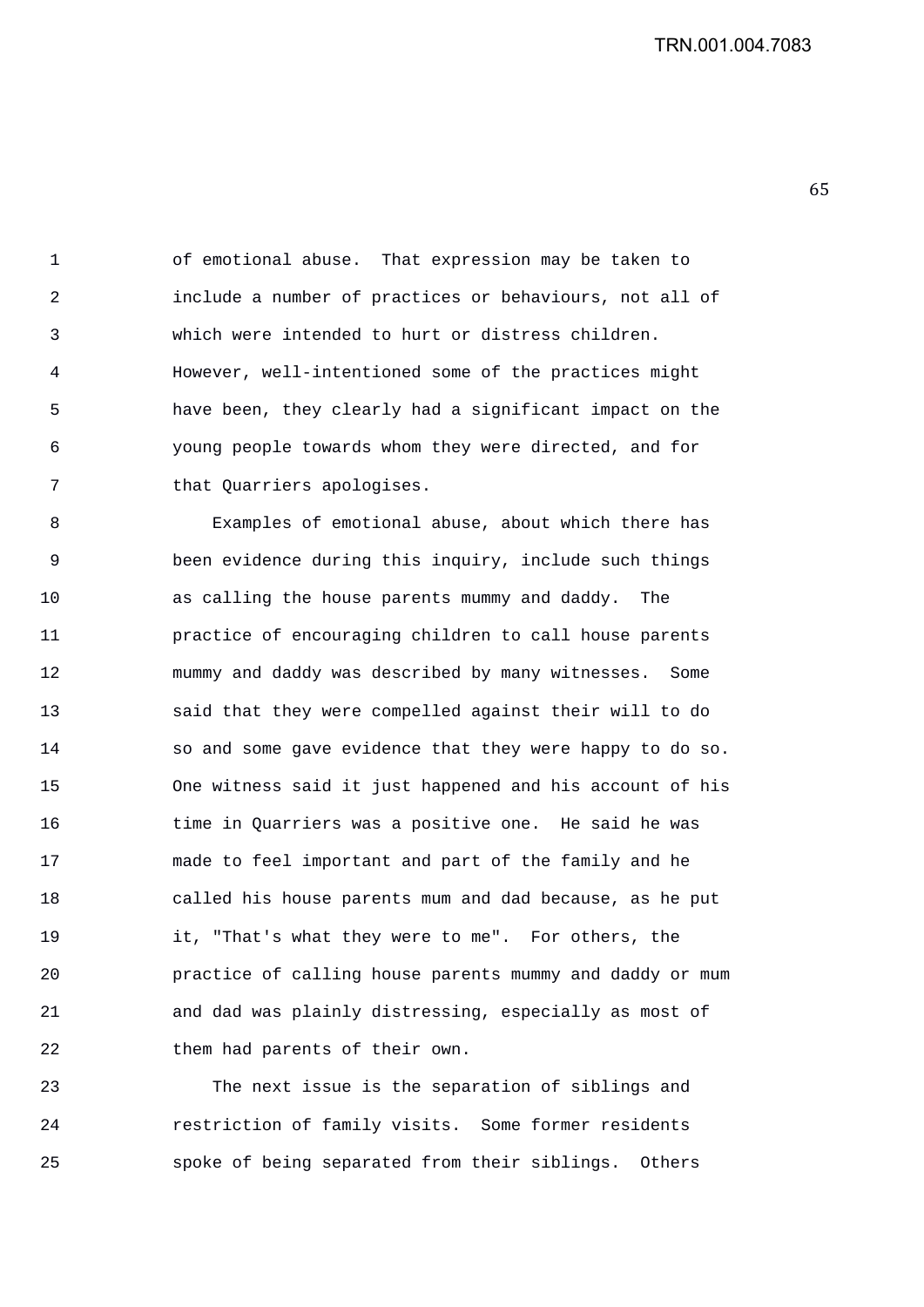1 spoke of having been placed throughout most or all of 2 their time at Quarriers with their siblings. Some 3 witnesses suggested that the practice of separating 4 siblings may have been due to the availability of 5 accommodation, the sex of the child, or the need for 6 a very young child to be placed in the nursery. The 7 practice of separating siblings, it is submitted, 8 lessened over the years. 9 Bill Dunbar spoke in his evidence about changes in 10 society and described: 11 "A gradual process of changing from individual boys 12 and girls' cottages to having mixed cottages." 13 One witness described efforts being made to place 14 her and her siblings in the same cottage when they were 15 resident at Quarrier's Village during the late 1950s. 16 I was reminded yesterday that the standing orders

17 from 1930 make some provision for brothers visiting 18 sisters and that the 1965 report that I have already 19 mentioned briefly and will discuss further later notes 20 that by that time there was a positive policy of keeping 21 children of one family together in a cottage where 22 possible.

23 The distress, however, caused to children by 24 separation from their siblings is acknowledged by 25 Quarriers and is very much regretted.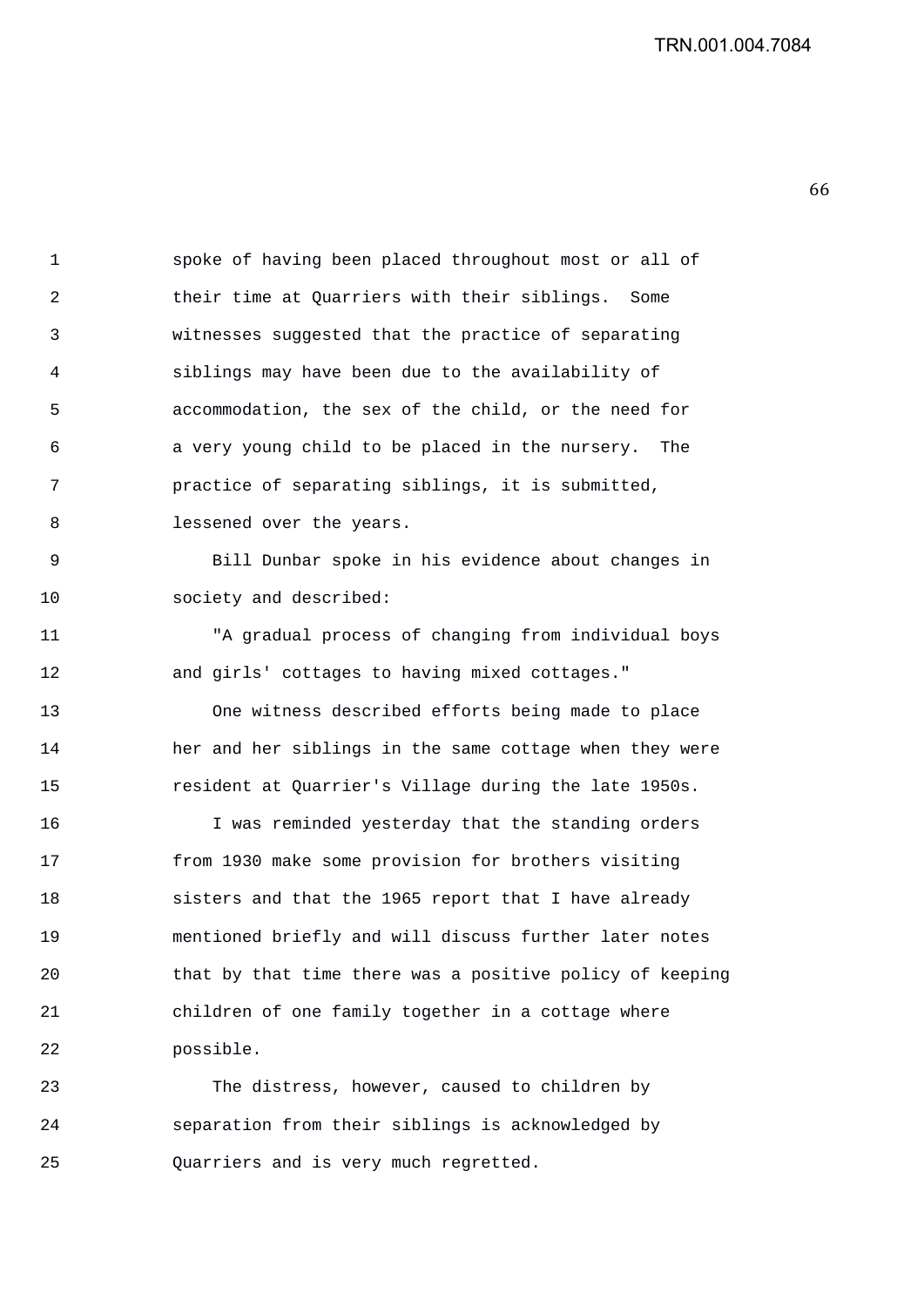1 On restrictions of visits from family members, some 2 witnesses described positive visits from family members. 3 Those were positive events in their evidence. There was 4 evidence in some of the records of regular family visits 5 and there were also records showing that some children 6 were rarely visited by family members or that planned 7 visits did not take place.

8 There's evidence in children's records of Quarriers 9 encouraging parents to visit children, both when they 10 hadn't visited for some time and when they had failed to 11 attend for planned visits. There is also evidence of 12 families being asked not to visit or to restrict the 13 extent of their visits because the children found them 14 unsettling.

15 Many survivors described lack of affection from 16 their house parents and described not being hugged or 17 cuddled, being told they were useless or worthless and 18 that they weren't wanted. Others described being cared 19 for and given attention and affection by house parents 20 and other staff members. The lack of uniformity of 21 standards of care and of approaches of house parents 22 resulting in very different experiences for children in 23 Quarriers' care is acknowledged and is regretted.

24 On the matter of celebrations, including Christmas 25 and birthday celebrations, these were discussed during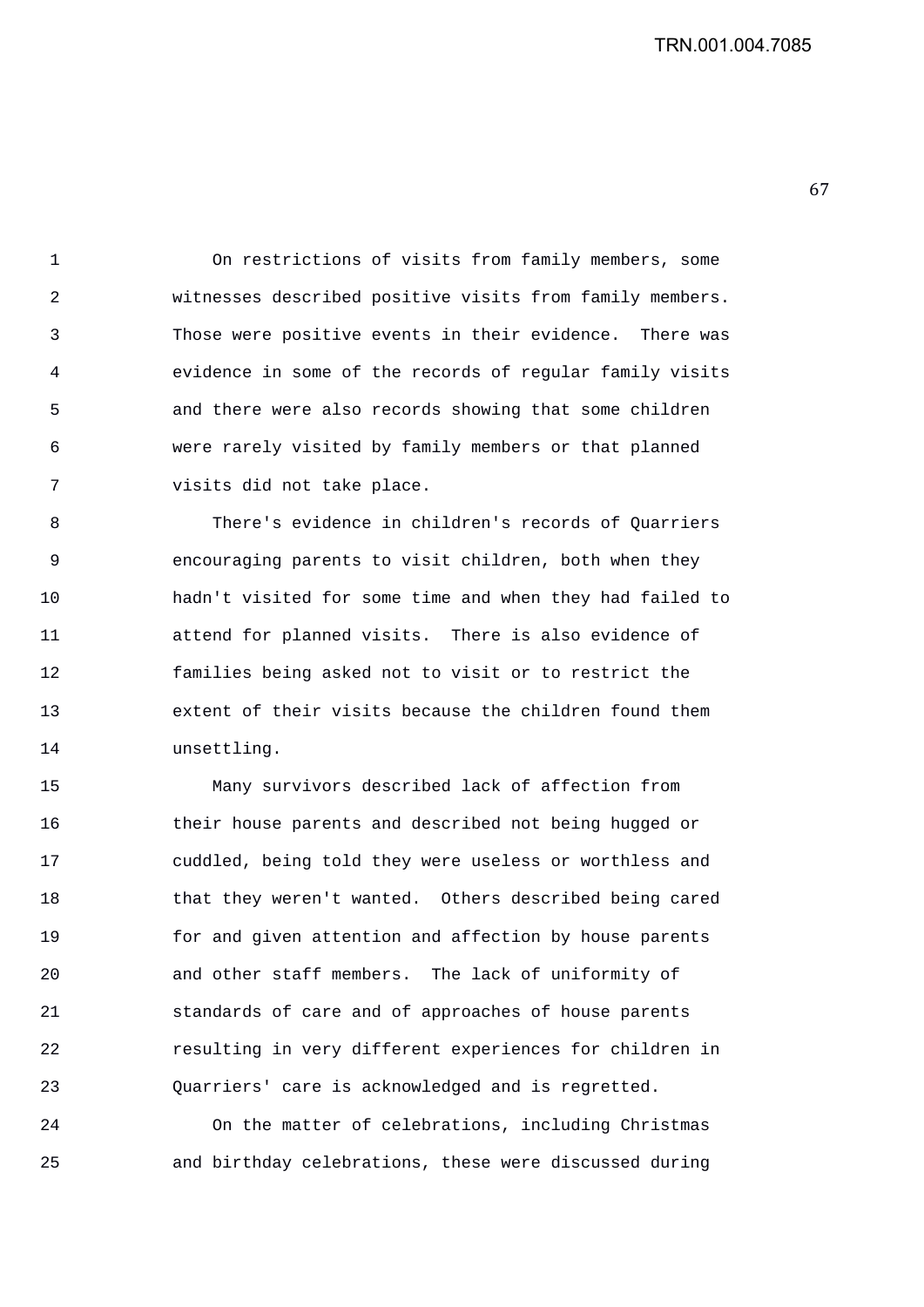1 the evidence of many former residents and staff. Most 2 recalled Christmas celebrations including a special 3 meal, a church service and gifts. Recollections of 4 birthday celebrations were more mixed, with some former 5 residents describing cakes, cards and gifts to mark 6 birthdays, and others saying that birthdays weren't 7 marked at all. There was also evidence that children 8 weren't allowed to keep gifts that had been given to 9 them. The absence of celebration of events such as 10 birthdays and Christmas would certainly have been 11 upsetting for children and, again, the apparent lack of 12 consistency and uniformity of care and attention is 13 regrettable. It was suggested earlier that the removal 14 from children of gifts might have been some policy of 15 Quarriers. The lack of consistency of approach of 16 house parents in that respect would rather tend to 17 suggest that that was certainly not a policy but rather 18 a practice engaged in by some house parents. We have 19 heard and this inquiry has heard evidence about the 20 autonomous nature of the house parents' role and 21 responsibilities.

22 Moving on, my Lady, there was evidence that 23 especially in the early years, some children felt that 24 they were depersonalised. Specifically, children had 25 little choice as to the clothes that they would wear and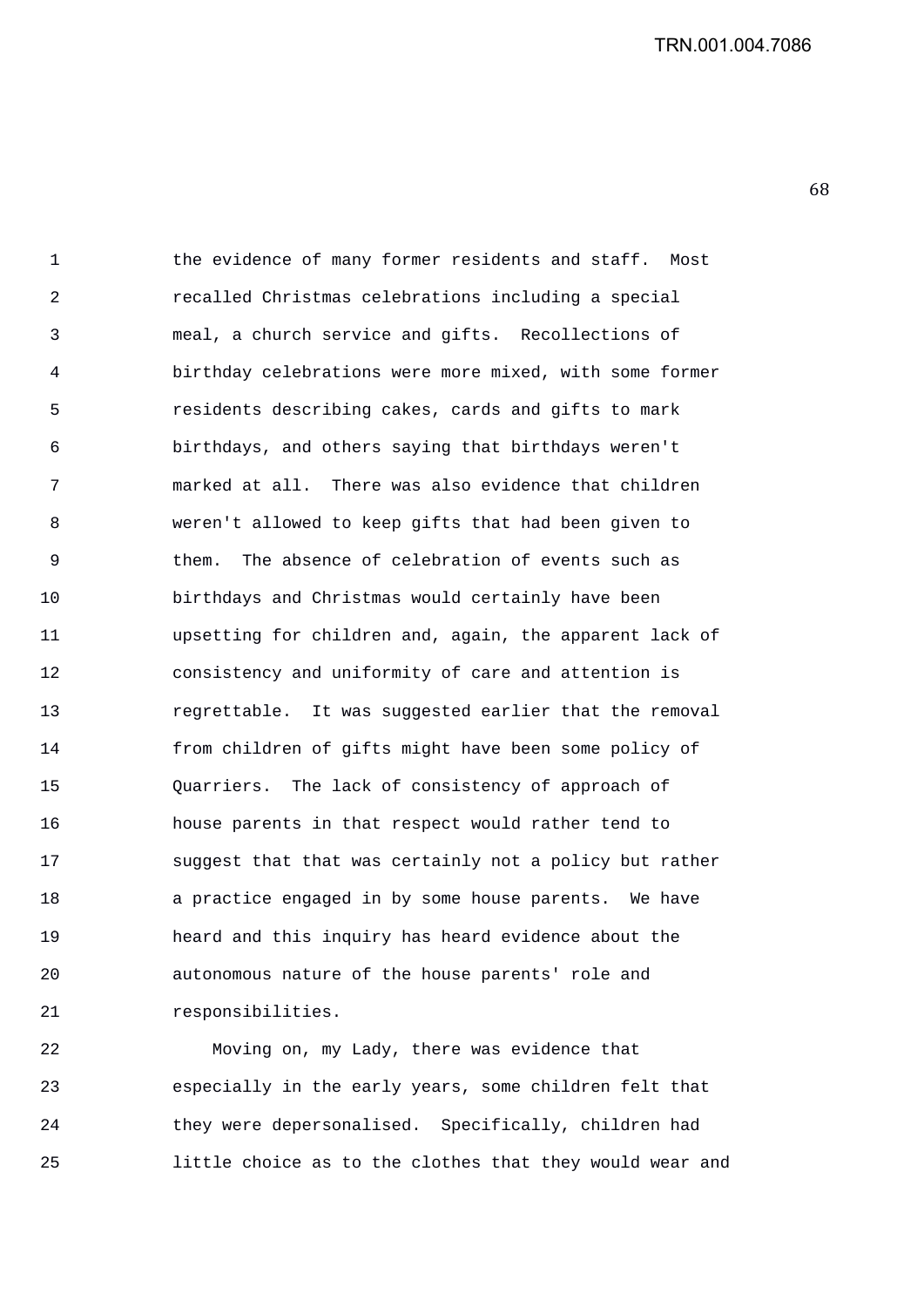1 some felt that the effect of having to wear clothes that 2 were shared or the same clothes as everyone else at 3 Quarriers depersonalised them. There was also, my Lady, 4 I recall, evidence from a house parent who recognised on 5 taking up her role that that was a practice that had 6 existed under the regime of the previous house parent 7 was one that she was very keen to move on from and to 8 discontinue.

9 The wearing of standard issue clothes was identified 10 in the evidence as something that set the children apart 11 from other children, set them apart as being Quarriers 12 children, particularly at school. That somewhat 13 institutional approach was not so apparent during the 14 later years at Quarrier's Village, I would submit.

15 The issue of religious and racial bigotry has also 16 been raised. Quarriers Homes was founded on the basis 17 of a Christian, mainly Protestant, ethos and there has 18 been evidence that recruitment was largely based on 19 assessing the Christian character of applicants. Thus, 20 most or possibly all of the house parents were from 21 a Christian Protestant background.

22 In the early years, many of the children were 23 referred by the local minister. It is unsurprising 24 perhaps, therefore, that most of the children looked 25 after at Quarriers were from white Scottish Protestant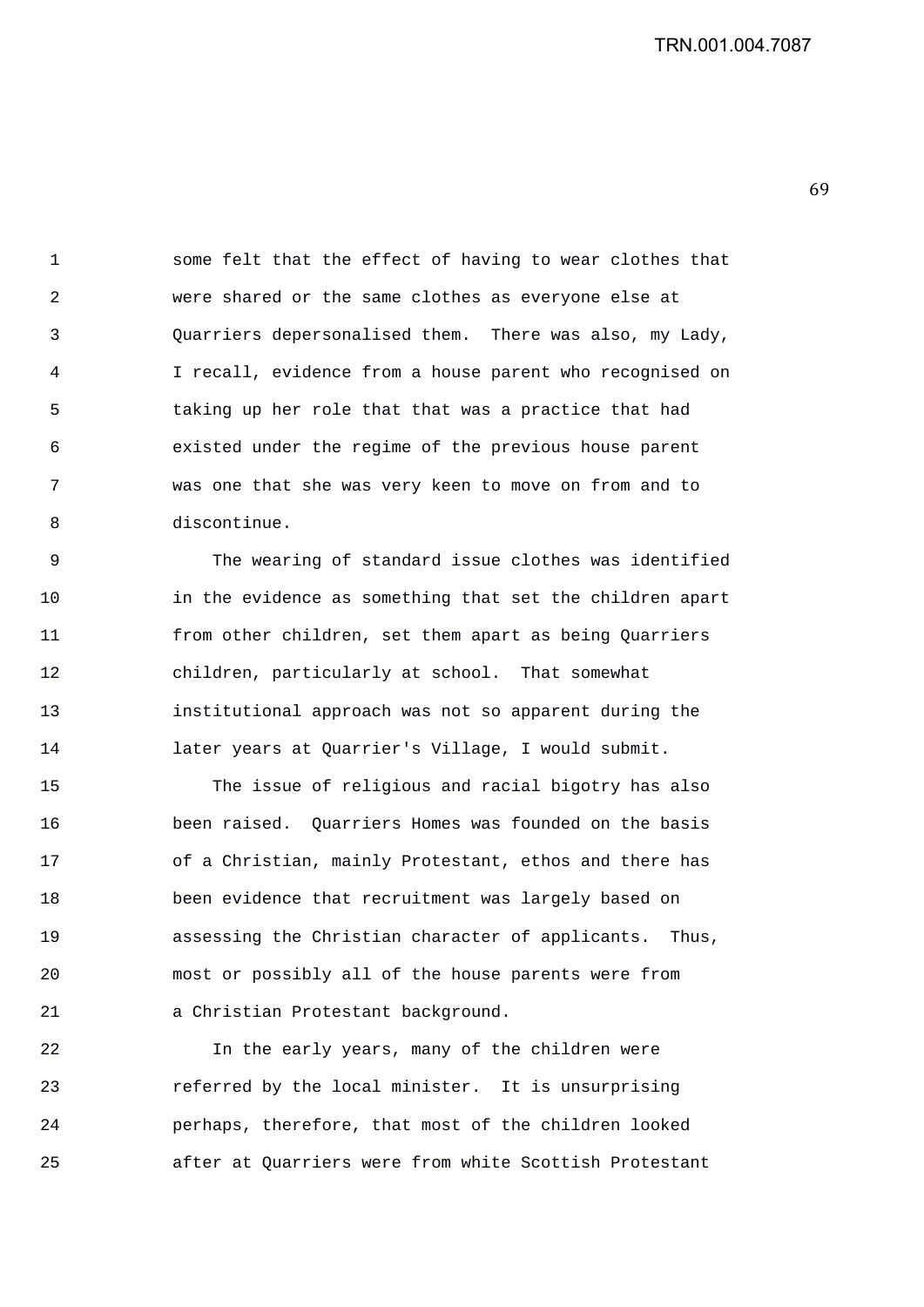1 families. The inquiry has heard little evidence of 2 religious or racial diversity among the children and 3 none about religious and racial diversity among 4 house parents and other employees.

5 There was evidence that one house parent was 6 critical of management for placing a Catholic child in 7 her care, although no evidence that the child was 8 neglected or abused as a result. One former resident 9 gave evidence that during her time in Quarrier's Village 10 in the early 1960s, and I refer here to Esmerelda, as 11 well as how there were other black children in the home, 12 she described racist language being directed towards her 13 and a lack of attention to the specific needs of black 14 children, such as in caring appropriately for their hair 15 and skin, and that is deeply regretted by Quarriers.

16 There was evidence also in relation to peer abuse 17 and there can be no doubt that there was peer abuse in 18 some of the cottages at Quarrier's Village and at 19 Overbridge. As I mentioned earlier, the son of the 20 house parents at Overbridge was convicted of sexual 21 offences committed while he was under the age of 16 and 22 while he was living with his parents at Overbridge.

23 There was evidence of house parents at 24 Quarrier's Village turning a blind eye on physical and 25 also sometimes sexual abuse of other children by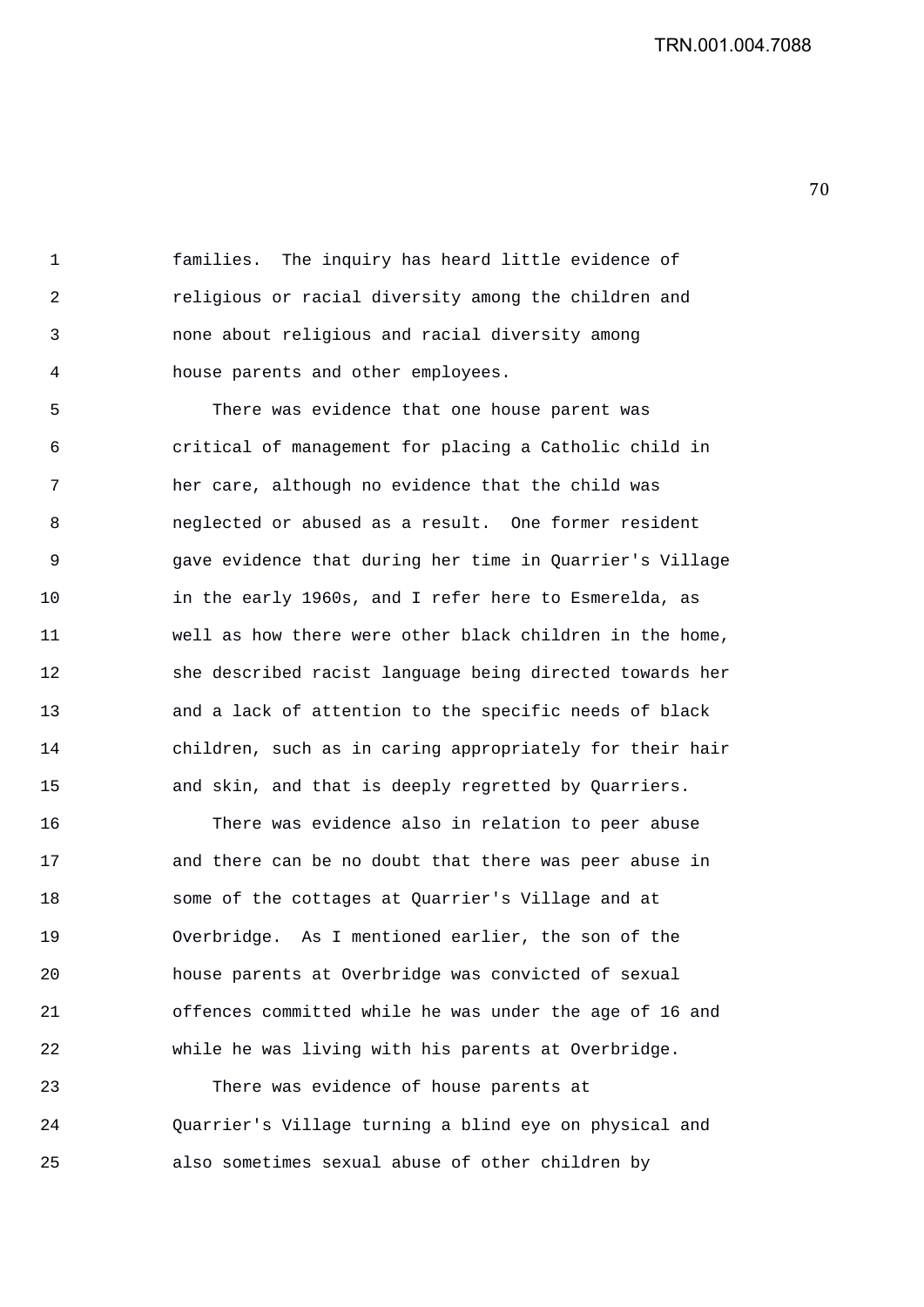71 

1 residents, by peers. That peer abuse went unchecked is 2 deeply regrettable.

3 The records have revealed some evidence and concerns 4 about safeguarding young people at Southannan and 5 Seafield from the risk of peer abuse. In more recent 6 years, evidence has emerged of peer abuse at Seafield. 7 However, the robust procedures in place at that time 8 meant that these incidents were dealt with appropriately 9 and the police and other agencies were informed.

10 On the matter of absconding, the issue of responses 11 to children absconding arose in the evidence of some 12 former residents. Absconding and the reasons for it do 13 not appear to be investigated thoroughly, if at all, by 14 staff or managers at Quarriers. One former resident 15 described his house parent being relieved to see him 16 back safely -- I think that was the young man to went to 17 Glasgow for Hogmanay -- while others spoke of being 18 punished for having left.

19 I will say a little now about aftercare services and 20 approaches to aftercare.

21 There were some positives emerging from the evidence 22 relating to services for young people preparing to leave 23 Quarriers and live independently. Quarriers had 24 established a hostel at Quarrier's Village in 1971 where 25 young people could live and begin to develop independent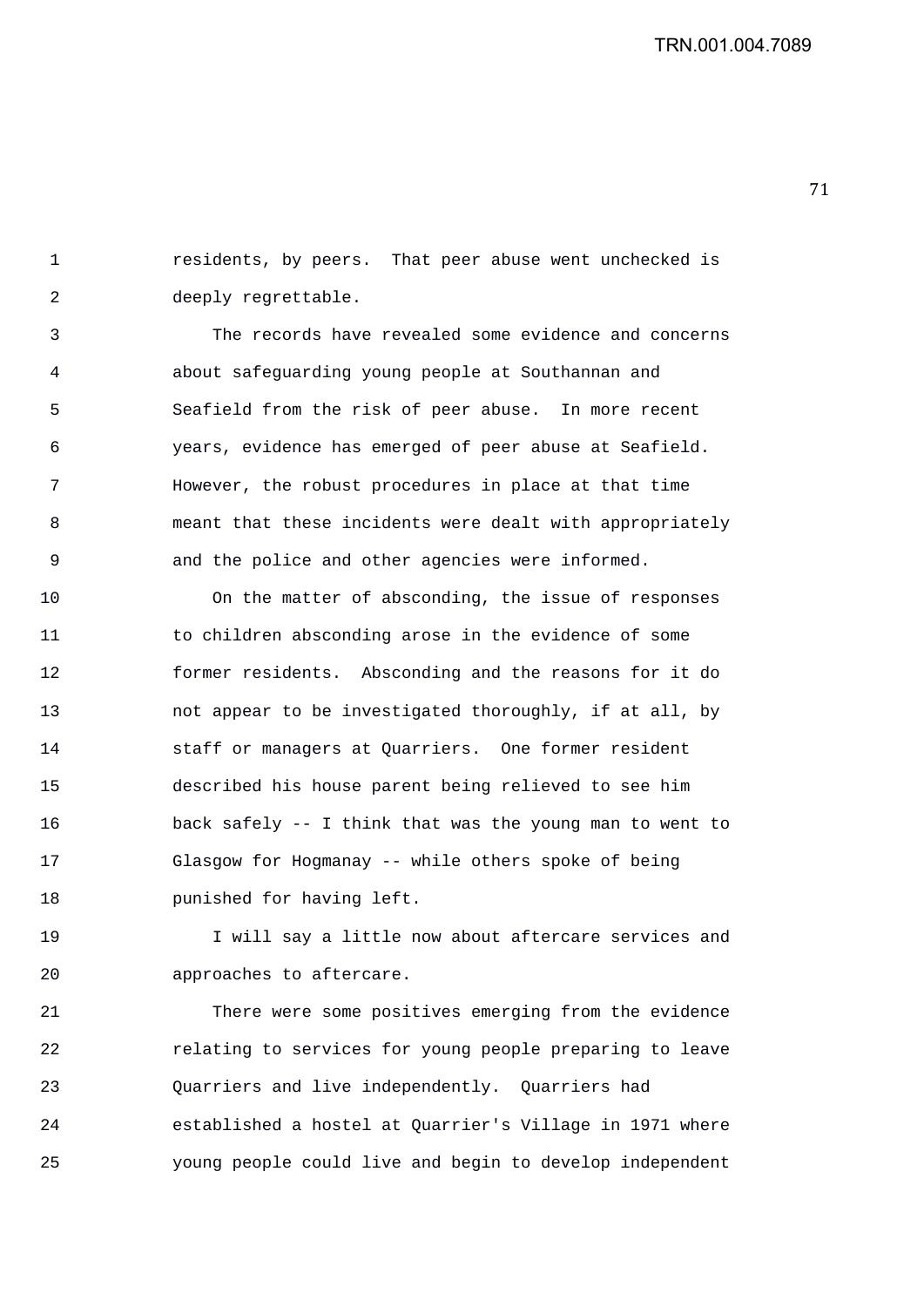1 living skills, albeit with supervision and support. 2 Bill Dunbar gave evidence that he was responsible for 3 supervising aftercare services and that he helped young 4 men by placing them in jobs. His evidence was that 5 there was supervision for about a year to 18 months 6 after leaving Quarriers.

7 From the early days of Quarriers Homes there was 8 training for work on ships and in domestic service. 9 Later Quarriers assisted young people with finding work 10 placements and help with job applications. There was 11 evidence throughout the decades of some follow-up 12 communications between Quarriers management and former 13 residents. Many former residents, however, gave 14 evidence that the support they received on leaving 15 Quarriers was inadequate and that they were entirely 16 unprepared for life outside Quarrier's Village.

17 Overall, the experiences of former residents as to 18 support and preparation for leaving appear to have been 19 mixed, but the records do tend to demonstrate that 20 greater attention was paid to the need for preparation 21 for leaving and the need for ongoing support from the 22 1970s onwards.

23 I'll move on, if I may, my Lady, to discuss issues 24 under the broad heading of systemic failures. Quarriers 25 has sought to explore during this inquiry what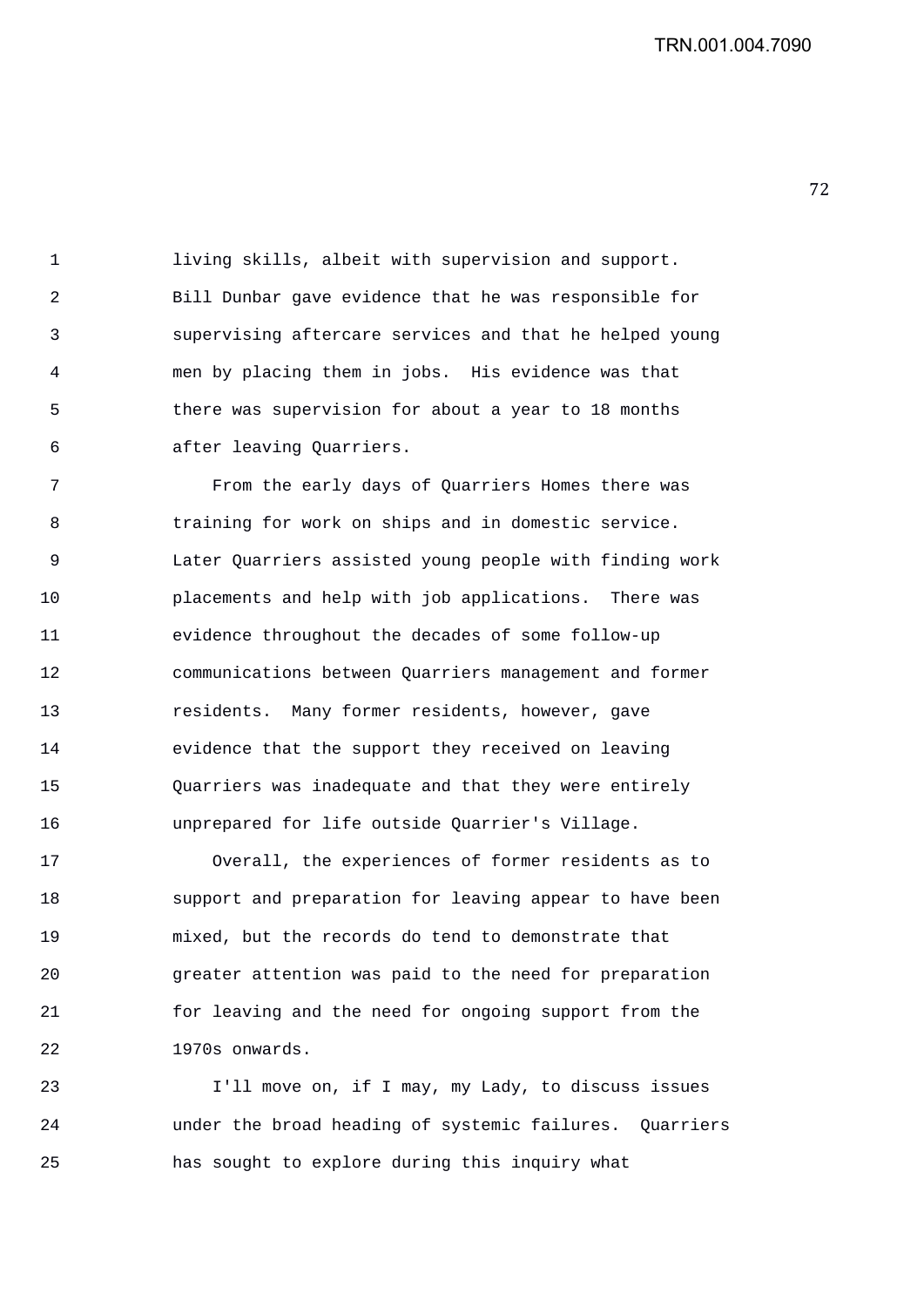1 deficiencies in its historic systems and practices 2 allowed abuse of the vulnerable children in the care of 3 the organisation to occur. These deficiencies 4 contributed to an environment where widespread abuse 5 could occur and go undetected or unchecked.

6 Children didn't often complain. There was evidence 7 that some when they did were not believed. Staff were 8 largely untrained and unqualified, at least until the 9 1970s. The management structure was not conducive to an 10 environment where there was support, supervision and 11 scrutiny of staff and practice.

12 This inquiry on the evidence it has heard may 13 conclude that in the areas that I am about to discuss, 14 Quarriers' systems were not sufficiently robust.

15 The first of those areas is recruitment. There are 16 regrettably few existing employee records available from 17 which to assess the processes by which staff were 18 recruited before the 1990s. From the available 19 information, it seems that in the early years, staff 20 were recruited on the basis of their good Christian 21 character and their love of children. Over the years, 22 efforts were made to require qualifications, experience 23 and references other than from a local minister or other 24 character referee.

25 LADY SMITH: I suppose that's a stated love of children.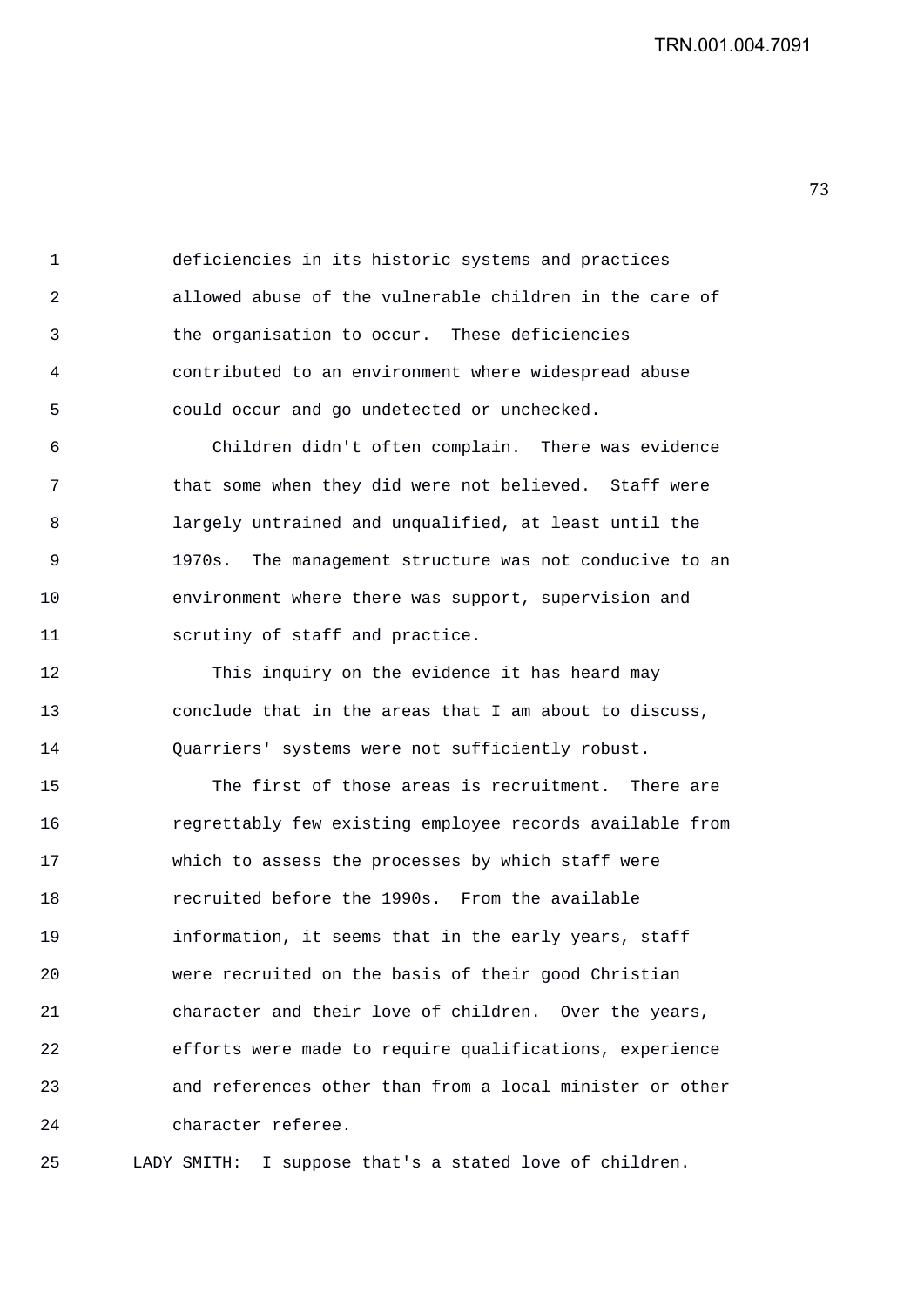1 There's no evidence, for example, of any real assessment 2 being made of whether somebody who says, "I just love 3 children and want to work with them", really did feel 4 that way about children.

5 MS DOWDALLS: Indeed, my Lady.

6 Over the years interviews do appear to have taken 7 place, but they certainly were not thorough, and that 8 perhaps was an opportunity to explore just the sort of 9 issue that your Ladyship has just raised and perhaps an 10 opportunity missed.

11 By at least the 1960s, there is evidence that 12 Quarriers was obtaining references from previous 13 employers. From around that time, there is evidence of 14 police checks being carried out on potential volunteers, 15 but there are no records, however, that show that 16 similar checks were carried out in relation to 17 **prospective employees.** 

18 From the 1990s onwards, police carried out SCRO and 19 required police checks in relation to potential 20 employees.

21 The next area is that of training. Until the 1960s, 22 from the evidence, it would seem that training was 23 largely provided by other house parents. New recruits 24 shadowed more experienced colleagues, though the 25 evidence of that was somewhat patchy from those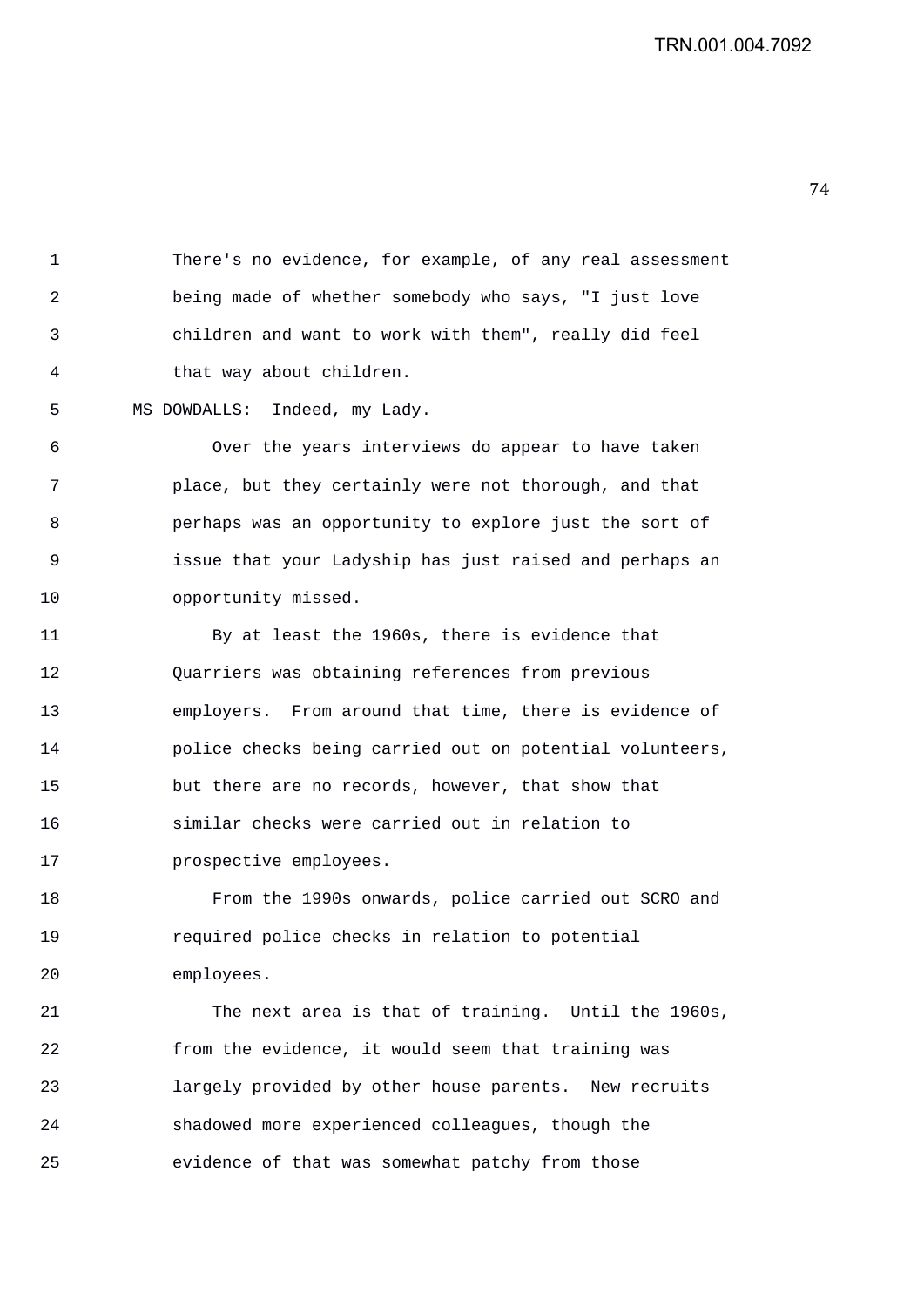1 house parents who have given evidence. 2 LADY SMITH: And it depended what they were doing. For 3 example, we had some evidence of the shadowing being 4 a matter of a few weeks -- I think this was Mr Dunbar -- 5 and it was nothing to do with how you look after the 6 children, but it was to do with things like when you put 7 the laundry out and what goes where in which cupboards. 8 MS DOWDALLS: Yes. That is part of the patchiness, my Lady: 9 there was no consistency in the approach to training at 10 that time.

11 That approach to training, of course, may for 12 obvious reasons have resulted in the perpetuation of 13 poor and sometimes abusive practices. During the 1960s, 14 the need for more formal structured training became 15 apparent. This was highlighted in the 1965 Home Office 16 report already discussed and the recommendations of 17 which were communicated to Quarriers.

18 In 1965, Bill Dunbar, who had obtained a childcare 19 qualification in 1961 and 1962 at Langside College took 20 over responsibility for staff training. His evidence 21 was that in-house staff training was available initially 22 and that, in about 1971, training was by secondment to 23 Langside College.

24 The training that was given, however, was not 25 compulsory. Mr Dunbar's evidence was that he didn't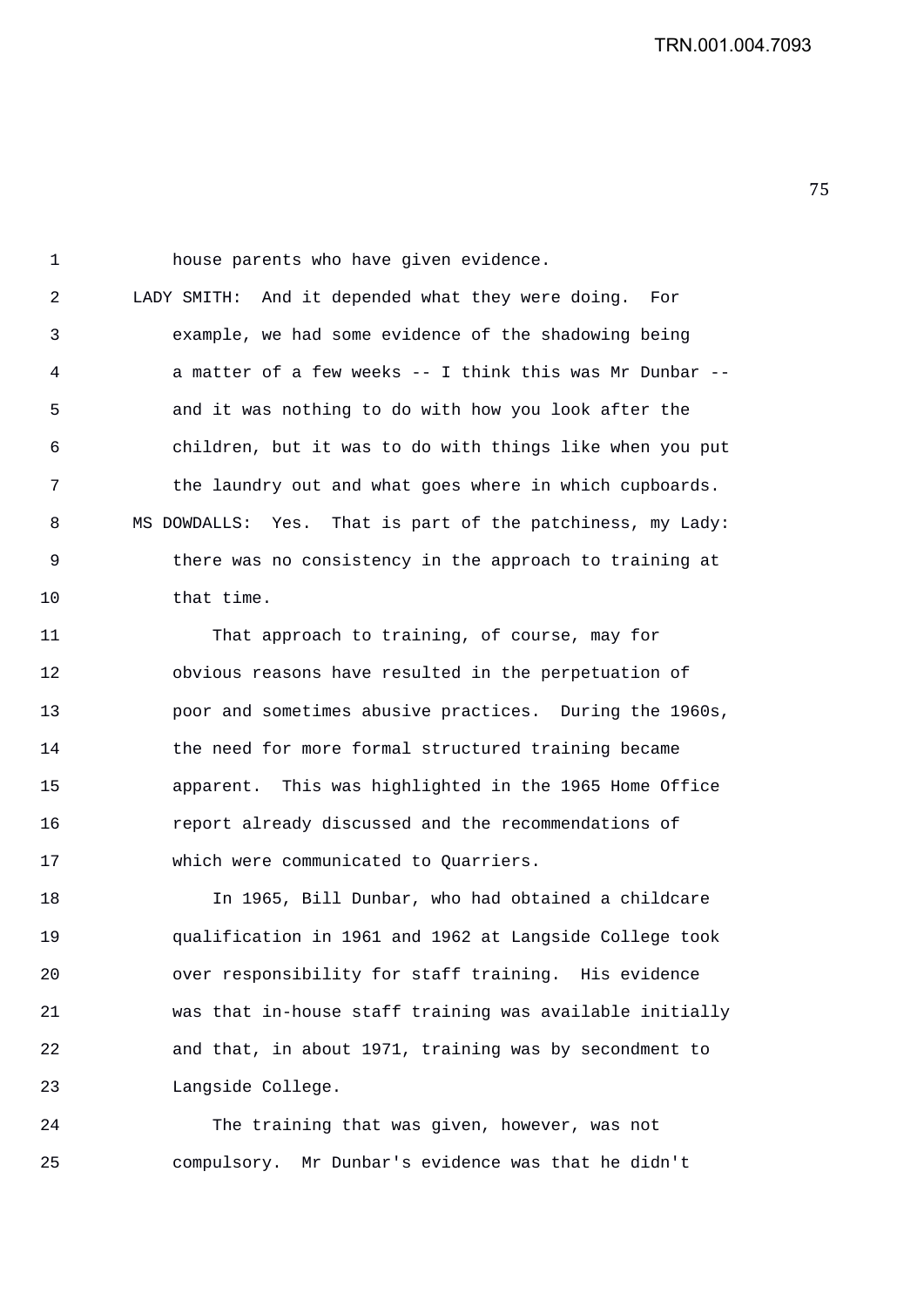1 recall resistance from staff to attendance at training, 2 but the staff who gave evidence during this inquiry -- 3 was that many perhaps chose not to attend. It doesn't 4 appear from the evidence that very much was done by 5 management to encourage attendance and certainly there 6 was no compulsion to do so. There was evidence of 7 improvements in relation to training throughout the 8 1970s, however.

9 On the question of supervision, it has been noticed 10 during the course of this case study that Mr Mortimer, 11 Joseph Mortimer, held the post of superintendent at 12 Quarrier's Village for a lengthy period from 1965 until 13 1991. In that role, he was solely responsible for the 14 supervision of all of the house parents and the domestic 15 staff.

16 The evidence also showed that house parents had 17 a great deal of autonomy in the way that the cottages 18 were run. Some were able to successfully resist 19 social work intervention or scrutiny with, it seems, the 20 approval of management.

21 There was evidence of good cottages and bad cottages 22 at Quarrier's Village and accounts of happy memories in 23 some cottages. One of the former residents described it 24 as being "like a normal house".

25 That evidence demonstrates the inconsistencies among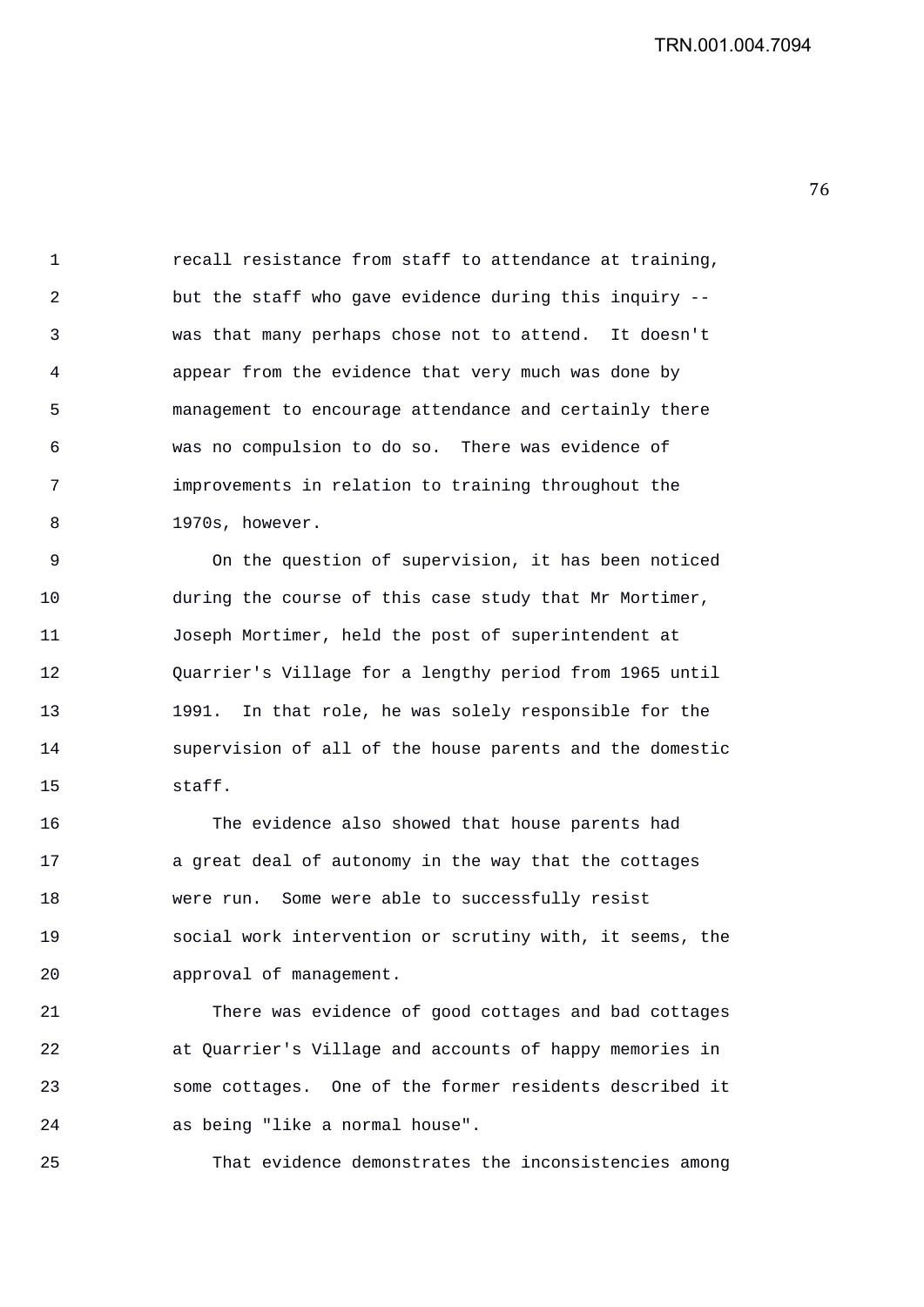1 house parents as to their practices, but also the lack 2 of clear standards set by management for the care of the 3 staff and a lack of adequate supervision and monitoring 4 of staff.

5 Historically, the Ladies' Committee was established 6 in 1959 to provide some external supervision. It 7 appears from the evidence that that supervision related 8 more to the physical environment in the cottages than to 9 the care of the children. I pause to observe that there 10 were some successes there, for example we've heard 11 evidence of the introduction of washing machines which 12 assisted the work of the house parents.

13 There was evidence of a lack of adequate engagement 14 by way of visits to children by local authority 15 social workers. It is notable that in that regard that 16 by the 1970s, following the enactment of the Social Work 17 (Scotland) Act 1968, most of the children placed at 18 Quarriers would have been the responsibility of the 19 local authority, which had certain duties in respect of 20 those children, including a duty to visit on a regular 21 basis.

22 On the matter of guidance and instruction of 23 house parents, as I mentioned earlier, some was provided 24 to house parents in relation to corporal punishment, and 25 your Ladyship will remember the evidence in that regard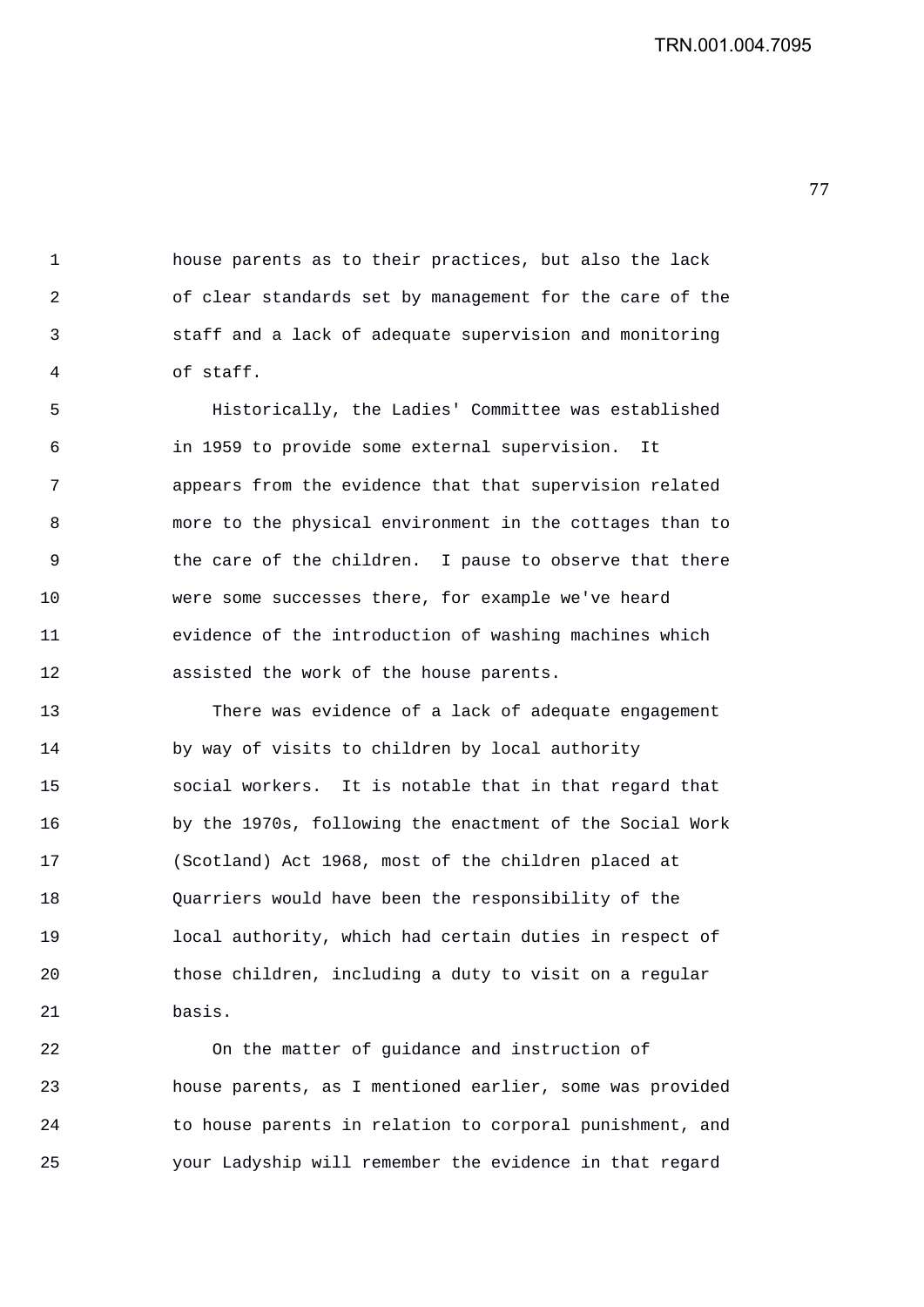1 going back as far as 1937. There is, however, little 2 evidence of other substantial guidance being provided to 3 house parents as to how they ought to manage and run 4 their cottages.

5 On the question of support for house parents, staff 6 to children ratios were poor in the days of 7 Quarrier's Village with limited support for 8 house parents. That appears to have improved over the 9 years with the employment of assistants and domestic 10 staff. The ratios of staff to children were, by current 11 standards, woefully inadequate.

12 By the 1960s, a psychologist had been appointed and 13 a social work department had been established which 14 provided some support for house parents. It is 15 acknowledged that this lack of adequate support however 16 may have led or contributed to poor childcare practices.

17 It is notable that at Southannan, which opened in 18 1978, the ratio of staff to children was higher and it's 19 observed that the children looked after there had 20 recognised significant behavioural issues.

21 On the matter of complaints, my Lady, from the 22 available evidence it is reasonable to conclude that 23 while it was possible for children to complain to 24 Mr Mortimer, few of them actually did so. Something has 25 been said of the open-door policy and whether it existed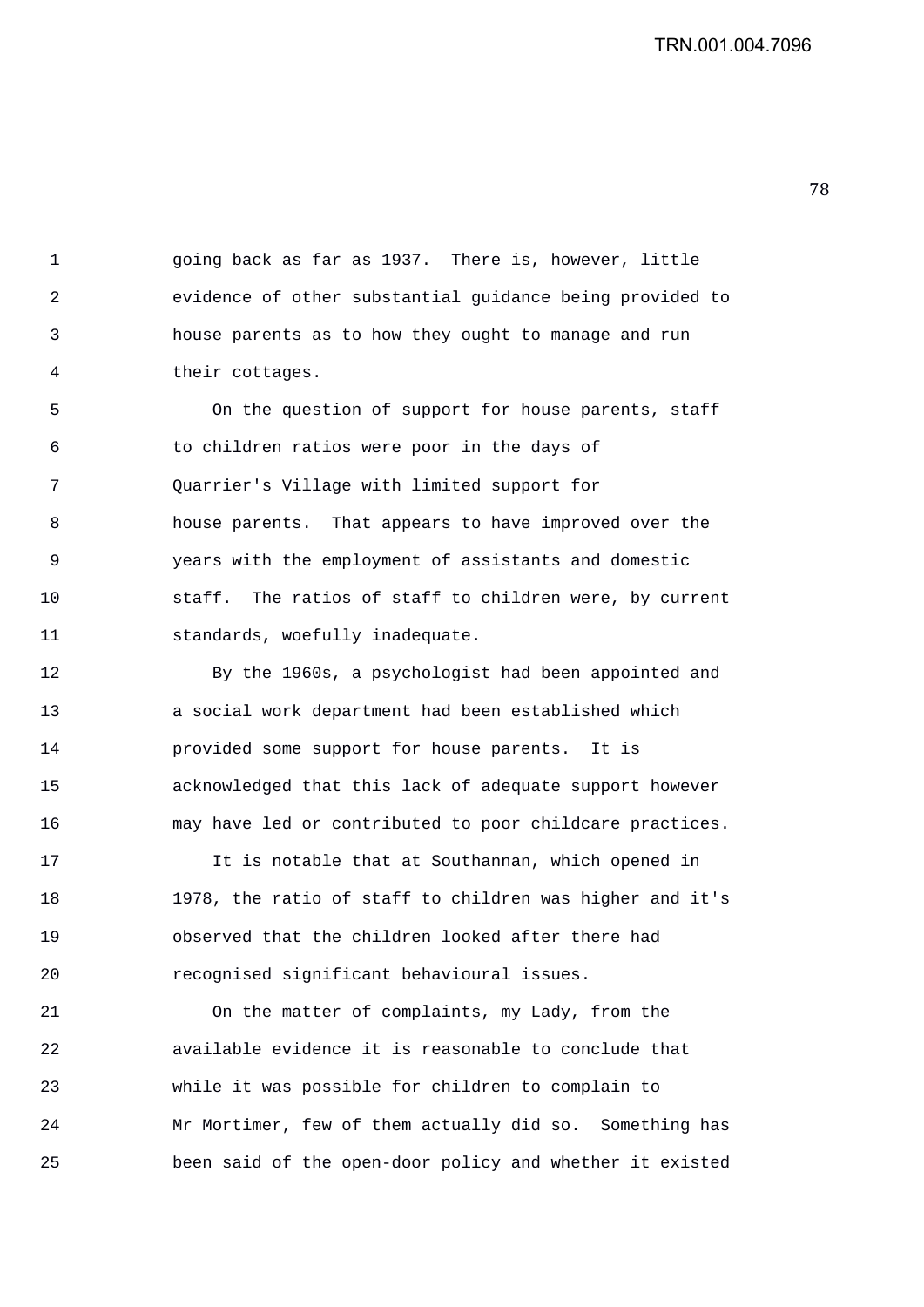1 or not. There was, in my submission, adequate evidence 2 that the policy, the open-door policy, existed, but 3 equally adequate evidence that few children chose to go 4 through the open door. 5 LADY SMITH: Yes. I think we had -- I may be wrong about 6 the witness, I think it was Joanna Brady, who gave 7 a very clear description of how daunting it would be for 8 the average child actually to go to that, going through 9 those polished doors into a place that had polished 10 brass and more dark wood, and you had to get past the 11 secretarial staff to actually get to Mr Mortimer. 12 It would take a pretty brave child to decide they were 13 going to do that, particularly having had to first of 14 all explain to the house parents where they were going. 15 MS DOWDALLS: Indeed, my Lady. While Mr Mortimer may have 16 been well intentioned in that regard, he perhaps didn't 17 recognise the remoteness of his position from the lives 18 and the position of the children that he was looking 19 after.

20 There was, however, evidence that some young people 21 complained or told individuals about abuse or abusive 22 practices, but there was no effective action taken. 23 There were repeated suggestions in the evidence, 24 my Lady, that children were simply not believed. While 25 that may be correct as a generality, there are also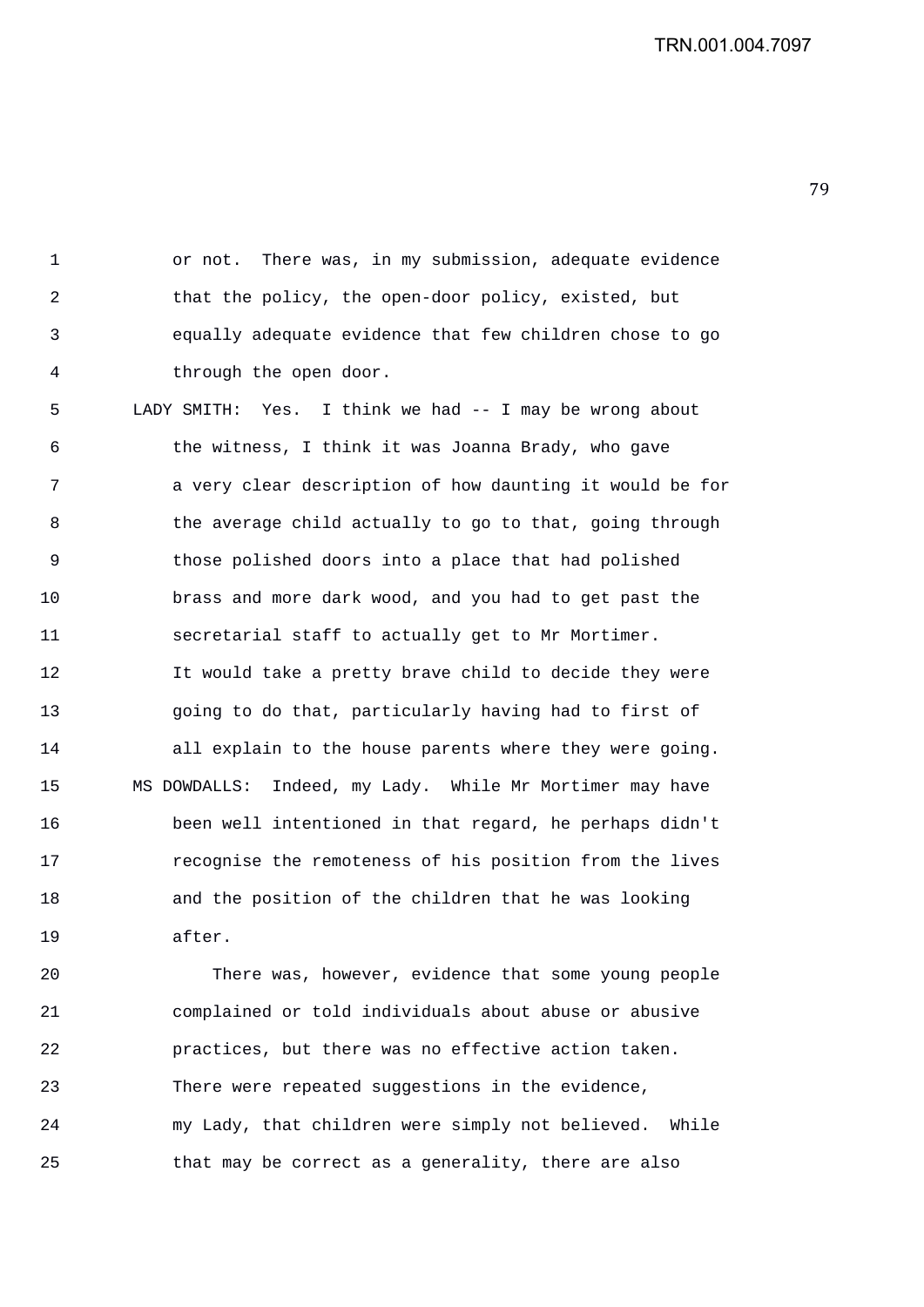1 examples in the records of children's complaints of 2 abuse being taken seriously and followed up.

3 On record-keeping, my Lady, regrettably the records 4 for children at Quarrier's Village and at Overbridge 5 held minimal information about the child or his or her 6 time in care during the period up to the 1970s. 7 Quarriers recognises the importance to former residents 8 of obtaining records of their time in care. Some former 9 residents complained during their evidence that records 10 provided to them had been incomplete or sparse. In some 11 cases, regrettably, there is nothing more that can be 12 produced. In others, details of a child's stay at 13 Quarriers or Overbridge are contained in family files or 14 sibling files which have since been recovered. Many 15 former residents have now been provided with additional 16 material and with fuller records.

17 The safeguarding and aftercare team at Quarriers, 18 headed by Mr Coggrave, has worked hard to recover, 19 collate and provide records to former residents who 20 request them. It was apparent at times during this case 21 study that witnesses had not received all of the records 22 they might have done. Where possible, Mr Coggrave or 23 Alice Harper took the opportunity after the witness had 24 given evidence to discuss those matters with them and to 25 arrange to meet with them so that fuller records and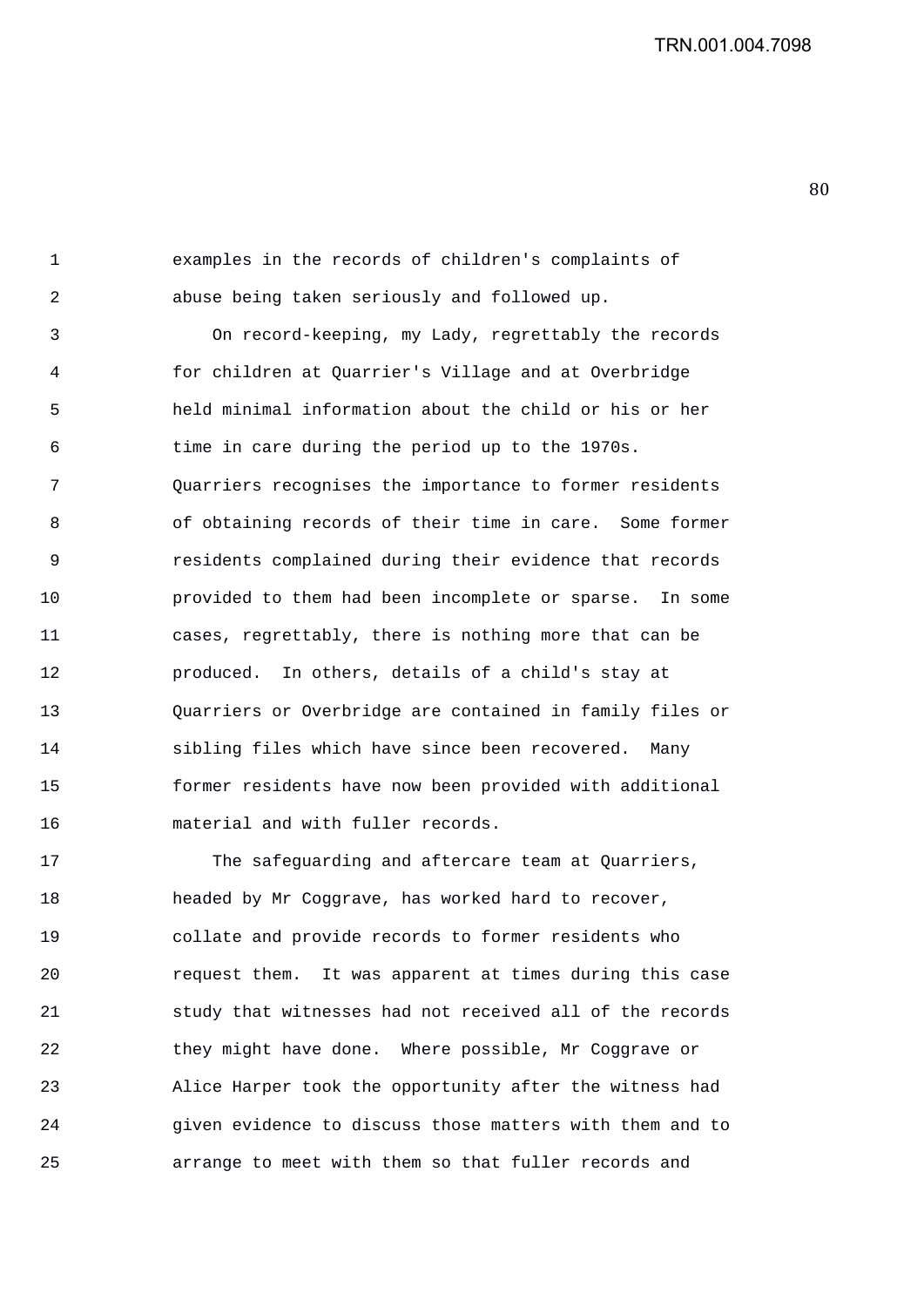1 possibly also photographs could be provided. 2 The records at Southannan and latterly Seafield were 3 more detailed, as one might expect given the nature of 4 those establishments, the needs of the residents and the 5 periods during which those establishments operated. 6 I have mentioned the 1965 Home Office report, 7 my Lady, and I'll say a little bit about that now. In 8 January 1965, the Home Office produced a report 9 following up on an inspection of Quarrier's Village. 10 I was reminded of the length and detail in that report 11 last night, in fact, when I re-read it. The report was 12 highly critical and it contained recommendations for 13 improvements across a wide range of issues at 14 Quarrier's Village. The report itself wasn't provided 15 to Quarriers at the time, though the recommendations 16 were communicated in 1965 to Dr Davidson, who was the 17 general director at that time.

18 In December 1965, a further visit was made, 19 a further inspection visit, and at that time it was 20 noted that some improvements had been made following the 21 recommendations.

22 In September 1966, the Scottish Education Department 23 wrote to Quarriers confirming that many of the 24 recommendations contained in the 1965 report had already 25 been implemented and that others were receiving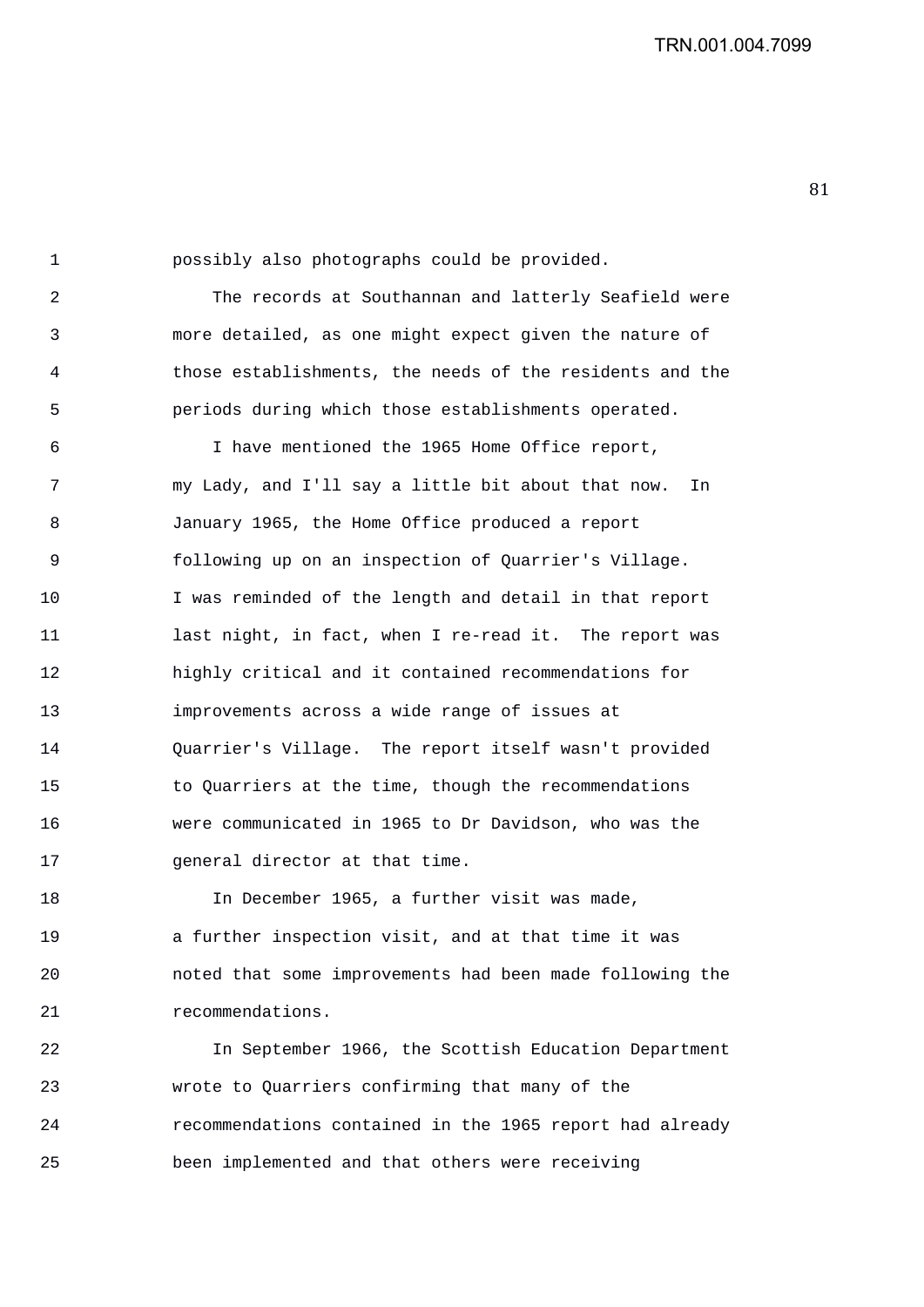1 attention.

2 By 1968, a report to the Chief Inspector of the 3 Scottish Education Department noted that most of the 4 recommendations of the 1965 report had been implemented.

5 In the more lengthy detailed written submission, 6 my Lady, I have listed some of the improvements that 7 were made following upon receipt of the 1965 report at 8 Ouarriers.

9 I will move on, if I may now, my Lady, to discuss 10 responses by Quarriers to allegations of non-recent 11 abuse. From 2000 onwards, there were criminal 12 prosecutions arising from complaints of abuse by former 13 Quarriers residents. As already discussed, these 14 resulted in a number of convictions. In addition, 15 a large number of civil claims for damages were 16 intimated by former residents. In her evidence, 17 Mrs Harper explained the difficulties faced by the 18 organisation at the time and some of the reasons for its 19 responses at that time.

20 It is acknowledged that some survivors have 21 criticised the responses as inadequate. Particular 22 criticism has been directed at the apology issued on 23 behalf of Quarrier's Village by Phil Robinson, then CEO, 24 in 2004 to the Petitions Committee of the 25 Scottish Parliament. The context in which Quarriers and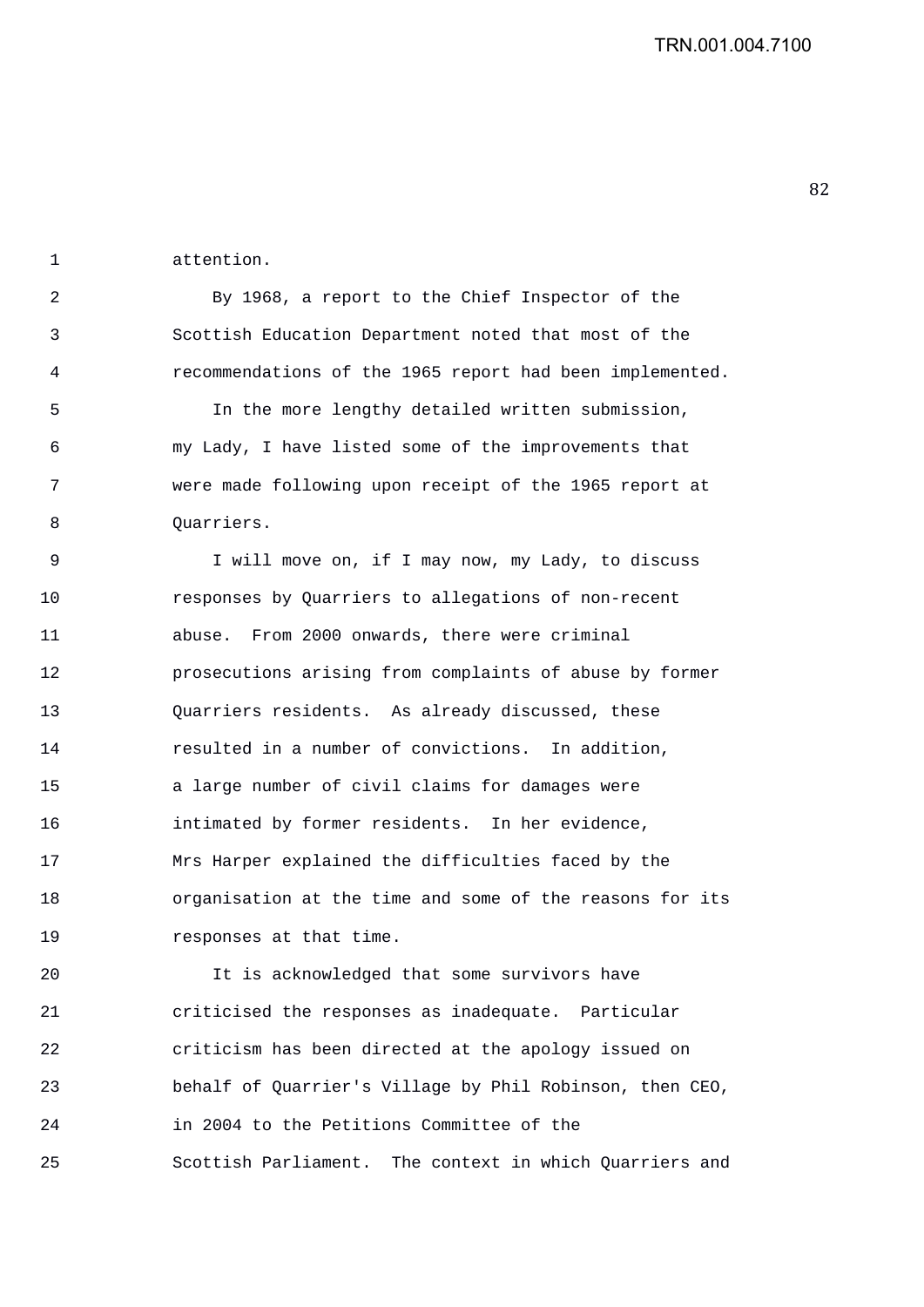1 Mr Robinson were working at the time is fully explained 2 in his evidence on Day 90 of this case study. 3 In relation to the apology, his evidence was that 4 issuing a qualified apology was, as he put it, 5 "a mistake".

6 In 2010, Quarriers volunteered to participate in the 7 pilot forum, which was known as Time To Be Heard, which 8 reported in 2011. This inquiry has heard evidence from 9 Tom Shaw on Day 115 in relation to the setting-up of the 10 forum, its conduct and the evidence considered and his 11 conclusions were explained in his evidence.

12 In closing submissions, INCAS has queried what was 13 done with the SIRCC report that was commissioned by 14 Quarriers in 2001 as part of its response to the 15 allegations of non-recent abuse and has queried why that 16 report wasn't made public.

17 The reasons for that decision lie with SIRCC, which 18 is now CELCIS, and Quarriers' current management team 19 are not aware of the reasons for that decision. 20 LADY SMITH: I thought that was the case, Ms Dowdalls. It

21 was said that they were just told that it wasn't going 22 to be -- when I say they, Quarriers were told it wasn't 23 going to be published.

24 MS DOWDALLS: That's right, my Lady, I think the expression 25 used was it had been embargoed by SIRCC, now CELCIS, but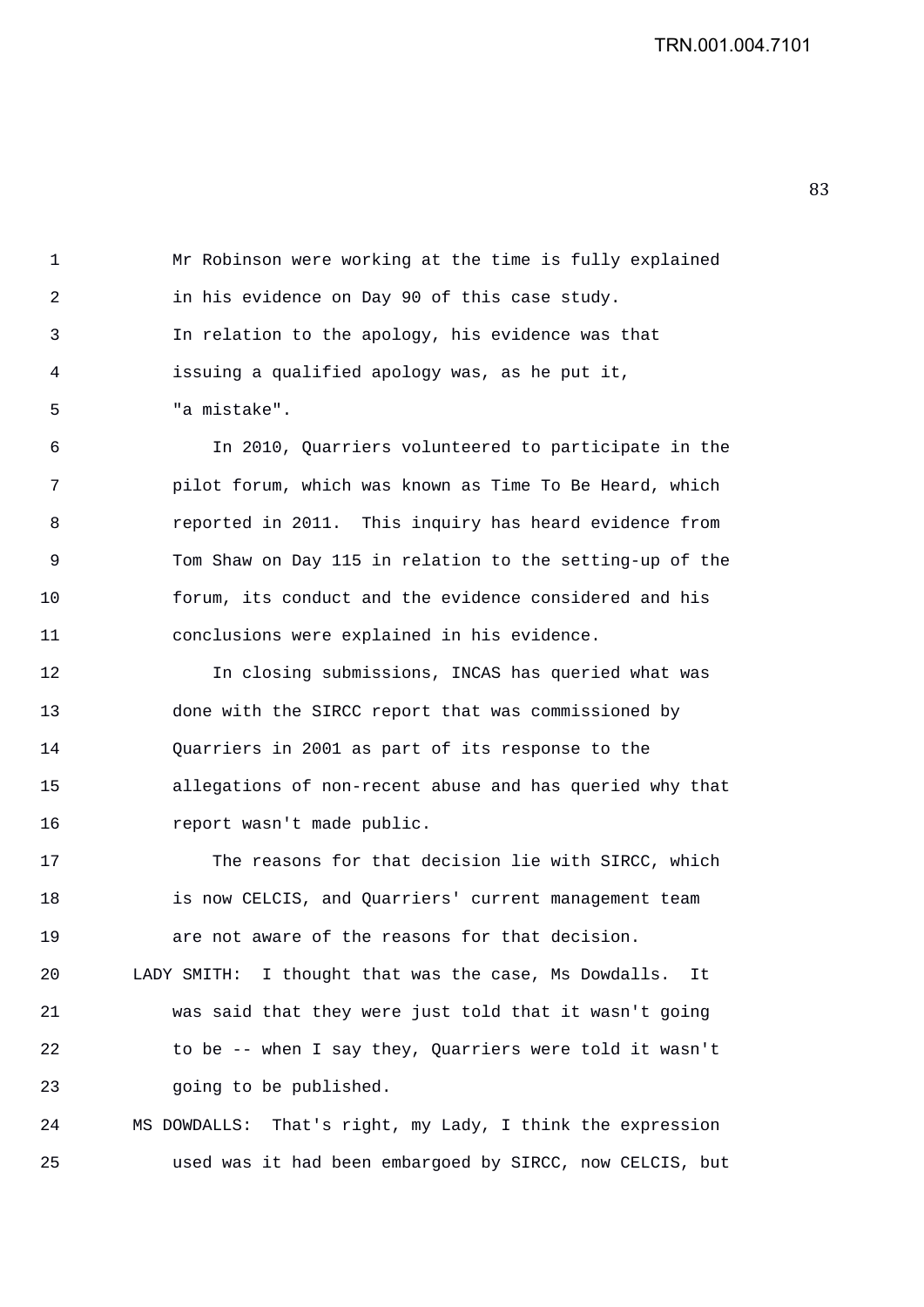1 no explanation for that was given. 2 By way of explanation, the report was commissioned 3 to review current practices at that time, that is in 4 2001, and so far as Quarriers management team is 5 concerned, its recommendations have all been 6 implemented. A copy has been produced to this inquiry. 7 So far as engagement with survivors is concerned, 8 during Phil Robinson's tenure as chief executive between 9 2000 and 2010, he had extensive contact with and met 10 with FBGA and Mr Whelan. Relations between Quarriers 11 and FBGA were strained at that time. As was 12 acknowledged by both Mr Whelan and Alice Harper in their 13 evidence to this inquiry, relations between FBGA and 14 Mr Whelan on the one hand and Quarriers on the other are 15 now very much improved.

16 I will speak a little, if I may, about current 17 engagement with former residents, my Lady. Mr Coggrave, 18 who's the head of safeguarding and aftercare at 19 Quarriers, has met with former residents and children of 20 former residents outwith this inquiry. Like Mrs Harper, 21 he has been present during many days of evidence and, 22 where possible, he has met with survivors. Contact 23 information has been provided to the inquiry team so 24 that survivors who wish to contact the organisation may 25 do so and will have a direct point of contact, that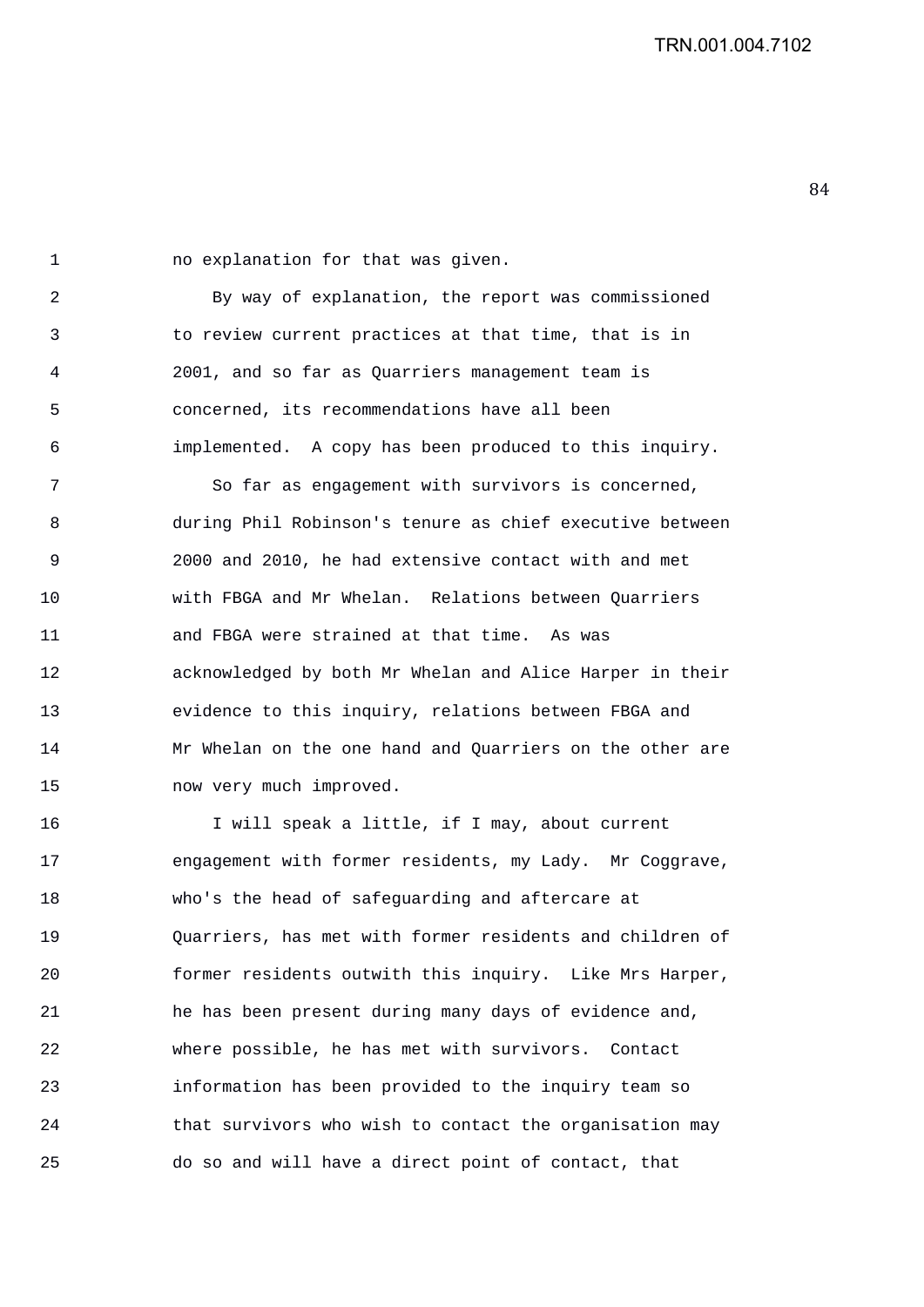1 being Mr Coggrave.

2 As a result of the efforts made by him and his team, 3 a great deal of documentation has now been recovered and 4 properly recorded and archived so that it is more 5 readily available to former residents and their 6 families. He explained in his evidence the restrictions 7 placed on the organisation as a result of GDPR and the 8 organisation's response to that, which is to keep 9 redaction to a minimum and produce as much as possible.

10 Frequent requests are made for recovery of records 11 and Mr Coggrave and his team aim to respond as quickly 12 and fully as possible to those requests. He aims to 13 meet with individuals where possible to discuss and 14 disclose records and other information relating to them. 15 At times, allegations or disclosures of abuse may be 16 made by former residents. Some also require support 17 from other agencies. Quarriers' response is to signpost 18 them to other agencies as appropriate and also to report 19 to the police if there is an allegation of abuse.

20 It is acknowledged by Quarriers that its engagement 21 with former residents and ability to provide records was 22 not formalised or structured until after 2000. 23 Quarriers has invited anyone who has been disappointed 24 with past responses to contact the team now so that the 25 fullest possibly information and assistance can be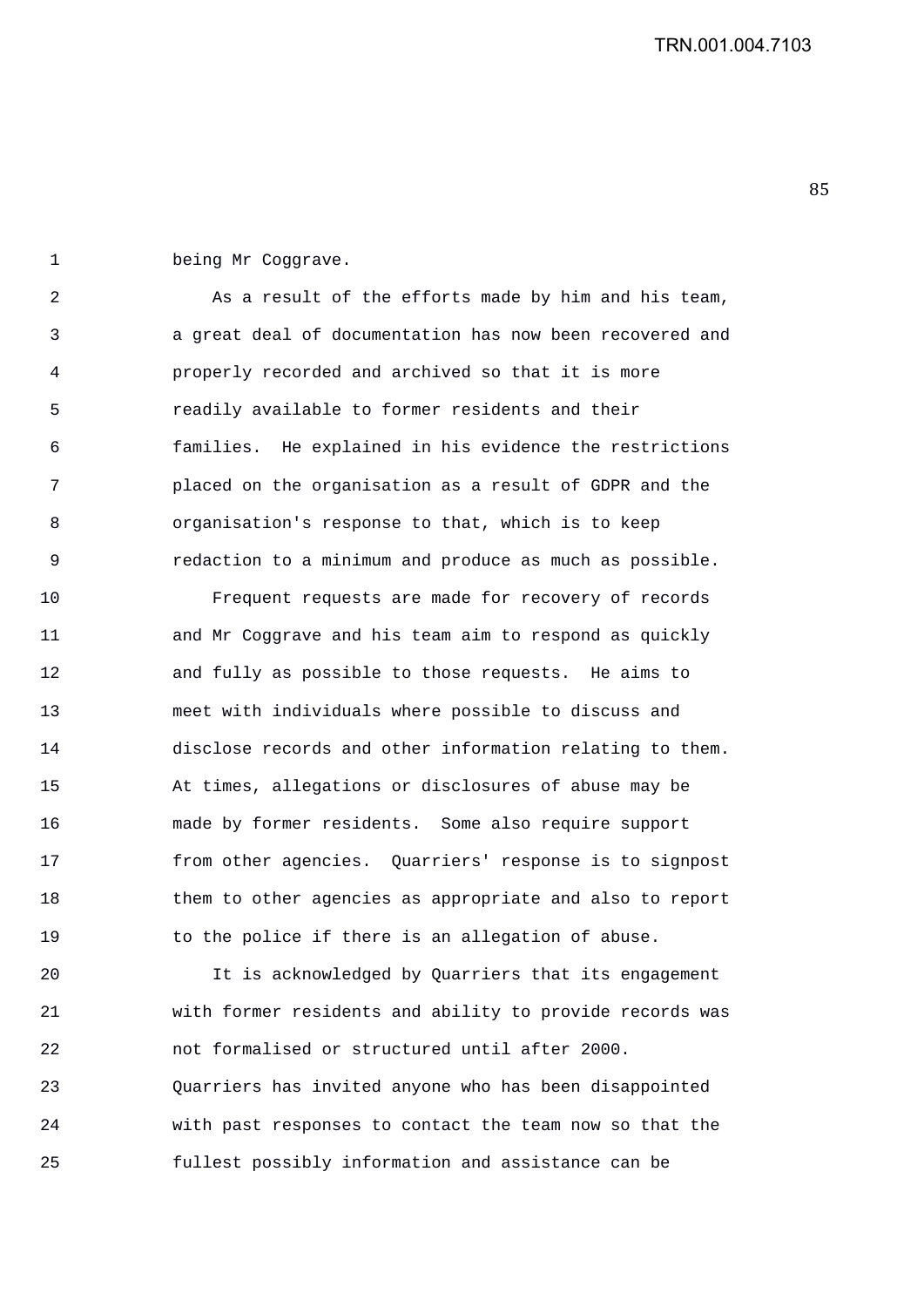1 provided to them. Quarriers does not, however, provide 2 a support or advice service, but it will provide details 3 of such services, if required, on request.

4 During this inquiry, Quarriers has endeavoured to 5 engage fully and openly. It has supported the inquiry 6 in its work to date and it will continue to do so as the 7 inquiry moves to later phases.

8 During this case study and earlier stages, Quarriers 9 has ensured that members of its senior management team 10 have been present to hear opening statements and 11 evidence. They've been able to witness at first-hand 12 the distress of survivors and their dignity. They've 13 communicated with survivors who have been willing to 14 speak to them and they've been able to respond to 15 requests for information, apologies or acknowledgement 16 of past failures. In addition, Mrs Harper has read all 17 of the applicant statements which have been disclosed.

18 It has been made clear during the inquiry that 19 Quarriers is willing and able to communicate with 20 survivors and will facilitate such communication. As 21 I have said, contact details have been provided to the 22 inquiry team, and every effort will be made to provide 23 former residents with records of their time at 24 Quarriers.

25 The importance for survivors of having photographs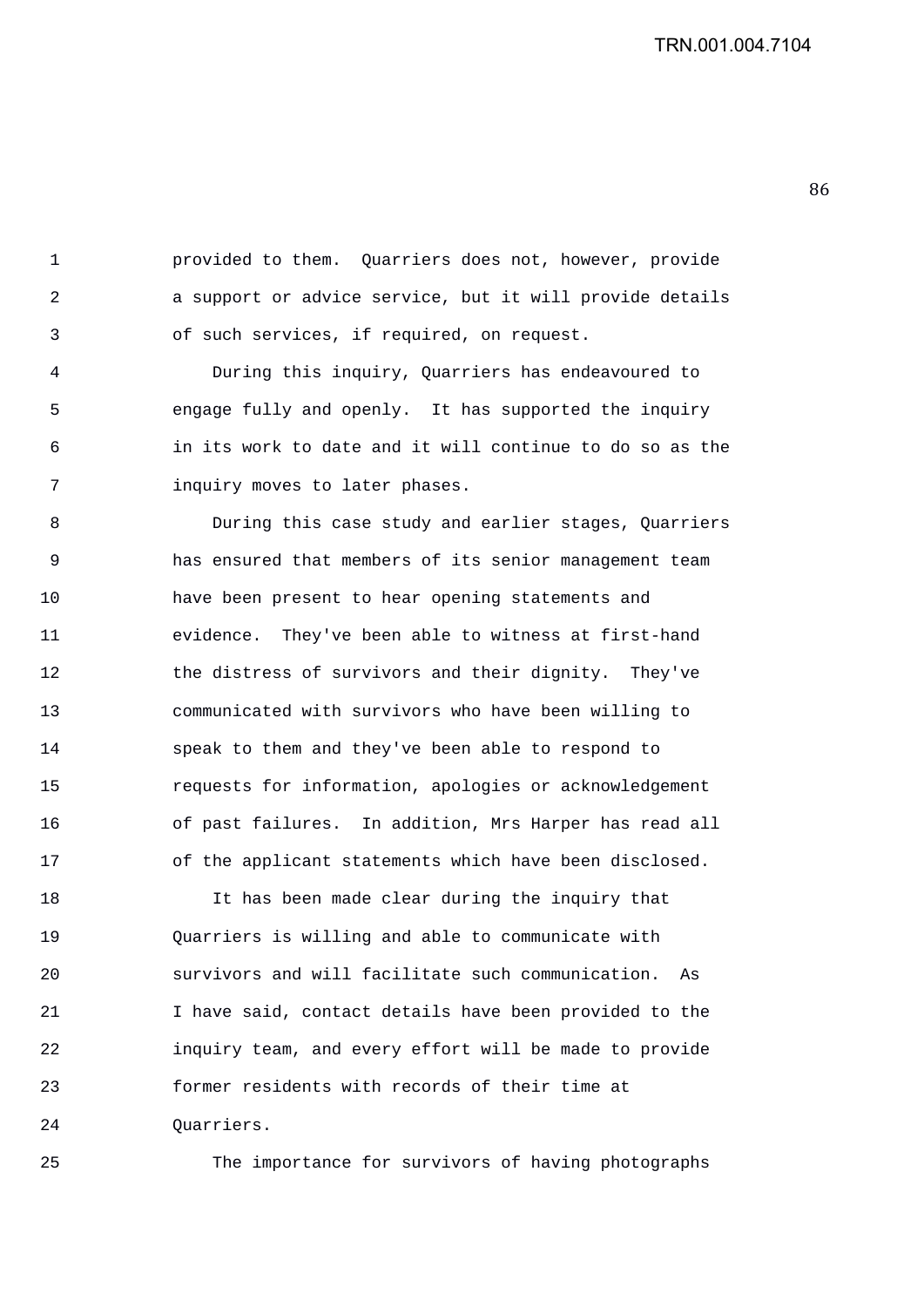1 from their childhoods is acknowledged. This was 2 an issue that was first raised in the Time To Be Heard 3 report and Quarriers has in recent months been working 4 towards the task of collating and indexing its extensive 5 archive of photographic material and it hopes to be able 6 to provide former residents with photographs from their 7 childhood in early course.

8 Quarriers acknowledges that this matter has not been 9 dealt with as quickly as it could have been but assures 10 former residents that it is now being progressed.

11 As Mr Coggrave explained in his evidence and in his 12 statement, one impact of the inquiry process has been 13 the thorough search for records. Numerous sources have 14 been checked and these are set out in full in the fuller 15 written submission. Records have been recovered from 16 many sources.

17 The Quarriers safeguarding and aftercare service was 18 established during the course of the inquiry with 19 particular responsibility for records, communications 20 with former residents and others in connection with the 21 inquiry, or requests for information dealing with 22 disclosures, including reporting to the police and 23 development of policy in that regard, and cooperation 24 with this inquiry including the production of documents 25 and responses to Section 21 notices.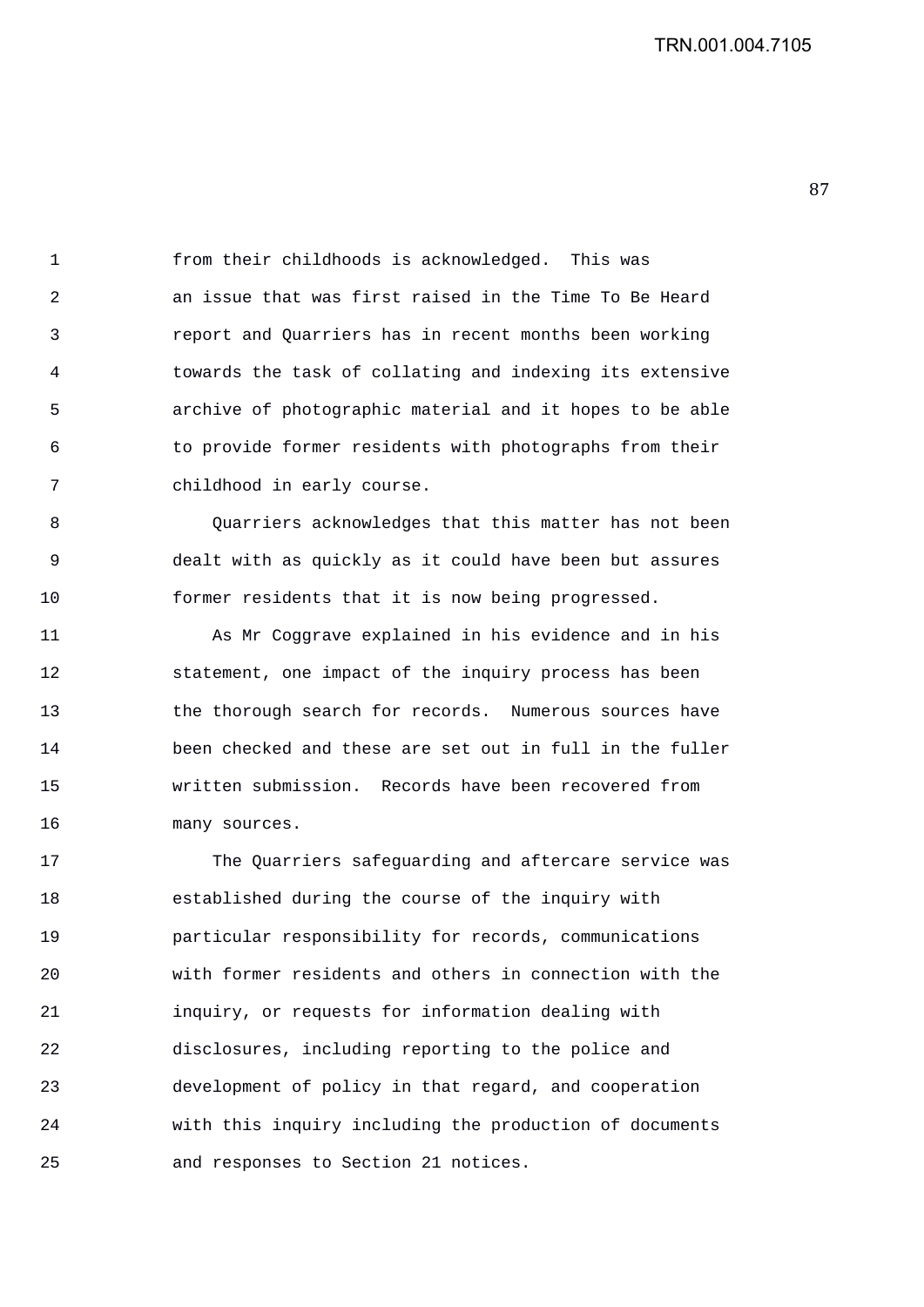1 I will say something about the current organisation

2 moving forward and then some concluding remarks, 3 my Lady.

4 Quarriers' current services, including services for 5 children, are discussed in detail in Mr Coggrave's 6 statement. The organisation's focus on children's 7 residential services is now significantly reduced, 8 although two are maintained for children with complex 9 needs at Rivendell and Countryview within 10 Quarrier's Village. Other children's services are 11 located outwith Quarrier's Village and include support 12 services for young people, advocacy and advice services 13 and foster case services. Currently, 100% of Quarriers 14 regulated children services are rated good or above by 15 the Care Inspectorate.

16 The current management and organisational structure 17 is set out in an appendix to Mrs Harper's statement. It 18 is a line management structure with ultimate 19 responsibility resting with her as CEO and she is 20 answerable only to the board of trustees.

21 Staff recruitment policy is the responsibility of 22 the HR department, the department for learning and 23 talent development is responsible for training and 24 oversight of staff development and qualifications. The 25 roles of each of these departments are discussed fully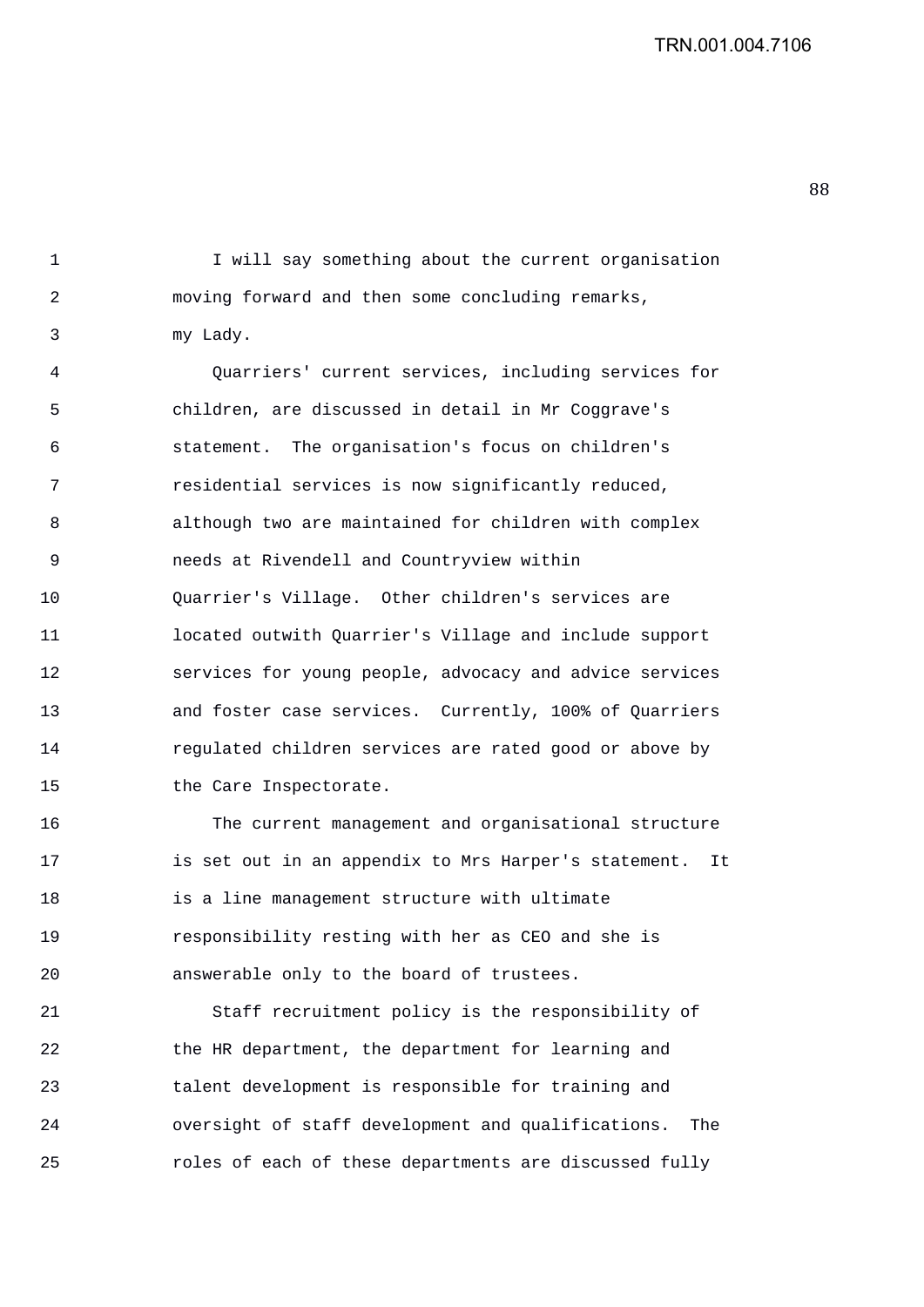1 in Mr Coggrave's statement. 2 Quarriers is proud to have recently been awarded the 3 platinum Investors in People award, which is 4 a significant achievement for the organisation. 5 What's apparent from the organisational witnesses' 6 statements and the documents provided showing current 7 policy and practice is that Quarriers' focus is directed 8 to caring and safeguarding effectively, compassionately 9 and with respect for the people it supports and their 10 families in a professional environment. 11 Quarriers has welcomed this inquiry and the lessons 12 learned from listening to accounts of abuse and the 13 review of records and scrutiny of its own historical 14 policies and practices. Currently residential childcare 15 practice has been informed by child-centred practice, 16 GIRFEC and the associated SHANARRI framework, and the 17 work done to date in response to the inquiry, and it 18 will continue to evolve in the future. 19 The inquiry has heard evidence of changes in policy 20 and practice, including areas such as: physical 21 punishment, which is no longer tolerated in Quarriers 22 establishments; restraint, which is subject to complex

23 procedures including assessment, avoidance and use of 24 alternative strategies; bed-wetting, which is recognised 25 as a sign that a child may require help or support, and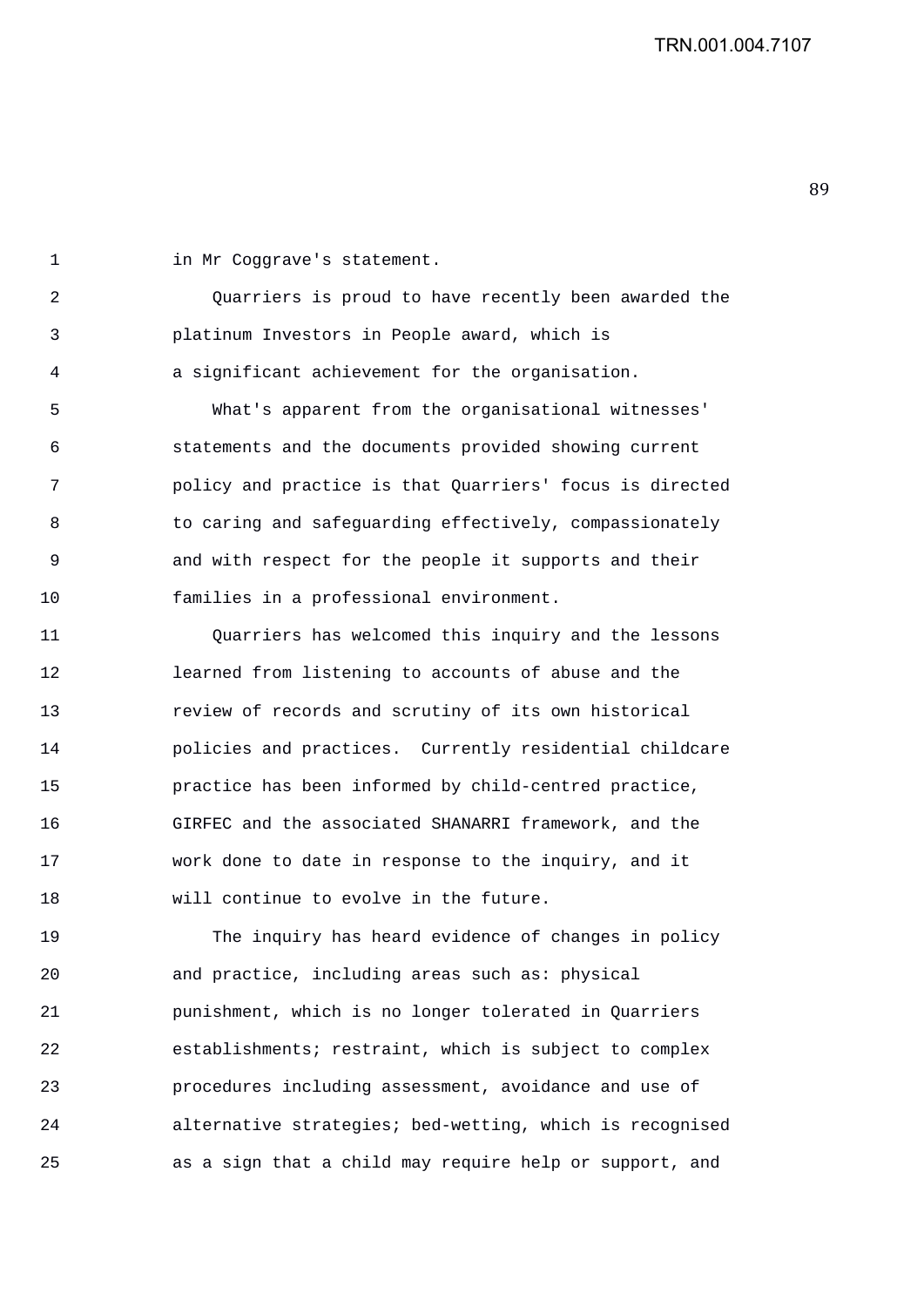1 is responded to privately and with sensitivity and 2 compassion; force-feeding, which is not tolerated, 3 children are encouraged to eat and issues surrounding 4 food relating to a particular child will be flagged up 5 in their care plan; contact with family and other 6 visitors, which is positively encouraged having regard 7 to the welfare of the child; birthdays and other 8 celebrations which are marked appropriately having 9 regard to the child's needs and ethic and religious 10 background.

11 Notwithstanding the improvements that have been 12 made, professionals experienced in the area of 13 residential childcare recognise that further progress 14 could be made. Witnesses from Quarriers, Aberlour and 15 Barnardo's, all with extensive experience in the field, 16 suggested possible improvements. Those include 17 reduction of training periods for childcare 18 professionals, although such changes were largely 19 considered not to be practical in the current labour 20 market; increased or increasing funding of services; 21 promoting greater respect for the social and residential 22 care profession.

23 Mr Coggrave suggested that a single point of contact 24 with other services, such as the police, medical and 25 educational authorities and local authorities, would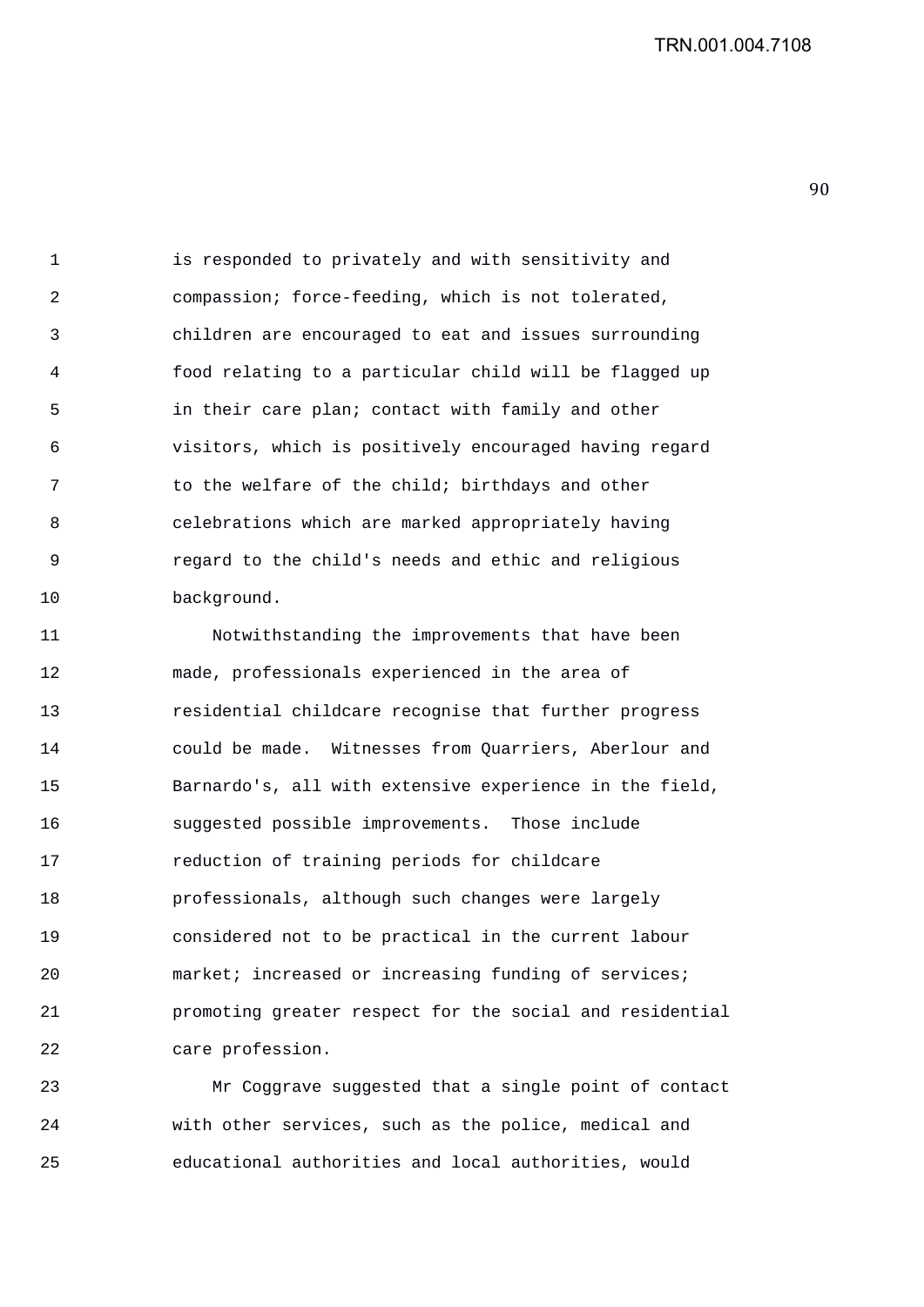1 improve communication and information sharing. 2 In his statement at paragraph 191, he refers to 3 efforts made to obtain a police liaison officer. His 4 view is that it would be helpful to have a central point 5 of contact within Police Scotland to whom information 6 about disclosures of abuse could be communicated. 7 It is sadly unlikely that whatever safeguards are 8 put in place, the risk that a child will be abused by 9 those caring for them will be completely eliminated. 10 Mr Coggrave in his evidence put it this way and I quote: 11 "Folk that want to abuse children are well motivated 12 and creative in my experience." 13 The realistic goal therefore is to take all steps 14 necessary to reduce the risk of abuse as far as 15 possible. The evidence led in this inquiry suggests 16 that the key is to focus on training and qualification 17 of care staff, having robust child protection policies 18 and practices, developing staff and service user 19 awareness of what amounts to abuse through education, so 20 that staff in particular are alert to signs of abuse; 21 and developing and maintaining effective whistle-blowing 22 policies within an effective management structure that 23 will ensure concerns are taken seriously and acted upon 24 swiftly. The importance of listening to children and 25 facilitating the expression by them of their views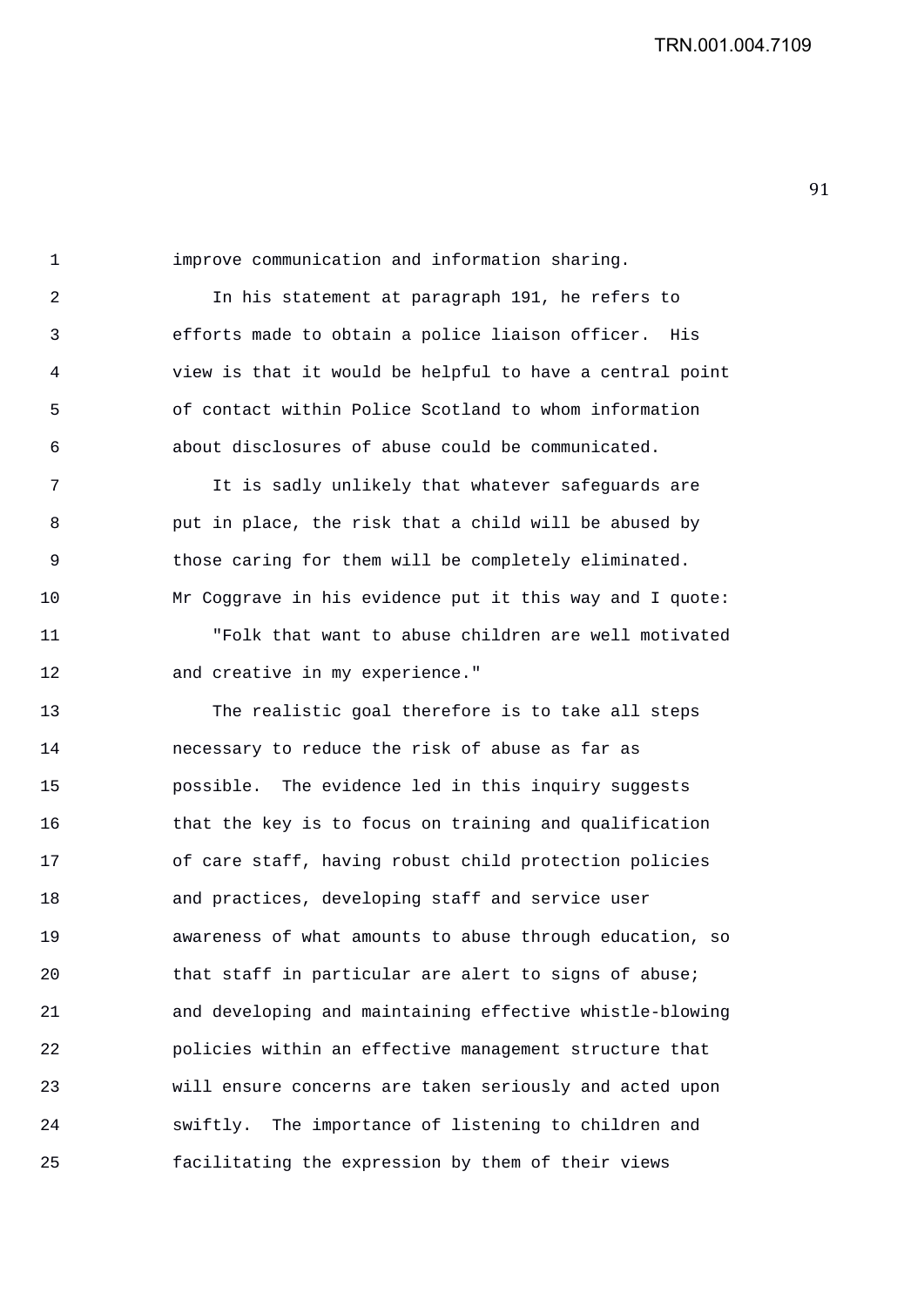1 cannot be underestimated and should form the central 2 focus of child protection and childcare work.

3 In conclusion, my Lady, Quarriers' current 4 management acknowledges the importance of the inquiry to 5 survivors and residential care providers. During this 6 case study, former Quarriers residents have come forward 7 to describe, sometimes in intimate detail, events that 8 are deeply personal and often distressing. Many were 9 willing to speak with Quarriers current management team 10 after they'd given evidence. Quarriers is grateful to 11 them for their candour and courage and for the 12 respectful way that they engaged with Quarriers 13 representatives during the case study.

14 Quarriers management looks forward to the inquiry 15 chair's report and recommendations. It is important for 16 those who provided residential care to children in the 17 past and those who do so now to learn from the mistakes 18 of the past and use the knowledge acquired during this 19 process to improve services for the future.

20 Unless I can be of any further assistance, my Lady, 21 that concludes my submission on behalf of Quarriers. 22 LADY SMITH: Thank you very much, Ms Dowdalls. Thank you 23 for the care and detailed attention you given to all the 24 issues that needed to be covered in your submission. 25 I would like to turn now, if I may, to the closing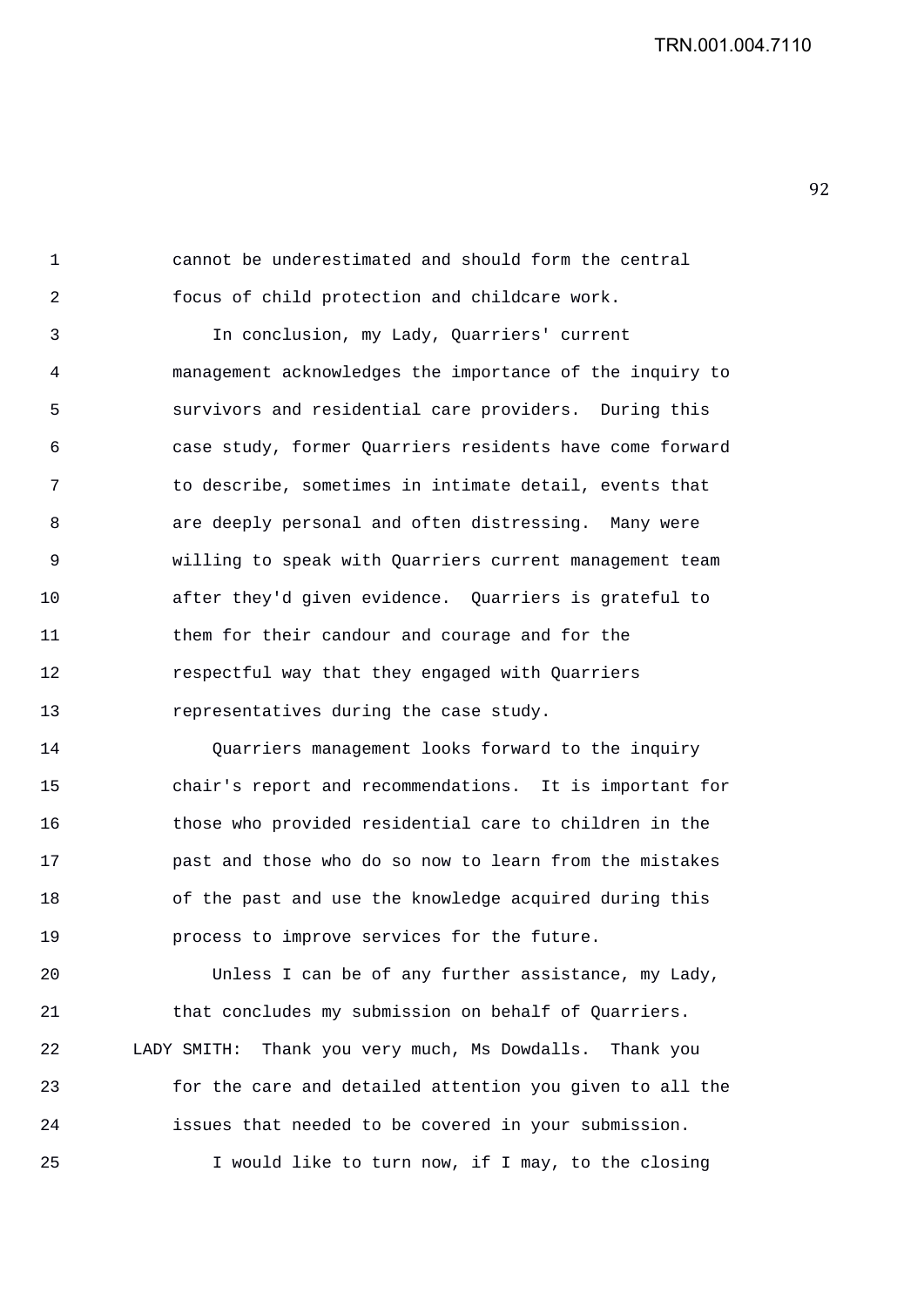1 submissions on behalf of Barnardo's. Mr Jackson is here 2 for those. I doubt that you'll finish them by 3 1 o'clock, Mr Jackson. If you're running up to 4 1 o'clock and you still have a bit to go, please find 5 a convenient stopping place that suits you and we'll 6 rise then. 7 Closing submissions by MR JACKSON

8 MR JACKSON: Thank you. 9 Let me say immediately on behalf of Barnardo's the 10 desire to recognise and respect evidence that we've 11 heard from all the applicants who were formerly in their 12 care. They have shown great courage to coming forward 13 to the inquiry at all and even more in giving evidence 14 in public. We appreciate how difficult that has been 15 for those who have suffered abuse, having to relive

16 their experiences and share them in a public forum.

17 Equally, I am conscious that Barnardo's have tried 18 to cooperate fully with the inquiry. A great deal, over 19 many months, has been submitted in writing, in closing 20 submissions, and I'm grateful to my Lady for allowing me 21 to have mine just in this morning for other reasons, and 22 in oral evidence.

23 All that material is now before the inquiry and 24 I would see little value in repeating all of that here. 25 I do, however, want to focus just on certain issues and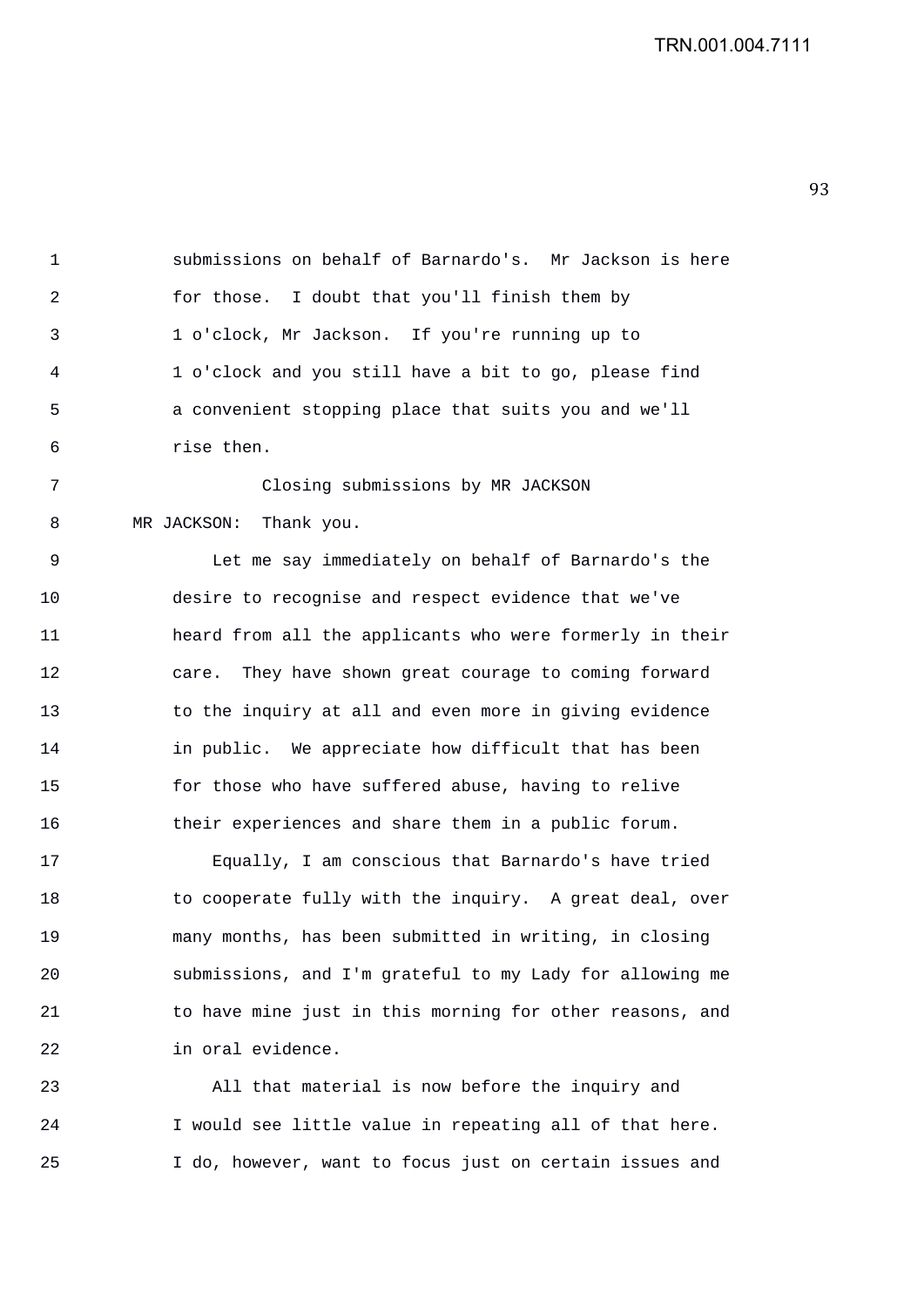1 to make clear submissions on, firstly, the abuse that 2 the applicants courageously spoke about and, secondly, 3 a few more issues of general interest.

4 When we come to look at abuse, we can I think fairly 5 divide it into two categories. There is sexual abuse 6 and other abuse which itself can take a variety of 7 forms, both physical and emotional, and no less 8 important.

9 It has often been said that the latter, that is the 10 more physical abuse, can to some extent be at least 11 partially understood in the context of the then 12 prevailing norms. Let me be clear: I'm not hiding 13 behind that in any way, shape or form. The fact that 14 there were different prevailing norms does not condone 15 certain behaviour.

16 I also accept that the fact that something would be 17 acceptable in school -- I mean day school in the normal 18 sense -- or in a family home does not necessarily mean 19 that should equally apply to those in residential care. 20 They are not entirely the same.

21 It must also be the case that excessive and 22 inappropriate use of corporal punishment would be an 23 unacceptable form of abuse at any time.

24 Having said that, sexual abuse, on the other hand, 25 stands in a different category. At no time would that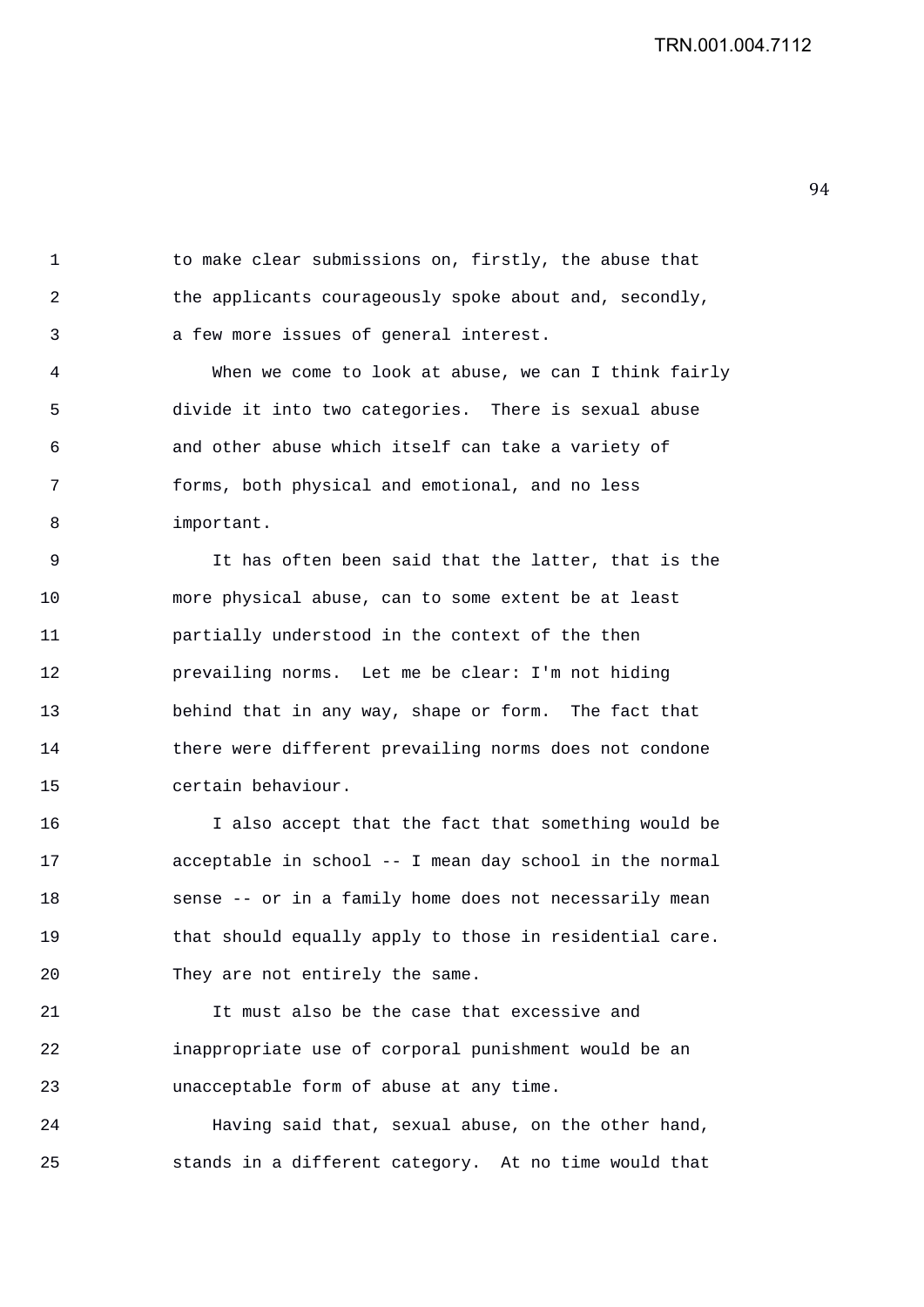1 or should that have ever been condoned in any shape or 2 form. No amount of reference to prevailing norms has 3 any relevance to sexual abuse.

4 Having said that, I want to look briefly at the 5 allegations of abuse which have been given in evidence. 6 Sexual abuse did take place. One former member of staff 7 has been convicted. Other applicants have given 8 evidence that they too suffered in this way without my 9 rehearsing the detail.

10 Having said, as I will say over and over again that 11 these things should never have happened, it might be 12 worth asking why they were allowed to take place at all.

13 We now live in a time when such abuse is widely 14 known to have happened. Indeed, our criminal courts 15 these days seem to be dealing with almost nothing else. 16 That was not always the case. For most people, such 17 behaviour was, in the past, unthinkable. I think we 18 even heard from members of staff who didn't know the 19 meaning of certain words that would now be commonplace, 20 such was the atmosphere at the time, and the thought 21 that fellow staff members might be behaving in these 22 sort of ways was simply not contemplated.

23 Interestingly, even when there were suspicions -- 24 and from time to time people had suspicions about 25 others -- there was a reluctance to give voice to it,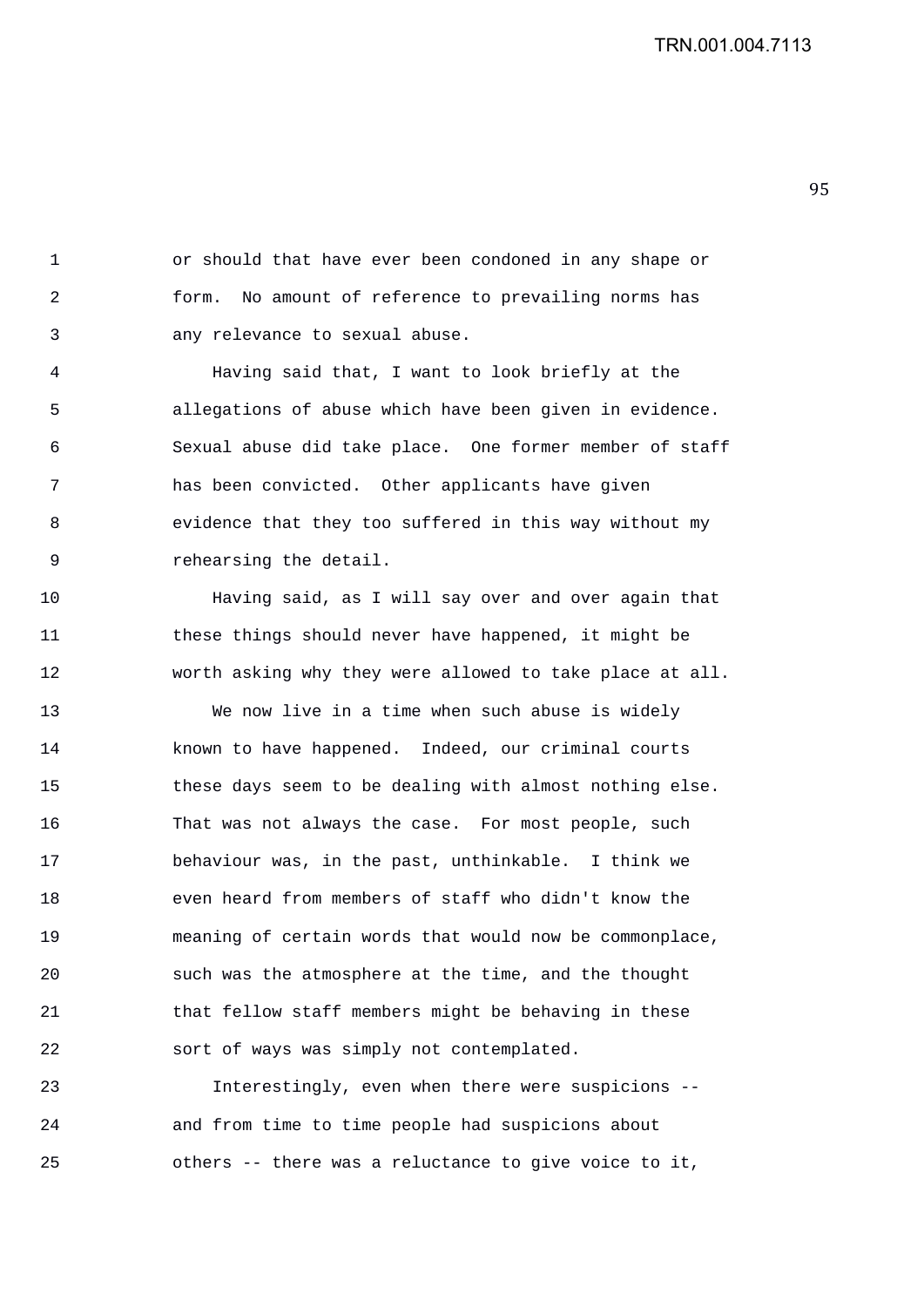1 not I suggest purely because of being 2 anti-whistle-blowing; it was partly because the whole 3 idea was so unthinkable that it was very difficult to 4 face up to. That excuses nothing, but it does perhaps 5 give some understanding of how these things happened.

6 But its very nature, such activities were carried 7 out in secret, often under the pretence of forming 8 a healthy and helpful relationship with the child. In 9 some ways that's been one of the saddest things we've 10 heard: of children who were grateful for the attention 11 given them and being taken on outings and felt they were 12 getting a much-needed attention --

13 LADY SMITH: It's a very common reaction amongst children, 14 particularly during the grooming period, when it was 15 something nice that was happening in their lives when 16 everything else was so tough.

17 MR JACKSON: And the tragedy was that was on occasions 18 overlaid with this much more sinister aspect of 19 behaviour, but that made it all the more difficult 20 perhaps to identify without the benefit of hindsight.

21 It's also true to say that systems which would 22 safeguard against such behaviour were simply not in 23 place in the way they are today. I make no excuse for 24 that, it's not peculiar to Barnardo's, but it is 25 undoubtedly a fact of the time.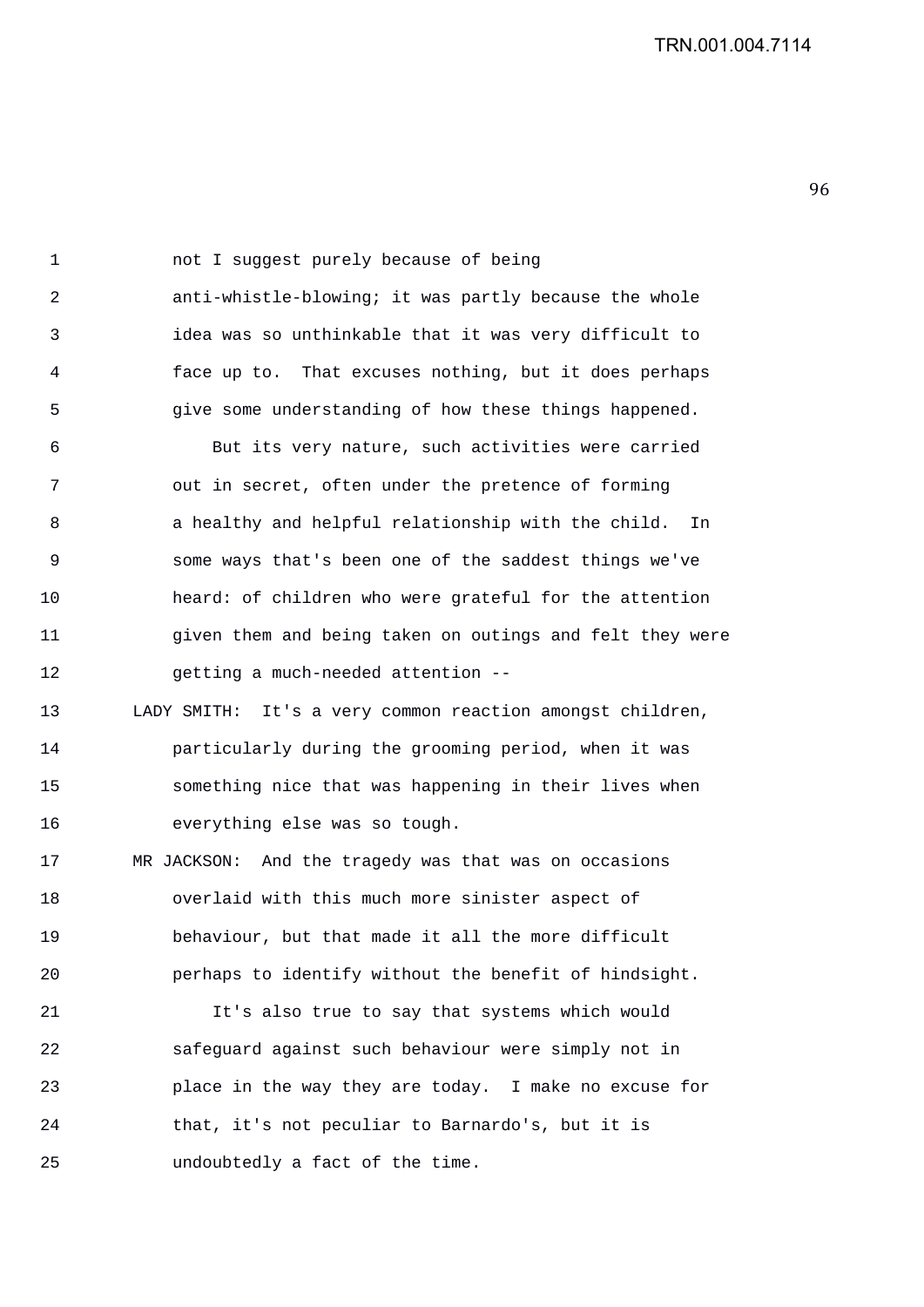1 But if I could also think about more general terms 2 of abuse which have been mentioned. A number of issues, 3 I just mention them in passing to some degree, have been 4 mentioned. 5 Physical abuse. Although I say, and I have said 6 that, corporal punishment has to be set in the context 7 of the times, I say again it is totally accepted that at 8 any time excessive or improper use of corporal 9 punishment was unacceptable and abusive. 10 LADY SMITH: There's also a category of, let's call it 11 physical force, amounting to abuse of children being on 12 the receiving end of it when it wasn't a punishment for 13 anything at all; that is just the way they were treated. 14 MR JACKSON: Indeed, and I do not make light of that in any 15 way, shape or form. Barnardo's supplementary statement 16 contains the up-to-date information as to the number of 17 allegations of abuse that they have received and 18 Barnardo's is aware of allegations over and above those 19 made directly to the inquiry.

20 None of this was acceptable in any era. It did not 21 reflect what Barnardo's expected of care staff, nor what 22 was set out in guidance to them. It ought not to have 23 happened.

24 Your Ladyship has also heard from applicants, 25 members of staff, who did not see that sort of thing.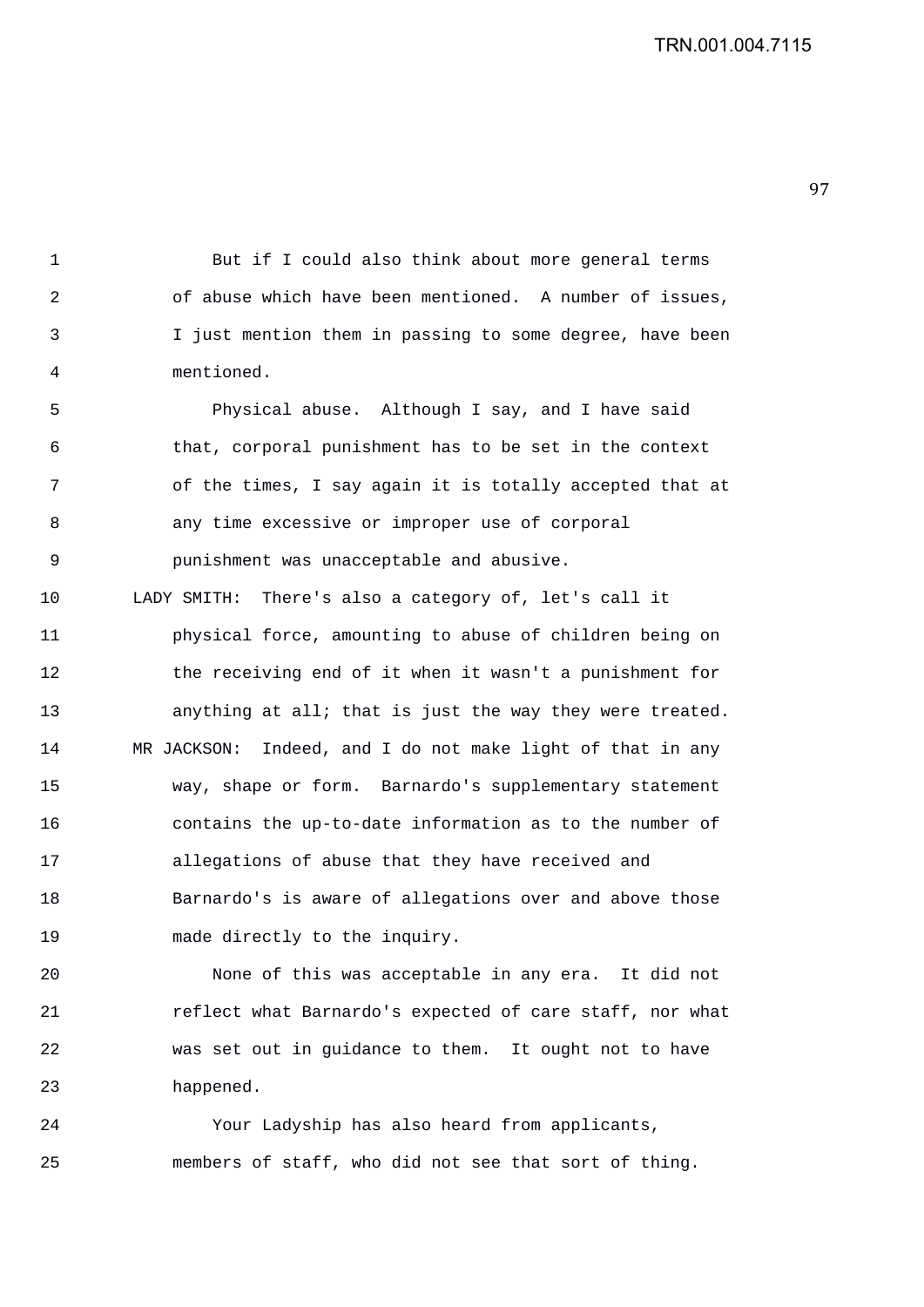1 That of course did not mean it did not happen. 2 Witnesses gave such evidence that they had neither 3 seen it nor heard of it happening to others and 4 of course it needs perhaps to be said that some staff 5 members have specifically refuted allegations made 6 against them. 7 There was detailed evidence from former staff, 8 ranging from evidence that in the 1960s corporal 9 punishment was used sparingly, albeit considered 10 acceptable at the time. In the 1970s, there was an 11 unwritten code of conduct that there was to be no 12 corporal punishment, and in the 1980s and 1990s, 13 corporal punishment was prohibited and not to be used, 14 no doubt as my Lady pointed out to others, in response 15 to a European-wide change in how we dealt with these

16 things. 17 But I do suggest and submit that Barnardo's approach 18 to corporal punishment was generally progressive and was 19 the subject of regular review. It was restricted to 20 a level below that permitted by the legislation of the 21 day. There was a requirement to keep punishment books 22 but those have not been retained for any Scottish 23 establishment. There was requirement for each home to 24 report their use of corporal punishment and these

25 reports were monitored.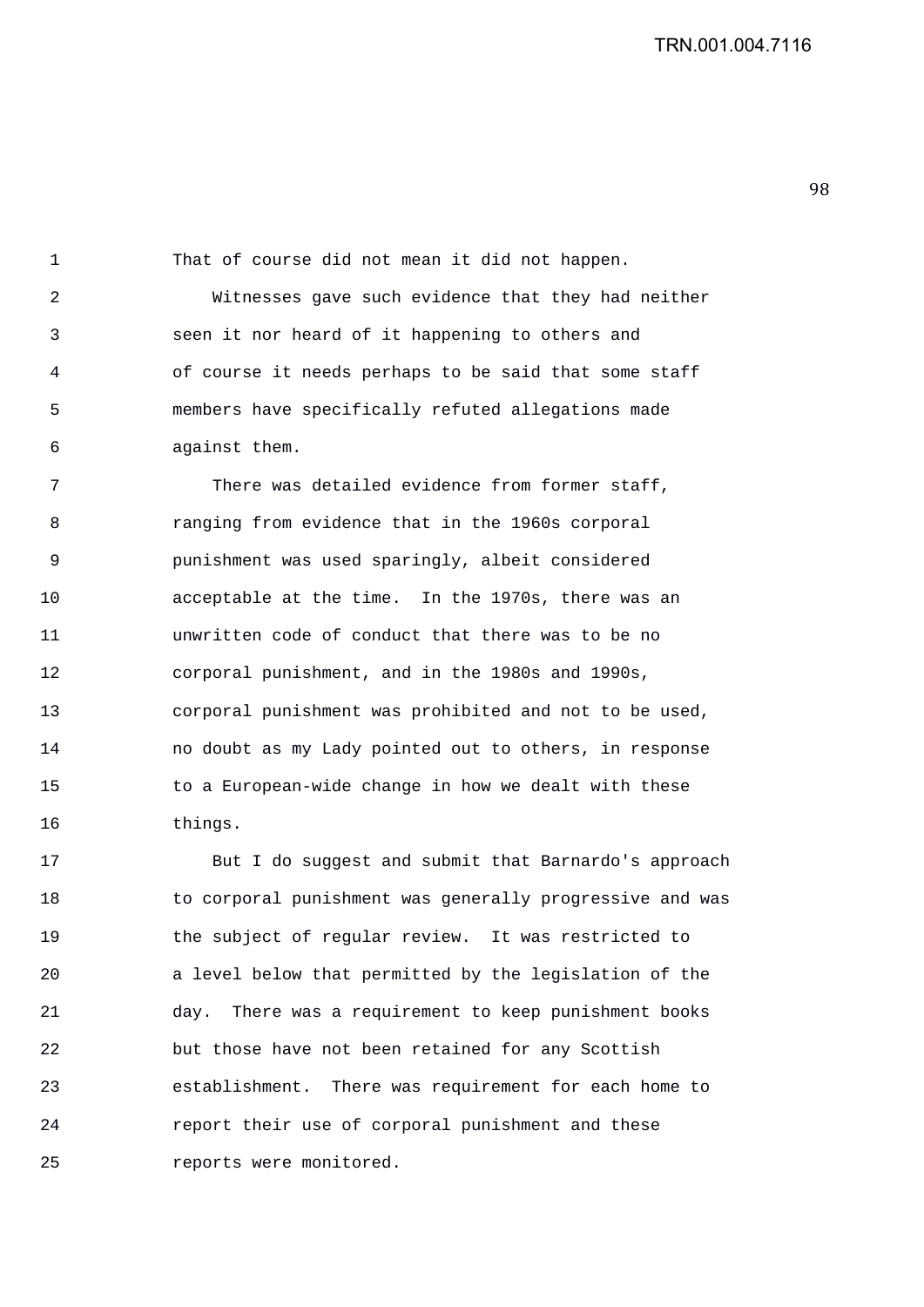99 

1 The 1944 and 1955, Barnardo's Books stipulated that 2 copies of the punishment book were to be sent to 3 headquarters once a week. Barnardo's has produced 4 minutes of staff meeting from the early 1970s. From the 5 sample of management records showing that management 6 emphasised that regular signing of punishment books was 7 to be carried out by senior residential officers. 8 Having said all that, we accept that this system was not 9 foolproof. The centralised approach which was good, 10 which was progressive, was not foolproof against 11 individual members of staff using excessive or 12 inappropriate punishment and failing to report it.

13 If I could say something about bed-wetting, which 14 I certainly found a particularly distressing episode, 15 because I think most of us would accept that being 16 struck is one thing, being humiliated is quite another 17 thing, and while I don't make comparisons between them, 18 there is something particularly horrid about the latter.

19 There was a divergence of evidence in the case of 20 Barnardo's and from applicants and former members of 21 staff regarding the response to bed-wetting and the 22 bathing routine for children. That might simply reflect 23 differences in practice between homes in different 24 areas. It may just be geographical. So you had 25 evidence in some places of good practice, but of course,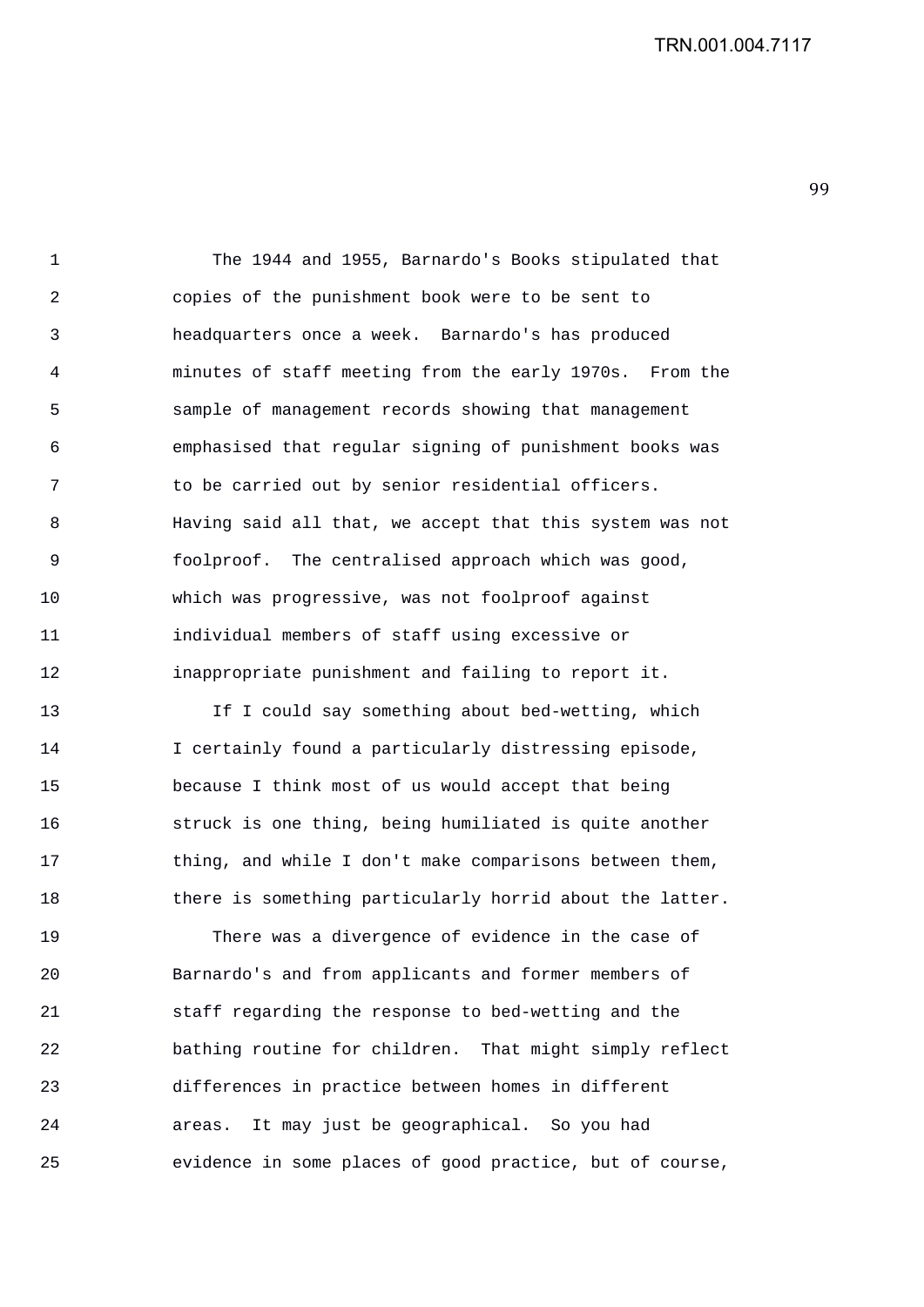100 

1 for example, staff waiting until a child had gone to 2 school so that the child would not be embarrassed by 3 sheets being changed, but of course there was also 4 evidence of unacceptable practice and that cannot be 5 avoided.

6 Barnardo's would want to apologise to every child 7 who was ever punished for wetting the bed or was ever 8 placed into a humiliating situation by the manner in 9 which it was dealt with by staff at the time.

10 I'm also submitting, I hope correctly, that at least 11 generally there was no suggestion that this was done 12 with malicious intent. This, however, is a clear area 13 where understanding and attitudes have changed over 14 time, and if I may say so, for the better.

15 Punishment for wetting the bed was prohibited. 16 Specifically in the 1944 and 1955 Barnardo's Books, 17 children ought not to have been punished for this and 18 when it did it was contrary to Barnardo's guidance and 19 acceptable practice.

20 One of the more difficult areas, if I may call it 21 that, is restraint and I noticed that when Mr Peoples 22 dealt with his submissions, he tended to give restraint 23 a fairly wide berth because it is even yet an area that 24 provokes discussion.

25 I suppose it is clear that on occasions restraint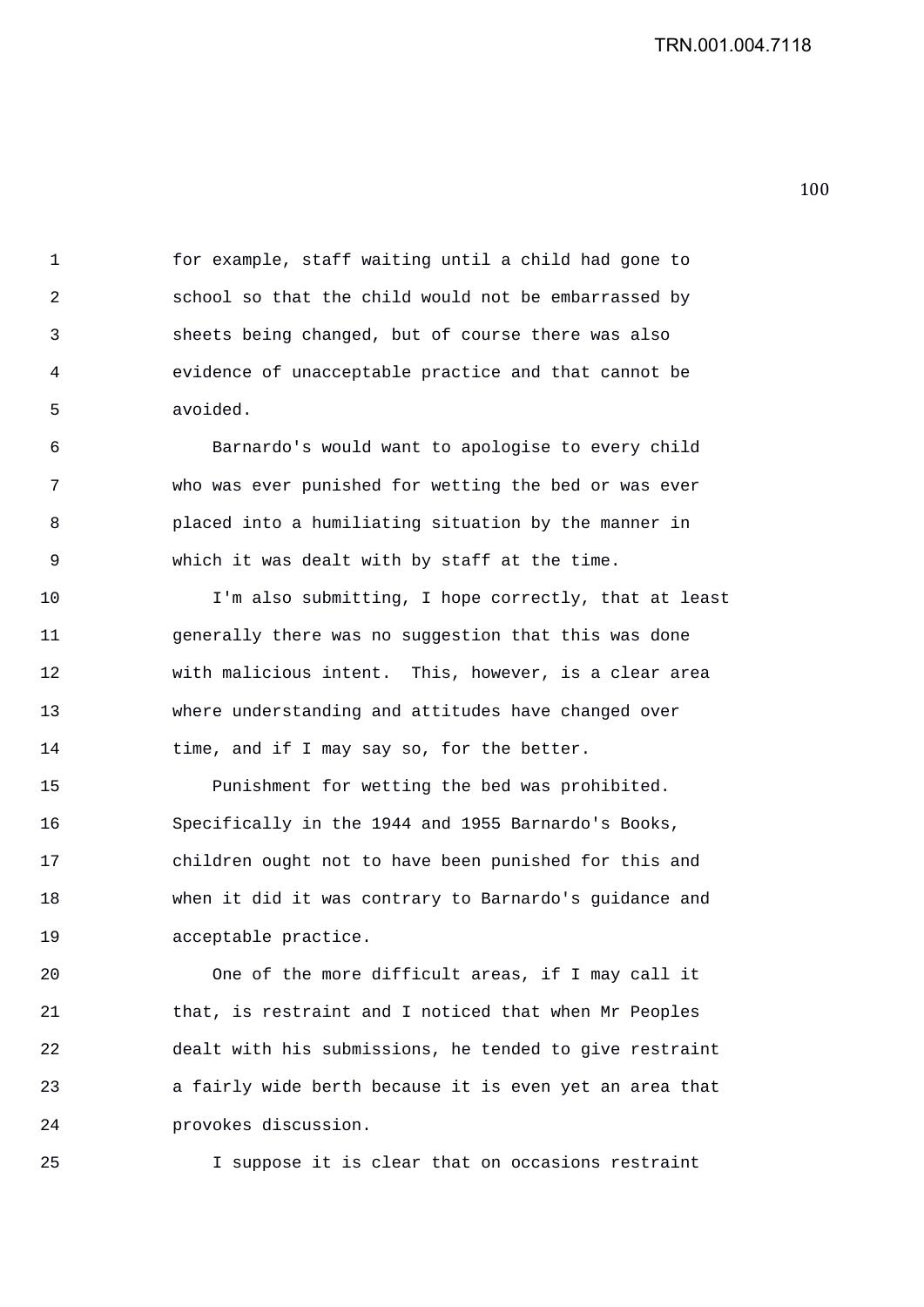1 will always be necessary. If a member of staff is being 2 approached by a fit, healthy teenage male holding an 3 implement, you would be difficult to judge any action in 4 an over-theoretical manner. That is an extreme example, 5 but it does illustrate how difficult this area can be.

6 Having said that, it is appropriate to prepare as 7 far as possible for such situations and to have relevant 8 systems and institutions in place. A number of members 9 of staff, senior members of staff, such as 10 Hugh Mackintosh, Sir Roger Singleton, have mentioned 11 these sort of areas and the reality is that the present 12 practice recognises this much more than it did.

13 In the early years there was little training on 14 restraint, training was on the job, latterly two 15 techniques were taught. Children were not being 16 restrained in the same way across all units and, even by 17 2005, there was no clear national guidance on best 18 practice and indeed there was a reluctance to be 19 over-prescriptive. Training was given in some places to 20 reflect the current thinking at that time, but I think 21 it is fair to say that staff were aware of the principle 22 of using as little force as was necessary and to only 23 use restraint when it was necessary to prevent physical 24 injury to the child/young person or serious damage to 25 property.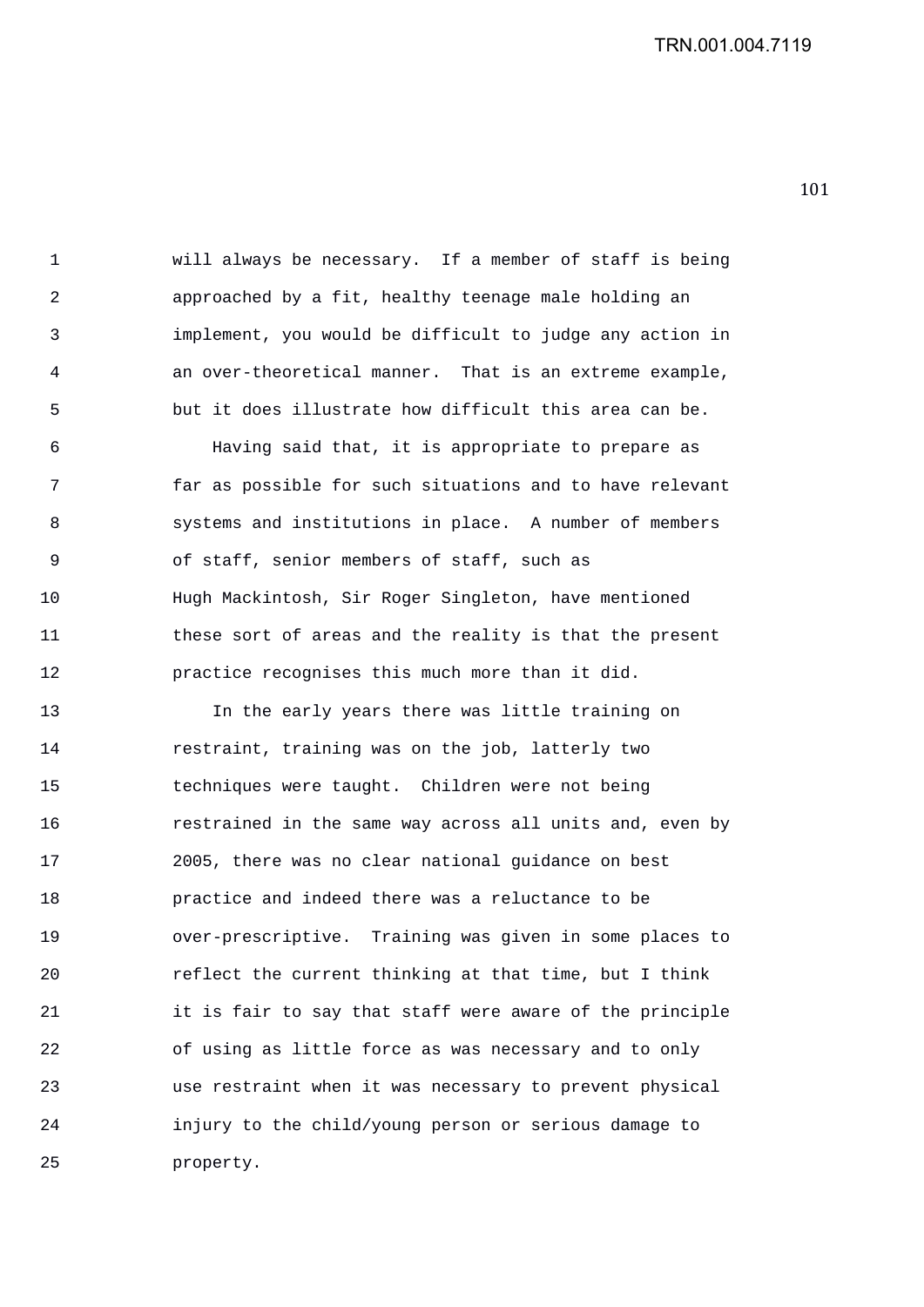1 The reality is this will always be a difficult area 2 because restraint to some extent will never be totally 3 avoidable, but it is important and we recognise that 4 proper procedures need to be put in place.

5 All of that having been said, having accepted that 6 there were things both of a sexual and non-sexual nature 7 that should never have happened, and for which 8 Barnardo's unreservedly apologises, it remains in my 9 submission a very important issue. How is this 10 undoubted abuse to be properly characterised in relation 11 to Barnardo's generally as a long-term care provider?

12 We use occasions -- and I make no criticism and I'm 13 not suggesting this has ever been said about 14 Barnardo's -- phrases such as "widespread abuse", "part 15 of everyday life", "an underlying culture of fear". All 16 I would say is that would, in my submission, not be 17 a fair characterisation of the care given by Barnardo's. 18 That is not in any way to be complacent or to minimise 19 the traumatic effect of any form of abuse on any one 20 child, but terms such as I have used suggest something 21 very badly wrong at the core of the organisation. That 22 I do say again would not be a fair representation of 23 Barnardo's.

24 In my submission, the evidence taken fairly and as 25 a whole, taking, in the words of Mr Peoples, the broad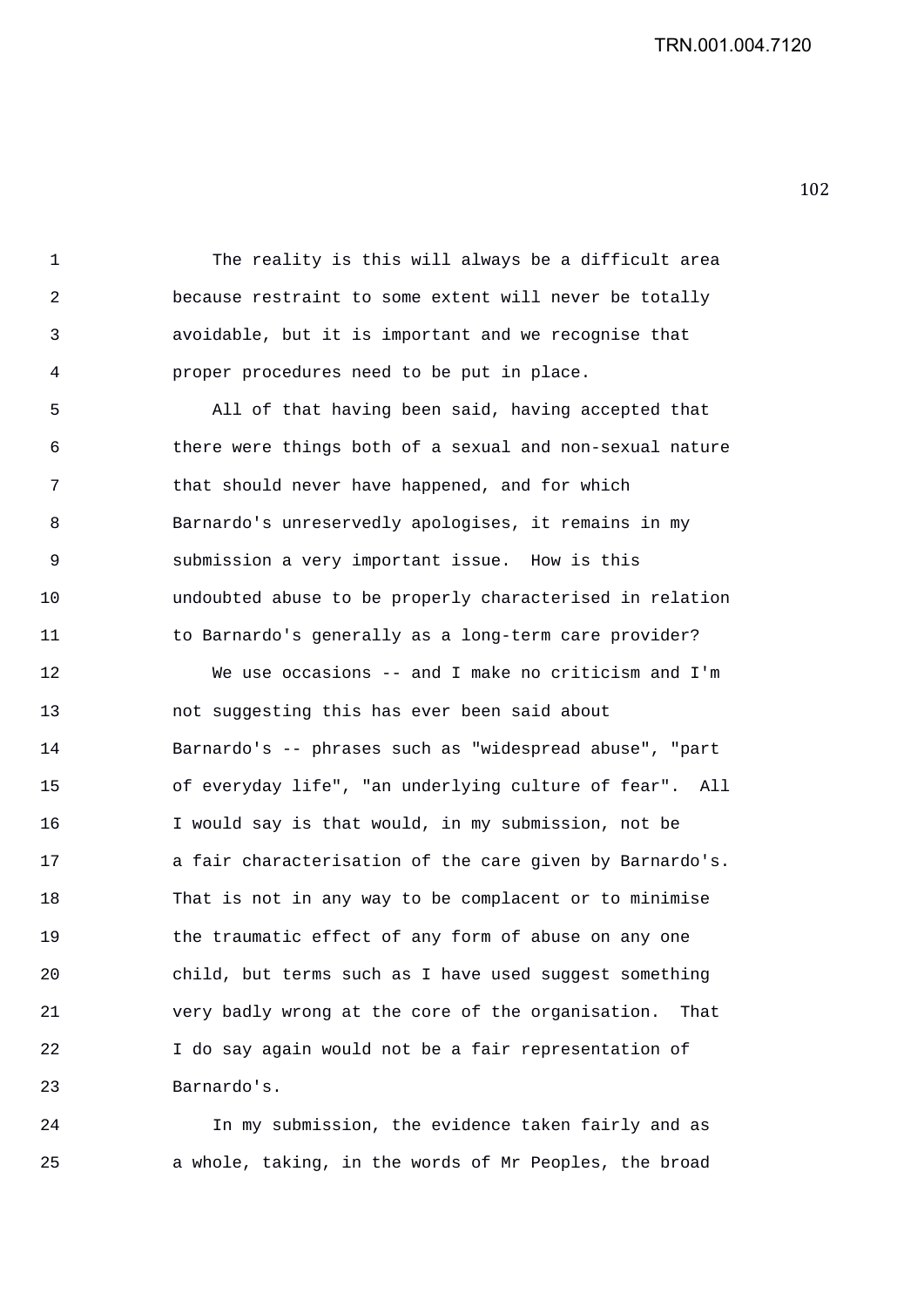103 

1 picture, shows a caring, compassionate organisation with 2 dedicated staff doing their best in the best interests 3 of the child.

4 The accepted fact -- and I totally accept it -- that 5 over a very lengthy period and over many thousands of 6 children, things happened that clearly should not have 7 happened, mistakes made which should not have been made, 8 systems not followed always as they should have been, 9 inevitable human error and, on occasion, utterly wrong 10 behaviour, should not allow sight to be lost of the 11 general care, compassion of the staff of all that 12 organisation.

13 That is why we have included a section on positive 14 aspects of children's times at Barnardo's. It is a long 15 list. One example will suffice, about South Oswald 16 Road. One applicant said:

17 "This was a brilliant place. It felt like going 18 back home to my home. Sheila and Lewis Currie ran the 19 place and were the most fantastic couple you could ever 20 meet. They were absolutely brilliant."

21 Let me be absolutely clear what I'm saying. That is 22 not meant to balance the abuse. I do not say that in 23 order to negate abuse because if it happened, it should 24 not have happened, but I do say it recognises that there 25 was much that amounted to appropriate care and support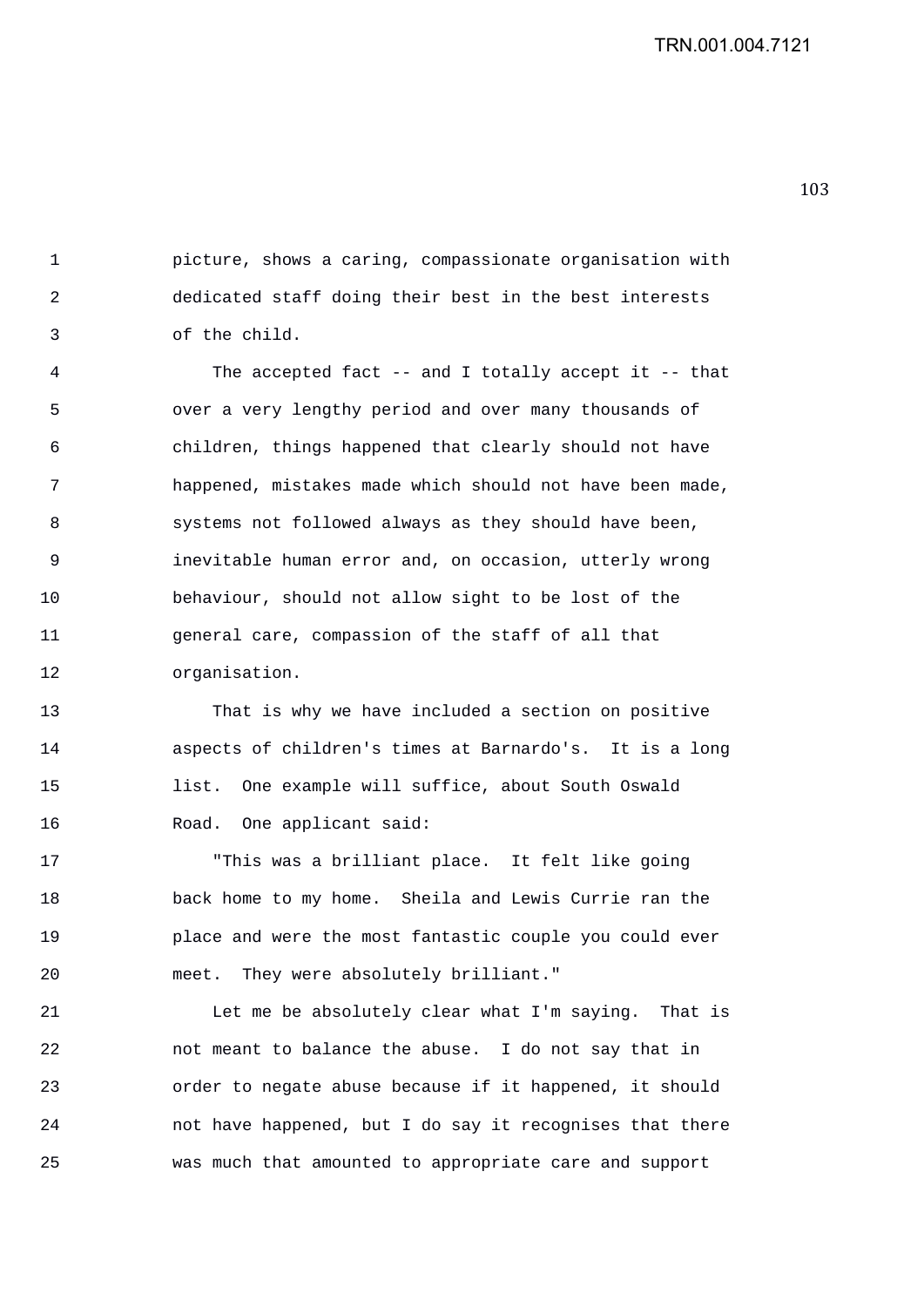1 for those in care.

2 Against that background, I would like briefly to 3 turn to some other issues which are related to the 4 inquiry such as training, aftercare, et cetera, and as 5 it's 12.55, I might just call a halt at that, if I may. 6 LADY SMITH: Very well. I will rise now for the lunch break 7 and sit again at 2 o'clock. Thank you. 8 (12.56 pm)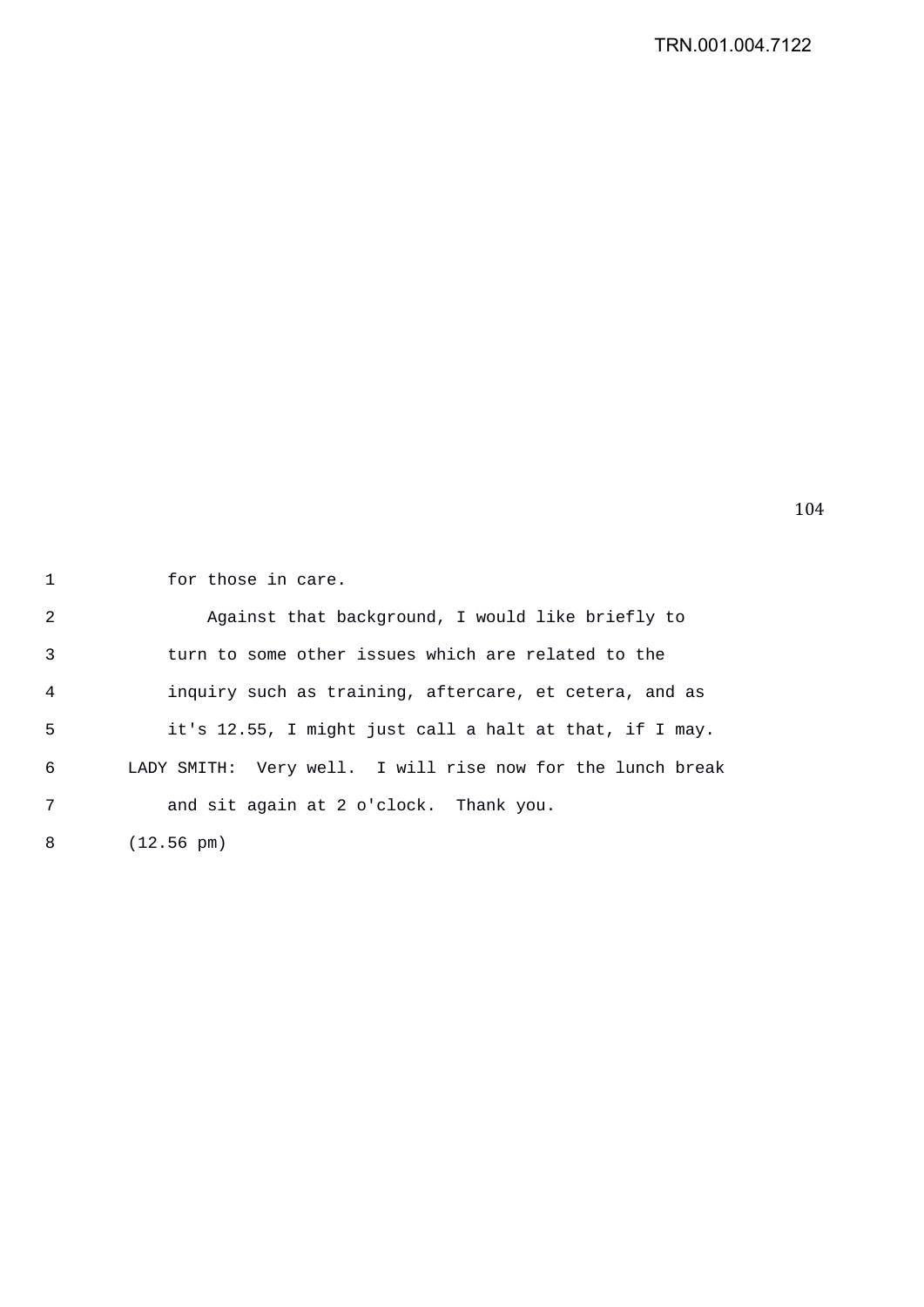| 1  |                                                          |
|----|----------------------------------------------------------|
| 2  | (The lunch adjournment)                                  |
| 3  | $(2.00 \text{ pm})$                                      |
| 4  | LADY SMITH:<br>Mr Jackson, when you're ready.            |
| 5  | MR JACKSON:<br>Thank you.                                |
| 6  | My Lady, having dealt with perhaps the core issue of     |
| 7  | abuse in its various forms and having tried to put that  |
| 8  | in a broad context, I would just turn briefly to a few   |
| 9  | other related issues which have arisen during the course |
| 10 | of the inquiry. They're all dealt with at some length    |
| 11 | in the written submission, but I simply mention a few of |
| 12 | them.                                                    |
| 13 | One is, of course, recruitment and training.             |
| 14 | Your Ladyship heard evidence from former members of      |
| 15 | staff as to the process and the training they received   |
| 16 | following recruitment. From the 1940s to the 1960s,      |
| 17 | head office was heavily involved in that process, but    |
| 18 | from the 1970s there was a gradual devolution of         |
| 19 | authority to senior management in order to add an        |
| 20 | additional level of scrutiny.                            |
| 21 | Many could not recall formal induction and it is         |
| 22 | certainly the case that throughout the time period       |
| 23 | training was very much on the job, it involved shadowing |
| 24 | other members of staff.                                  |
| 25 | Some staff did receive more detailed training.           |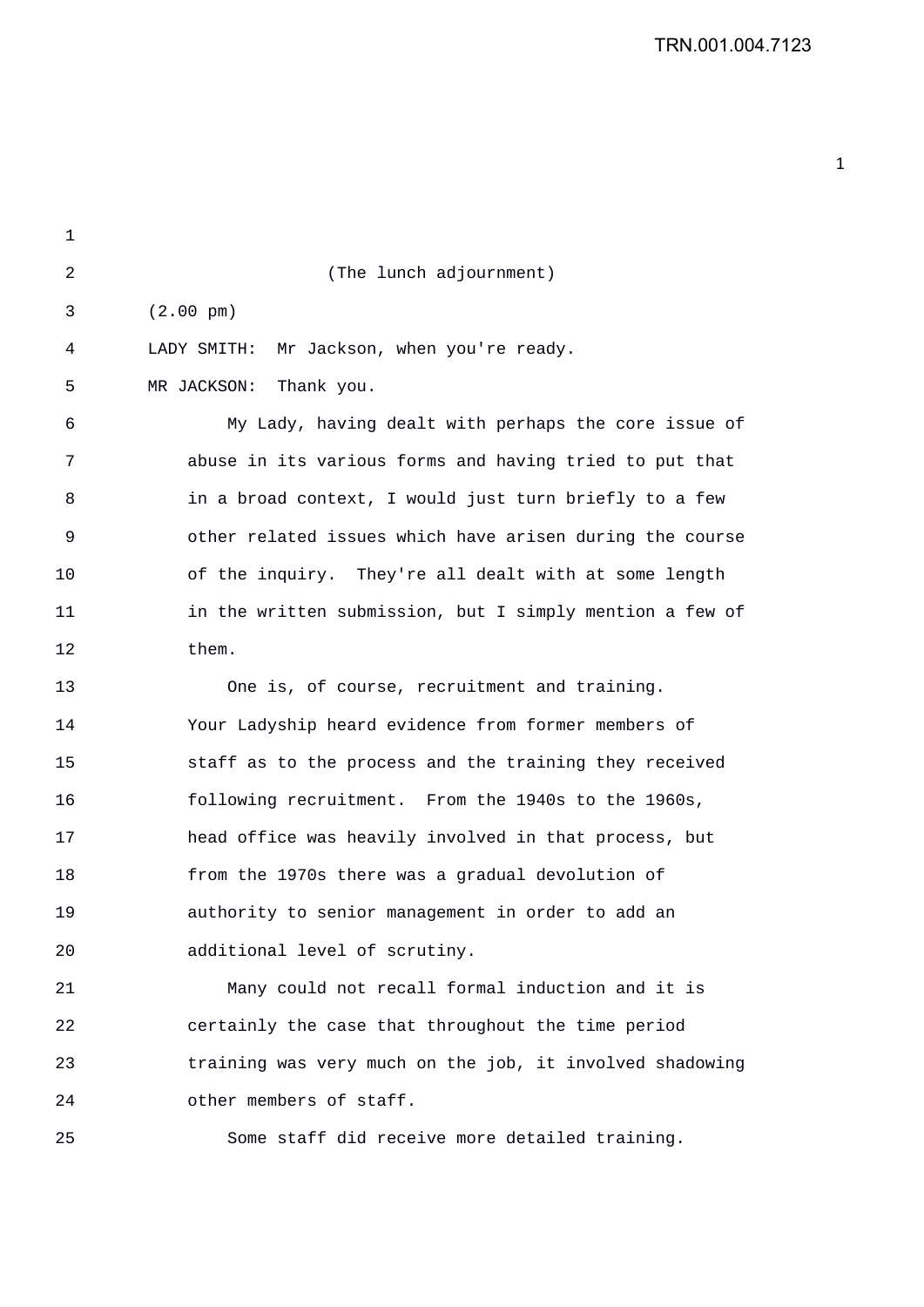1 Barnardo's organised training programmes for residential 2 care staff and things like in-service training days, and 3 Sir Roger Singleton gave us evidence on that matter. As 4 he pointed out, although a significant number of 5 courses -- not a large number of courses -- were run, as 6 there were 30,000 people working in the sector, he did 7 concede that that was a drop in the ocean.

8 I think it is fair to say, though, that Barnardo's 9 recognised the importance of training at an early stage. 10 It provided accredited training courses as far back as 11 the 1940s. The nature of work was such to prevent the 12 release of all staff for that and priority was given to 13 training senior staff.

14 External training courses were very restricted 15 in the numbers they could train compared to the numbers 16 employed and that may well have been linked to the fact 17 of the issue with retention of staff. What I think came 18 across quite often in evidence was the lack of 19 appreciation given to people who were employed in that 20 sector.

21 Someone I remember giving evidence -- I don't think 22 they were from Barnardo's -- said they had been in the 23 sector for 30 years only to be met with the response, 24 "Hardly a career, is it?" So that kind of background 25 and those kind of attitudes obviously did not help.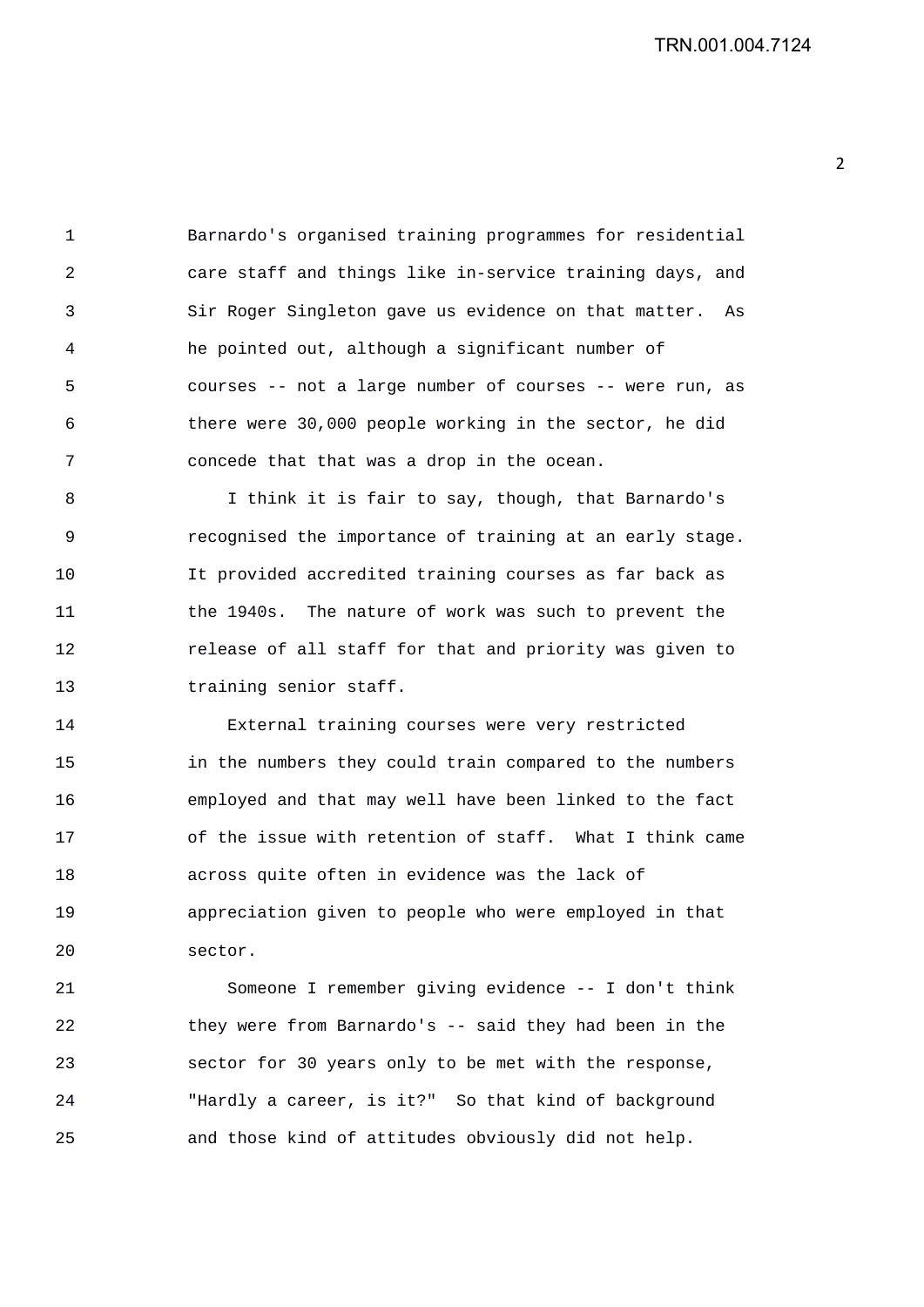1 Despite all that, Barnardo's has always been -- and 2 I will qualify this in a moment -- at the cutting edge 3 in terms of recruitment and training, and they were 4 fortunate in the quality of staff they had. I say that 5 because I think someone else described it this morning 6 as patchy, and I accept that of course because things 7 were compared to how they were now patchy. But it 8 doesn't take away my position that training was always 9 something at the forefront of Barnardo's management's 10 mind and a great deal was done, albeit one could always 11 have done it more or done it better. 12 LADY SMITH: The word patchy was used by a Barnardo's 13 witness, I think, Mr Jackson. 14 MR JACKSON: Indeed, but I think it might have been repeated 15 this morning. 16 LADY SMITH: It was referred to this morning, yes. 17 MR JACKSON: And I don't take away from that. I, of course, 18 accept that that's an accurate way of putting it. 19 So far as record-keeping is concerned, Barnardo's 20 has historically kept detailed records for all in its 21 care and that was highlighted in a 1944 Barnardo's Book. 22 From 1942 each child admitted had their own paper 23 file held at headquarters and at the regional office in 24 Edinburgh. They were returned when the child was 18 to 25 head office for archiving and have been microfilmed or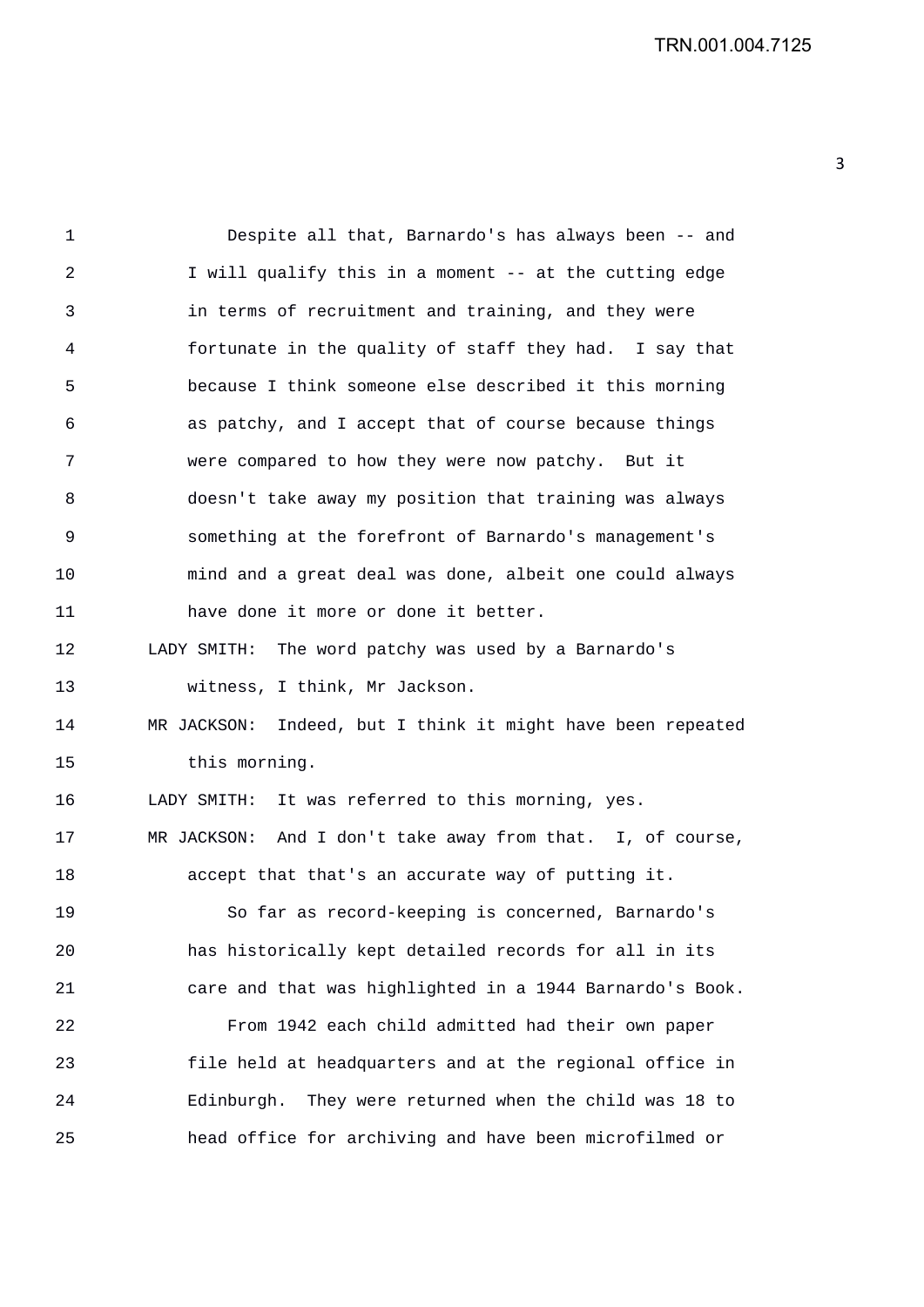1 scanned to the appropriate technology.

2 The various regulations which came in were reflected 3 in Barnardo's procedures being updated.

4 So there has been a quality of record-keeping which 5 could be said to be good throughout the period when 6 judged, again of course, by record-keeping practices 7 at the time. We also recognise, of course, that the 8 quality of those records is not always what it could 9 have been.

10 In particular, staff had limited awareness of 11 a child's history. On reflection, that was a pity. 12 There was sometimes limited guidance on what to include 13 in daily records, so staff would sometimes record, as 14 they saw it, major events but not necessarily day-to-day 15 events.

16 But suffice it to say, Barnardo's has long 17 understood the centrality of a child's record and has 18 tried to maintain an archive made available to all 19 former children and to the families of those who have 20 since died.

21 Barnardo's still carefully considers how best to 22 support those who request records. They allocate 23 social workers as part of the preparation work to 24 identify areas in those records which may cause 25 distress. Sometimes that's the language used in the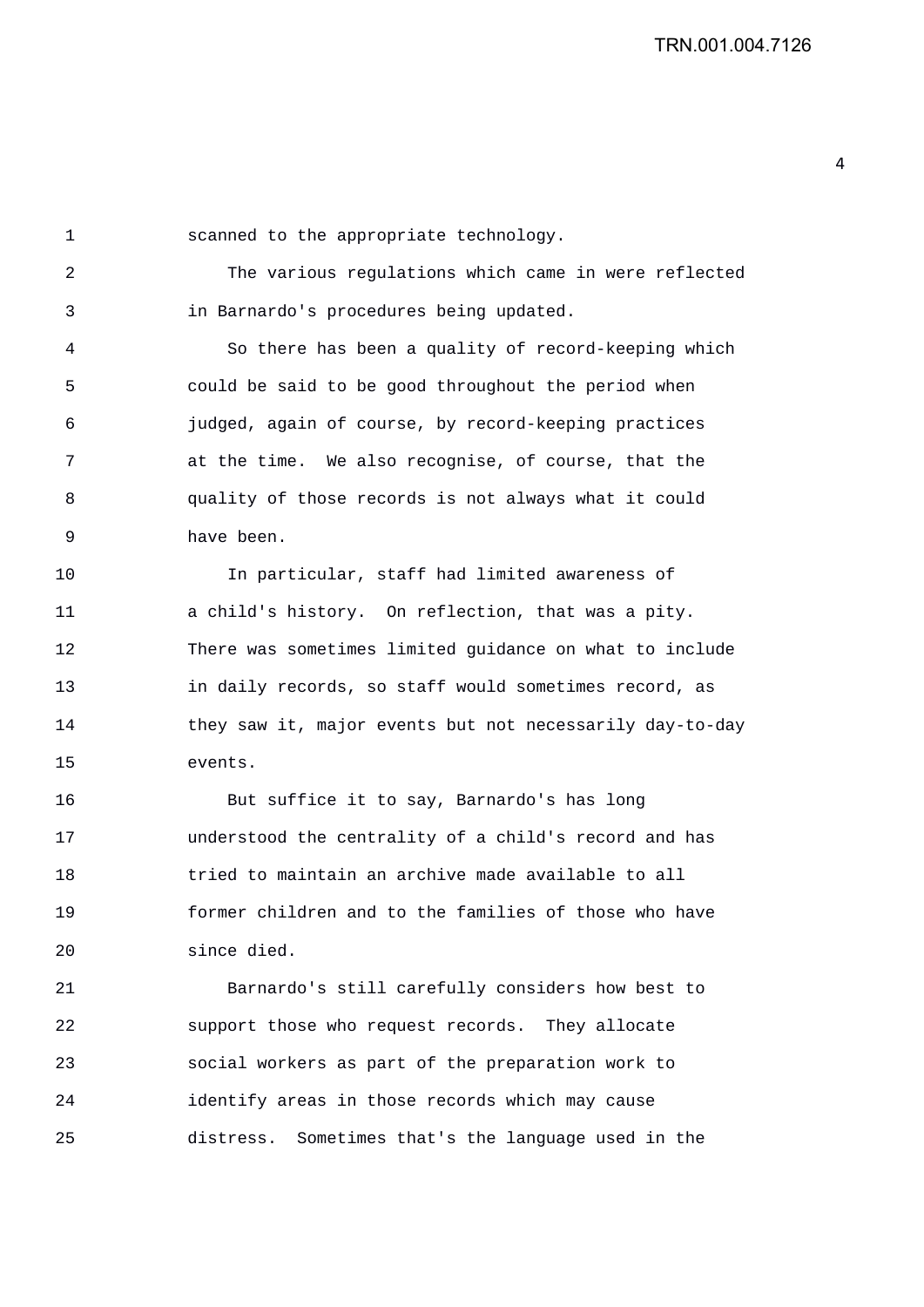1 records. And those who are getting their records are 2 given support before and after the reading of such 3 records.

4 About 50% of people still come in person to get 5 their records face to face and a duty of care is always 6 undertaken before any records are released.

7 In the course of this case study, my Lady will 8 remember one applicant requested records and they were 9 then made available, I think, in quick time along with 10 various photographs of when the person was in care, and 11 I think it's fair to say that applicant was delighted 12 with what was done in response to that request.

13 When it comes to aftercare, there have been 14 differing views. Some applicants felt they were not 15 given sufficient aftercare. I would simply refer you to 16 the evidence of Kate Roach, the service manager of 17 Making Connections at Barnardo's, who gave, I suggest, 18 very detailed and very helpful evidence to the inquiry. 19 The sum and substance was that Barnardo's was and is 20 committed to the ongoing support of young people in its 21 care and the Barnardo's Book always took that very 22 seriously.

23 It was absolutely the case, she says, that when the 24 older boys and girls left Barnardo's there was never any 25 question of them simply leaving Barnardo's care. It was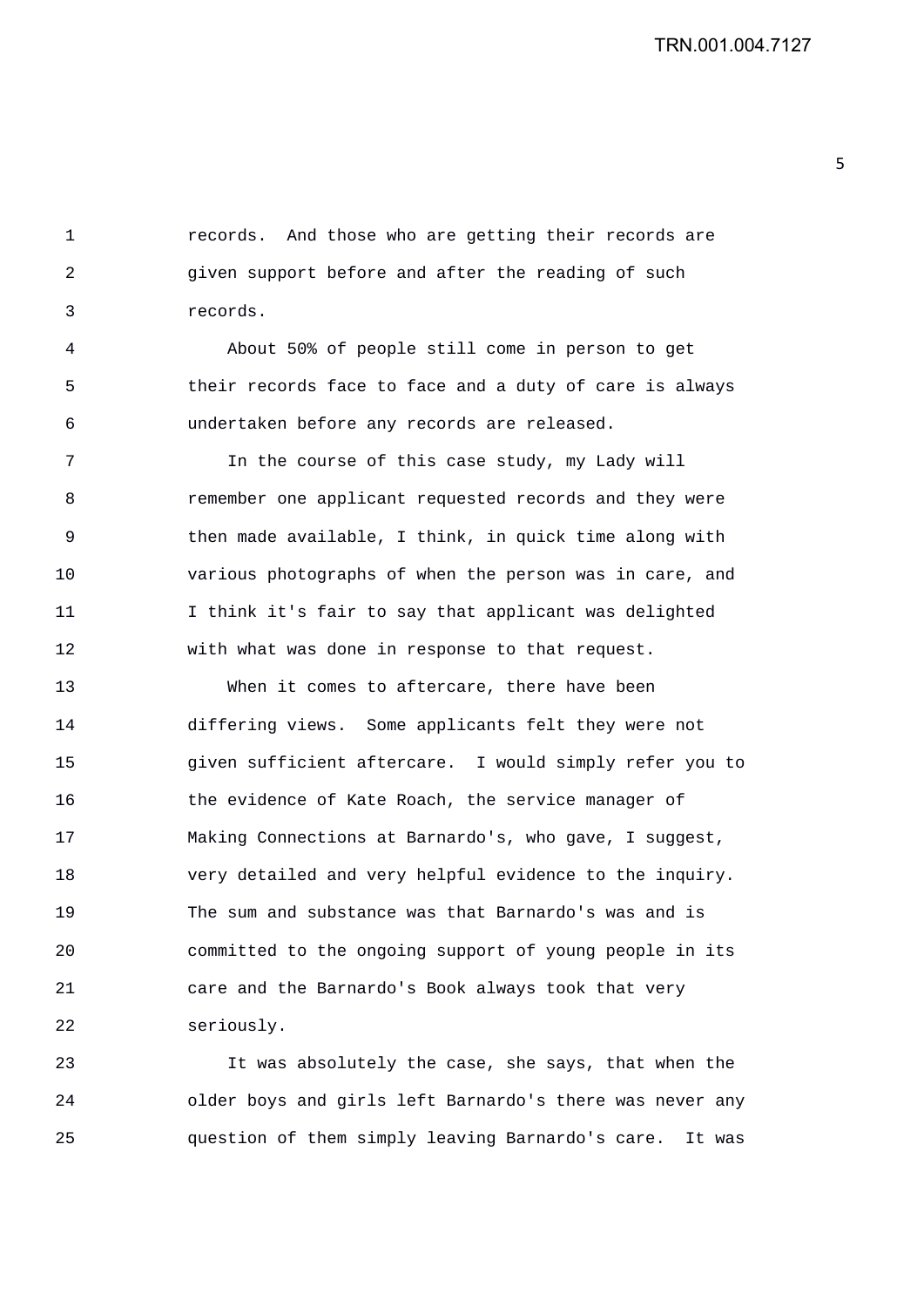6

1 always made clear they would remain part of the 2 Barnardo's family. 3 Again, nothing would be perfect and, of course, 4 would depend on the young person to a degree. Some 5 people welcomed the support, some people wished to cut 6 ties, but I do suggest that the evidence given by 7 Kate Roach does give a very good picture of how 8 seriously and still does take seriously that sort of 9 aftercare provision is made. 10 Where an allegation of historic abuse is made today, 11 a number of steps are taken. These are discussed quite 12 fully in the written submissions. But 13 Making Connections will review the records to find 14 circumstantial evidence, the names of members of staff, 15 and put it into some sort of context. There is also 16 maintained a historic abuse database which they can 17 search by home to find all allegations made in respect 18 of staff or residents at that home. They can tell 19 individuals that they were not alone in making 20 allegations about a particular individual if the 21 database reveals that that was indeed the case.

22 What is to be emphasised is the last thing the 23 Making Connections team are doing are looking to 24 disprove any allegations made. That is very, very much 25 not what they are about. They are there to try and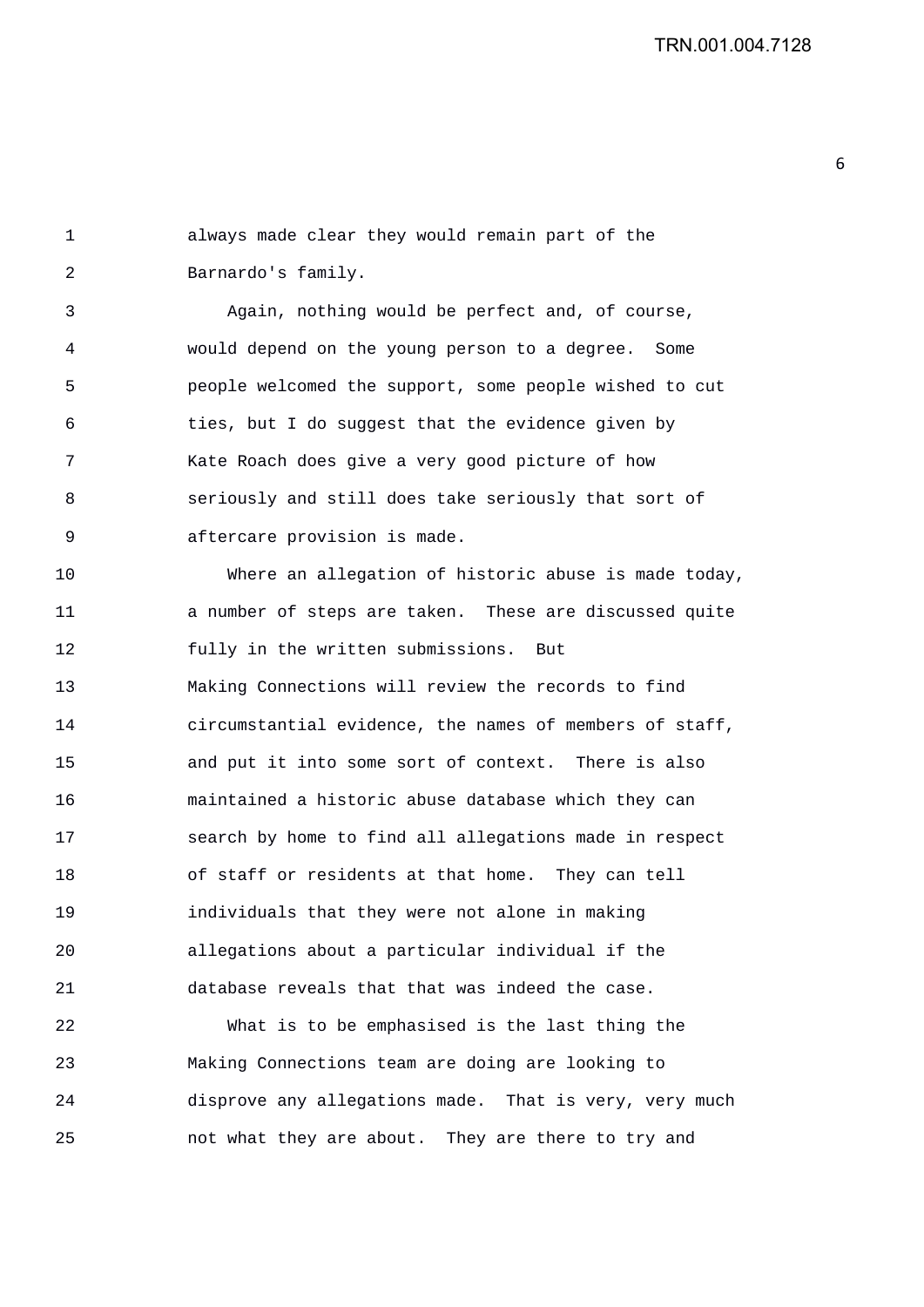1 assist and to help and to giving a continuing support. 2 Barnardo's -- and I think this is fair -- has always 3 recognised the importance of providing children with 4 aftercare. It provided a service perhaps before other 5 organisations were in a position to do so and would 6 continue to provide ongoing support for former 7 residents.

8 So in conclusion, let me just say this: Barnardo's 9 approach -- and this has been spoken to by a number of 10 witnesses to residential childcare -- far from perfect, 11 was head of its time in many respects, constantly 12 reviewed, updated to respond to legislative changes and 13 to research improvements, knowledge and best practice. 14 And Barnardo's has tried to keep abreast of developments 15 in the wider sector and change practice to reflect that.

16 Sir Roger Singleton gave helpful evidence on that, 17 as did John Rea and Hugh Mackintosh. Of course, no 18 system is perfect and no system can always operate 19 entirely as one would have wanted it to do, but I do 20 think it's fair to say that there has been a real 21 awareness of that as far as Barnardo's are concerned.

22 Barnardo's has, of course, thoroughly welcomed the 23 inquiry and tried to cooperate with it in every way 24 possible, responded to all requests, written 25 submissions, and having, you will have noticed, a senior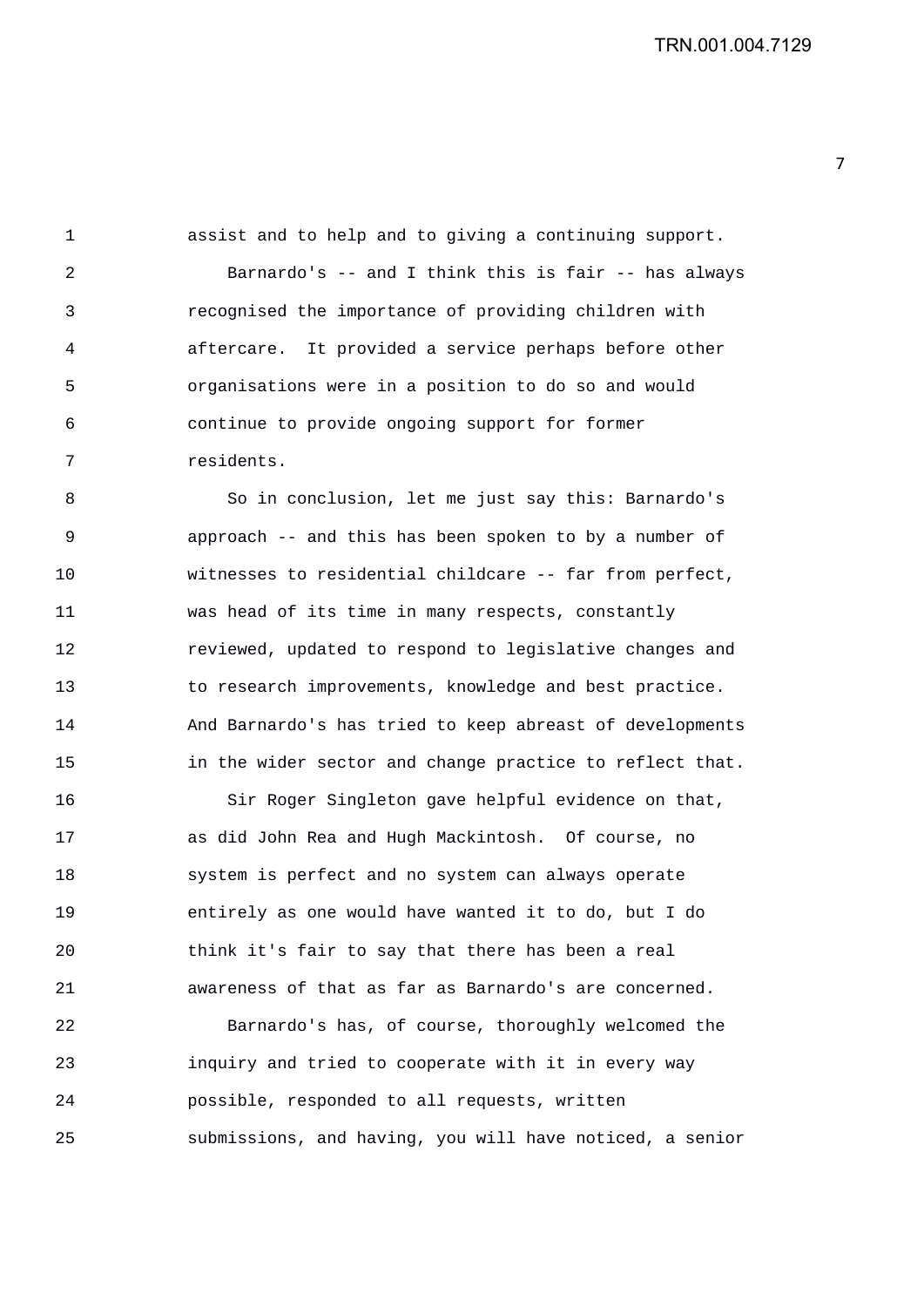1 representative present throughout the evidence, all of 2 it relating to Barnardo's. You have heard all the 3 evidence and had all the evidence we can possibly give. 4 I have not been attempting to repeat it or even 5 summarise it, but I have tried to focus on some 6 important issues, and in conclusion, just one or two 7 things stand out. 8 Let me say again: over the long period the inquiry 9 is concerned with, abuse did on occasions occur, sexual 10 or more generally. For any of that and all of that, 11 Barnardo's apologises unreservedly. No child should 12 ever have been subjected to any form of abuse and, in 13 particular, abuse of a sexual nature. 14 Even if these were to an extent -- and I don't 15 elaborate that -- isolated incidents, that makes no 16 difference to the regret felt by Barnardo's. One child 17 abused or ill-treated is one too many.

18 It is, however, appropriate, and I have tried to do 19 that in fairness, to all concerned, to place that in 20 a general context and I believe the evidence does show 21 Barnardo's was, and indeed remains, a highly caring 22 organisation with a dedicated staff. It would in many 23 ways be a tragedy if that were ever to be lost sight of.

24 I would also underscore Barnardo's strong sense of 25 duty and commitment to listening to and learning from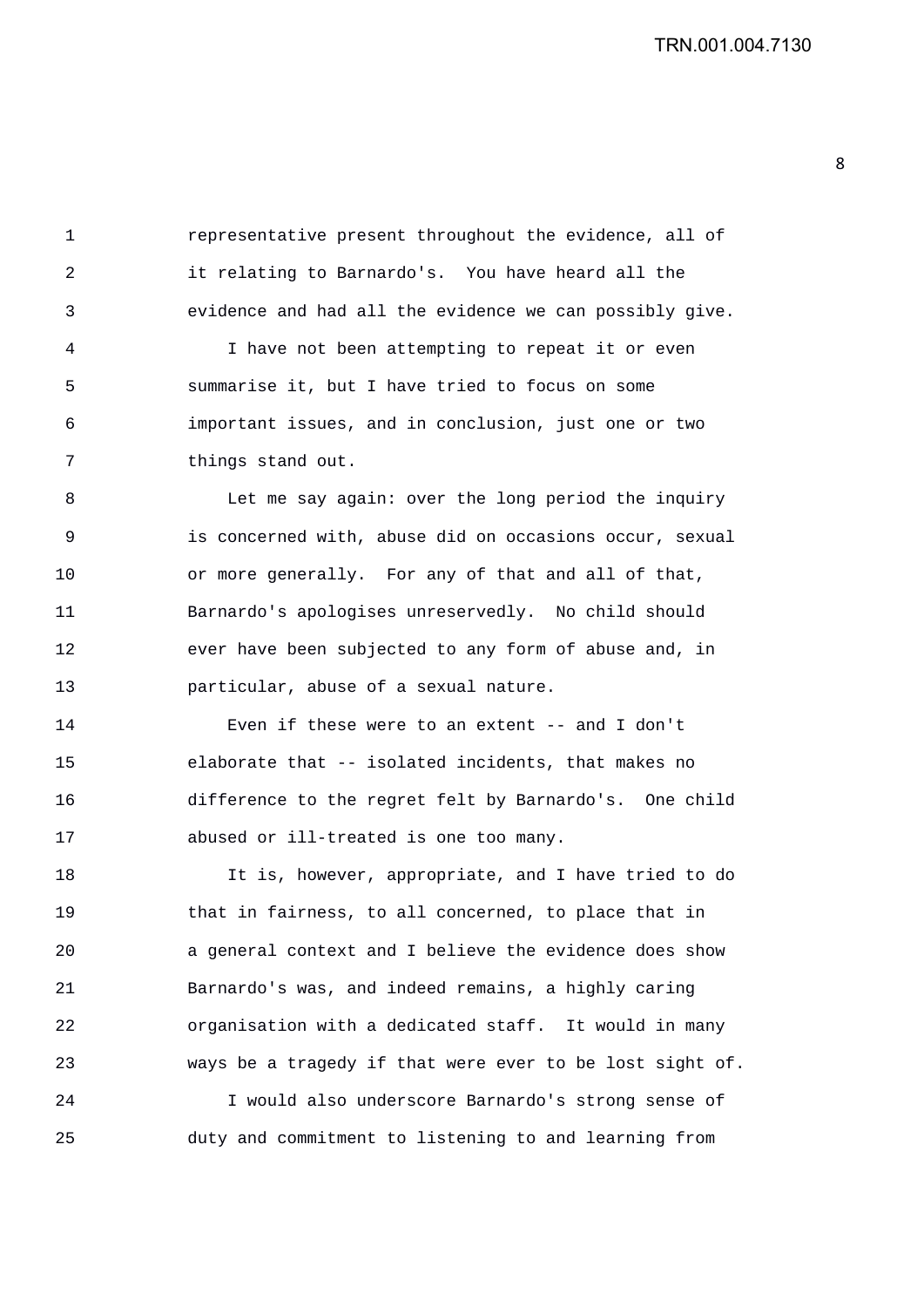1 the experience of these former residents. 2 Barnardo's has always provide an aftercare service, 3 has employed officers for that since the 1940s, and 4 of course Making Connections came into being by the 5 amalgamation of other departments in 2008. It has been 6 a central point of contact for those persons seeking 7 information about their time in care and it has been 8 there to support and to disclose where there has been 9 poor care and abuse. That will continue for as long as 10 is required and, of course, already that for some former 11 residents has been many years. 12 Barnardo's would like to think of itself as trying 13 as best it can to be in the forefront of reforming good 14 practice and it would certainly be its intention to

16 I think everything else I might say will be in 17 a very substantial written submission which was lodged 18 this morning.

19 LADY SMITH: Thank you very much, Mr Jackson.

15 continue in the future in that vein.

20 I would now like to turn to the closing submission 21 for the Aberlour Child Care Trust and invite Mr Love to 22 address me.

23 When you are ready, Mr Love.

24 Closing submissions by MR LOVE

25 MR LOVE: Thank you, my Lady.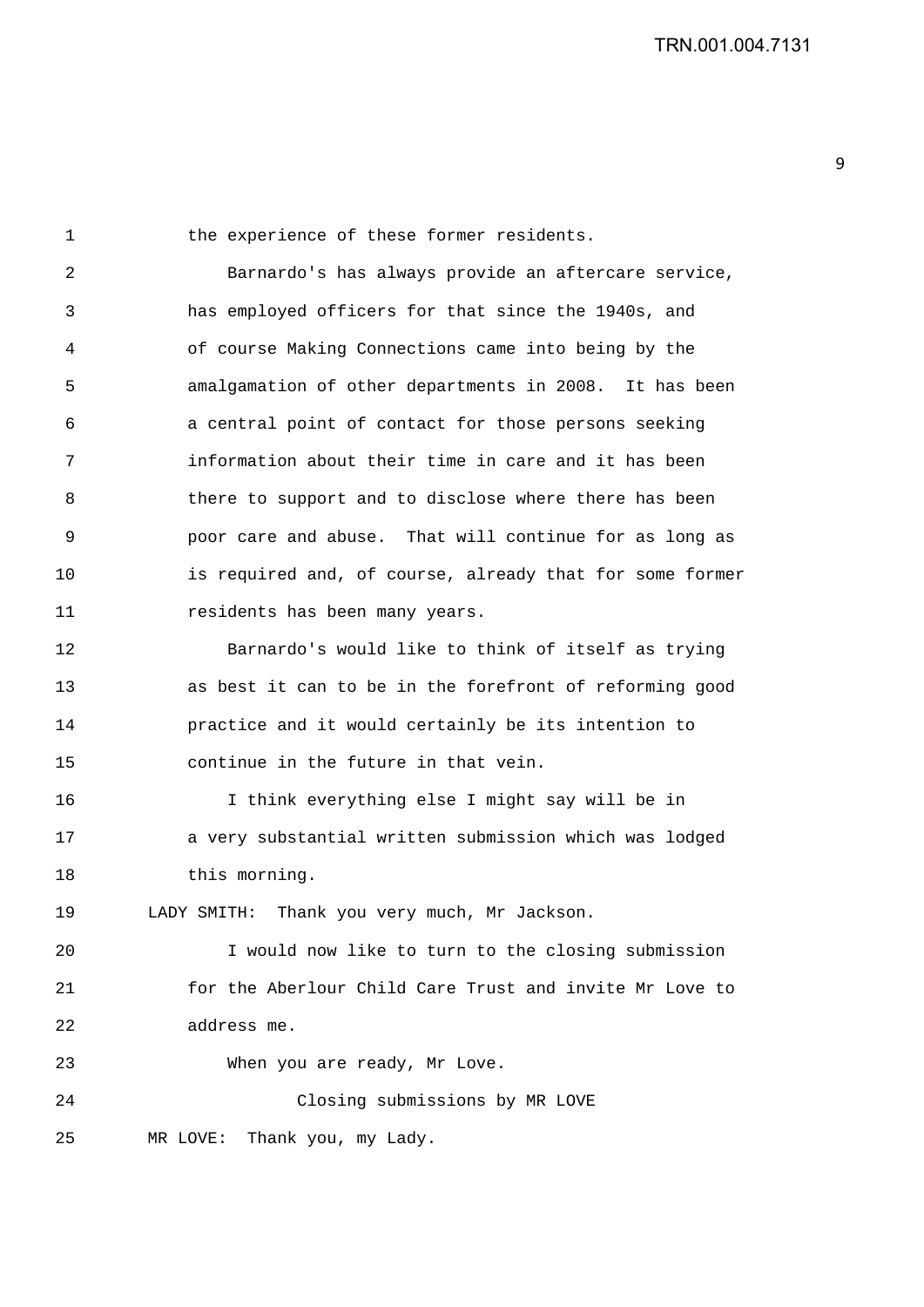1 Your Ladyship has a full detailed closing statement 2 prepared on behalf of Aberlour, the content of which is 3 adopted. I don't intend to read it in full and will 4 provide a summary.

5 Aberlour remains grateful for the opportunity to 6 participate in this inquiry as a core participant and to 7 present this closing statement. Aberlour neither 8 excuses nor condones the abuse of children in any form 9 whatsoever. They have offered and will continue to 10 offer every assistance to the inquiry.

11 Aberlour has welcomed the opportunity afforded by 12 the inquiry to investigate the flaws in its historical 13 procedures and practices, which may have contributed to 14 abuse perpetrated towards children in its care.

15 Board members and senior officers of Aberlour have 16 been able to attend throughout, hearing the evidence of 17 the inquiry, and have themselves witnessed and been 18 touched by the distress of survivors, their courage in 19 coming forward, and the dignity with which they've 20 conducted themselves.

21 Like any organisation seeking to promote the welfare 22 of children, Aberlour considers the abuse of children to 23 be abhorrent. During the period under consideration by 24 the inquiry, many thousands of children have been looked 25 after by Aberlour or have been able to access its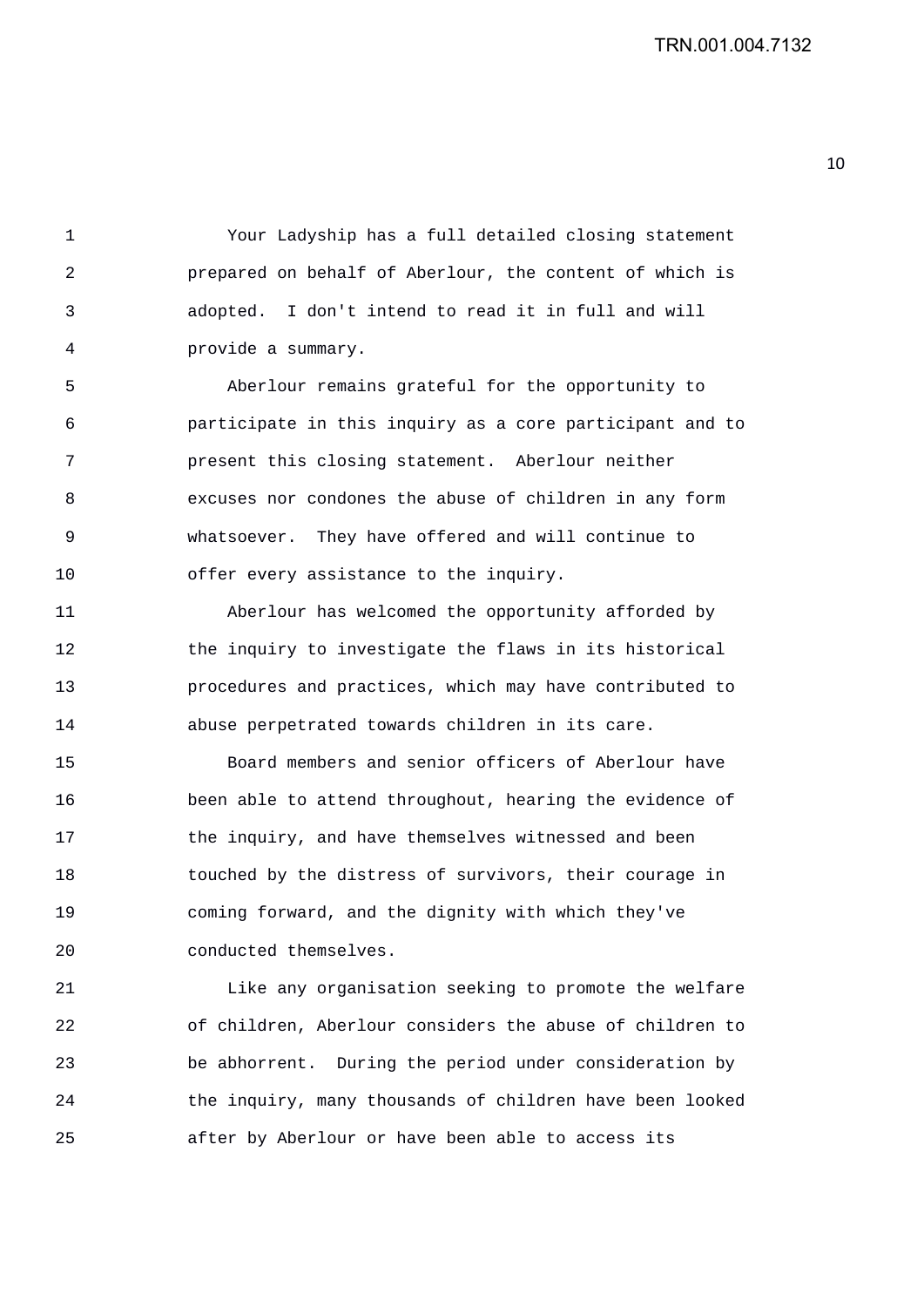1 services. Despite some positive evidence that the 2 inquiry has heard about the positive and quality times 3 that children spent in their care, Aberlour accepts with 4 regret that there have been occasions where abuse 5 occurred and the responses sent by Aberlour to the 6 inquiry have identified all such occasions which are 7 currently known to them.

8 As was explicitly expressed at the very start of 9 phase 1 of this inquiry, in relation to any children who 10 did suffer abuse while in its care, Aberlour recognises 11 this should not have happened. It welcomes this 12 opportunity to reiterate an unreserved apology to those 13 who were abused whilst in its case and to their 14 families.

15 Indeed, in her evidence, SallyAnn Kelly acknowledged 16 and did not seek to underplay or gloss over the failures 17 of Aberlour that have undoubtedly been disclosed by the 18 evidence of applicants and she offered her own personal 19 and sincere apologies for what had occurred.

20 The assessment of the evidence is a matter for 21 your Ladyship. There are a number of specific issues or 22 themes arising from the evidence before the inquiry that 23 Aberlour would wish to address at this stage. Turning 24 first, if I may, to the issue of the separation of 25 sibling groups within the Aberlour Orphanage.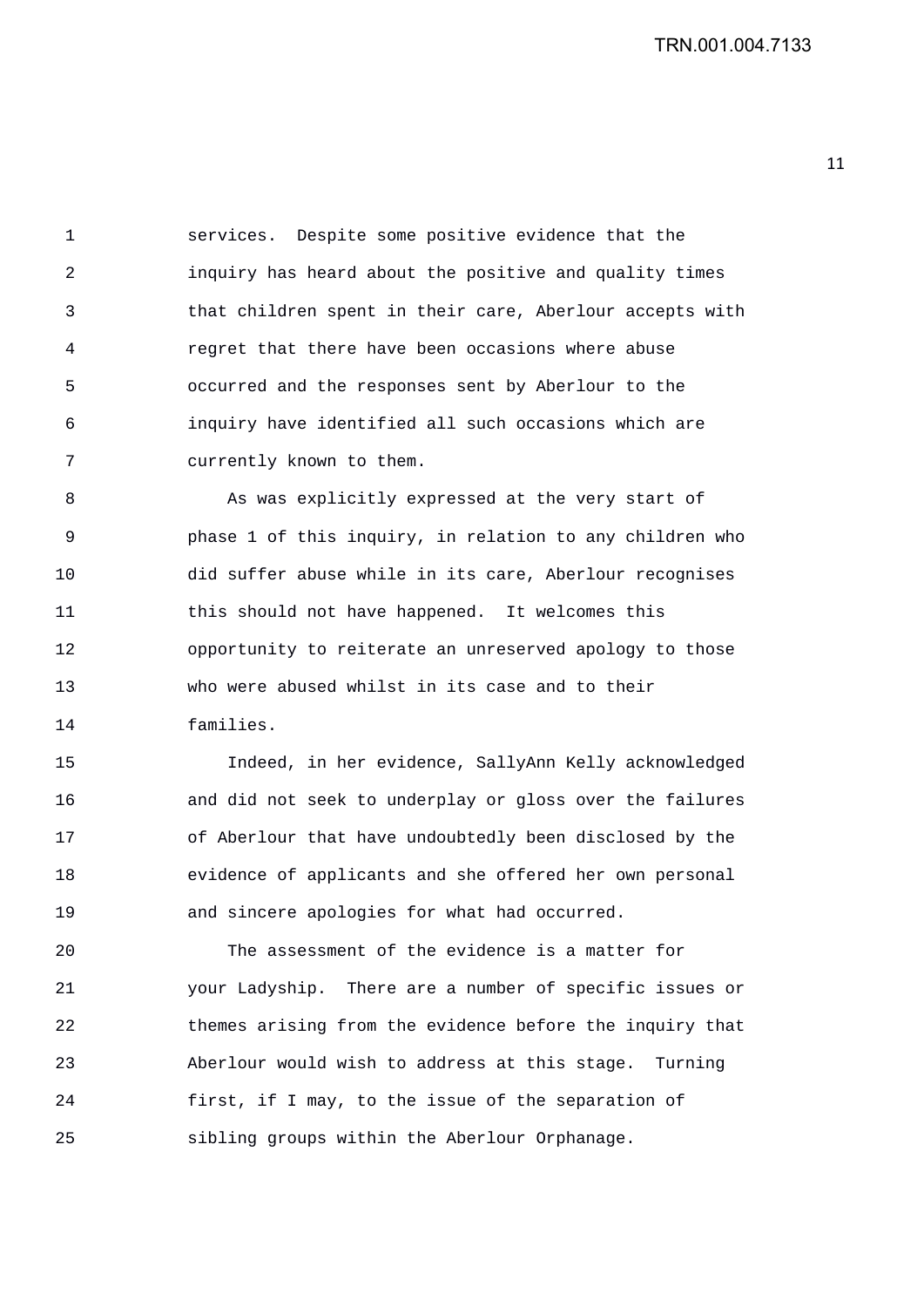1 From 1930 to around 1955, sexes were mixed in the 2 nursery only, and when children were old enough to begin 3 school, boys and girls were separated into distinct 4 wings. The dining rooms and the dormitories were within 5 these wings and accordingly children slept and ate only 6 with other children of the same sex. Although sexes 7 were mixed in school in the usual fashion, school 8 classes were naturally organised by reference to age 9 and, to some extent, the houses within the orphanage 10 also appeared to have been organised by reference to 11 age, although the information on this is less consistent 12 and clear.

13 There appears to have been no firm policy 14 identifying a specific age at which any child should 15 move from one house to another, although it is accepted 16 that it seems to have been the norm for children to 17 change houses as they aged.

18 The separation of sexes into distinct buildings was 19 clearly policy at the time of the construction and 20 development of the orphanage, and a mix of sexes was 21 undertaken on initially a trial basis in 1955 and was 22 then the norm throughout.

23 From 1955 onwards, the mixing of boys and girls was 24 a feature of orphanage life, but, on the evidence, was 25 not consistently applied in a manner which kept siblings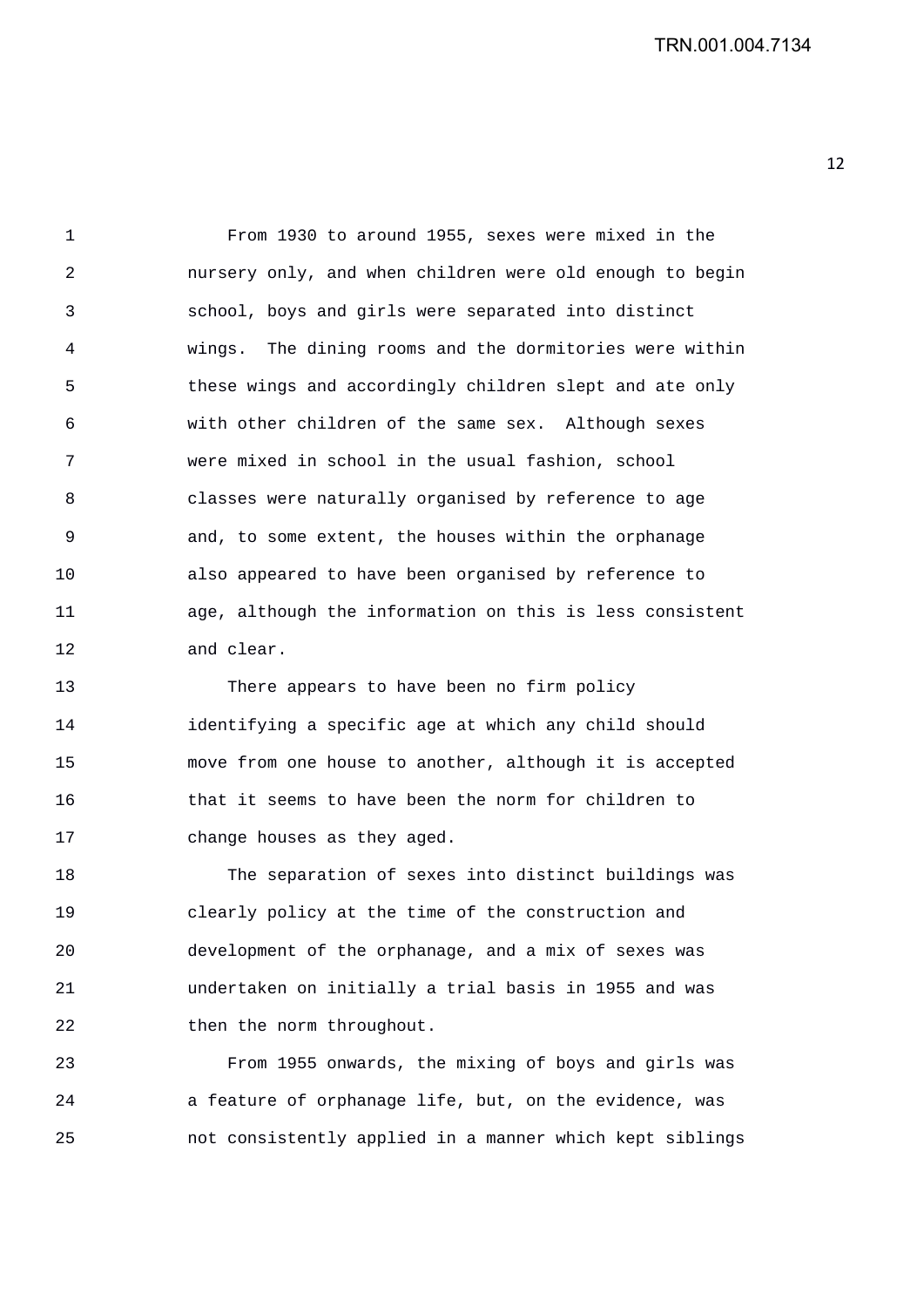1 in one house.

2 It is obvious that it would have been possible for 3 children to mix with their siblings at play and at 4 school. While there is no evidence available of any 5 policy or practice of preventing contact between 6 siblings in these settings, equally there is no firm 7 evidence of consistent action being taken with the aim 8 of sibling groups being kept together.

9 It is also accepted that there is no evidence of any 10 firm, deliberate or consistent policy or practice of 11 seeking to organise, facilitate or positively promote 12 regular and good quality contact between siblings. 13 It is accepted that this may, for some young people, 14 have resulted in their living separately from siblings 15 during most or all of their time in the orphanage, 16 possibly with only infrequent or even coincidental 17 meetings. It is accepted that this may have had 18 a detrimental effect upon the relationships with 19 siblings and for that Aberlour's sincere apologies are 20 offered.

21 In addition, the lack of any system to ensure that 22 contact details for young people leaving the orphanage 23 were made available to younger siblings hampered the 24 availability of those younger siblings to keep in 25 contact with family members who had moved on before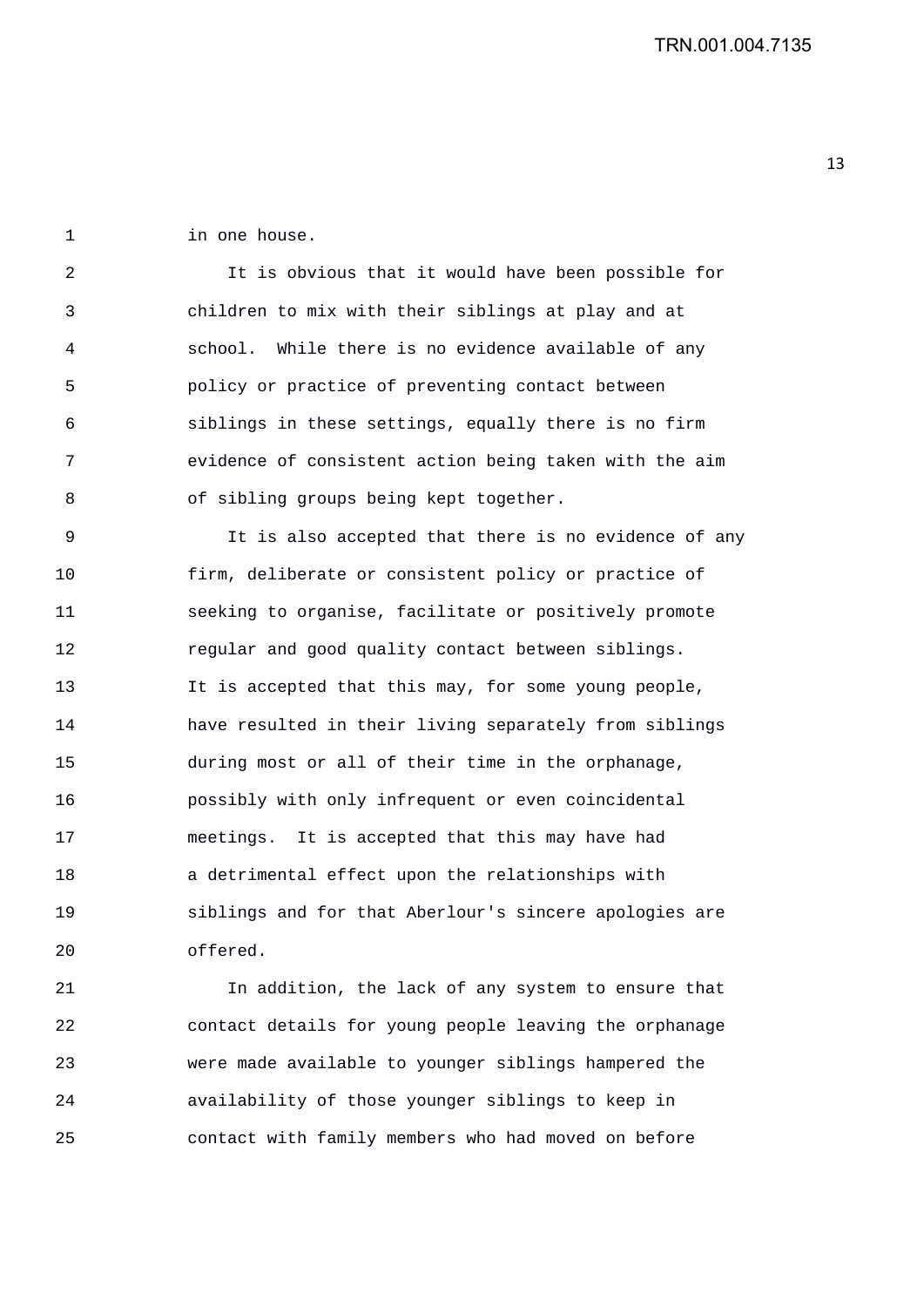1 them. Aberlour accepts that in the orphanage years, it 2 did not do all that it could have done to assist those 3 siblings in building or maintaining a potentially 4 supportive family network for their future life. 5 Aberlour deeply regrets and is truly sorry for the 6 consequences of that failure and offers its apologies to 7 any young person who feels that this had a detrimental 8 effect on their family relationships. 9 Moving on to departure and aftercare, my Lady. Some 10 applicants spoke of leaving Aberlour with little notice 11 and little preparation and of having found this to be an 12 upsetting and unsettling experience. 13 LADY SMITH: There was more than one instance spoken to of 14 applicants really not knowing until the day they were 15 leaving. It's striking.

16 MR LOVE: Yes, that certainly seems to be the case, my Lady. 17 The various applicants giving evidence to the 18 inquiry left Aberlour in quite different circumstances 19 and it's readily accepted that the extent of knowledge 20 which the individual applicants had of their impending 21 departure varied. It's also readily accepted that the 22 level of preparation which individual applicants had in 23 advance of their departure varied. It is clear that the 24 level of preparation for departure was not always 25 substantial. In some cases it was plainly inadequate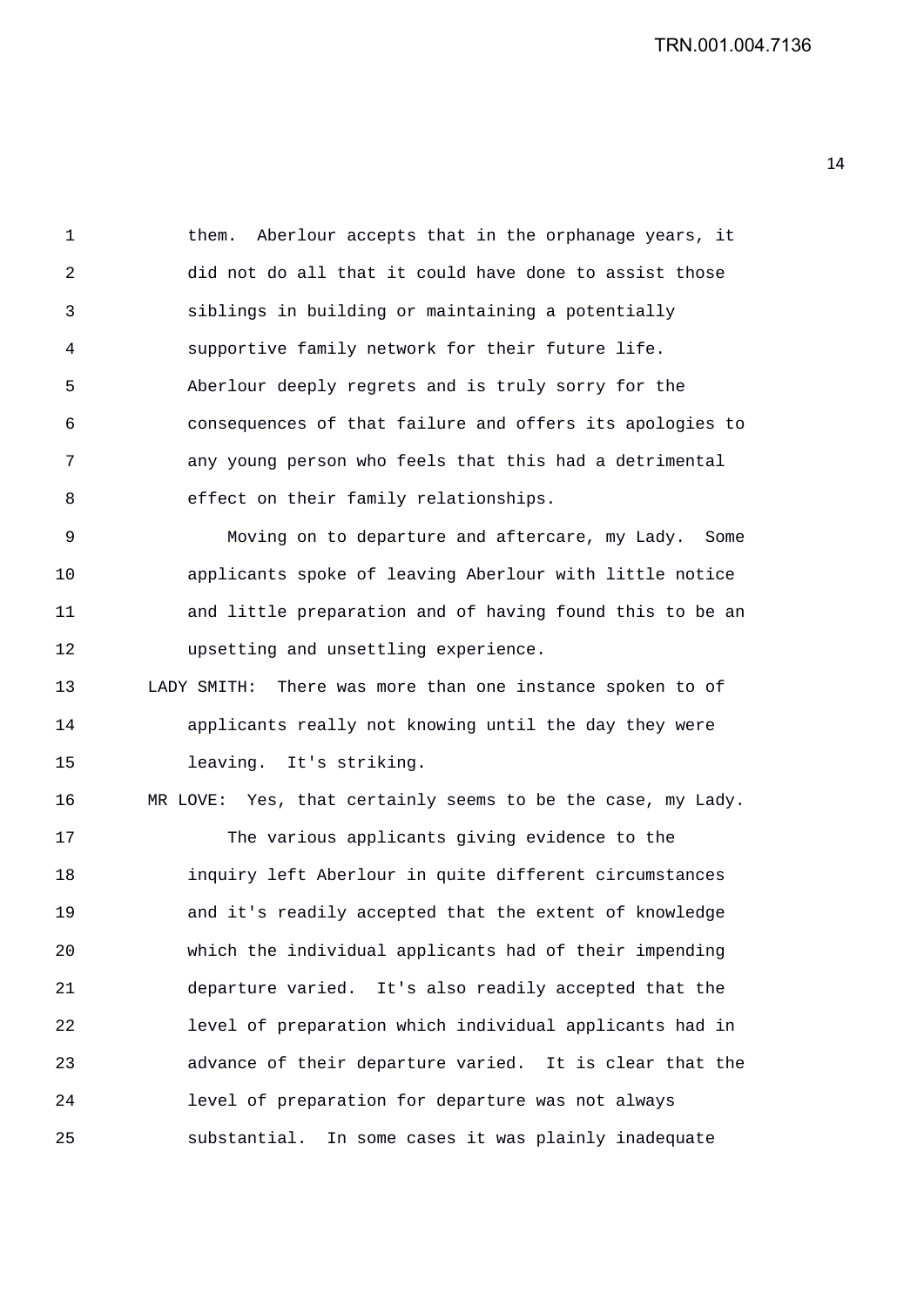1 and wholly insufficient, and sincere apologies are 2 offered for this and its consequences to those who have 3 been affected.

4 Aberlour readily accepts that some young people 5 leaving the orphanage felt that they were not well 6 prepared for adult life and the transition into their 7 future lives was not well handled. A very different 8 approach is taken to this at present, but Aberlour 9 accepts that in the orphanage years children did not 10 always receive enough advance notice of their departure 11 to allow them to feel prepared and that they had 12 appropriately taken leave of their home, something very 13 important to them, and those with whom they had lived 14 for often substantial periods of time.

15 Aberlour would like to take this opportunity to 16 extend its heartfelt apologies to any former resident 17 who at the time of leaving the orphanage, in particular, 18 did not feel adequately supported through this process.

19 Where children were placed in the care of Aberlour 20 by local authorities, the level of involvement of 21 Aberlour in planning and decision-making about the 22 futures of children they had cared for was limited as 23 that decision-making power rested with the placing 24 authority. Aberlour was not, as a matter of standard 25 practice, given a voice in those processes. Often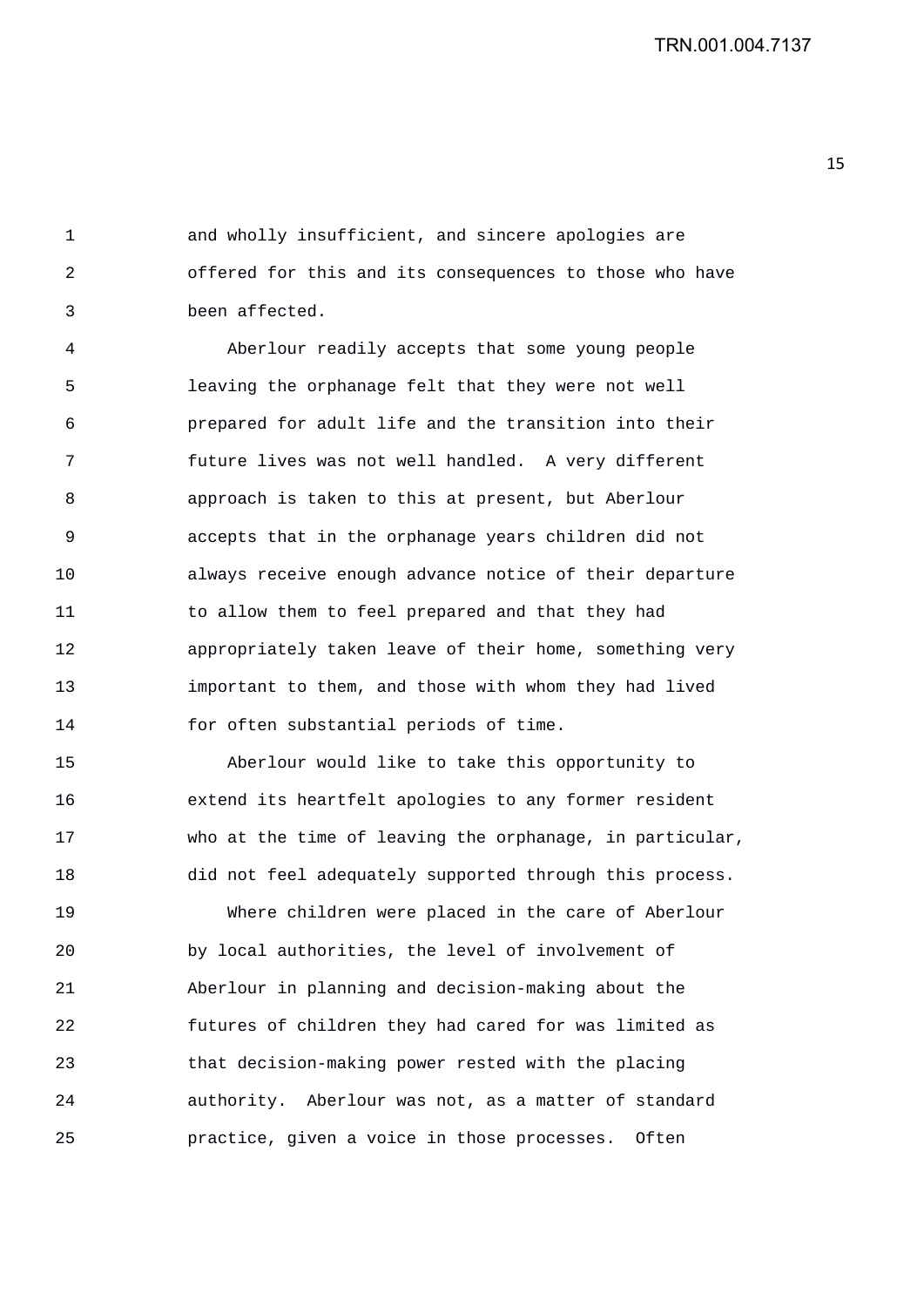1 it would simply receive a letter -- your Ladyship heard 2 evidence about this -- from the placing authority giving 3 very few days of notice and advising that the children's 4 officer would arrive at the orphanage at a specified 5 time to collect and remove the young person. There was 6 evidence about two days in advance a letter being 7 received at the orphanage. This gave limited 8 information to relay to the young person and limited 9 time in which to prepare the young person for that 10 specific arrangement as opposed to preparation for the 11 general concept of moving on.

12 That said, it is accepted without qualification that 13 there is evidence before the inquiry which calls into 14 question the amount of preparatory work carried out with 15 young people to prepare them for transition into the 16 adult world.

17 LADY SMITH: Just going back to the late notice given by the 18 placing authority, unfortunately there was no evidence 19 that I heard of anybody standing up to the local 20 authority and telling them, "This will not do, we're not 21 handing children over to you on a two-day notice or 22 a same-day notice".

23 MR LOVE: Yes, certainly I'm not aware of having seen any 24 evidence to that effect, my Lady.

25 LADY SMITH: So the practice continued.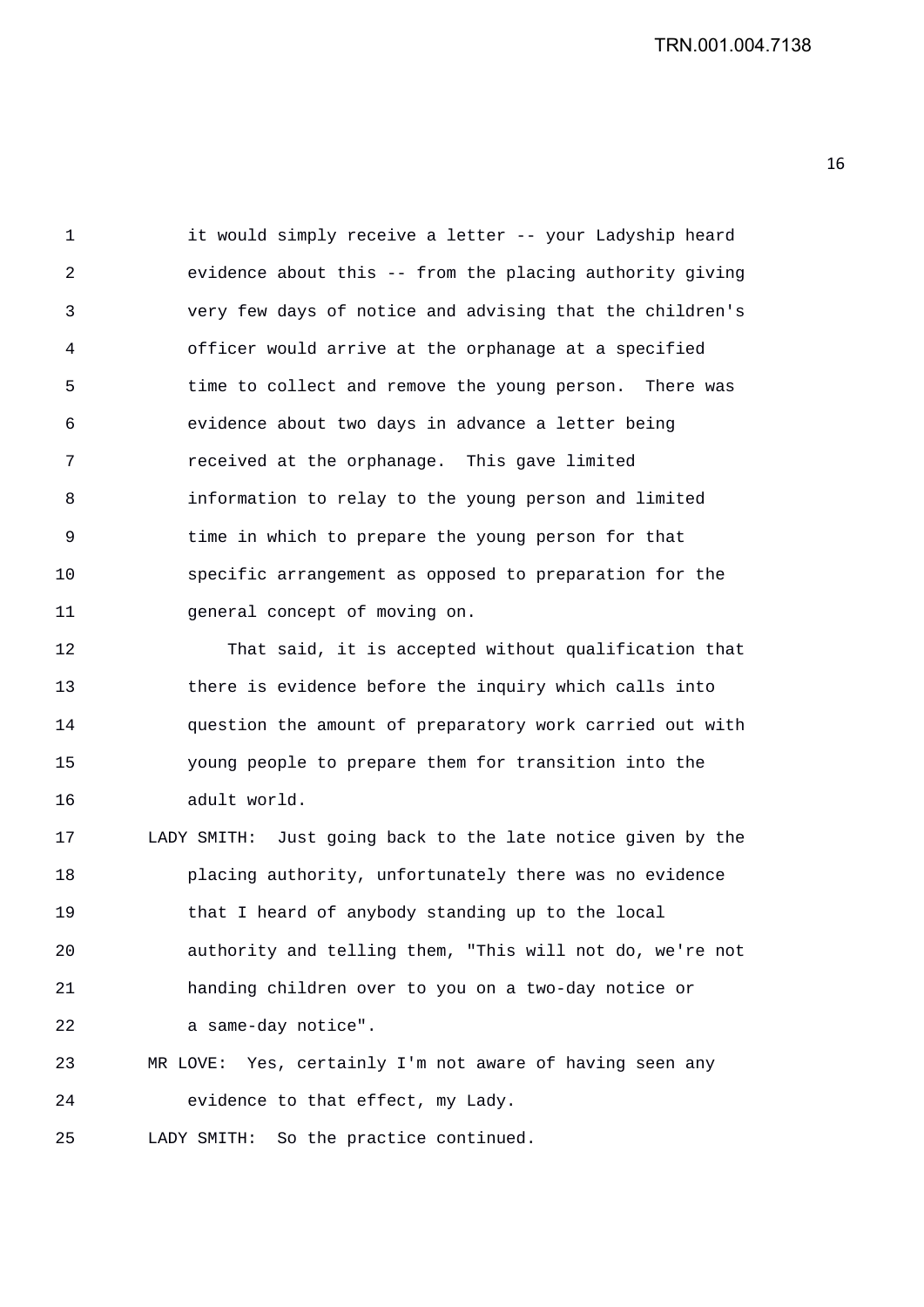1 MR LOVE: The practice continued without obstruction or 2 criticism. 3 LADY SMITH: Yes. 4 MR LOVE: There is evidence that in the limited time 5 available after notification from a placing authority 6 had been received and before the young person was 7 removed, there was not enough done to advise the young 8 person about what was about to happen to them. It is 9 obvious that this would have been possible and it's 10 obvious that the involvement of the young person in 11 packing their clothing, gathering their personal 12 possessions, affording them the opportunity of saying 13 goodbye to their friends, to their carers and to their 14 home ought to have been afforded. 15 Aberlour readily accepts that for some children they 16 fell well short of making the best and fullest use of 17 even the limited information that they were given or of

21 understandable that young people may have consequently 22 been left feeling confused, distressed, isolated, 23 ignored, and for that Aberlour is truly sorry. 24 Moving on to punishment. Discipline and punishment

18 the time available to them after becoming aware of an

19 imminent departure so as to best prepare the young

20 person for leaving their home. It's entirely

25 are not synonymous and that has been the evidence in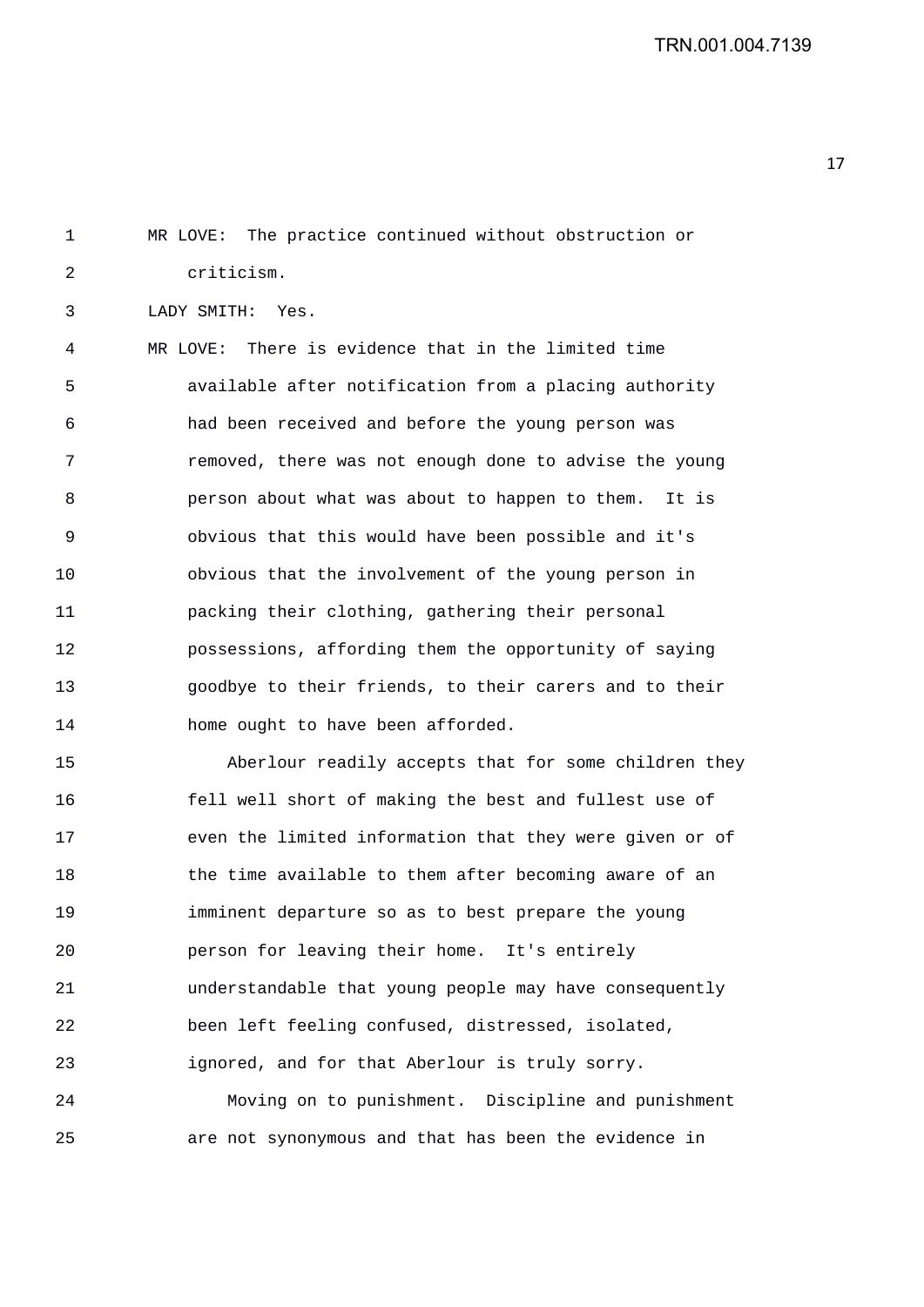1 this inquiry. Discipline is a mode of living and it is 2 distinguishable from a system of punishment. In 3 considering, in particular, advertisements for 4 employees, indicating that an ability to maintain 5 discipline is desirable, this terminology should be 6 viewed in context.

7 Further, in advertising for staff in the immediate 8 post-war period, indicating that a job would be suitable 9 for a former serviceman, it is submitted that it is 10 clear that there were significant numbers of such 11 individuals seeking gainful employment. Such 12 advertisements should be viewed in the context of their 13 times and not as implicitly indicative of a need for 14 individuals who were likely to take a militaristic 15 approach to punishment of young people. 16 LADY SMITH: I just reflect, Mr Love, on the immediate 17 impression one gets if told an ability to maintain 18 discipline is desirable and these jobs would be suitable 19 for former servicemen. It is very hard to resist the 20 impression that control is to be prioritised. 21 MR LOVE: Yes, control and to that extent -- 22 LADY SMITH: Firm control. 23 MR LOVE: It shouldn't be taken to imply an expectation that 24 harsh punishment should be or would be required. 25 LADY SMITH: There's not much there about warm, loving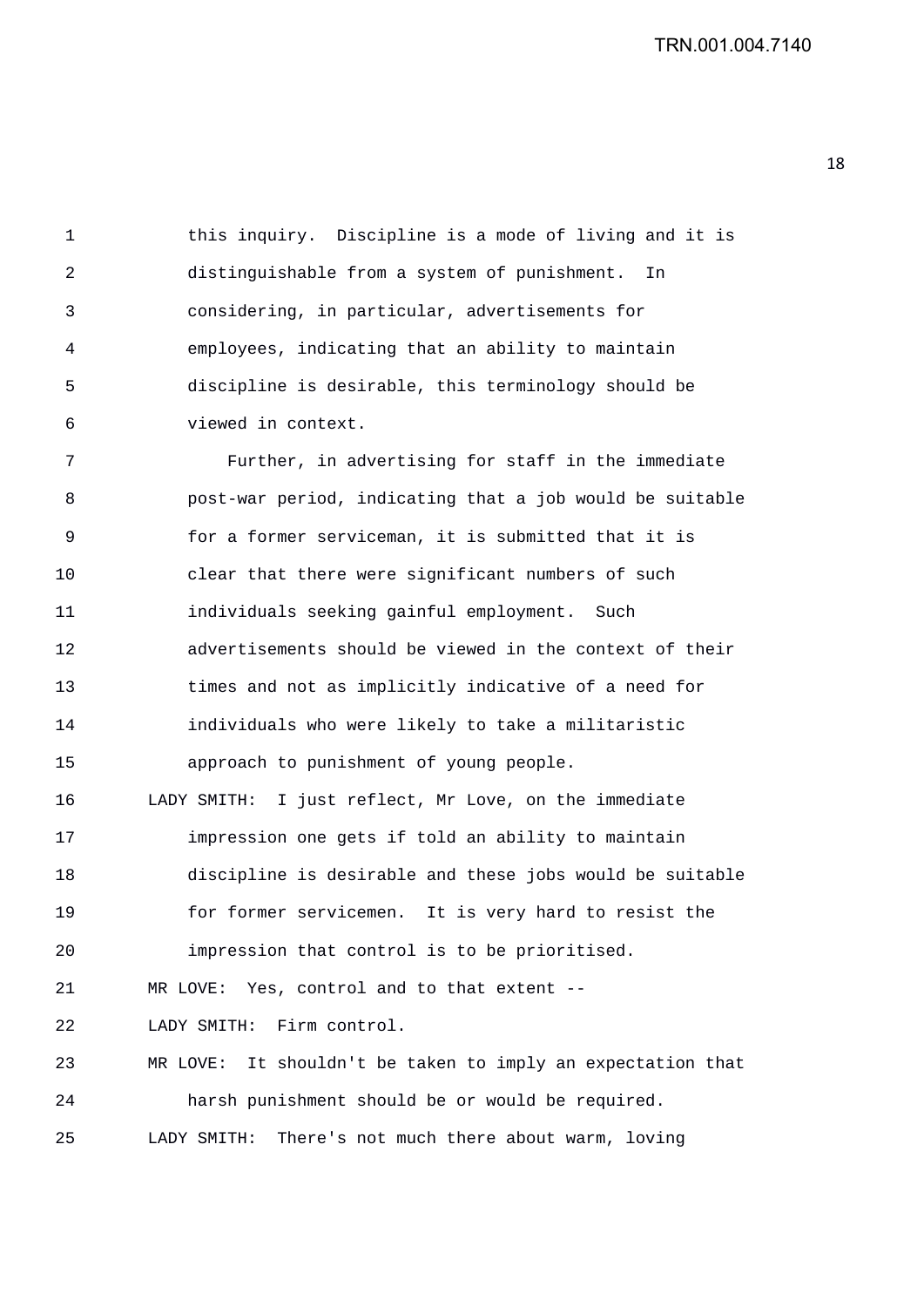1 nature, for example, is there? 2 MR LOVE: Well, there's one of the advertisements that did 3 make reference, rather oddly, to the requirement that 4 somebody should be fond of children. A peculiar 5 expression, but the advertisements weren't entirely 6 devoid of giving an indication that an interest in 7 children was required, not just the militaristic 8 background of those who might seek to apply. 9 While discipline is related to the need for

10 boundaries and for conduct to adhere to particular rules 11 and values, that's not to say that the maintenance of 12 such discipline is equivalent or restricted to a system 13 of punitive measures. Discipline is capable of being 14 maintained by positive means and I think your Ladyship 15 has heard evidence about that, certainly in the latter 16 stages of the evidence.

17 For example, by the instilling of self-discipline in 18 individuals by example and by role-modelling, and by 19 giving leadership and direction towards the maintenance 20 of high personal standards, and by the development of 21 routines and structures which are conducive to the 22 standards desired.

23 Maintenance of such discipline can be conducive to 24 the development of a feeling of security for young 25 people, particularly those who have previously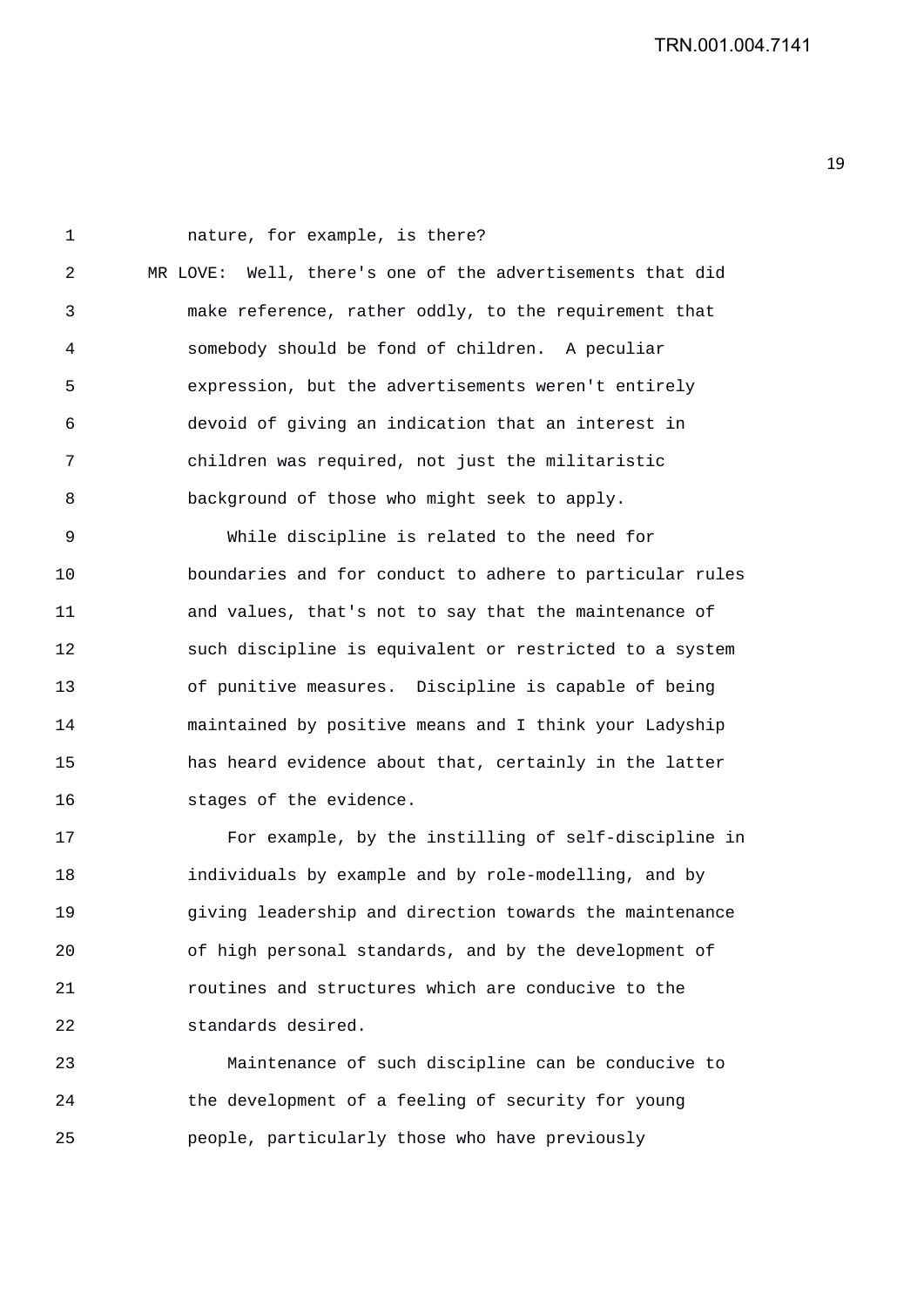1 experienced life as unpredictable or chaotic and strong 2 personal relationships and bonds can be achieved.

3 On consideration, it appears that Aberlour's rules 4 on discipline and punishment were probably in place from 5 at least the late 1940s. The content of the rules when 6 taken in conjunction with the content of discussions at 7 governors' meetings shows that Aberlour expected any 8 punishment to be applied uniformly, to be proportionate, 9 and not to be excessive.

10 Aberlour's rules outline the approach taken to 11 monitoring compliance with its policy on punishment. As 12 with other core participants, punishment books were 13 required to be maintained with black marks for minor 14 offences and all entries where corporal punishment was 15 imposed to be marked with a P. These books were to be 16 reviewed by the warden or lady superintendent at the end 17 of each week when four black marks could result in the 18 loss of pocket money for one week or two. This ought to 19 result in the awareness of senior management of all 20 recorded punishments.

21 There are several instances, such as the 22 reprimanding of **BCK**, for engaging in an 23 excessive degree of corporal punishment which, it is 24 submitted, demonstrates the commitment of Aberlour to 25 ensuring that their policy was followed through in BCK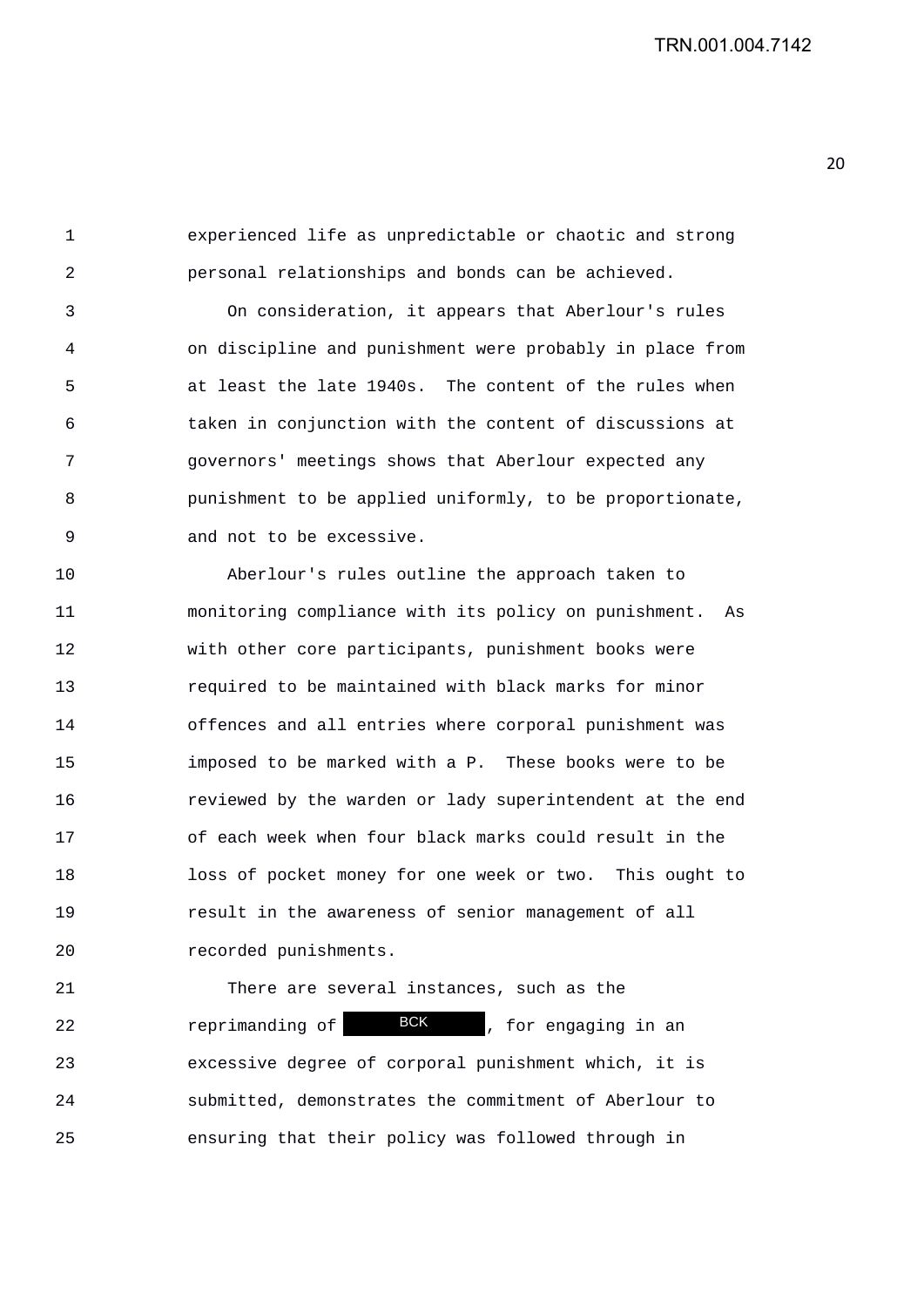1 practice.

2 That commitment and what appears to have happened 3 based on the evidence of applicants diverged because 4 it's clear on the evidence that punishments well beyond 5 those set out in the rules were administered, and to any 6 child who experienced punishment in the care of Aberlour 7 which was inconsistent with the policy system which had 8 been created and sought to enforce, sincere apologies 9 are offered.

10 There has been evidence about enuresis and issues 11 arising with refusal or inability to eat meals. It is 12 submitted that it is plain that nothing in Aberlour's 13 rules authorised, proposed or condoned punishment for 14 bed-wetting or daytime incontinence or for declining to 15 eat food on grounds of taste or lack of appetite. And 16 it is readily accepted that punishment of young people 17 in such circumstances would have been entirely 18 inappropriate. Aberlour reiterates its sincere apology 19 to any child who experienced such punishment in any of 20 the organisation's establishments.

21 Equally, nothing in the rules authorises, proposes 22 or condones punishment for speaking out about harsh 23 behaviour at the hands of others, be they adults or 24 other children. Moreover, nothing in the rules 25 authorises or proposes punishment such as locking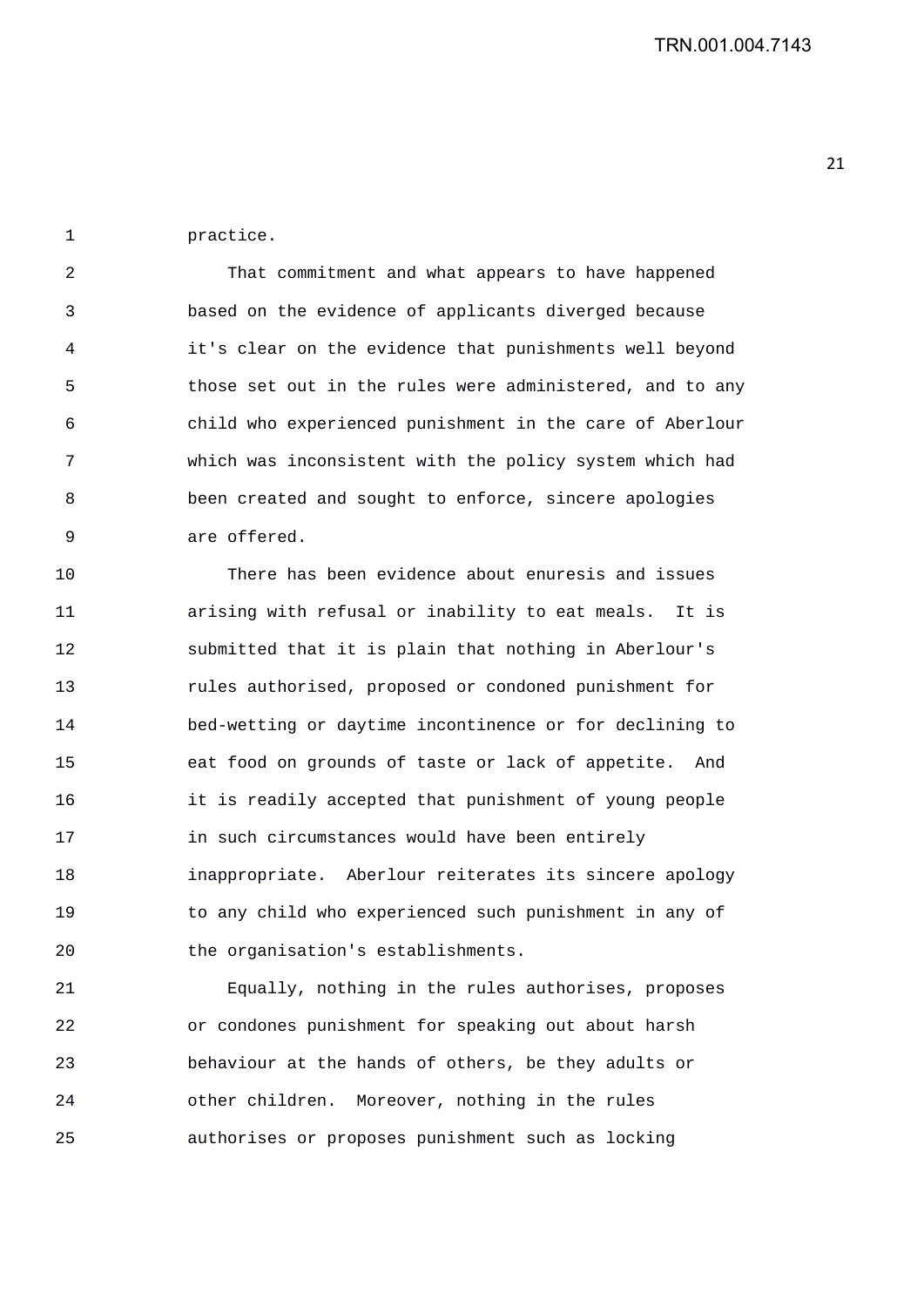1 children in cupboards or force-feeding or imposing 2 excessive chores. Again, such conduct would be entirely 3 against the value system which the Aberlour rules 4 expected all staff to adhere to. Aberlour offers its 5 sincere apologies to any person who experienced such 6 harsh treatment while in its care.

7 Moving on to the issue of absconding. The inquiry 8 has heard evidence about absconding particularly from 9 Aberlour Orphanage and also the importance of 10 ascertaining whether a child is running from or to 11 something. As is set out in greater detail at 12 paragraph 225 of SallyAnn Kelly's organisational witness 13 statement, it's perhaps better understood in the present 14 day that all behaviour by children and young people is 15 a form of communication. It is regrettable that it does 16 not appear to have been understood at the time that 17 absconding was a form of communication and it is plain 18 that punishment in response was not apposite, despite 19 the terms and content of the Aberlour rules.

20 Turning to corporal punishment. In the orphanage 21 years, Aberlour did have a policy on corporal 22 punishment, that being the Aberlour rules. Those rules 23 were in place before the arrival in Aberlour's care of 24 any of the applicants whose evidence is available to the 25 inquiry. That policy made it plain that it was the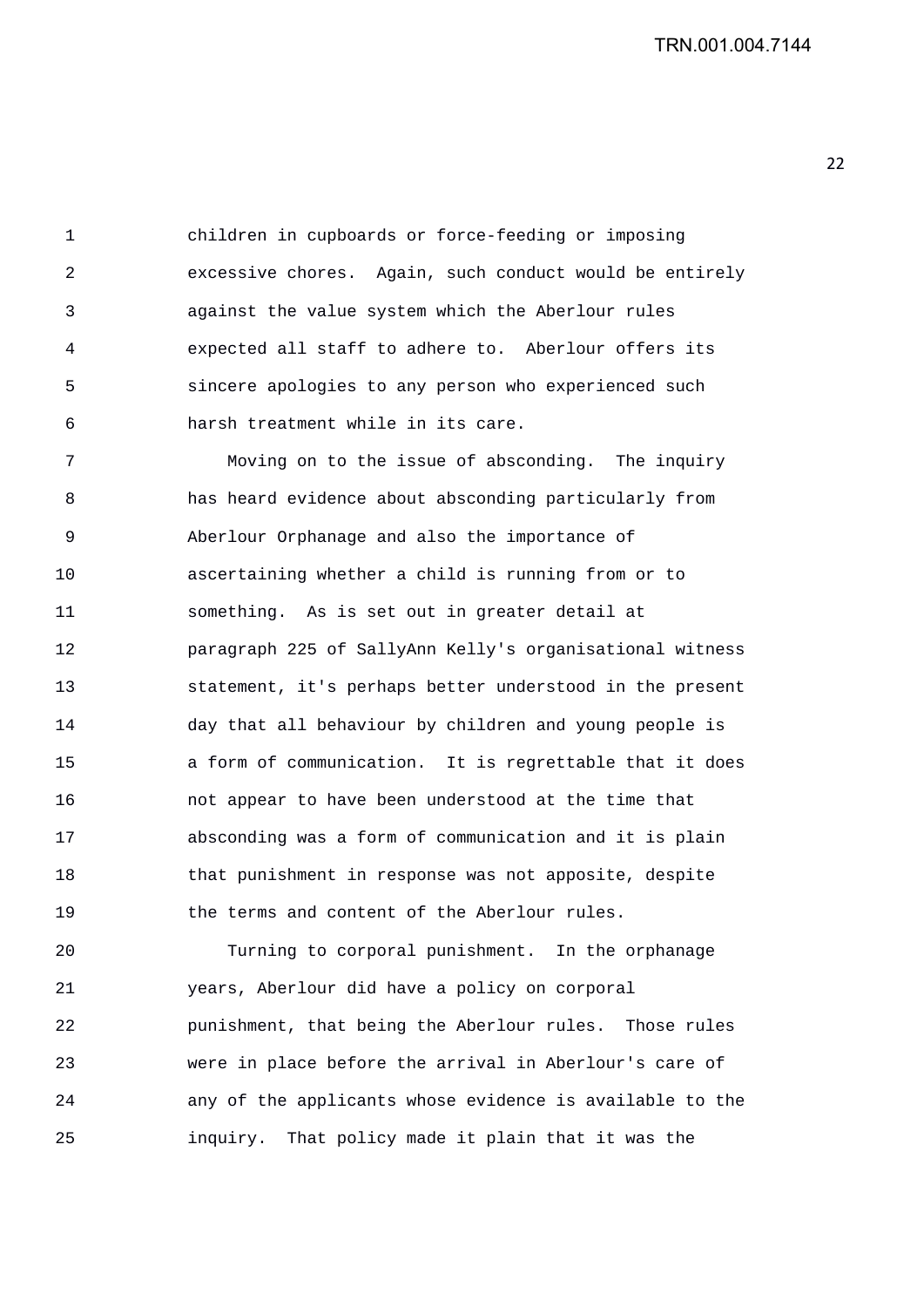1 intention of Aberlour that all staff would operate and 2 conduct themselves in accordance with the policy. It 3 was Aberlour's expectation that children would know what 4 the policy was in order for adults to be held 5 accountable for it.

6 Corporal punishment imposed, other than in 7 accordance with the policy -- and it is clear that that 8 occurred -- does not demonstrate a lack of a system, 9 rather it would point it to failure by staff to adhere 10 to the system that was in place. Such a failure would 11 never have been acceptable to Aberlour and it is 12 something that Aberlour regrets and apologises for.

13 To any child who did experience corporal punishment 14 in the care of Aberlour, which was inconsistent with the 15 policy system which it had created and sought to 16 enforce, whether excessive or inappropriate -- 17 LADY SMITH: The way you put it, Mr Love, that it was 18 Aberlour's intention that children would know what the 19 corporal punishment policy was and for adults to be held 20 accountable for this doesn't really sound like the way 21 a child's mind would work, does it? If I'm seven, 22 I probably am not aware, if I'm 7 years old, that 23 there's any policy on corporal punishment at all. Even 24 if I'm vaguely aware of there being some rules, I'm not 25 going to think about it in terms of being able to hold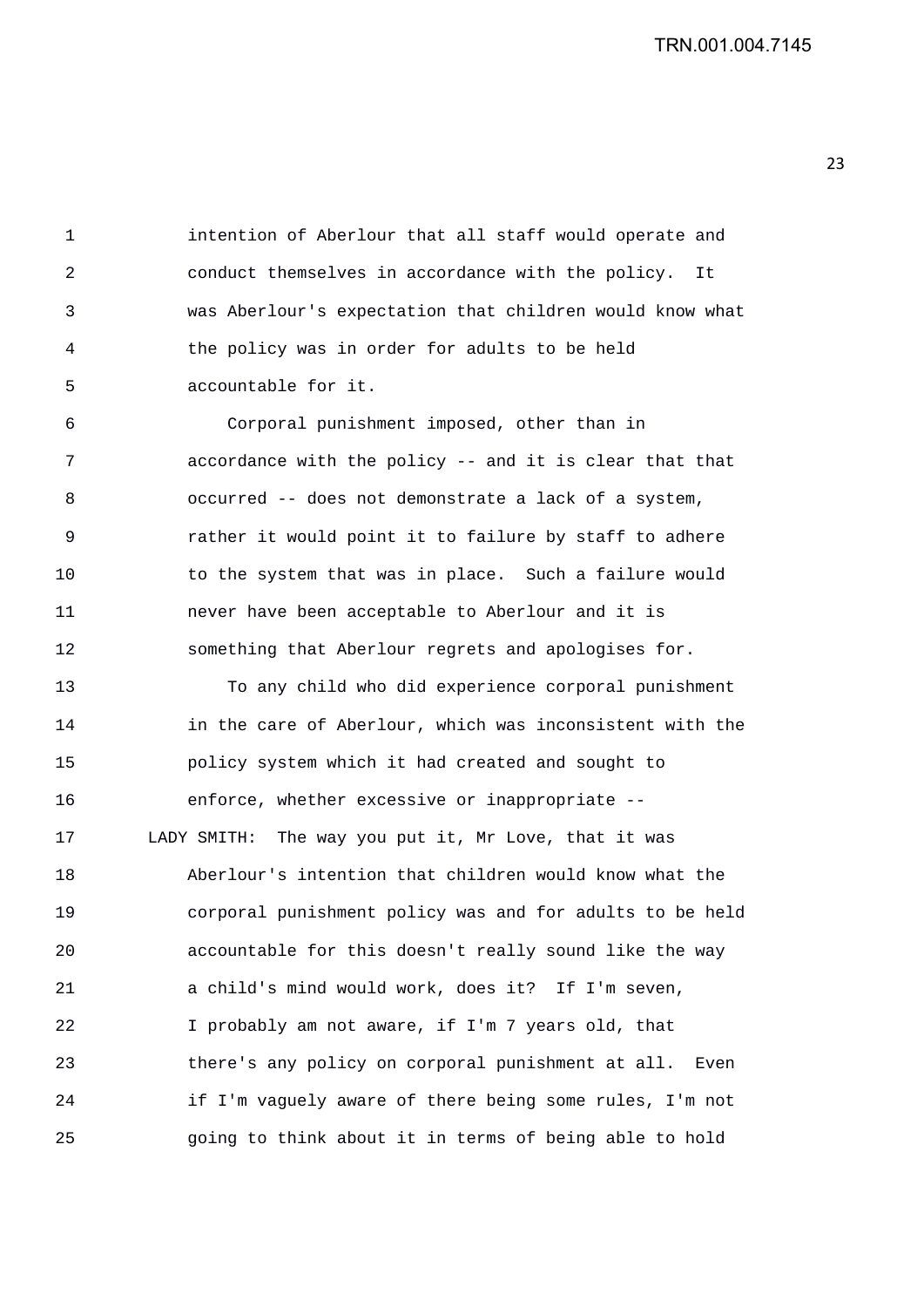TRN.001.004.7146

1 adults to account if the rules are broken by them, am I? 2 MR LOVE: No, that is correct, my Lady, and your Ladyship 3 did hear the evidence of SallyAnn Kelly on that very 4 point. I think it was a question your Ladyship asked of 5 Ms Kelly -- 6 LADY SMITH: I did and I think she accepted -- 7 MR LOVE: -- and she did accept it entirely and she 8 qualified her observation, if my recollection is 9 correct, by indicating that it was more directed towards 10 the older children and certainly not the younger 11 children because it would be entirely inappropriate to 12 expect them to engage in any system of punishment. 13 LADY SMITH: Even with the older children, there has to be 14 **a** really sound and secure means by which they know they 15 can confidentially communicate their disquiet if they 16 think they're not getting fair treatment according to 17 whatever the rules of the place are. 18 MR LOVE: Absolutely, my Lady. 19 LADY SMITH: Thank you. 20 MR LOVE: Turning to the issue of sexual abuse, it has to be 21 expressed again in the most emphatic terms that sexual 22 abuse of any sort has at all times been both 23 diametrically at odds with the aims, ethos and purposes 24 of Aberlour, and entirely unacceptable to the 25 organisation at all stages and in all manifestations of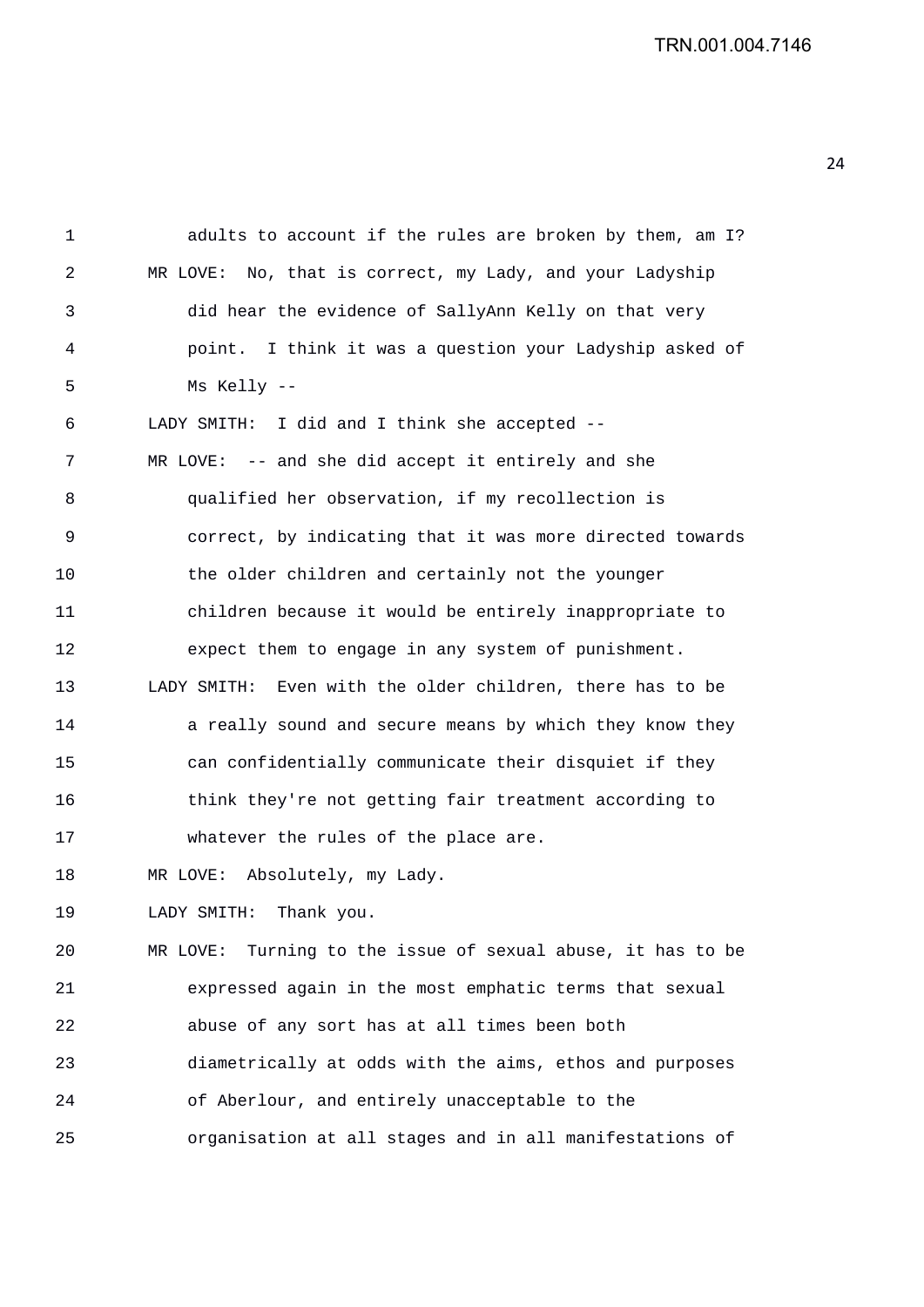1 its existence.

2 Aberlour proffers its deepest apologies to any child 3 who experienced any form of sexual abuse while under its 4 care.

5 I'm going to deal specifically with the 6 circumstances surrounding Mr Lee at Aberlour Orphanage. 7 Your Ladyship and the inquiry has heard evidence about 8 the late Mr Lee and his sexual abuse of a number of boys 9 at Aberlour Orphanage in the period prior to his 10 dismissal from Aberlour's employment and his conviction 11 in 1963. It is clear from the evidence before the 12 inquiry that the fact of Mr Lee's conviction and 13 imprisonment was not relayed to his victims, nor is 14 there any indication given in the contemporaneous 15 records available to the inquiry of details of Mr Lee's 16 conviction and imprisonment being relayed to parents of 17 victims.

18 Due to the absence of records, it is not possible to 19 explain the reasoning behind the complete failure to 20 relay information of this type at this time with any 21 degree of certainty. It is readily accepted that it may 22 have given comfort, or greater peace even, to victims to 23 have been aware at the time of these events of the 24 conviction and imprisonment of their abuser. This also 25 applies to the victims of Mr Lee from whom the inquiry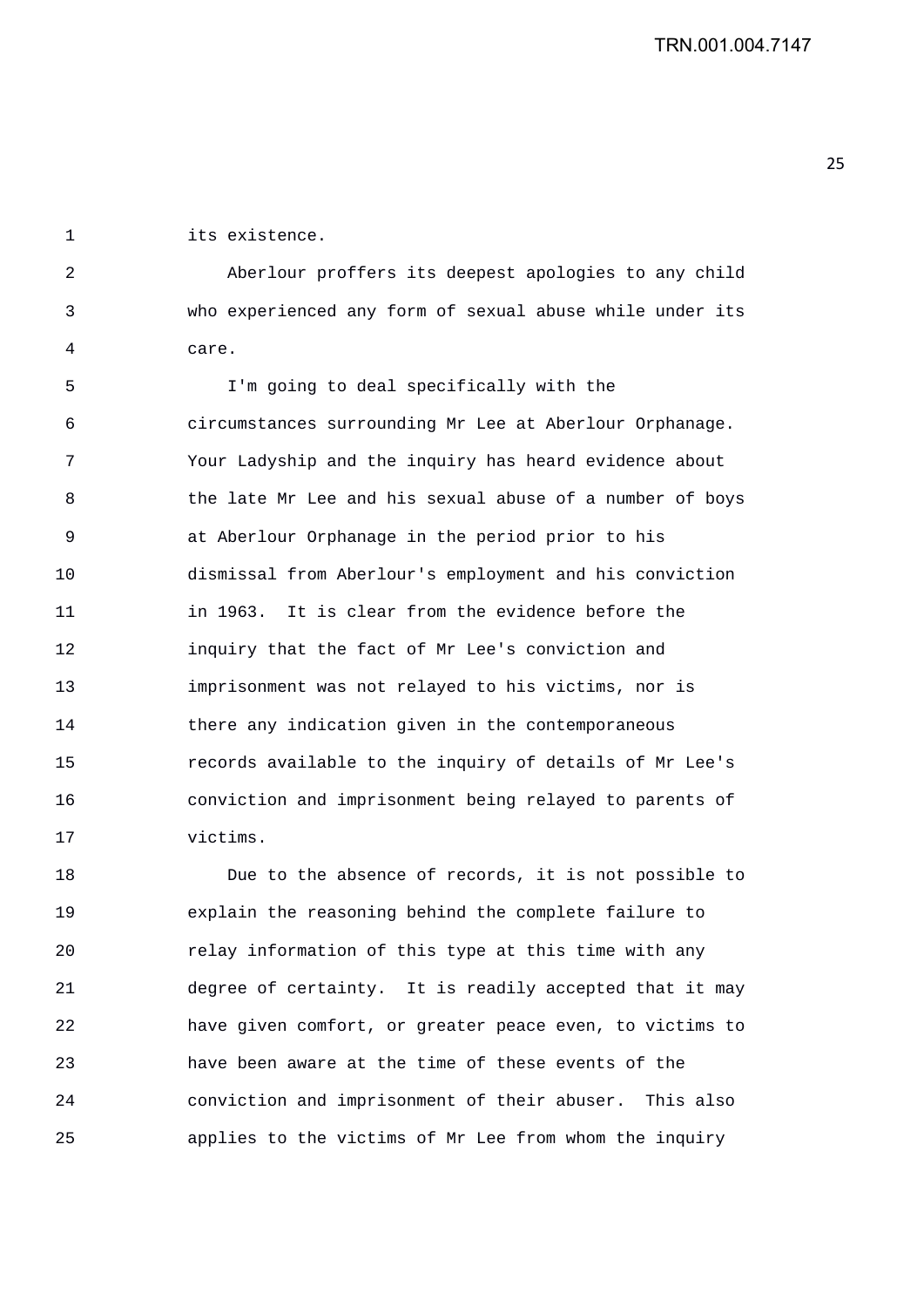1 has not received statements or heard evidence. 2 Aberlour offers its heartfelt apologies to all of 3 those boys who suffered abuse at the hands of Mr Lee. 4 In addition to that, the sincere apologies of Aberlour 5 are offered for the lack of communication following the 6 conviction of Mr Lee, for the missed opportunity to 7 offer the fullest support, reassurance and comfort to 8 those in greatest need of this, and for any additional 9 distress or trauma this may have caused to those who had 10 already suffered abuse and to their families.

11 In the present care of Aberlour, in the event of 12 there being a prosecution resulting in conviction and 13 sentencing of an abuser, close consideration would be 14 qiven to the appropriate method to share this 15 information with the victim in a supportive and 16 supported environment.

17 In present practice, Aberlour employees speak openly 18 to children about behaviours and what is expected from 19 both them and adults. Aberlour staff speak openly with 20 young people about safety and keeping each other safe. 21 They also let children know that they can share concerns 22 with any member of staff or with any person they choose 23 to speak to. The inquiry has heard evidence that 24 Aberlour funds independent advocacy through Who Cares?, 25 and moreover, that this service is well publicised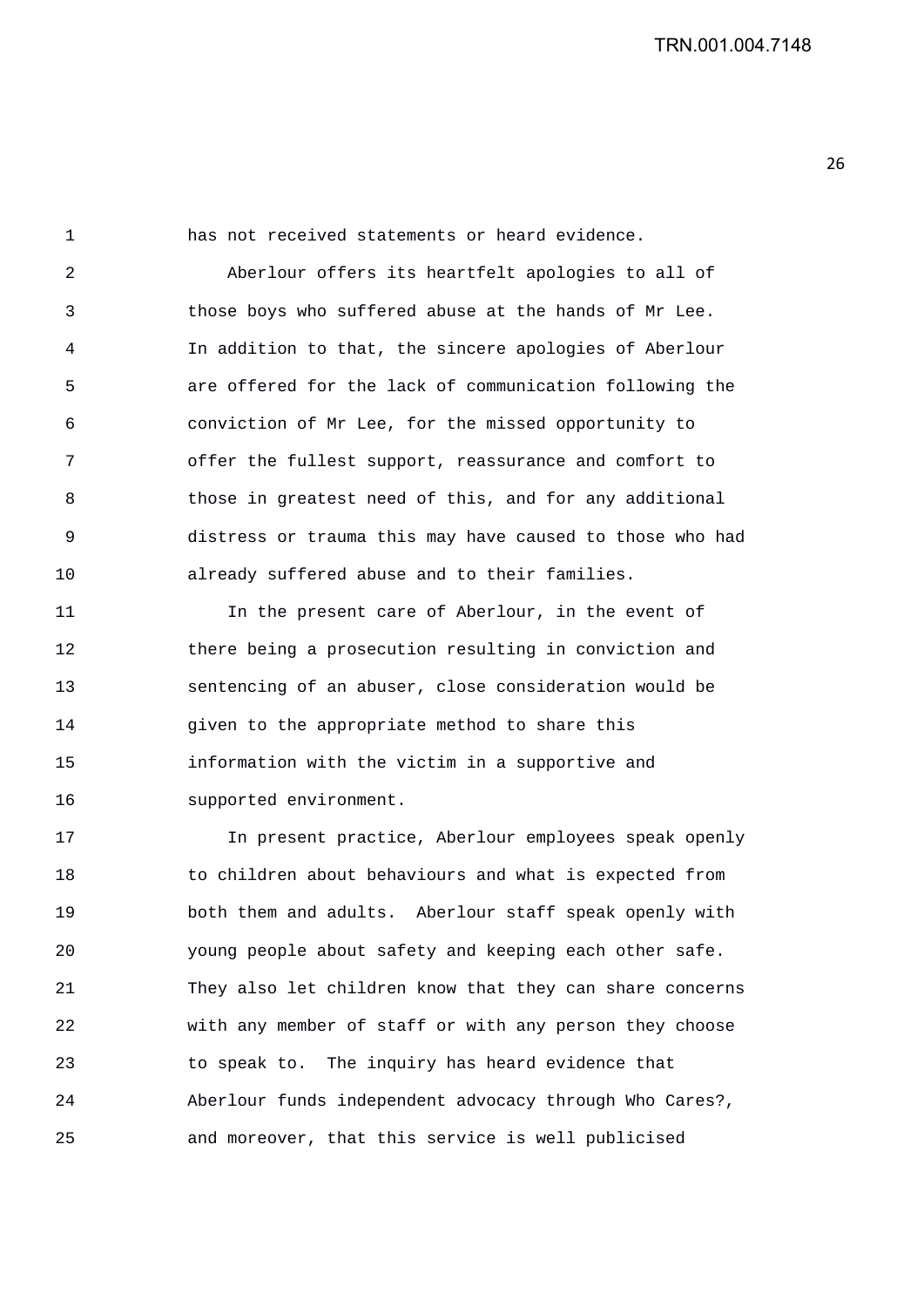1 in that Sycamore Cluster establishments have posters on 2 display giving contact details.

3 Moving on to the position with records. Aberlour's 4 response to the inquiry is necessarily based upon 5 a review of the evidence available from the statement or 6 statement and evidence of each of the various applicants 7 as well as a review of its own file for the applicant 8 and any management committee meeting minutes addressing 9 matters arising.

10 Social work and medical records might provide an 11 additional source of information other than a review in 12 isolation of the files and minutes held by Aberlour. 13 That has become increasingly obvious from the evidence 14 that has been taken from applicants. In certain 15 circumstances it appears to have been proposed that 16 absence of documentary evidence is evidence of the 17 absence of any contemporary record. Just with the 18 passage of time and the fact that records have not been 19 capable of being found, I would submit to your Ladyship 20 that that wouldn't be justified or reasonable and 21 perhaps runs the risk of inviting speculation.

22 In the case of Mr Lee, for example, it may be that 23 there are in fact social work or medical records that 24 exist and might provide further pertinent detail. The 25 enquiries that have been carried out by Aberlour have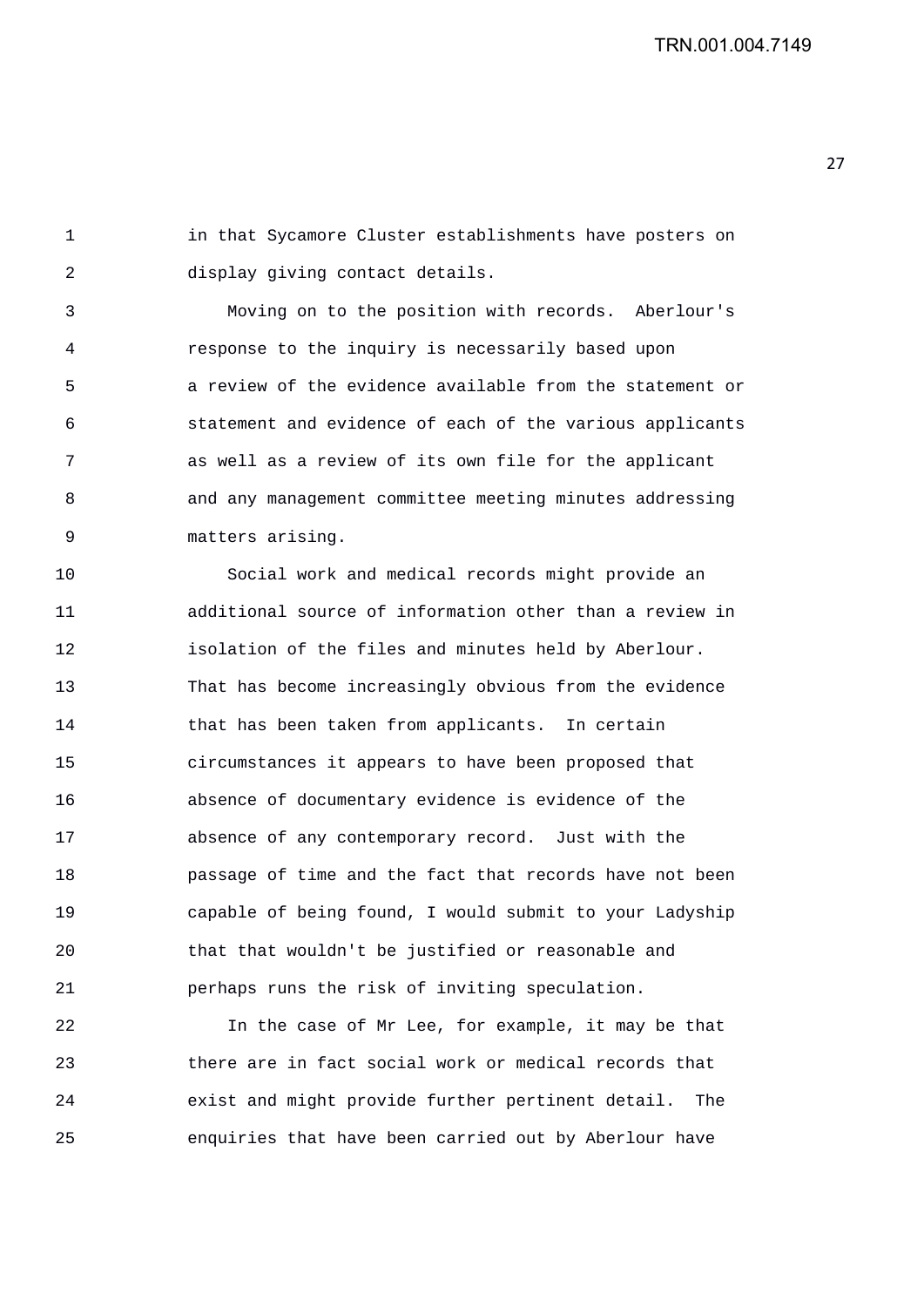1 been unable to find any documentation in their own 2 archives relating to the incident and the incidents and 3 what arose. But the fact that they have not been traced 4 does not mean they didn't exist at one point, but it 5 certainly raises a question as to whether or not there 6 may be further documents that could educate about the 7 situation that prevailed at the time.

8 The inquiry has heard some evidence about applicants 9 experiencing either delay in retrieving or recovering 10 records from Aberlour or receipt of incomplete records 11 and for that Aberlour apologises.

12 Aberlour's position is that any former resident is 13 entirely welcome to seek to recover the records which 14 Aberlour holds which relate to that individual. Indeed, 15 residents have a statutory right to recover their 16 records. There is no fee for this. Applicants can 17 either contact the quality and safeguarding manager at 18 Aberlour by telephone or via the website or can begin 19 the process online without having to speak to anyone at 20 Aberlour, and that's by means of completing a form again 21 on Aberlour's website.

22 Aberlour will be glad to assist any former resident 23 with that process and moreover any resident who 24 otherwise wishes to discuss their experiences in 25 Aberlour's care with Aberlour itself is most welcome to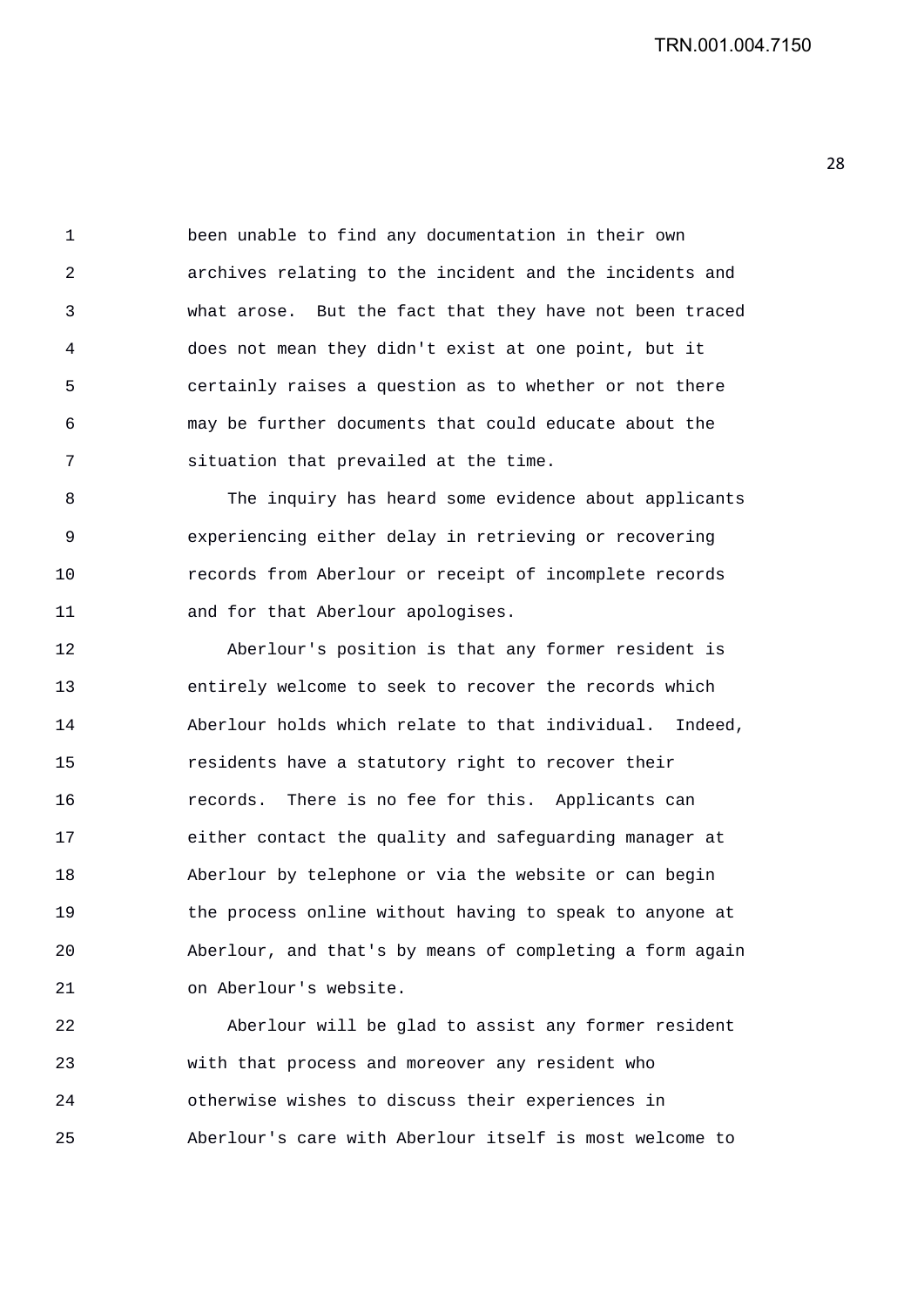1 make contact with the quality and safeguarding manager. 2 Moving on to current policies and procedures, 3 Aberlour has developed a suite of policies, all 4 accessible via their website, and those contribute to 5 the protection and welfare of children by promoting high 6 standards and ensuring that staff are held accountable 7 by managers and by each other. 8 I don't intend to take up time looking at the nature 9 and extent of those policies, but links are all 10 available on the Aberlour website, and your Ladyship 11 will find them within the full closing statement itself. 12 Aberlour's full closing statement makes reference to 13 Aberlour's current complaints policy and the fact that 14 the organisation takes all complaints seriously, 15 irrespective of their source. Again, I don't intend to 16 take up time today by looking at the nature and extent 17 of those policies and procedures in relation to

18 complaints. 19 Turning to recruitment of staff. Aberlour's 20 approach to recruitment of staff in the service years to 21 the present day and in particular the developments 22 in relation to the checks carried out in connection with 23 the suitability of applicants is set out in detail at 24 paragraph 115 and following in SallyAnn Kelly's 25 organisational witness statement. The inquiry heard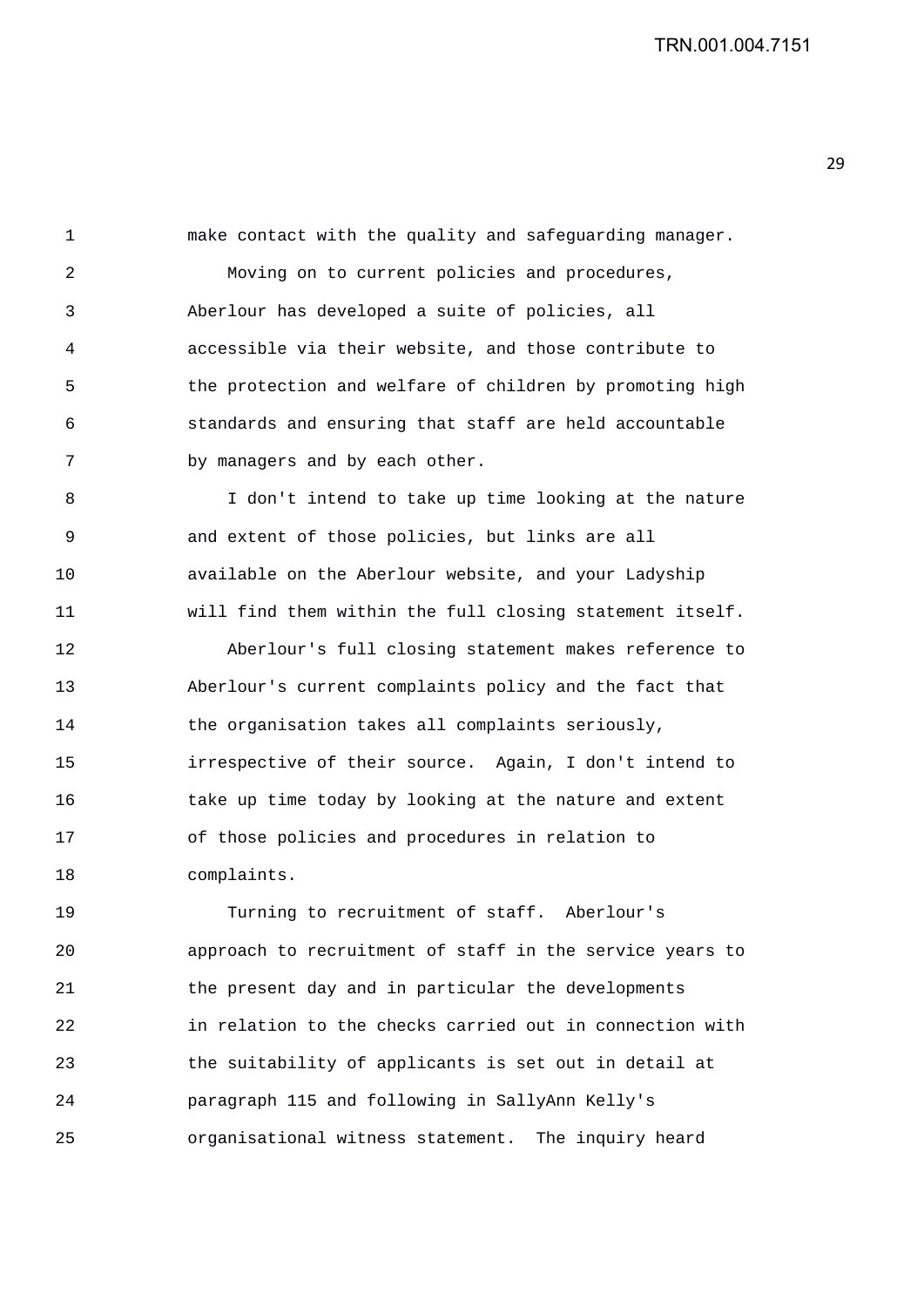1 evidence about Aberlour's recruitment and continued 2 employment of Mr Adrian Snowball and the lack of honest 3 disclosure by him of a previous pertinent criminal 4 conviction.

5 The systems in place did not successfully identify 6 the existence of that conviction and that's more fully 7 addressed in Aberlour's full closing statement and 8 I don't intend to take up time with it today unless 9 your Ladyship would wish me to.

10 LADY SMITH: We have it. We looked at it in detail,

11 observations can be made about questions that weren't 12 asked on the back of what he did or didn't put in the 13 form, and also about the very real risk that somebody 14 like him will do this --

15 MR LOVE: Absolutely.

16 LADY SMITH: -- and not volunteer what he should be 17 volunteering.

18 MR LOVE: Absolutely.

19 In relation to training and qualifications, the 20 inquiry has heard evidence about that. It's important 21 to consider when looking at the historical position to 22 look at the evidence about lack of training in the past 23 in its historical context -- and by that I mean looking 24 at the extent to which training was available from 25 external sources. Much evidence was heard about that.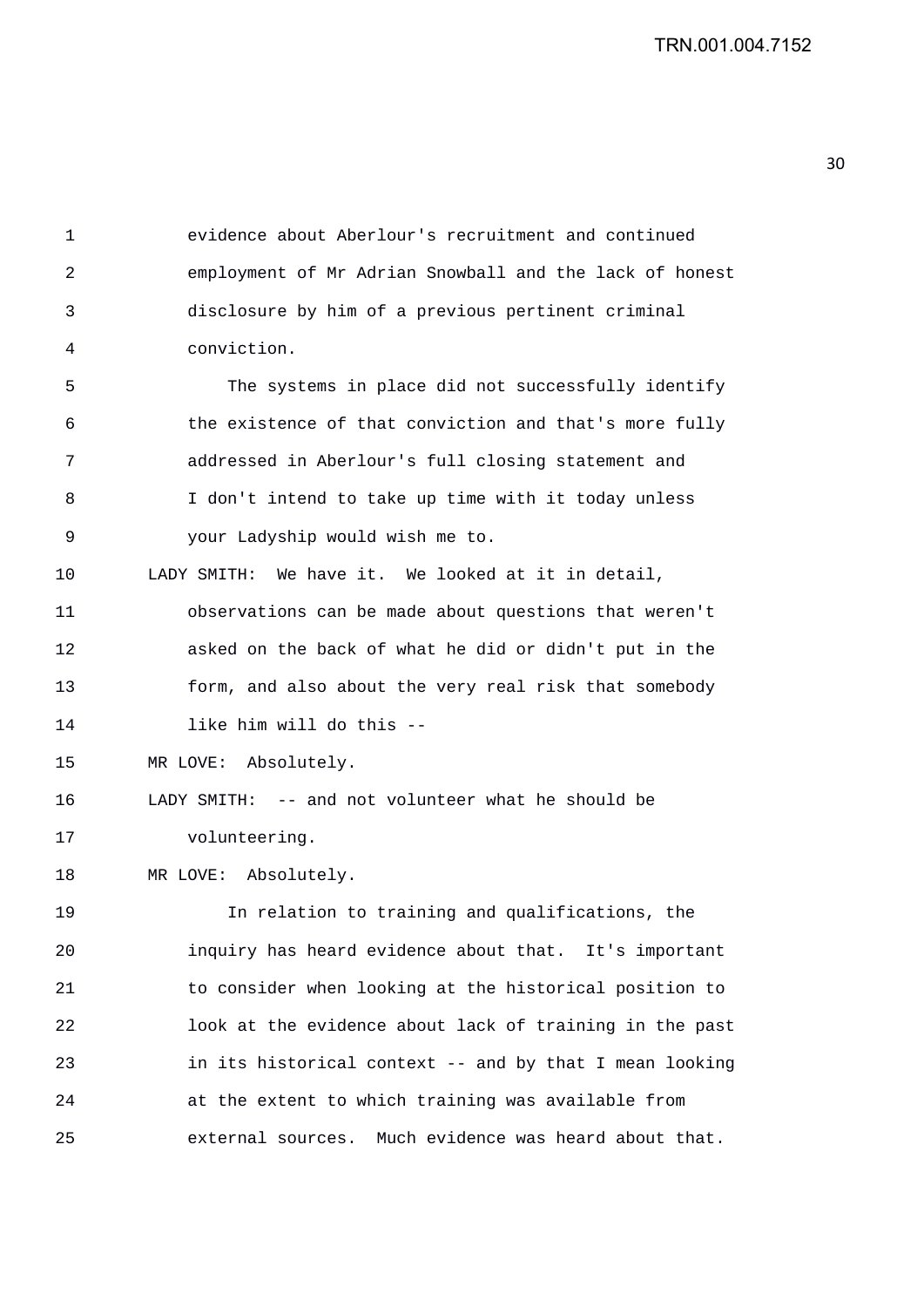TRN.001.004.7153

1 In the present, Aberlour is a learning organisation, 2 it takes its responsibilities for the training of staff 3 and assisting them in obtaining qualifications 4 seriously. A learning approach is adopted to any 5 significant events prompting open, transparent and 6 candid reflection on what might have been done 7 differently and again your Ladyship heard evidence from 8 SallyAnn Kelly about a particular event that raised 9 transparent and candid discussion and reflection.

10 The inquiry has heard evidence about a plan to run 11 a six-month pilot scheme where Aberlour will endeavour 12 to cease to use physical interventions with children at 13 all. Children will only be touched by staff in 14 a calming and sensitive way, offering warmth, 15 reassurance and comfort, with a view to helping 16 self-regulation. In relation to this pilot scheme, 17 input is being sought from both children and staff and 18 that's of key importance.

19 Dealing with two final matters. Firstly, 20 Professor Abrams' draft report. For reasons identified 21 by others, I intend to make no submission at all about 22 the content of Professor Abrams' report at this stage. 23 I may in due course, and if appropriate, apply for 24 questions to be asked of Professor Abrams through 25 your Ladyship and seek to --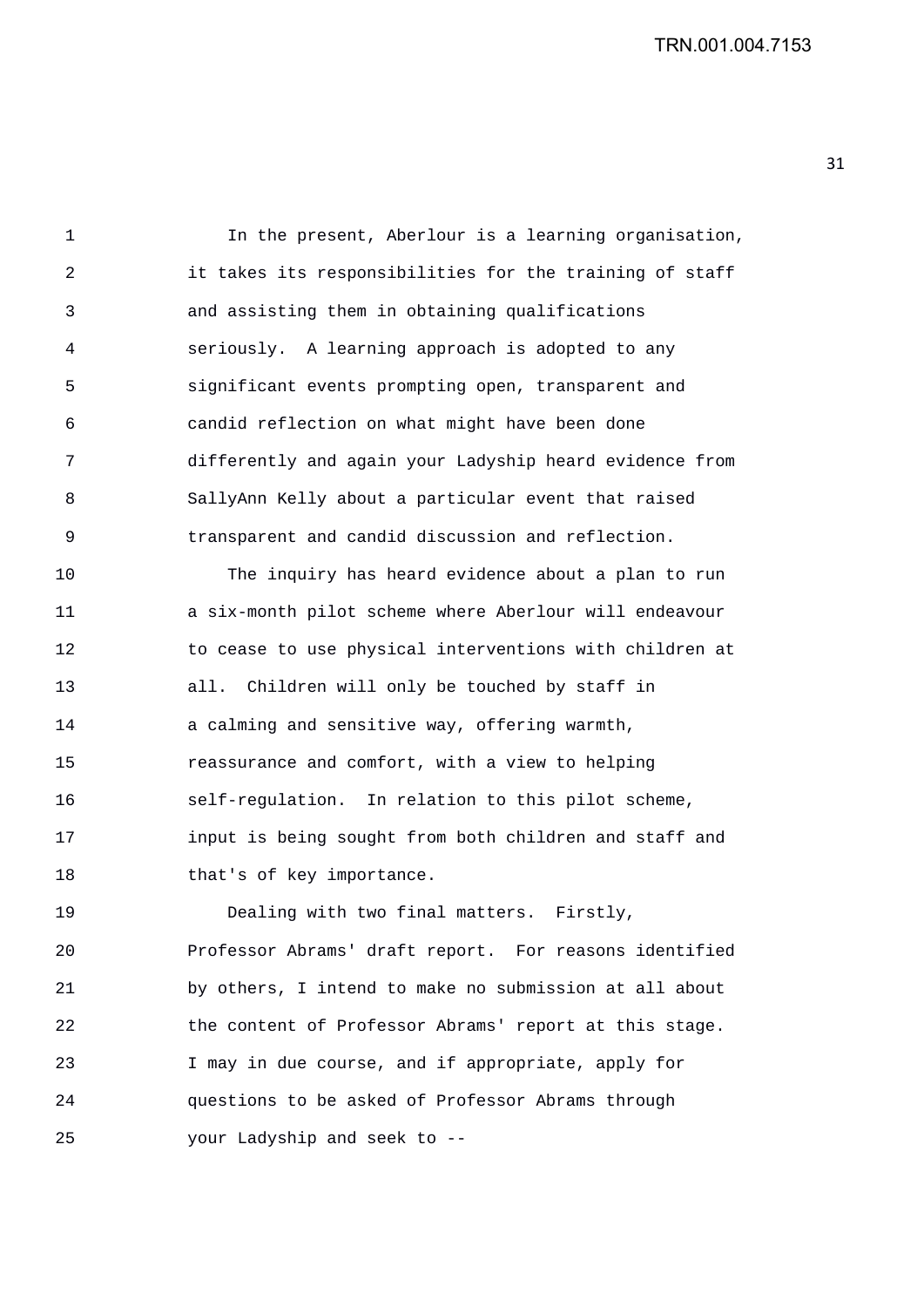1 LADY SMITH: Absolutely, as was made clear, it was presented 2 at this stage in draft form and it wasn't being 3 suggested that that was the last word that she had to 4 say. 5 MR LOVE: And in terms of the observation that Mr Scott made 6 this morning about a reference to a question being put 7 to one particular applicant, BHI, all I would say about 8 that is that the question Aberlour asked to have put to 9 BHI was made clear by SallyAnn Kelly in her evidence and 10 that's at Day 119, 30 January 2019, at page 17 and 11 following. The question as put was not a question that 12 Aberlour asked and Aberlour agree that it is very 13 important to be careful with words. 14 In closing, Aberlour recognises the value and 15 importance of the work of the inquiry and undertakes to 16 continue to give the fullest assistance that it can to 17 the work. 18 That's the closing submission for Aberlour, my Lady. 19 Housekeeping 20 LADY SMITH: Thank you very much. 21 There are one or two things I want to say about 22 where we're going for the rest of this year. But before 23 I do that, can I check whether there are any other 24 issues anybody wants to raise at this point. No? 25 Well, firstly, just under reference to the case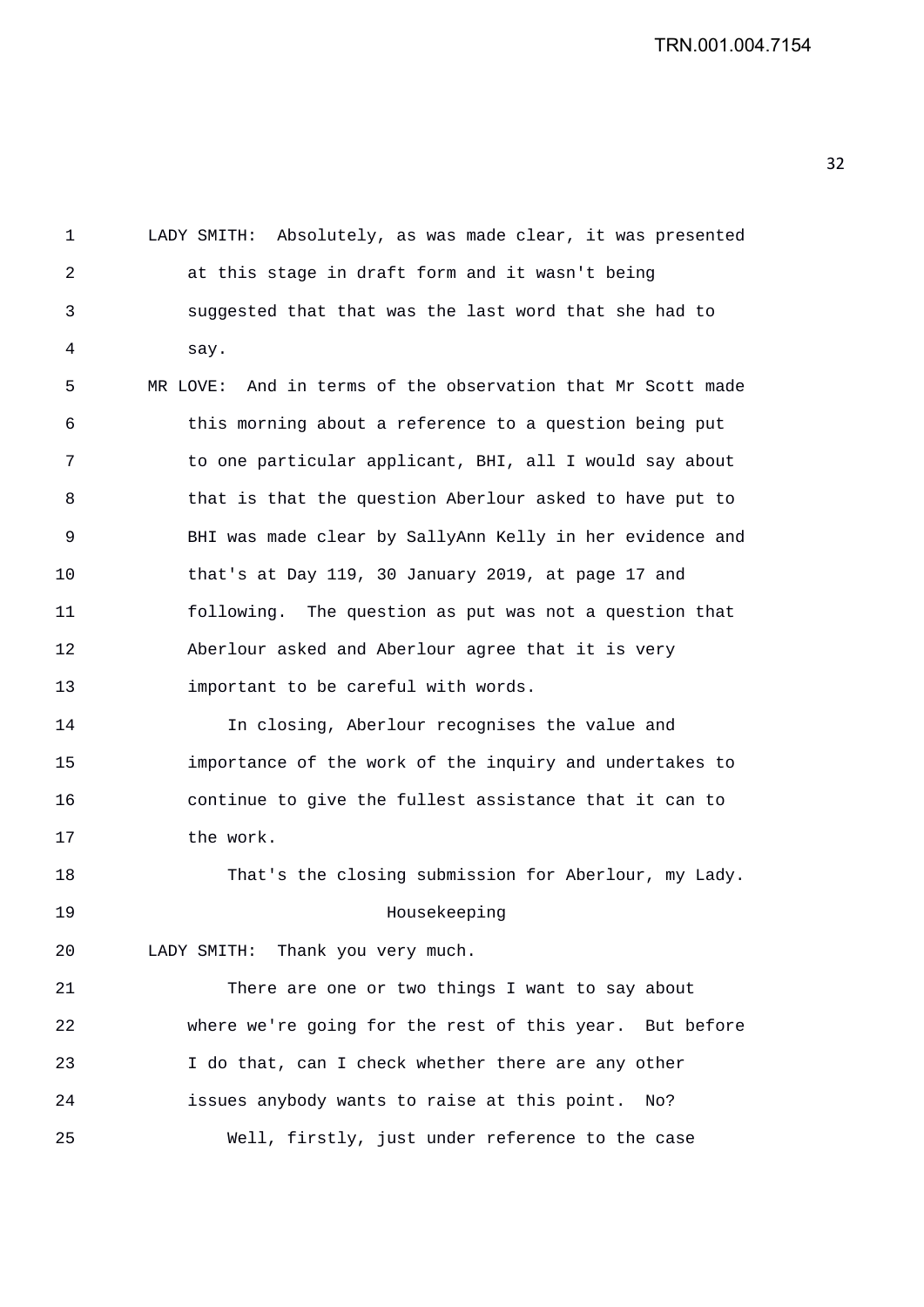1 study that is now coming rapidly to a close, that's the 2 case study into the provision of residential care for 3 children by Quarriers, Aberlour and Barnardo's. As with 4 the two previous case studies now that it is complete, 5 I will be taking time to consider my findings in fact in 6 relation to these three institutions and they will be 7 published in documentary form after that.

8 That takes me to the findings in relation to the 9 Sisters of Nazareth case study and I know that many are 10 anxiously waiting to see a document setting those out. 11 I'm pleased to say that it is nearly there in the sense 12 that the finding are going through a publication process 13 at the moment and the final booklet is very close to 14 being completed. I hope to be able to announce 15 a publication date very soon, but I'm sure you all 16 appreciate that the technicalities of the publication 17 process and some of the electronic procedures that have 18 to be gone through, whether it is hyperlinking or other 19 mechanisms, that does take a little time. I know you 20 want to know, if I can put it that way, and I'm doing 21 very, very best to accelerate that date as fast as 22 I can.

23 Let me turn now to the hearings for the remainder of 24 2019. The first date to note is 25 March, just that one 25 date. We'll be taking the evidence of another witness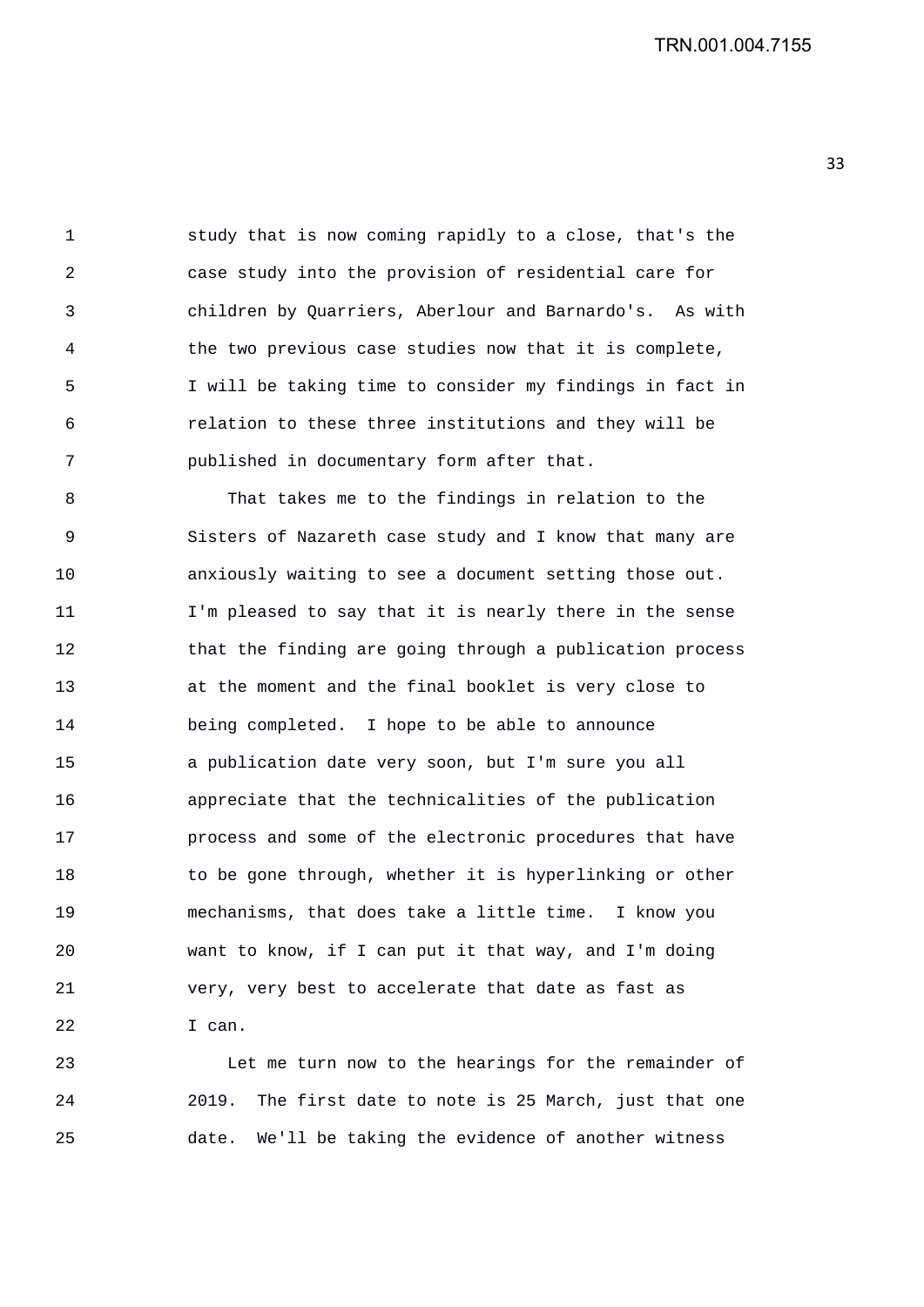1 whose evidence relates to the child migrant case study 2 by video link from Australia. Because of the relevant 3 time differences, we'll be sitting outwith normal 4 hearing hours, this time in the evening. It will be -- 5 we're not absolutely sure yet, but around 8.30 pm, 6 probably something like that, but if you keep an eye on 7 the website, you will get a confirmation of the timing 8 of that hearing closer to the date. That's 25 March.

9 An announcement will be going out very soon 10 in relation to applications that will need to be made 11 for anyone who wants leave to appear for that evidence.

12 Let me take you then to April and phase 1, part C. 13 In the week of 2 April, and probably running into the 14 week after that, we're going to hear research evidence 15 from Professor Kendrick, who is a professor of 16 social work and residential childcare, who will speak 17 about some aspects of his work on the development of 18 services for children in care. Also Professor Levitt, 19 to whom we've already referred today, will be giving 20 evidence about part 2 of his report on inspection 21 systems. And Professor Norrie, who will be giving 22 evidence on part 3 of his report about the relevant 23 legislative and regulatory framework. And 24 Professor Abrams again who's been referred to today, who 25 will be giving evidence about the effectiveness of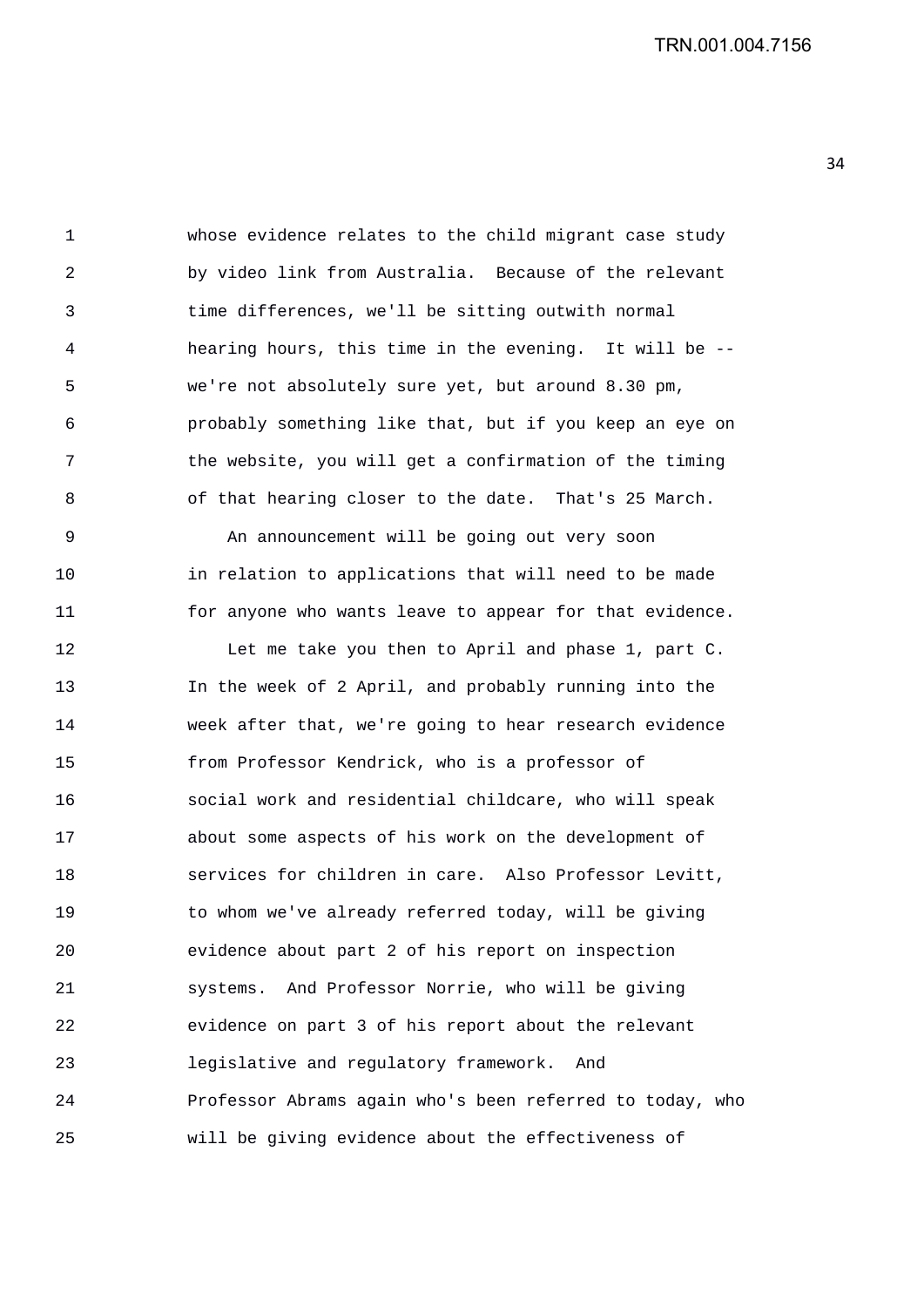1 inspection systems following her investigation and 2 analysis.

3 If I can then take you a little further forward in 4 the year, and we'll get to phase 4. Phase 4 is going to 5 involve a series of separate case studies in which we'll 6 examine the provision of residential care by a number of 7 male religious orders. We'll move to this phase of 8 evidence in early June.

9 There will be three consecutive case studies. The 10 first is going to focus on provision at St Ninian's in 11 Falkland, which was run by the Christian Brothers. That 12 will start on 4 June and we expect it to take until 13 early July.

14 The second case study that will follow that one will 15 examine the provision of care for residential care at 16 the Carlekemp and Fort Augustus Abbey schools. These 17 are two boarding schools that were run by the 18 Benedictines, and that case study we expect to run until 19 the week of 23 July.

20 We will then have a break over the summer period and 21 resume hearings on 10 September and then we'll turn to 22 the third case study in this phase. It's going to 23 examine the provision afforded by the Marist Brothers at 24 St Columba's in Largs and St Joseph's in Dumfries, and 25 we expect that to run until late September/early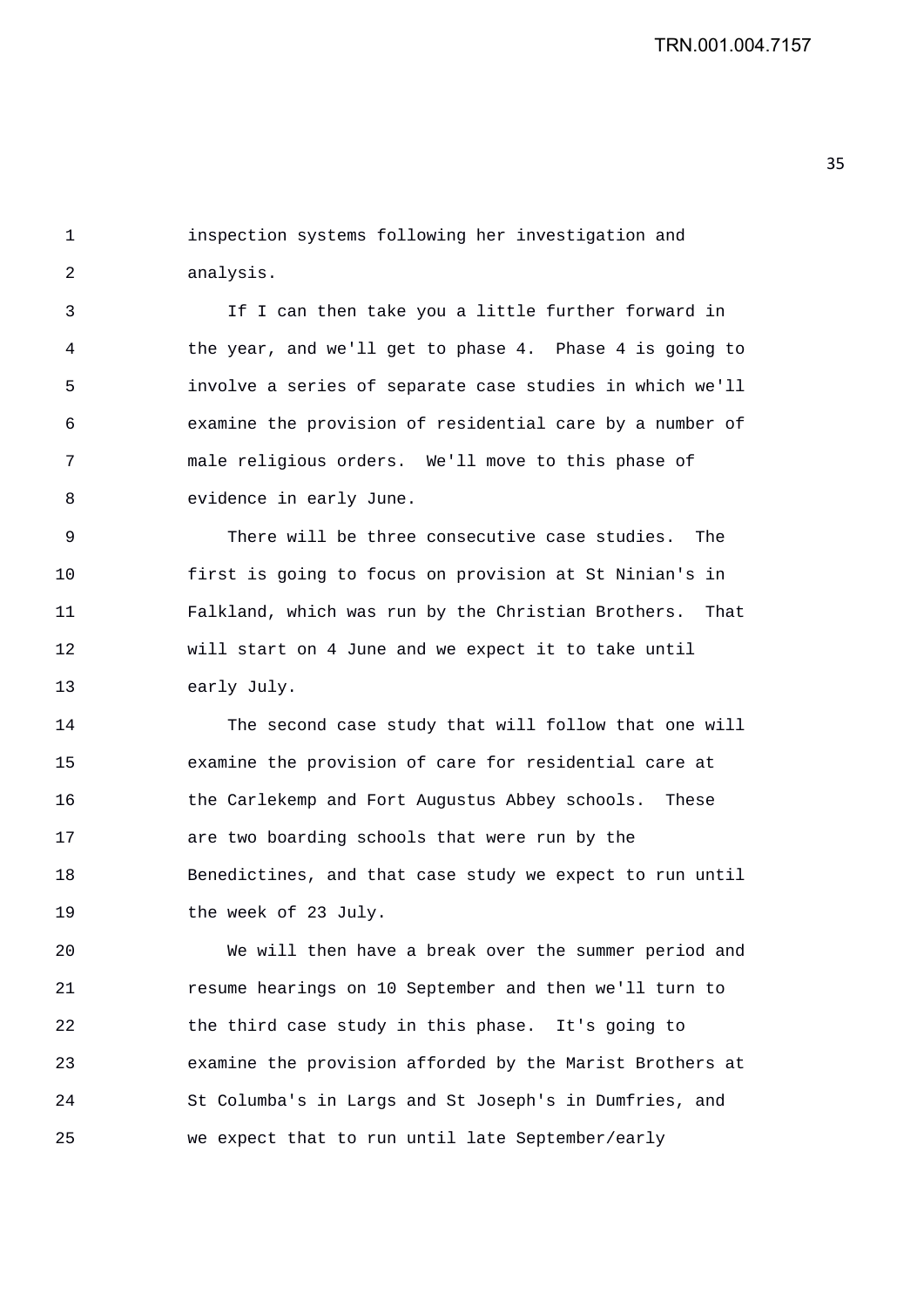1 October, there or thereabouts.

2 Then, after a pause towards the end of the year, 3 we'll move to phase 5, and that will be our case study 4 into the child migration programmes. Of course, we have 5 heard some individual witnesses in relation to that 6 phase already, but there's more evidence to come, and 7 from that time, that's the end of the year, we will be 8 hearing directly from child migrants who come here to 9 give evidence and also we expect to be arranging more 10 video link evidence for that.

11 We'll provide further details of the hearings 12 schedule in advance of all the hearings. Watch the 13 website and if you're in any doubt get in touch with the 14 inquiry team.

15 So far as future case studies are concerned, we 16 continue constantly to review our programmes for 17 hearings and we'll be announcing future case studies 18 later this year.

19 I should perhaps at this stage emphasise that due to 20 the volume of evidence we're receiving, it won't be 21 possible to hold a case study into every single 22 institution but all the evidence we receive will be 23 carefully considered, analysed by us and appropriately 24 taken into account to inform the final report and 25 findings.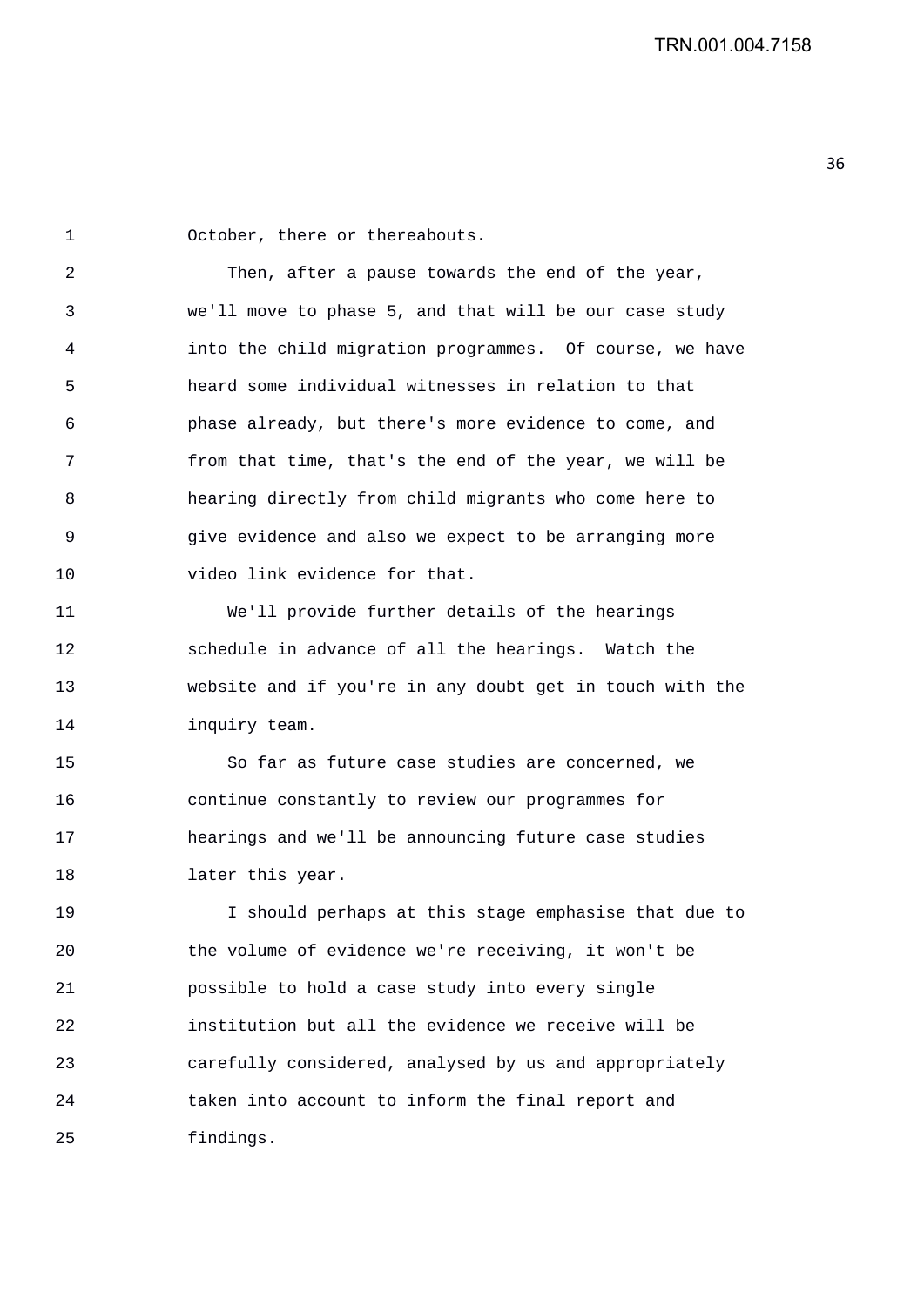1 Can I encourage anyone who has evidence that's 2 relevant to our terms of reference to contact the 3 inquiry's Witness Support team. Everybody matters and 4 we want to hear from everyone who has relevant evidence 5 to offer.

6 Then if I can turn to a final matter, and that's 7 that part of our investigation and hearings that I would 8 refer to as the history of relevant events in the period 9 2002 to 2014. During the first part of phase 1, 10 I indicated I was interested in hearing more about 11 relevant events in the period between the lodging of the 12 petition by Chris Daly in 2002 in which he called for 13 a public inquiry and the announcement of such an inquiry 14 in late 2014.

15 At this stage I can say that there have been 16 investigations by the inquiry into this and they're 17 continuing. Those investigations include gathering 18 evidence from relevant officials and relevant government 19 ministers. Whilst the presentation about this period 20 won't form part of this year's programme of public 21 hearings, my current intention is to include evidence 22 about it in inquiry hearings during 2020 so as to take 23 account of any developments that have occurred since the 24 setting-up of the inquiry, such as, for example, the 25 outcome of Scottish Government's stated intention to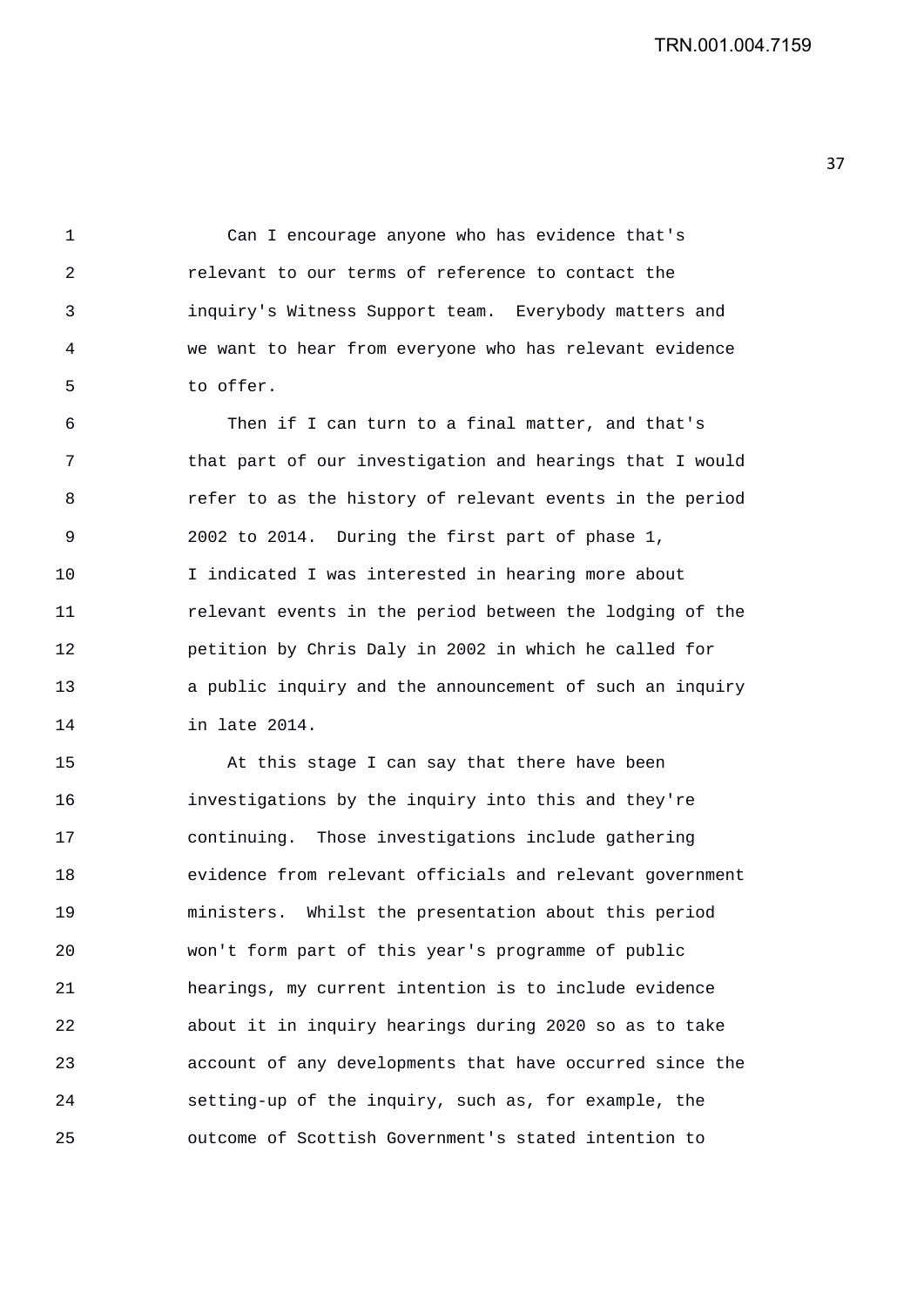1 establish a redress scheme for those who were abused 2 when in care as children. 3 That's all I have to say at the moment. It remains 4 only for me to thank all of you who have been here with 5 leave to appear to contribute to this lengthy case 6 study, to thank counsel to the inquiry who have worked 7 so hard on it, the inquiry team behind the scenes who 8 have also been working extremely hard, and the faces 9 I see in the public seats who have been here so often 10 and so interested in the very important evidence we've 11 been hearing. Thank you for coming along to do that. 12 I'll now rise. 13 (2.55 pm) 14 (The inquiry adjourned until Monday, 25 March 2019 15 at a time to be determined) 16 17 18 19  $2.0$ 21 Closing submissions by MR GALE .......................1 22 (continued) 23 Closing submissions by MR SCOTT .....................16 24 Closing submissions by MS LAWRIE ....................42 25 Closing submissions by ..............................45